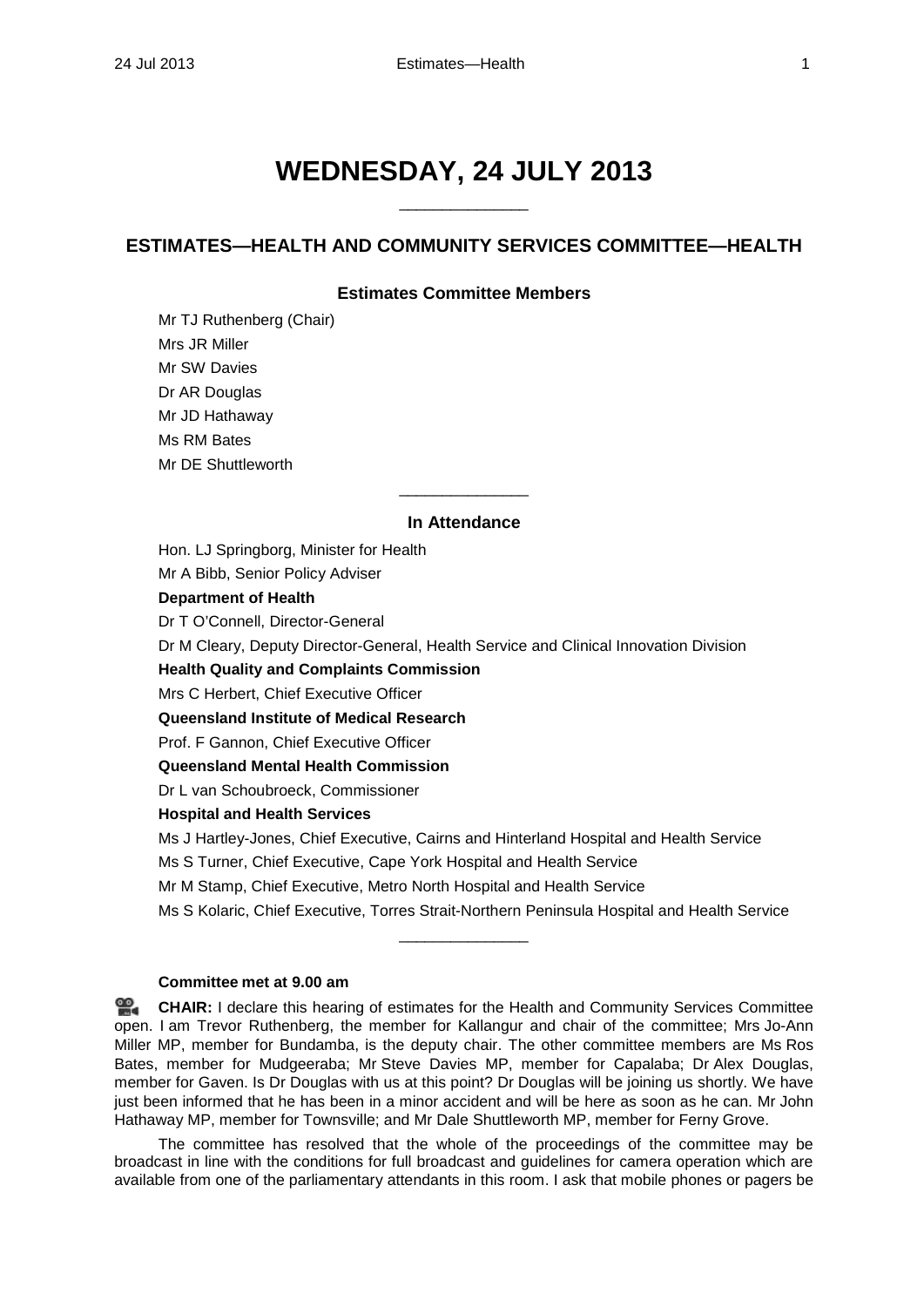either switched off or to silent. I should also remind you that food and drink is not permitted in the chamber. The committee has resolved that non-committee members be given leave to attend and ask questions during the hearing.

The committee will examine the portfolio areas of Health first, followed by Communities, Child Safety and Disability Services at 2.50 pm, Aboriginal and Torres Strait Islander and Multicultural Affairs at 7.30 pm and National Parks, Recreation, Sports and Racing at 8.35 pm this evening.

The committee will now examine the proposed expenditure contained in Appropriation Bill 2013 for the portfolio area of the Minister for Health. The committee will examine the Minister for Health's portfolio until 2.40 pm. The committee will suspend proceedings during this time for the following breaks: morning tea from 10.45 am to 11 am; and lunch from 1 pm to 1.45 pm. The visiting member present is the member for Inala Annastacia Palaszczuk MP. Welcome.

I remind those present today that these proceedings are similar to parliament and are subject to the standing rules and orders of the parliament. I remind members of the public that under the standing orders the public may be admitted or excluded from the hearings at the discretion of the committee. It is important that questions and answers remain relevant and succinct. The same rules for questions that apply in parliament apply here—I refer to standing orders 112 and 115—and therefore, questions should be brief and relate to one issue and should not containing lengthy or subjective preambles, arguments or opinion.

I intend to guide proceedings today so that relevant issues can be explored without imposing artificial time limits and to ensure that there is adequate opportunity to address questions from government and non-government members of the committee. When necessary, I will remind ministers, directors-general, CEOs and their advisors that their answer to the question should be finalised so that other issues can be examined.

On behalf of the committee I welcome the Minister for Health, the director-general, officials and members of the public to the hearing. For the benefit of Hansard I ask officials to identify themselves the first time they answer a question referred to them by the minister or the director-general. The hearing schedule for today shows examination of three statutory authorities and 17 health and hospital services between 10.45 am and 11 am, with questions on the remainder of the Health portfolio open during the current session until 10.40 am and after lunch from 1.45 pm to 2 pm. We will keep to this schedule for the Queensland Institute of Medical Research and the Queensland Mental Health Commission. The Health Quality and Complaints Commission questions to those bodies will commence at 11 am. Questions to the CEOs of hospital health services are scheduled for the time between 11 am and 1 pm. If the relevant Health hospital board's CEO is present, questions may be asked of them at any time, but I would appreciate that questions to the HHS CEOs not be asked when we are questioning the three statutory bodies at 11 am. I ask the CEO of Health hospital services to be ready to come to the table if members have a question for you.

I now declare the proposed expenditure for the portfolio area of Health open for examination. The question before the committee is that the proposed expenditure be agreed to. Minister, would you care to make a brief opening statement? The committee has resolved that the minister may make an opening statement of up to five minutes.

**Mr SPRINGBORG:** Thank you very much, Mr Chairman, and to the members of your committee. Thank you for the opportunity to present to your committee for the second year and to outline in detail the many positive aspects of what is a record annual budget for Queensland Health.

For the 2013-14 financial year our total Health allocation is \$12.326 billion. That is an increase of \$464 million over the published budget figure for 2012-13, which was \$11.862 million. It is also \$1.28 billion more than that budgeted for in 2011-12, the last year of the previous Labor government. In framing this record budget, the Newman LNP government has continued to develop its tradition of openness and accountability in planning and providing for better services in the area of health.

For a start, we laid our policy cards on the table in February when we launched our *Blueprint for better health care in Queensland.* The Blueprint described our intention to transition from our initial task of making urgent repairs to correct the serious damage to the state health system caused by decades of the previous Labor government's mismanagement. Labor and its union preferred policies of centralism gave Queensland a health system groaning under a top-heavy bureaucracy. The former premier, Anna Bligh, vowed to abolish the department. She said it had a sick administrative performance, but it is clear now that the sickness was in the Labor Party, not among our clinicians and health workers.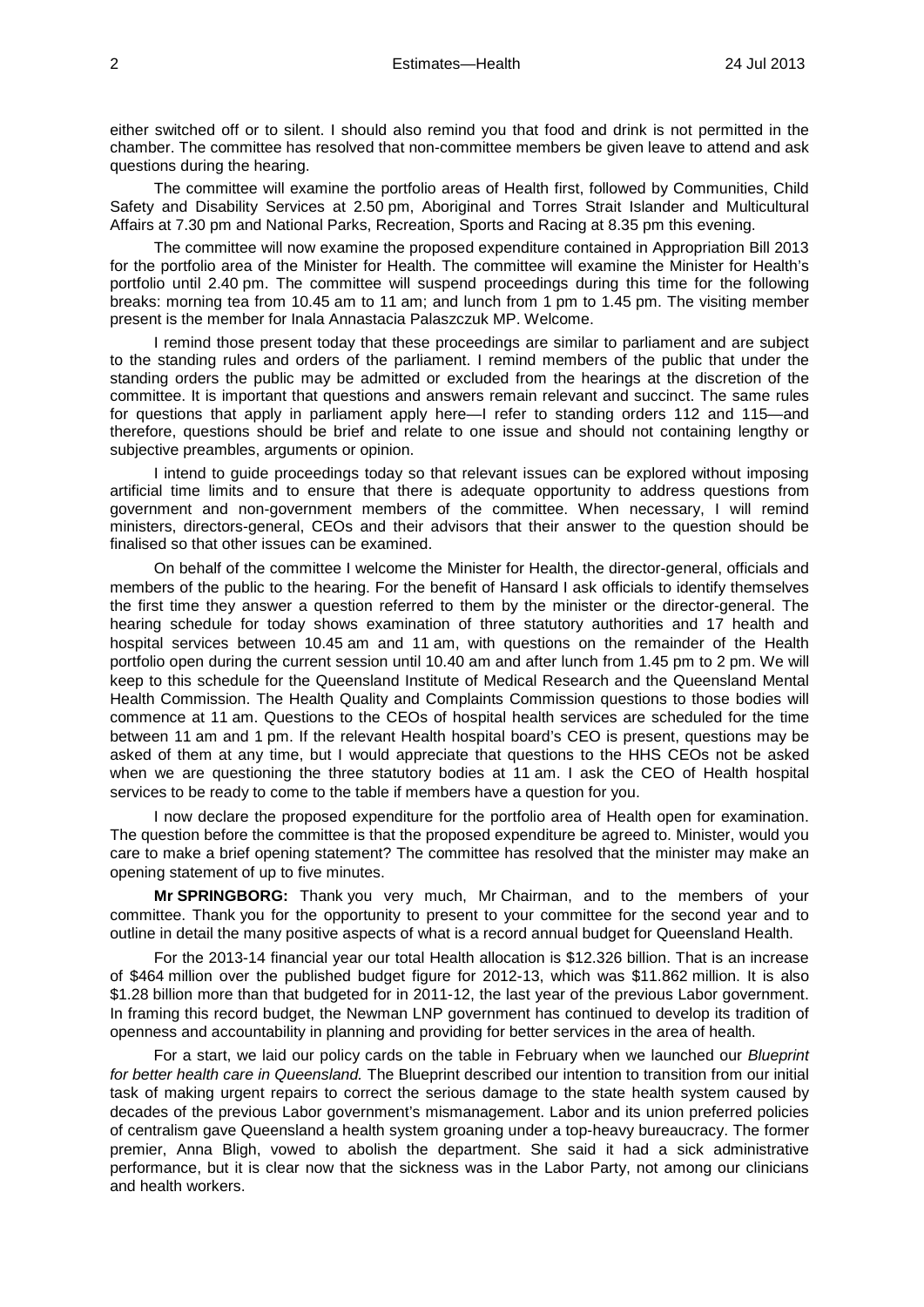In this budget under the guidance of our Health Blueprint, Queensland Health is transitioning to long-term policies that will consolidate its lasting recovery and establish a new and robust state-wide health system in partnership with private and not-for-profit health providers. We have already seen devolved decision making, delivering significant improvements in the performance of hospital emergency departments and the banning of ambulance bypass, as recommended by the authority of the MEDAI report. In this financial year \$10.319 billion, or 83.7 per cent, of the Health budget will be spent on the purchase of health services from our 17 hospital and health boards and from other organisations, including Mater Hospitals and Health Services. In 2013-14 new funding initiatives include: \$5.8 million to clear the current waiting list for cochlear implants; \$28.3 million over four years for an expanded range of Hospital in The Home services to be delivered by the private and not-forprofit sector; \$30.9 million over four years to build on rural telehealth services, beginning with six trial sites across the state; \$51.9 million over four years will also help revitalise rural and remote facilities left to crumble by the former administration; \$384.3 million over four years to operate and gradually improve the function of the \$1.2 billion burden that is Labor's Health payroll system; \$147 million over four years as part of a \$327 million program to deal with an unaddressed backlog of maintenance work; and funding for mental health workshops in rural areas affected by drought.

This year the government will invest \$1.752 billion in health infrastructure. We are funding the first year of our independent Mental Health Commission and processing legislation to establish a Health ombudsman and to clean up the dysfunction in the handling of Health complaints as revealed by the Forrester and Hunter reports. All in all, this government inherited a health system fragmented and demoralised after years of political mismanagement. In 12 months we have shown that better management can transform Queensland Health for the betterment of all Queenslanders, and the data is actually showing and proving it. This year that improvement in performance will continue, thanks to the good work of our hospital and health services, their clinical staff and the Health workforce in general.

I want to end this introduction by thanking all who have worked so hard in the past year and who will contribute so much in the year that lies ahead of us.

**CHAIR:** Thank you, Minister. Dr Douglas, welcome. I am sorry that your morning did not start as positively as it could have. We will now commence questioning. I call the member for Bundamba.

**Mrs MILLER:** My first question is to the director-general, Dr Tony O'Connell. I refer to table 1 in question on notice 1 and ask: has total federal funding for health related purposes in Queensland increased every year since 2009-10?

**Dr O'Connell:** I thank the member from Bundamba for the question. Yes, the total funding from the Commonwealth has increased; however, there was a midyear adjustment which occurred in November last calendar year—

**Mrs MILLER:** So the answer is yes. I have a follow-up question to the director-general. Can you confirm that the total federal funding for Health in Queensland in 2011-12 was \$3.007 billion, in 2012-13 it was \$3.098 billion and the anticipated allocation in 2013-14 is \$3.255 billion? Director-General, this is an increase every year: yes or no?

**Dr O'Connell:** Yes, it is. However—

**Mrs MILLER:** Thank you. That is all I wanted to ask.

**CHAIR:** Dr O'Connell, if you want to expand a little bit, I will allow it.

**Ms PALASZCZUK:** He does not have to.

**Mrs MILLER:** He does not have to. I am happy with the answer. He said yes.

**CHAIR:** Dr O'Connell, if you want to expand a little bit, please go ahead.

**Dr O'Connell:** Thank you. It is an increase; however, it is less of an increase than was previously budgeted for by the Commonwealth, which is a significant imposition on the Queensland health system. Given that the midyear reduction had a retrospective component, we have been forced to find funding and to change our activity to address something which was not planned for. This makes it incredibly challenging for the hospital and health services to plan to balance their budgets and to deliver activity in a planned way across the months of the financial year, particularly-

**Mrs MILLER:** But it has increased; you have said that.

**Dr O'Connell:** It has increased, but the hospital and health services planned their activity and their spend to allow for a higher amount—

**Mrs MILLER:** It has increased.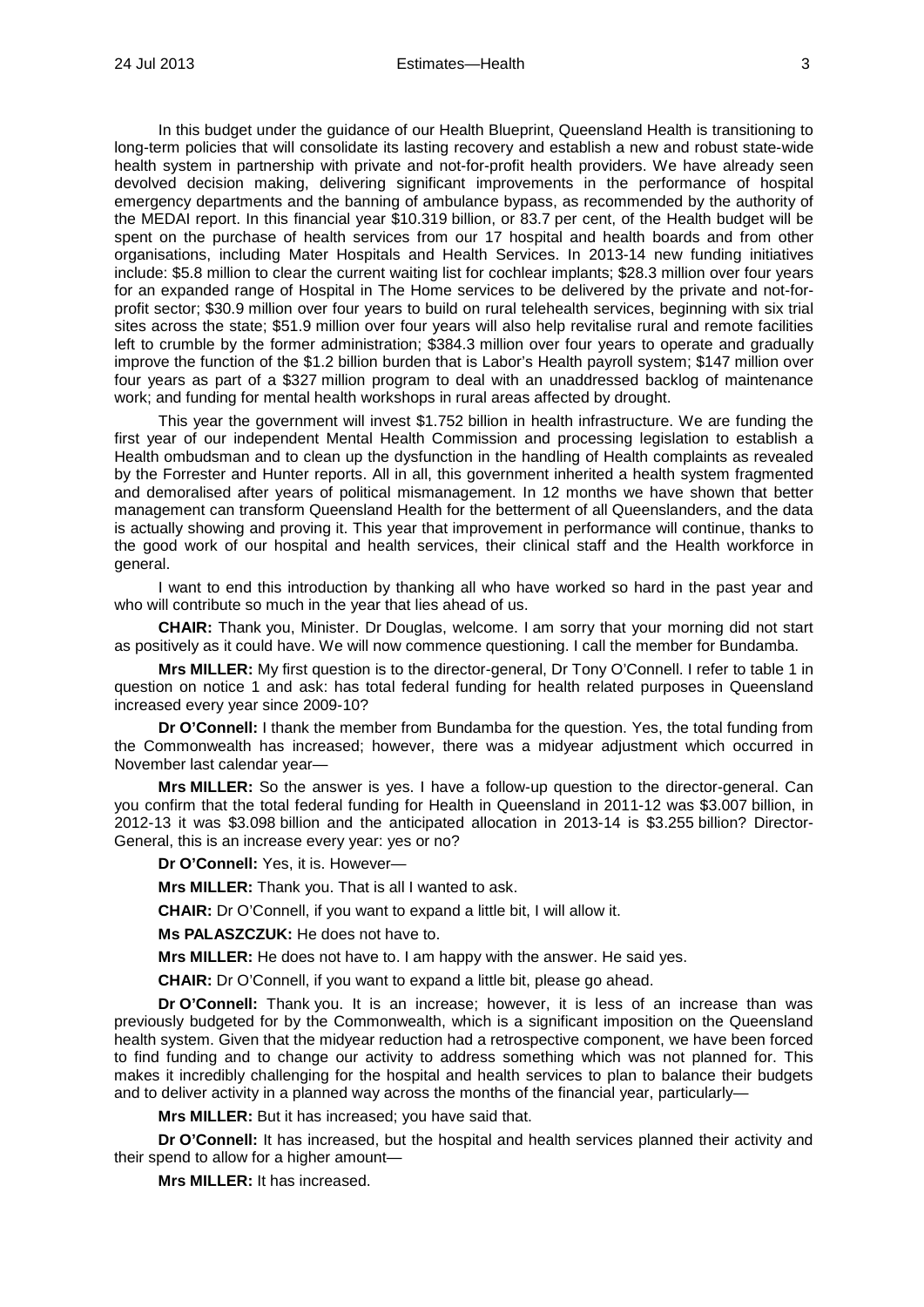**Dr O'Connell:**—as predicted by the Commonwealth earlier in the financial year. So it is very challenging for the hospital and health services, midway through the financial year, to then be told that they have an imposition of a total of \$103 million which they then have to find and change their activity, and as I was saying—

**Mrs MILLER:** But it has increased.

**Dr O'Connell:** As I was saying, the particular problem is that almost half of that was a retrospective calculation, which meant that money which was already spent in the previous financial year had to be found in the current financial year, which is incredibly problematic for hospital and health services.

**CHAIR:** Thank you, Dr O'Connell. Member for Bundamba, you are finished?

**Mrs MILLER:** I can keep going.

**CHAIR:** Only as a follow up, a supplementary to this.

**Mrs MILLER:** Yes, I have a supplementary question to this.

**CHAIR:** Please go ahead.

**Mrs MILLER:** My question is to the director-general. Director-General, this is in relation to SDS page 1. Can you confirm that the 2012-13 state budget anticipated reducing Health expenditure over the next four years by \$3 billion through reduced staffing, increased efficiency and front-line services and other cost reductions?

**Dr O'Connell:** The budget for the Queensland Health portfolio has increased this financial year by 4.5 per cent, so the—

**Mrs MILLER:** But you are also sacking staff—reducing staff.

**Dr O'Connell:** We are attempting to turn the financial state of the Queensland Health system, which is the largest consumer of state government funds, into a system which is more sustainable. To do that and to contribute to the debt which the government has, it is necessary for the largest agency—namely, Queensland Health—to contribute to the government's fiscal repair strategy which does involve—

**Mrs MILLER:** And that includes sacking staff?

**CHAIR:** Member for Bundamba, please allow him to answer.

**Dr O'Connell:**—which does involve making the number of staff that we need to run our system at an appropriate, sustainable level. What has been particularly pleasing that we have seen in the last 12 months is that even with a reduction of staff we have now got the best financial performance that the Queensland Health system has ever had, the best emergency department performance that it has ever had and the lowest state-wide in-hospital mortality rate that the system has ever had and we are continuing to improve our elective surgery performance as well. So the number of staff that are required are the staff that are required to deliver efficient health services, not just an absolute number plucked out of the air.

**CHAIR:** I call Ms Bates.

**Ms BATES:** Good morning, Minister. I refer to page 10 of the SDS which outlines Commonwealth revenue. Minister, is it true that the Commonwealth government actually pays compensation to Queensland for health services provided to Papua New Guinea nationals simply because the Commonwealth government has been unable to secure the border between Queensland and New Guinea? If so, Minister, what is the total compensation given to Queensland?

**Mr SPRINGBORG:** I thank the honourable member. Yes, basically it is true that the Commonwealth government does provide compensation to Queensland for its abject failure to be able to secure the border between Queensland or indeed the Australian mainland and Papua New Guinea—there is no doubt about that—and there has been a concern around this over a significant period of time between the previous Labor government and also the current federal Labor government in that they sought to get some real recognition and compensation for the cost of this. To give you an indication in rough terms, in 2010-11 the Commonwealth gave the state of Queensland in the vicinity of around about \$4 million to do this. The state disputed that and indicated that they were \$10 million out of pocket. The state then undertook a significant investigation into that, including analysing the patients that attended and the scope of the service which had been provided to them, and was able to verify that the cost of the provision of those services was around \$14 million, so they were \$10 million out of pocket. In the subsequent year, 2011-12, we also have a situation where it is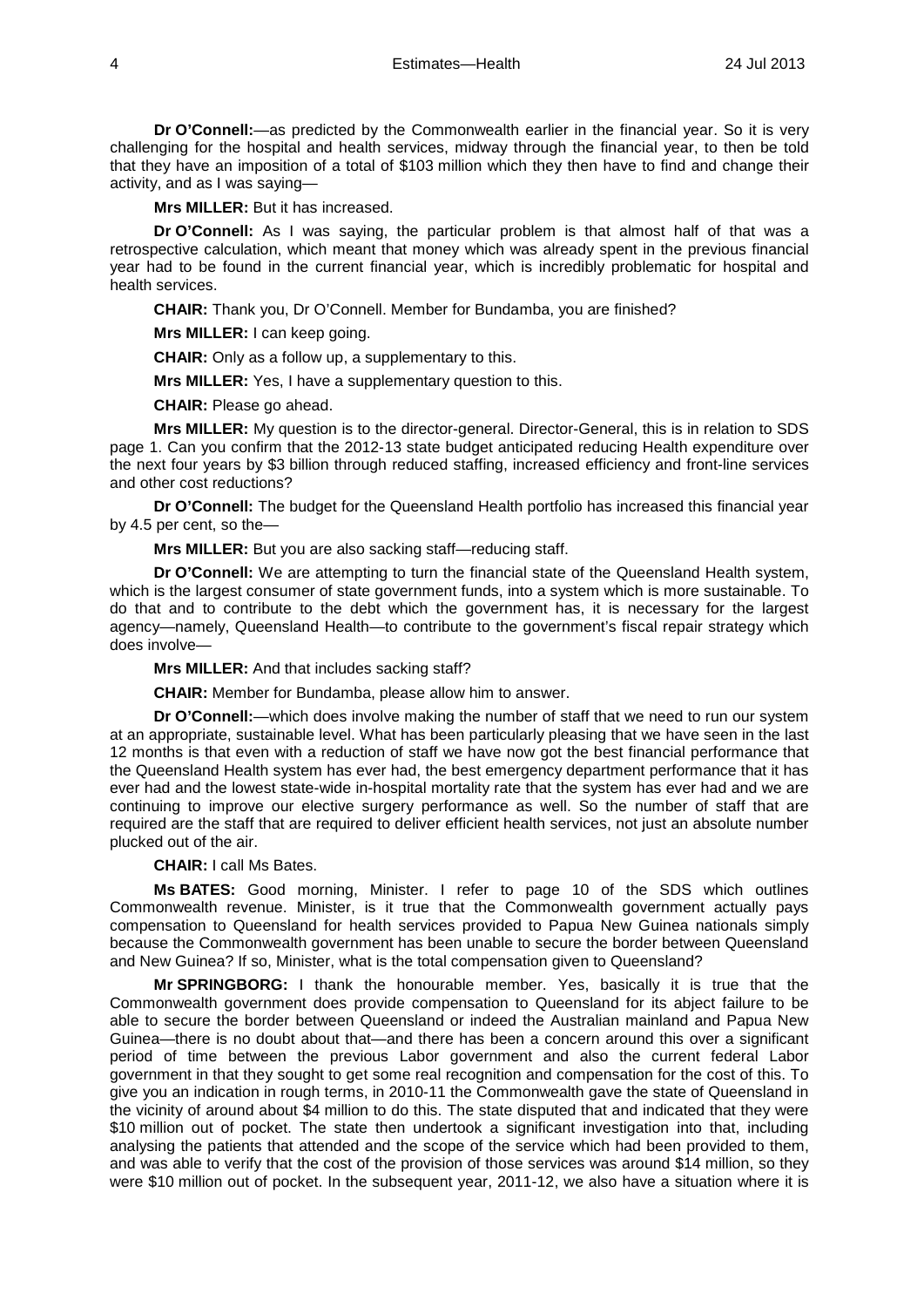estimated that we are between \$8 million and \$10 million out of pocket. We had just short of 1,100 PNG nationals that came across the border who sought health services in our clinics, principally in the Torres Strait. Amongst them I think there were 997 outpatients and around about 197-odd in-patients—a number of those for tuberculosis, I think around about 15 of those—and the calculation in that year was around about \$10 million out of pocket as well in that the Commonwealth gave around about \$4 million.

We do not have the final figures this year on the number of presentations. We will not have that for a couple of months. There is some encouragement around the issue of outpatients because we have had to take the robust and very necessary step to close our TB treatment clinics based on World Health advice, which was available to the previous government, because, frankly, we were not treating people appropriately because of the free flow. Basically, it is a few days canoe ride from Papua New Guinea across the border into Saibai Island. Then of course if people are given medication, they return home and do not take it properly or give it to their friends and family, and then you have the emergence of virulent strains of tuberculosis.

The real cost, of course, is in-patient treatment. Indeed, in the last financial year—you may have seen reports—we treated one lady in Cairns with multi-drug-resistant tuberculosis. She unfortunately passed away. The cost of that was over \$1 million, and this is the real thing. So they cannot secure the border. Indeed, in the last couple of months we have been wrangling with the Commonwealth health minister, Tanya Plibersek, over this. They have basically offered us just over \$5 million to treat these patients, about \$18 million over four years. We have disputed that. I actually crossed out that part of the arrangement and sent that back. That created some conniptions and cartwheeling around in Canberra. No-one had actually done that before. They said that I had to sign this or we will not get any money. I have actually written back and said that this will be the last time we go through this process.

We have also been raising this in previous correspondence with the Commonwealth. Not only that, I have been raising it publicly, particularly in the media in North Queensland. It is of significant concern to the department—has been for years, is at the moment—with our current officers who have been there all the way through and have transitioned. But our real concern of course is that it is such a porous border we just do not know what is going on. We know that we have great risks with regard to multi-drug-resistant tuberculosis. Former Premier Beattie—and to give him credit—raised this concern with John Howard in the late 1990s when an illegal boat plonked its way on the islands up there. John Howard acted with regard to that in that the boats were actually dealt with for a while, as we know, and then the floodgates were opened by the current Prime Minister. But we do have a serious issue and we really do not know what has happened. It is as porous as a spaghetti colander; it really is. At least in Mexico they have a fence, but they still get in. Here, basically it is a hop, skip and a jump.

Our real concern is that what they are doing now is depositing a problem on the doorstep of Australia and once these people are actually there they can go anywhere, because we already have thousands of PNG citizens who make their way all the way down to Cairns and possibly beyond. Once you canoe to Saibai Island, then basically the world is your oyster beyond that and it costs us, and it costs us big time and it puts citizens at risk. Today Mayor Gela, the Mayor of the Torres Strait Island Regional Council, is raising serious concerns about the border and the openness of the border. He actually asked me about this when I was up there previously because he and his council want to close the border. I said that we do not have the constitutional authority; that is a matter for you and the Commonwealth government. They cannot act unilaterally, but they are concerned and their citizens are concerned. As a part of that, we are about to embark as well on a major TB screening program from a public health initiative side to try to find out what is happening on those islands, because we only get the ones who turn up and test. We do not know what the latent issue is in the community. So, yes, it is a serious risk and a serious problem.

**Ms BATES:** I have a follow-up question. If I could just build on the previous question by referring you to page 194 of the SDS which mentions staff accommodation on Queensland's closest inhabited island to PNG, Saibai Island. Minister, is there any evidence that asylum seekers are already using the PNG-Queensland border as a gateway to Australia? Would the Commonwealth government have been aware of this before Kevin Rudd signed his so-called PNG boat solution?

**Mr SPRINGBORG:** Really, we do not have the figures of how many people may have been illegally traversing into Australia across that very lax border. This border is only a border by name and it is a stepping stone to Australia because it is one of the most lax border arrangements in the world. You can get in a canoe and you go across. In terms of what we are aware of or not aware of, I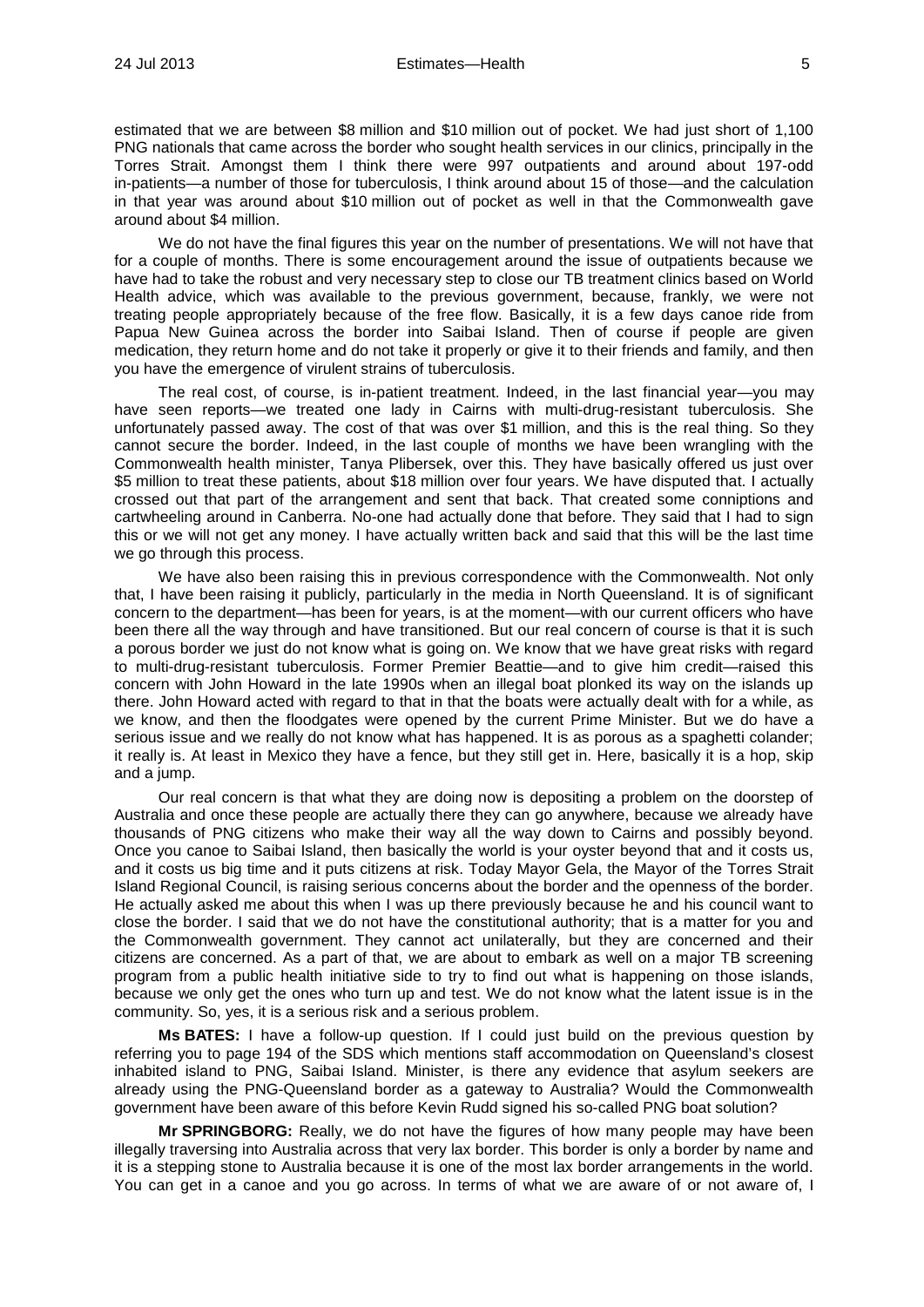suppose it is a matter for the Commonwealth. But certainly our staff are very concerned about this because they regularly treat people who pour in from Papua New Guinea, and we understand citizens generally. But I understand in recent times there has been at least one presentation to one of our health clinics from an illegal who actually found their way all the way from the Middle East through into Indonesia and then into Papua New Guinea and then down the Torres Strait and was actually treated in our facility, and there may have actually been others as well. I might ask the CE from the Torres Strait—Northern Peninsula Hospital and Health Service, Simone, if she has more information around that.

**Ms Kolaric:** I have some information in order to expand upon the minister's words. We understand as at approximately a couple of months ago that we had a Syrian man who had come down through Papua New Guinea present. The Immigration Department brought him to the hospital because we were concerned about him having tuberculosis, so he was admitted to the hospital and treated. As you may know, to decide whether somebody has TB you have a series of tests over a few days, so he was kept in the hospital for a period of time and then released back to the department of immigration officials. I do not have the actual numbers because we do have some concern about when people do present and they are not from the Torres. Obviously you can tell when there is someone from outside, but we think there are up to six other possible asylum seekers who have come through the hospital in the last six months. I am still trying to confirm that but we are not sure, and in some cases it is people appearing with names that certainly are not usual names that we hear in the Torres Strait or from our Papua New Guinea neighbours. Also, they often come with no papers so we work with officials—if we are particularly concerned, the police or the department of immigration in that case.

**Ms BATES:** I have another follow-up question. Minister, is it right to say that we have had at least six people come to Queensland from Papua New Guinea who have active TB? Are they just the ones that you know of?

**Mr SPRINGBORG:** So you are talking about the people referred to by Simone a moment ago?

#### **Ms BATES:** Yes.

**Mr SPRINGBORG:** There is no doubt that we have people who come into our hospitals on not an irregular basis who we treat for TB from Papua New Guinea and Papua New Guinean citizens. As I understand it, out of the 190-odd admissions in the 2011-12 period, some 15 of those actually had TB. They are admissions and they are obviously people that we have treated on an outpatient basis. Once you are an in-patient, it is very serious. As I understand it with the gentleman in question—the Syrian—he may not have necessarily tested positive for TB but was suspected of having TB. In terms of the others I do not really know what the concern was with regard to their health, but I did actually read protestations from Minister Burke in today's press saying that there are very serious health risks from these people and indeed indicated that they should only be taken to Papua New Guinea after they have received appropriate health checks and immunisation.

We do know that there is a significant cohort of people who actually do come on these boats as so-called asylum seekers who do have quite serious infectious diseases and TB, so we are actually treating them. Of course, in Papua New Guinea we have a real microcosm now of strains of TB which give us concern. We have multi-drug-resistant, extreme-drug-resistant and totally-drug-resistant strains of tuberculosis, and a lot of that is because of mismedication, so it is of significant concern. But the real issue for us here is that we really do not know what is happening in the Torres Strait. The only way that we get to find out if there are these so-called asylum seekers or illegal immigrants coming through is when they turn up in our health facility and they need treatment.

Again, we know, as Simone indicated a moment ago, that at least six of these from their figures are non-PNG citizens and they do not have any paperwork. But we treat them and alert the police. We would never have known about this Syrian who had made his way from Syria into Indonesia into Papua New Guinea and likely then a canoe ride down through the islands if he had not been detected and brought to our facility. How many of these people have actually been caught and taken elsewhere that we do not know about? That is the bigger question that we have. Quite clearly, these people have already worked this out prior to the new arrangement to deposit thousands of asylum seekers on our doorstep in that once they are processed and released, possibly as citizens or on a transition basis into New Guinea, if they want to go to Australia they are deposited beyond their wildest dreams because it is then a canoe ride across to Saibai Island. I also understand that the definition of people smuggling does not even pick you up in this regard, because if it is less than five people then you are not designated as a people smuggler. So you can put less than five in a tinnie and not be a people smuggler.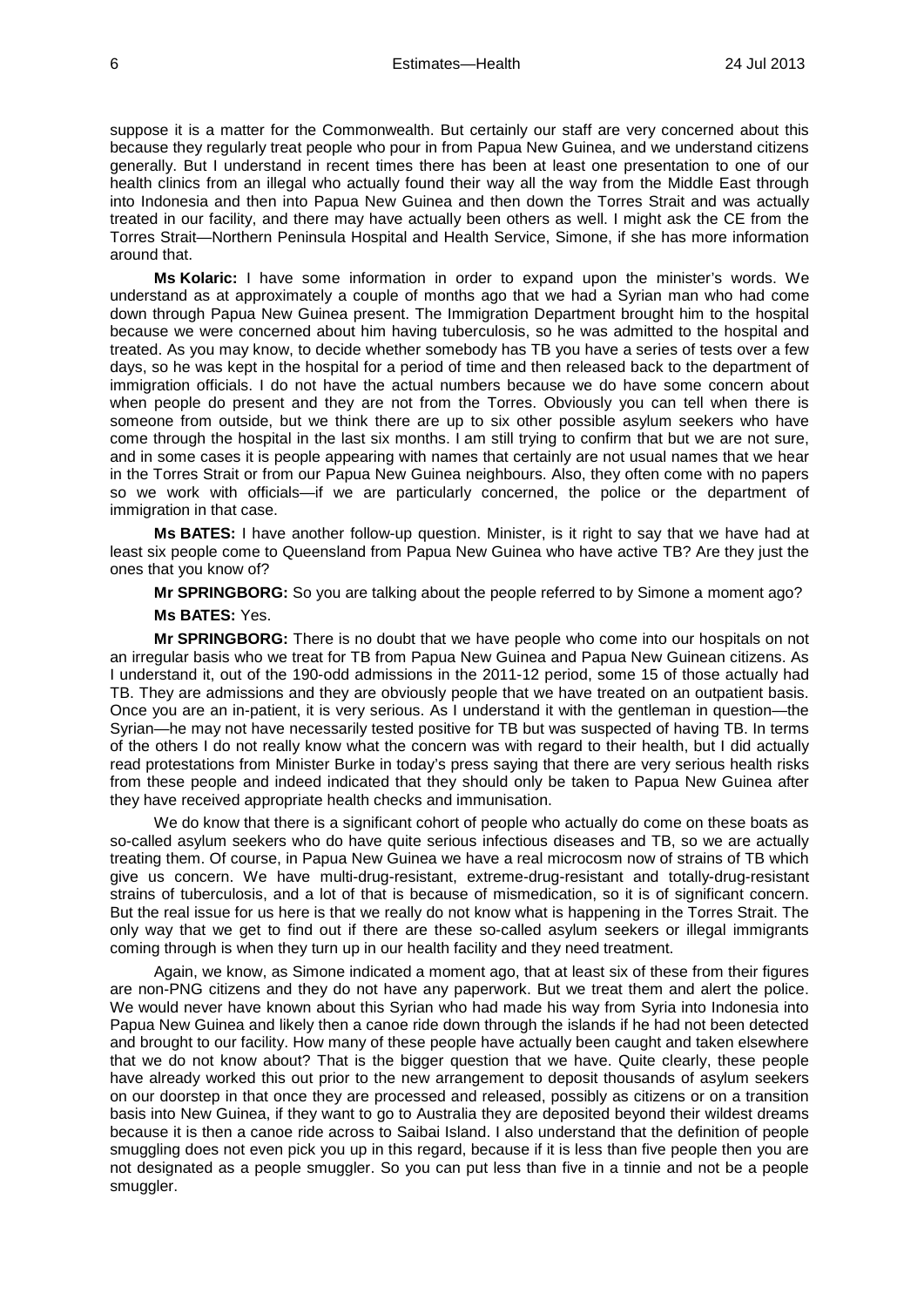If you are a people smuggler you are eligible for up to 20 years in jail. Once you come into the country you then might be trafficking in human beings which is half the penalty and then, of course, that is basically assessed on the situation of whether it is for sexual slavery or those sorts of things. If you are just commuting someone around, how do you actually know? This will be a lucrative little business potentially for some people getting them across. This is the real concern. I think that it behoves the likes of Minister Burke to actually say how many people have actually been apprehended across the Torres Strait that have actually come into Australia previously using the porous non-existent border between Papua New Guinea and Australia and that is what we need to know. The Commonwealth government might be creating a bigger issue here than what we currently have because there is no border control. That is why Mayor Gela today is saying the thing should be closed and that needs to be sorted out.

But it is our health system that is at risk and our citizens at risk because once you come across there, it is a canoe ride and then it is two air tickets and a taxi ride to western Sydney or wherever you want to go. Once you are there, if you are not detected that is it. Who knows.

**Ms BATES:** If the Department of Immigration knew, shouldn't our Prime Minister know about it and what do you believe should be done in that regard?

**Mr SPRINGBORG:** I really don't know what the department knows about this, but obviously if we actually are aware that people are being treated in our facility who have actually come through Papua New Guinea from the Middle East illegally then the Commonwealth government should be aware of this and Minister Burke should be aware of this, and one would have thought that they should have thought of how they are exposing Queensland and Australia. If they want to be hairy chested on immigration policy then be hairy chested, but don't appear strong when in actual fact you are giving a weaker solution. That is the point. They have not really thought this through. Because this has been a manifest problem for a long time. The fact the current Commonwealth government has given us \$18 million over four years, which is probably \$40 million short, to deal with illegals, who knows where we go in the future with regard to this.

Let us look at what Peter Beattie said to John Howard going back to 1999. He said, 'These undetected landings are evidence of the existence of organised smuggling rings that may not only smuggle people into this country but also drugs. In addition, there is a danger that those undetected arrivals could inadvertently introduce flora and fauna that threaten our important primary industries.' That was following a boat landing and they actually dealt with the boat landing. Now we actually have got these people who have been deposited or are going to be deposited en masse—possibly tens of thousands—into New Guinea, released into the community who then can basically find their way down to their border and then across to Saibai island. If they have already had enough initiative to do this, which they have had prior to this arrangement to get from the Middle East through Indonesia into New Guinea, then imagine what they will do when basically they have been delivered there in the future. I think Mr Burke should explain, for comfort, what they are planning to do about this and how many of these people have actually been apprehended. Maybe this committee should seek that information. But he should at least explain it, to be quite frank.

**Ms BATES:** Thank you, Mr Chair. I so move.

**Mr DAVIES:** I second that.

**CHAIR:** I will adjourn proceedings and we will come together as a committee in private just to consider it. I need to understand that a little bit better. We will adjourn now and we will be back shortly.

## **Proceedings suspended from 9.34 am to 9.39 am**

**CHAIR:** I will call the hearing back to order and ask the Leader of the Opposition if she would like to continue.

**Mrs MILLER:** Mr Chair, could you please inform us of the outcome of the meeting considering there was no quorum at the meeting?

**CHAIR:** I would be happy to. The outcome is that obviously no decision could be made without a quorum.

**Mrs MILLER:** That's right.

**CHAIR:** Therefore—

**Mrs MILLER:** The stunt failed.

**CHAIR:** Therefore this issue will be picked up at our next private meeting.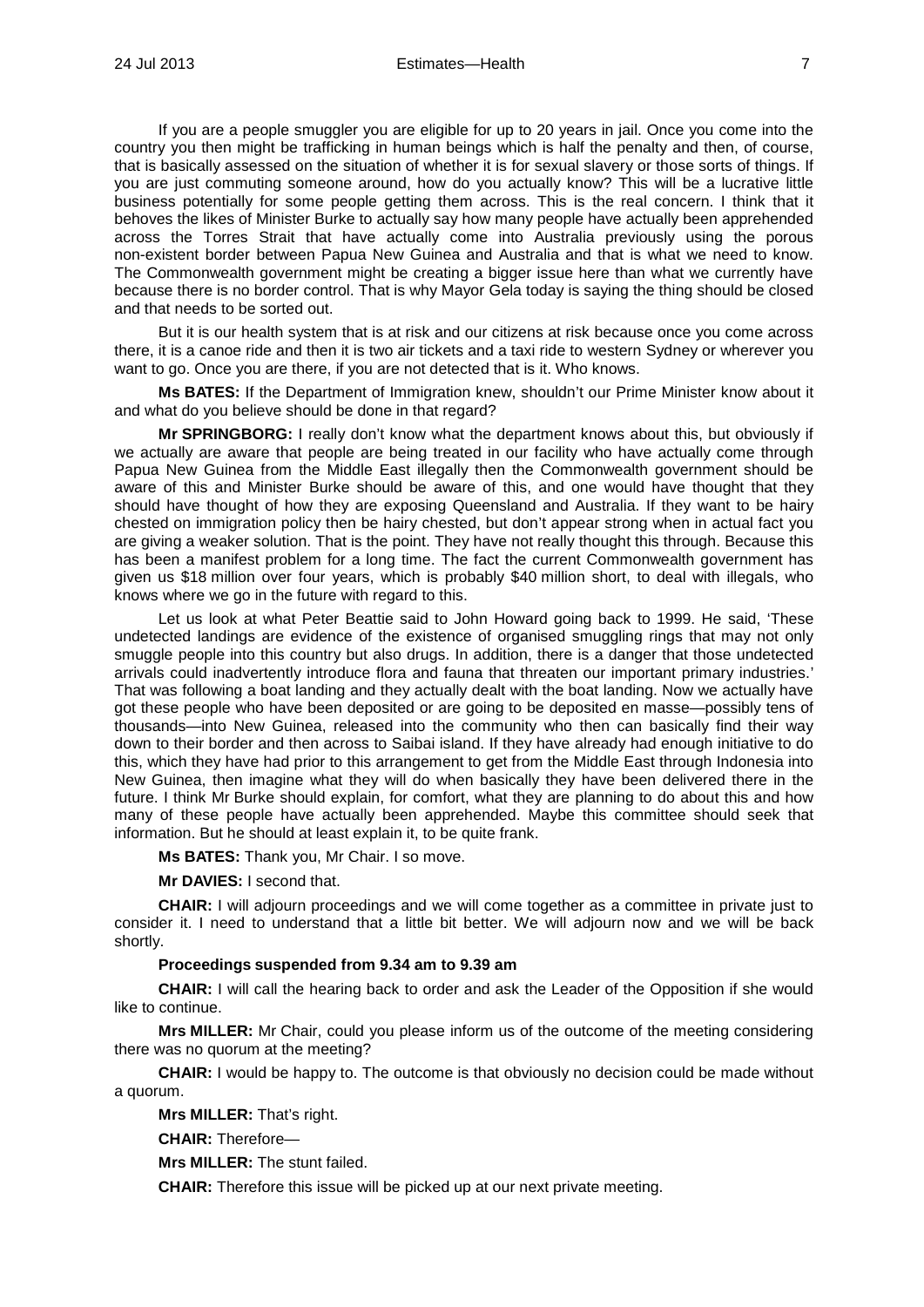**Ms PALASZCZUK:** Thank you, Chair. I would like to move on, Minister, from federal immigration matters to the Health budget, which is what we are here today to examine. I refer you to page 139 of the SDS, the Metro North Hospital and Health Service. Minister, I refer to a letter that was sent on 15 July to nurses in Metro North which discusses the number and category of employees likely to be dismissed and the time when or the period over which the dismissals are likely to occur. Minister, why was this cold, heartless letter sent to the hardworking nurses in our Metro North region?

**Mr HATHAWAY:** Point of order. I rule that question is out of order given the preamble is subjective and doesn't actually talk to appropriations.

**Ms PALASZCZUK:** Yes, it does, Chair, with all due respect. It refers to the SDS. The minister is well aware of this issue. We discussed it last Friday. Minister, I would like you to explain why this letter was sent to the hardworking nurses.

**CHAIR:** Leader of the Opposition, could you just explain how it ties in to the SDS, please?

**Ms PALASZCZUK:** It is page 139 of the SDS. It is about the Metro North Hospital and Health Service and this letter was sent out.

**Mr SPRINGBORG:** I am happy to answer it, Mr Chairman.

**Ms PALASZCZUK:** Thank you.

**Mr SPRINGBORG:** Very, very, very, very, very happy to answer it, and I also note, by way of preamble, that the opposition has no interest in finding out what is going on with health in the Torres Strait and really is not interested in the Commonwealth government explaining their actions which are actually putting the health and welfare of Queenslanders at risk by opening up our borders to potential illegal immigrants and I think that is very unfortunate.

**Mrs MILLER:** Sooking. The minister is just sooking at the moment.

**CHAIR:** Member for Bundamba, that is quite unparliamentary.

**Mrs MILLER:** He needs to answer the question then.

**CHAIR:** He is getting to the question. Member for Bundamba, that is quite unparliamentary.

**Mr SPRINGBORG:** I said I was happy—just settle down. I said I was happy to answer the question and I'll answer the question. Okay? Very, very happy to. Mr Chairman, as I indicated last week after I found this letter went out, I said that it was an inappropriate form of communication and actually instructed that the letter should be withdrawn and re-issued to actually embody what the real intention of the hospital and health service was about. It is not my intention to actually micromanage the very excellent hospital and health services that we have around Queensland that are providing great results for their patients and are actually getting some amazing achievements, and Metro North is one of those in actual fact as well. Nowhere last year or this year in the protestations of the opposition or their union branches of the Labor Party have we actually heard any of them express concern over the Labor Party's \$22 million reduction in funding to Metro North which led to actual people losing their jobs who may not have actually wanted to go. So nowhere did we see any protestation. We didn't see any Nurses Union leadership cartwheeling in front of Kevin Rudd or Wayne Swan's office. In actual fact, they were cheering and clapping him for doing that, for imposing misery upon them and their system.

I have already indicated that the form of communication was not an appropriate form of communication and, indeed, I didn't hear any such protestations from the Leader of the Opposition going back to 2011 on 23 August when this letter was actually sent to 3,976 hardworking Queensland Health staff where they said, 'Dear employee, our records indicate you are a surplus or unattached officer and this being consistent with your understanding, Queensland Health is seeking your interest.' But they go on there to actually indicate that they have to verify that their understanding of their surplus attachment is consistent with the department's. So I wouldn't have thought that that is something which is very valuing of staff. Nowhere did we see the Nurses Union, or Together, or United Voice, or the AWU, or the Labor Party or the minister going out there and actually saying that this was wrong or inappropriate to actually communicate it in such a way.

What is actually happening in Metro North, and what we are seeing around the rest of Queensland, honourable Leader of the Opposition, is a large number of staff have actually been approaching management and expressing their interest in voluntary redundancies because they are coming to the end of their working career, they are wanting to actually exit the workforce, some people are just getting tired and burnt out, as happens to everyone. At the moment they are ineligible, they are crucial staff and they are not being considered for that. Also we have a significant number of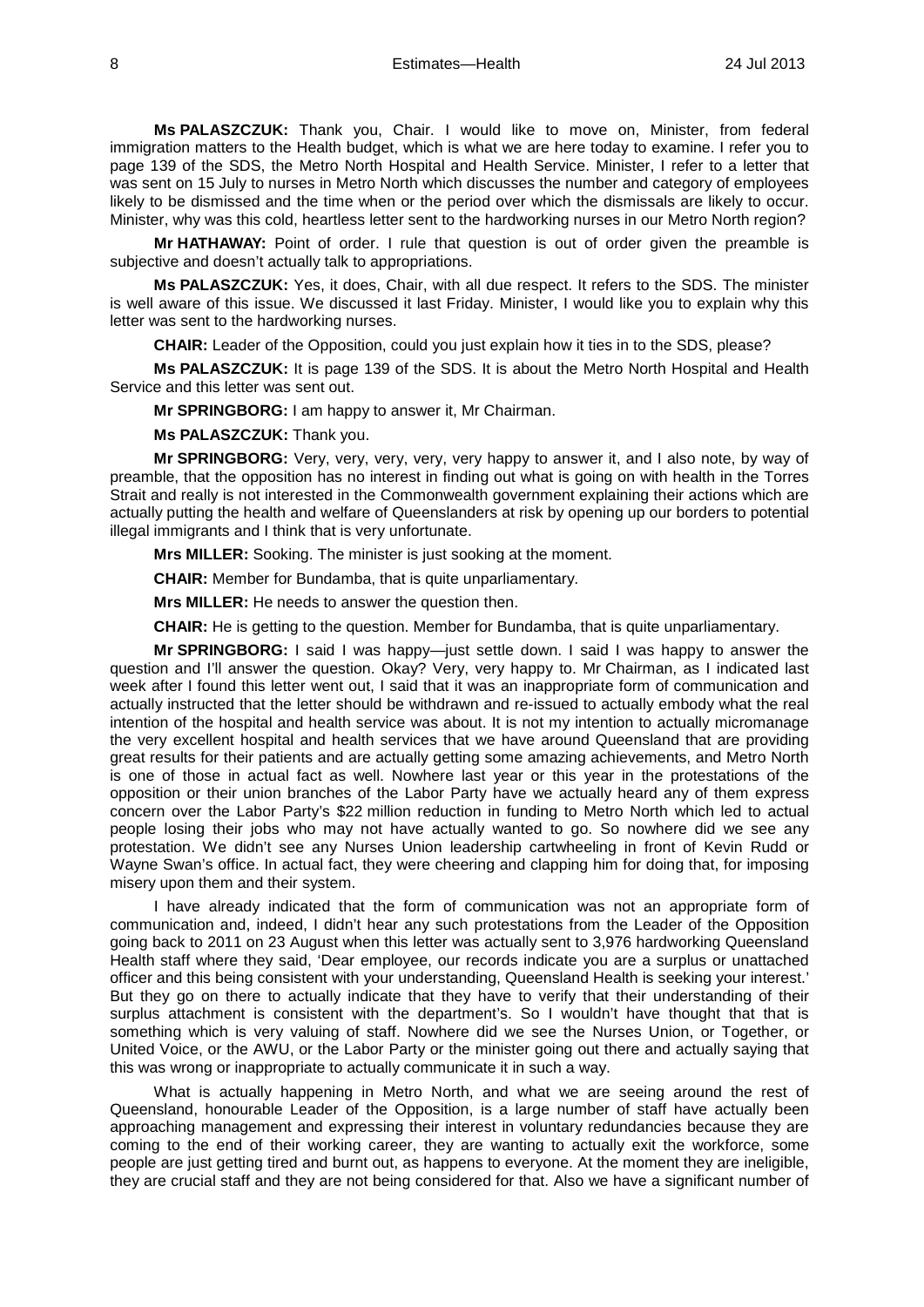graduates who want to enter the workforce. Metro North were planning to actually communicate with their staff and actually ask people to express interest who are interested in going and to open the way for graduate nurses, which I actually support absolutely—absolutely. Therefore, that is what should have been communicated in such a way. But the letter didn't communicate that. It has been withdrawn and subsequently there has been a better form of communication that respects the staff issued to them, unlike this letter on 23 August 2011 by the previous Labor government.

As I also understand it, subsequent to that letter going out, even in its initial form before the new letter hit the decks, over 100 of the nurses actually sought interest in that and about 160 now as well. I think that we should never be denying people the opportunity to actually exit the workforce who want to in order to bring in other people who may actually want to start their career. So, therefore, I think it is an excellent idea not very well communicated and I have actually said that publicly.

Also we have got the QNU that was calling in their February publication this year for an increase in nurse graduate numbers as well. They said they were actually calling for an increase in nursing graduate numbers for several years. Well, 15 months in government is not several years and so it must have been under the previous government. So they are opening the way for 140 graduate nurses and I think it is a great idea and they should be commended for what they are doing, but not necessarily for the way they communicated it. I am prepared to say that is a pity. The previous mob weren't prepared to say a similar thing.

That is on top of the 50 midwifery nursing graduate traineeship positions that I announced only recently, on top of the 103 or 110—in that vicinity—nursing graduates to go into rural and regional areas in a range of disciplines as well. Well done to them for the idea; not so very well done on the execution. Let us get on to the facts of the matter: we need to recalibrate our workforce. No-one argues about that, not even the Nurses Union, as shown by the EBA I successfully signed with them within a couple of weeks of coming to government. We need to look at the balance between ENs and RNs. We have to put new graduates into that equation and we are doing that.

**Ms PALASZCZUK:** I have a supplementary question. Can I please call the CEO of the Metro North Hospital and Health Service, Mr Malcolm Stamp. Good morning.

**Mr Stamp:** Good morning.

**CHAIR:** Welcome, Mr Stamp.

**Ms PALASZCZUK:** Just following on from the minister's answer there, could you please advise how many nurses received the letter that was sent on 15 July and that I referred to?

**Mr Stamp:** I think it was several hundred. I am unclear as to how many actual nurses received the letter. I am sorry I do not have that figure.

**Ms PALASZCZUK:** Minister, are you happy to take that on notice, for the CEO to provide that information?

**Mr SPRINGBORG:** I have no problem with that. There was an initial indication to me that it may have been the entire nursing cohort.

**Ms PALASZCZUK:** I thought it was around 3,000.

**Mr SPRINGBORG:** That was the initial indication to me.

**Mr Stamp:** Yes, I think it was around 3,000.

**Mr SPRINGBORG:** That was the initial indication to me. They can clarify that. I have no problem with that. I thought it was about 3,500.

**Ms PALASZCZUK:** Mr Stamp, can you please explain to the committee in relation to this letter how many nurses the Metro North region was planning to dismiss?

**Mr Stamp:** We had a strategy around the graduate intake, which saw 140 to go and 140 to come in on the graduate scheme. That was out of a pool of nurses of around about 2,826 registered nurses full-time equivalents and 1,090 clinical nurses; so overall 3,916, but no dismissals. These were voluntary redundancies of which, last evening, we had 224 nurses in these grades that I have mentioned of that 3,916—

**Ms PALASZCZUK:** I am a bit unclear about how many your target was.

**Mr Stamp:** It was 140 graduate intakes and we were seeking 140 voluntary redundancies. We knew that we had a cohort of nurses interested from the MOHRI targets from the previous year. As I say, as at last evening we had 224 out of that 3,916 who are actively seeking voluntary redundancy. That number, as we speak today at this moment, is likely to be higher, but we are only seeking 140 voluntary redundancies out of that 224. There are no planned dismissals of nurses.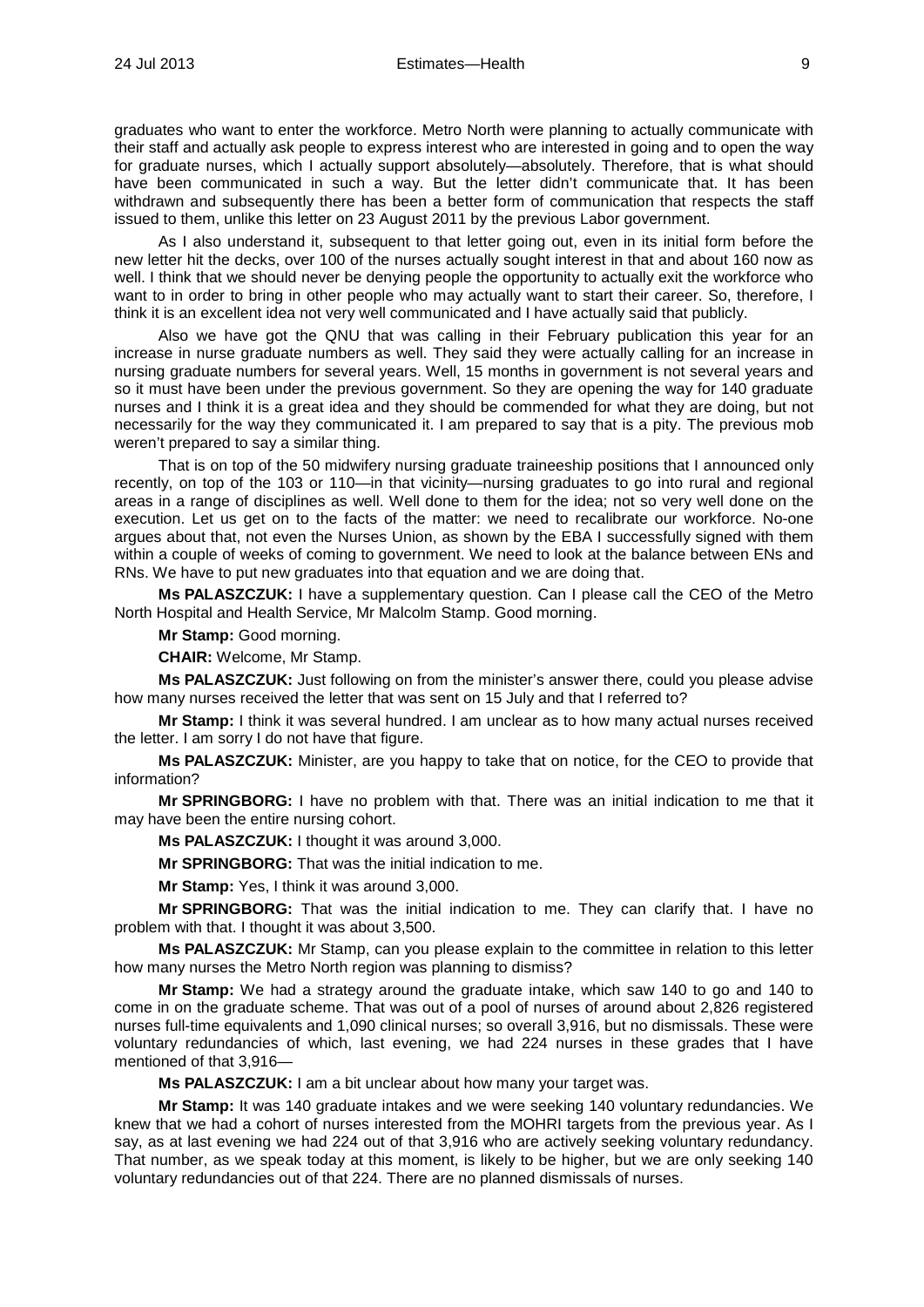**Ms PALASZCZUK:** Minister, finally, what steps have you taken to ensure that letters like these do not go out again?

**Mr SPRINGBORG:** Far more steps than was taken by your previous administration—

**Ms PALASZCZUK:** It is a question to you. It is your budget estimates.

**Mr SPRINGBORG:** Absolutely. There is a difference between myself and your previous administration. When I see something that I think is inappropriate, I act immediately. As soon as I got a copy of the letter, I indicated that this was not a letter that valued staff or clearly enunciated the intention. I indicated that. I instructed that that should be reworded with the intent an issue. That is a matter of public record. I do not intend to micromanage my hospital and health services. They are very capable people, but if they act in such a way when I think they could act differently I will act. I have indicated that there should be a very clear understanding across hospital and health services that if you are seeking expressions of interest there needs to be a form, which is around the more recently written and disseminated letter, and the same sort of indication needs to exist within the department as well, within the central agencies. Honourable member, if it comes to the issue of deployees where there is no position, obviously you have a different form of correspondence when you are dealing with those than when dealing with expressions of interest. Therefore, I made my point very clear quickly. I acted on it. I relayed that to the Queensland Nurses Union at a regular meeting that I had with them on Friday of last week. Therefore, as far as I am concerned, we acted and we acted very quickly on that. I have been very happy with the operation of Metro North and our other hospital and health services in their policy conduct and their planning. I think their planning and intent around this was good, but the execution of it I think left a little to be desired. They know that. It has been corrected. Therefore, I think people can be comfortable with regards to that.

Also, I think it is important to understand that on 1 July 2011 to 25 March 2012, the previous Labor government in Queensland separated 4,570.39, I think they are, FTE equivalent staff. There was not any cartwheeling around and bellyaching with regards to that from the Nurses Union or the leadership in the opposition. If I think things are being done appropriately, you will get my support; if not, I will ask you to do it differently. That is what I have done in this case. It puts a real lie to this nonsense about the reluctance of people to take up VRs. These are VRs; no-one has been made a redeployee where you have been told your position is abolished, you go in the system and those sorts of things. These are people who we are asking if they would like to take the opportunity of a VR and already we have been overwhelmed by applications. The thing that the Metro North Hospital and Health Service will have to do as a part of that is to make sure that they adjust their experience and their staffing model around that and that valuable employees with more to contribute be the ones who actually be considered for retention over and above others who may be able to go for other reasons. I think we all understand that.

We do have a significant challenge and everyone knows that. We have a workforce that has been putting off retirement. We have had a large number of nurses re-enter the workforce during the GFC who had retired. We know there is a potentiality for a large number to leave over the next couple of years. We do not know that, but that is the potential that has been talked about for years. We have graduates who need jobs. About 2,000 graduated in Queensland last year. The public system, I think, picked up around 900. We employ less than half the nurses in Queensland. The private, not-for-profit and community sectors employ more than half. We will do our bit, but we have to ensure that we have real vacancies and real openings for them and that we have jobs that add to our sustainability of health requirement under the national health reform and the national efficient price. It was a good idea and well done on that, Metro North; but communication improvement needed. That has been addressed and others will be following suit. If they do not, I will intervene.

**Ms PALASZCZUK:** Thank you, Chair.

**Mrs MILLER:** My question is to the director-general in relation to page 36 of the SDS. Director-General, are you aware that nurses are being photographed by human resources staff? They are being photographed on mobile phones—

**CHAIR:** Member for Bundamba, how does this relate to the voluntary redundancy issue?

**Mrs MILLER:** It does relate. I am getting to that. You are not allowing me, Chair, with respect, to ask my question. You are not even allowing me to get the question out.

**CHAIR:** Get to the question, please.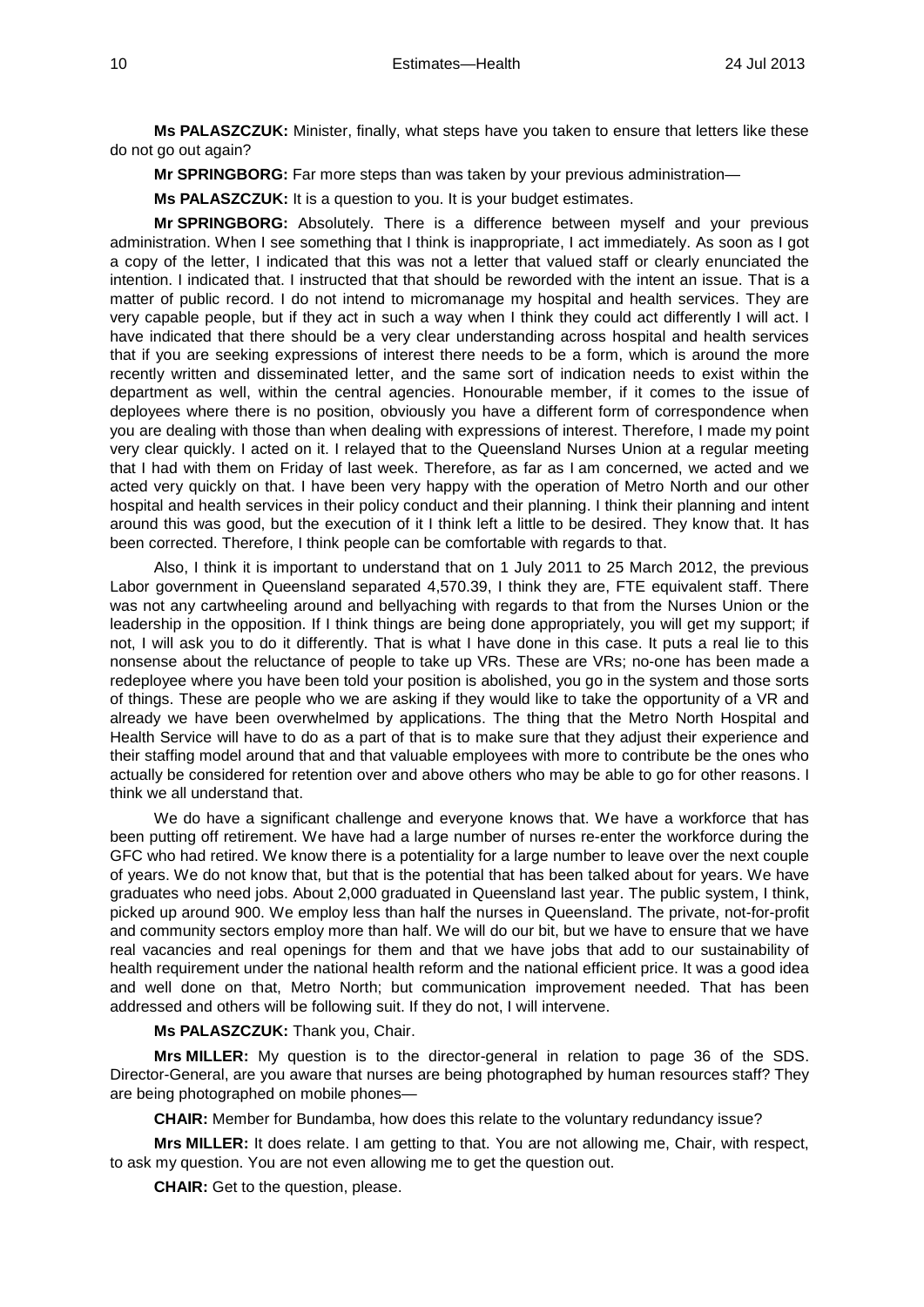**Mrs MILLER:** Thank you, Chair. I will repeat it now. Director-General, in relation to page 36 of the SDS, are you aware that nurses are being photographed with phones by your human resources staff as they enter union meetings to discuss privatisation, outsourcing and contestability issues? Will you order that this desist? Human resources staff are not the special branch of this government.

**Ms BATES:** Chair, I raise a point of order on standing order 115. My understanding from the question is that that is hypothetical. Unless the member for Bundamba has proof of that, it is a hypothetical question and should be ruled out of order.

**Mrs MILLER:** No, it is factual that human resources staff are, in fact, photographing nurses with their mobile phones. Director-General?

**Dr O'Connell:** I have not been given any evidence that this has occurred.

**Mrs MILLER:** I have a follow-up: if you are given evidence that this has occurred, will you direct that this behaviour desist?

**CHAIR:** That is out of order.

**Mrs MILLER:** No, it is page 36 of the SDS.

**CHAIR:** It is out of order. The director-general has just said he has no evidence of that. This is a hypothetical.

**Mrs MILLER:** Immigration matters, you have ruled, are a matter for this Health estimates. However, photographing nurses is not a matter for this Health estimates?

**Mr SPRINGBORG:** Give us the evidence and we will have a look at it. We cannot answer hypotheticals.

**Mrs MILLER:** I am asking the chair for a ruling on this. Chair, are you saying that for every question that we have to bring in evidence? Is that now the ruling of this estimates committee? It has never happened before.

**CHAIR:** Member for Bundamba, I asked you first if this had anything to do with—

**Mrs MILLER:** Yes, it does; page 36 of the SDS.

**CHAIR:** Now it is about time you let me speak. I asked you—

**Mrs MILLER:** I said that.

**CHAIR:**—if this had anything to do initially with the question that was asked in relation to voluntary redundancies.

**Mrs MILLER:** Yes, it does.

**CHAIR:** This has nothing to do with voluntary redundancies.

**Mrs MILLER:** They were photographed as they went in.

**CHAIR:** I gave you some latitude with your question—

**Mrs MILLER:** They were photographed.

**CHAIR:** You have asked the director-general a question. The director-general has directly answered. He has no knowledge of that occurring.

**Mrs MILLER:** They were photographed. And I asked a follow-up question—

**Ms PALASZCZUK:** The minister said he will look into it.

**Mr SPRINGBORG:** Mr Chairman, give us the evidence. It is a bit of a role reversal. It is usually the unions that photograph people and stand over them. It is a bit of a role reversal.

**Mrs MILLER:** That is disgraceful.

**Mr SPRINGBORG:** If you have any evidence of it, give it to us and we will actually have a look at it. We will take it seriously, okay.

**CHAIR:** Member for Bundamba, if you can produce the evidence please provide that to the minister. We have a question from the member for Mudgeeraba.

**Ms BATES:** Minister, this is a follow-up question on the obviously disgusting problem that we are facing with rampant TB coming into Australia from across our borders when we have done everything, over many years, to eradicate TB in this country. Minister, the Labor Party is claiming that there are no health issues related to the open and unprotected border between Queensland and New Guinea. Did former Labor Premier Peter Beattie raise any health issues about illegal entries through the Queensland/PNG border in the past?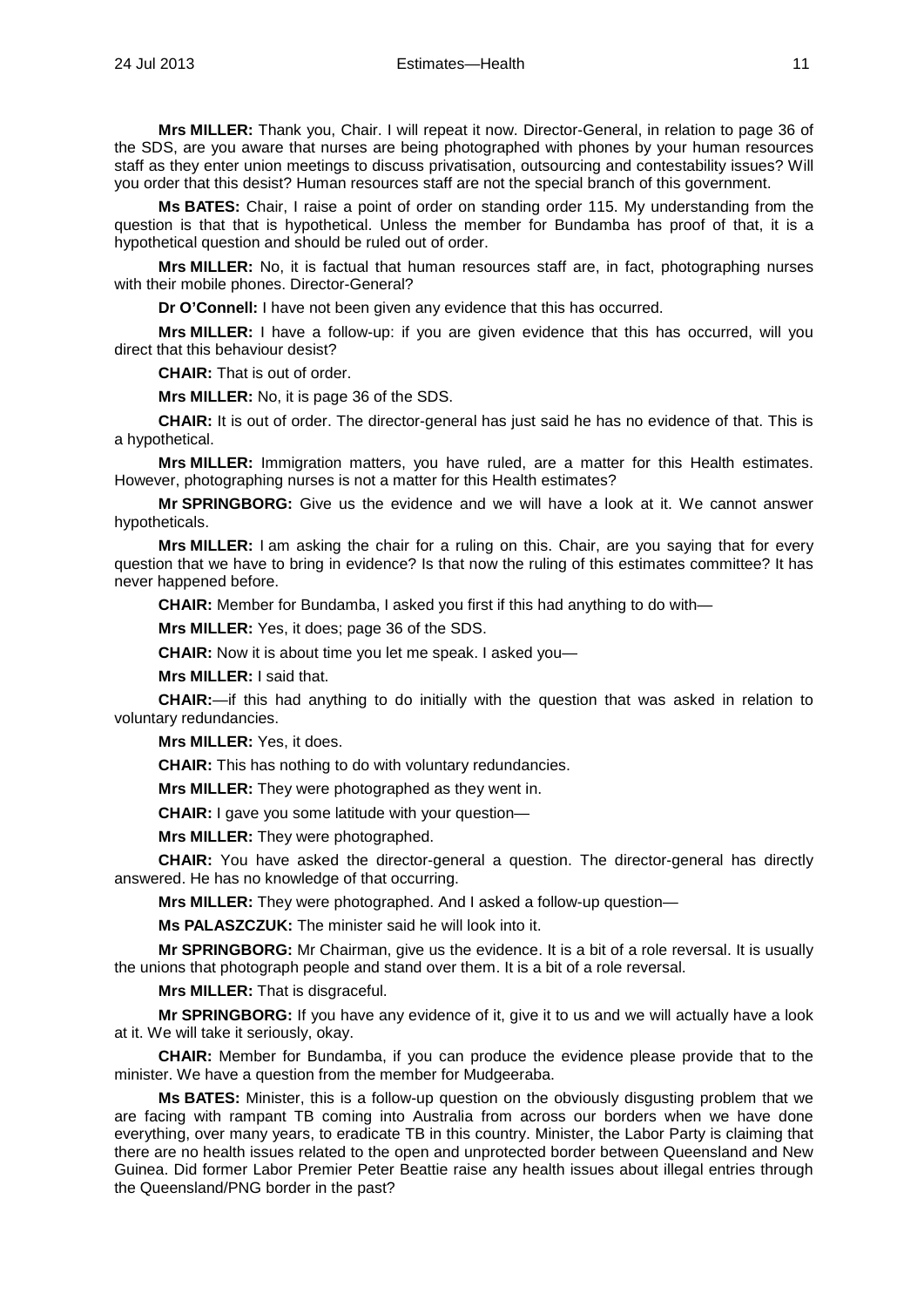**Mrs MILLER:** Mr Chair, I ask for your ruling in relation to this matter. Where is this in the SDS? Where is immigration a part of the Health portfolio estimates? I ask for your ruling. I seek that this question be ruled out of order.

**CHAIR:** The member has previously provided information with regard to the cost of providing health services to illegal aliens who have TB who are coming in at the northern border. This is a-

**Mrs MILLER:** So they are aliens now.

**CHAIR:** This is the follow-up to that question and I am going to allow the minister to answer the question.

**Mrs MILLER:** So they are aliens now, great!

**Mr SPRINGBORG:** I understand that is the terminology that is used around the world to describe people who come into a place illegally. I do not think it has necessarily been manufactured here this morning. I also understand that page 10 of the SDS clearly indicates the issue of Commonwealth revenue to the state around this particular issue.

This is very important. Over many years it has been a concern of Queensland governments. This is where it is relevant today. Our real issue today is as it was in the 2013-14 financial year, in the 2012 financial year, in the 2011 financial year, in the 2010 financial year and in the 1999 financial year when Peter Beattie first wrote to John Howard expressing real concerns about the issue of illegal people coming by boat into Queensland to isolated islands and not being detected. That was largely addressed at that time. Full credit goes to Peter Beattie and full credit to goes John Howard for addressing that.

The problem we have now is that there has been no consultation with Queensland. There has been no engagement with Queensland around this issue. There has been no consideration of Queensland's concerns which has been ongoing not just for the 15 or 16 months that this government has been in office but under Geoff Wilson, Paul Lucas and their predecessors as they and their governments tried to address this particular issue. Whether they wanted to be mute and raise it privately, I do not know. It has certainly been raised. I do not know why, other than Peter Beattie, they did not raise it more publicly. I would like to quote Peter Beattie who said—

Torres Strait presents unique difficulties in controlling illegal entry, because of the multitude of islands (over 40), the frequency of shipping and the rights of traditional inhabitants to move freely in the Torres Strait Protected Zone.

That is what he said at that time. He went on to say—

The potential for the spread of disease across human, animal and plant species is very high and could pose an enormous social and economic cost to Australia. Australia is free of many diseases carried by humans and animals in the Asian bloc of countries, such as Japanese encephalitis, malaria and rabies. It is highly likely that these diseases could be carried into Australia, especially by ships which enter illegal.

The ship issue had been largely addressed. But since we have this growing issue of tuberculosis, particularly multidrug-resistant-strains, extreme-drug-resistant strains and totally-drugresistant strains, that is our real problem. It has been raised. The real challenge for us is that it has never been answered and it has never been addressed.

This year I actually said to the federal Minister for Health in my letter in March that we are not happy with this arrangement—we are out of pocket. The previous government said the same thing. I crossed out a section of the agreement—I think it was section 4 or 7—and sent it back. That created enormous conniptions in Canberra. No-one had done that before. I had a voice mail message from the federal minister saying, 'Please do not do this. It is not the way it is done. If you do not sign up you will not get the money.' I reluctantly signed and sent a covering letter saying that we will not be doing this again because we do not want to be out of pocket.

Now we potentially have a bigger issue. We have the treaty villages arrangement where people can come and go freely. That actually does not stop other people using that as well. Anyone can get on the boat and anyone can go across. That is the real problem there. It has been raised. It has not been addressed to date, but it is a serious issue.

The previous government was prepared to acknowledge it was a problem, tried to do something about it in their behind-the-scenes way, but nothing ever properly and clearly happened. Now we have an even more clear and present danger because of this issue where we are now potentially going to have more in PNG who are going to seek to use this conduit, this open border, to come down into Queensland then go from there. There is a serious disease risk. Those disease risks that Peter Beattie pointed out in 1999 have not terminated. In actual fact, they have been exacerbated, particularly the more virulent strains of TB. It has never been resolved.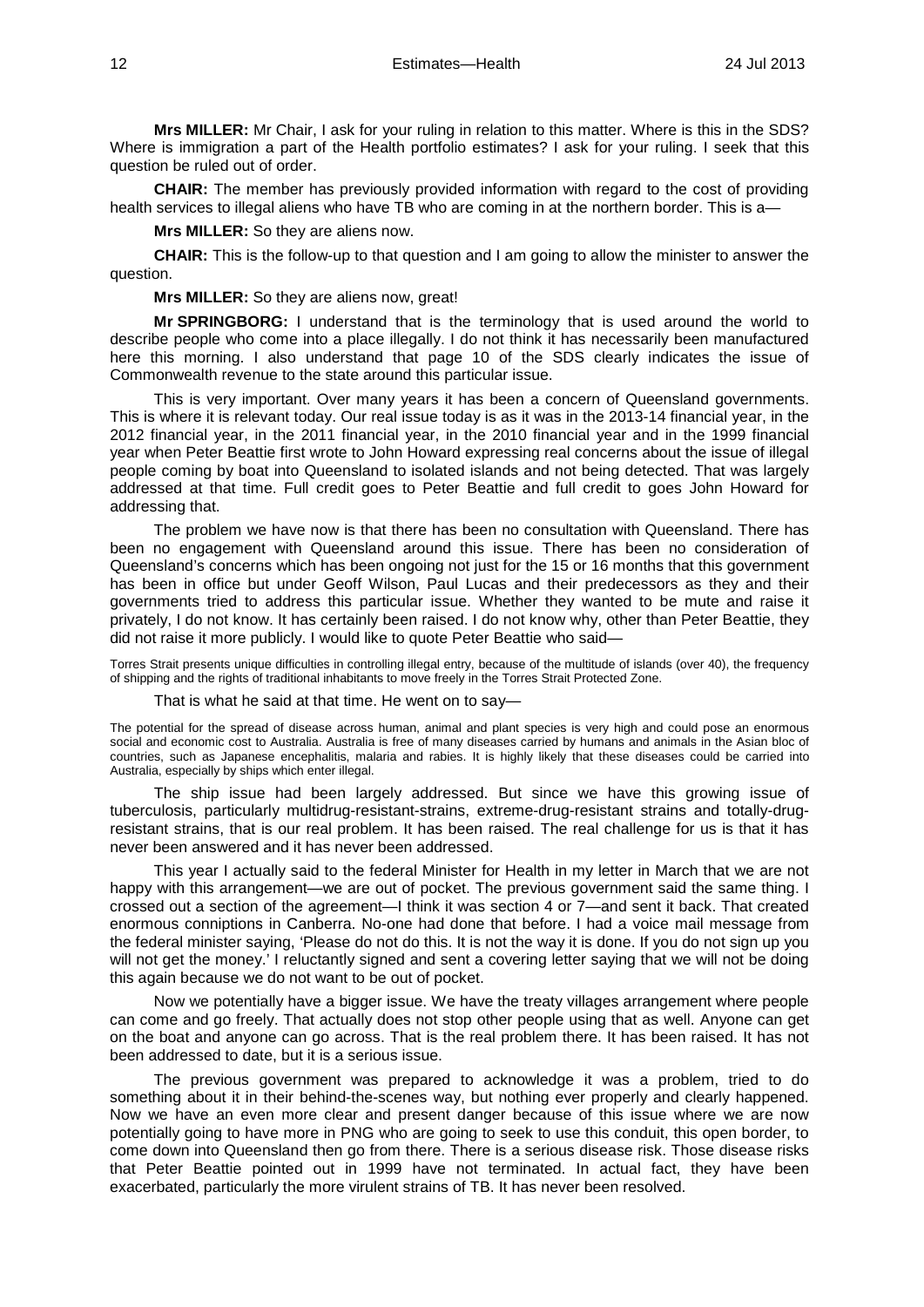**CHAIR:** I call the member for Rockhampton.

**Mr BYRNE:** I refer to page 75 of the SDS. I note your immediate and very thorough effort to acknowledge the royal birth yesterday. Why have you refused to acknowledge the tragedy of Emma Green, who lost her full-term baby after being turned away from Rockhampton Hospital on four occasions over five days, without so much as a single phone call?

**Mr SPRINGBORG:** Thank you very much, honourable member for Rockhampton. I obviously note your very genuine interest in this issue. Anyone should be concerned about this. I am actually very concerned about it, and so we should be concerned about it.

Very sadly, each and every year in Queensland we have on average 7.4 stillbirths per thousand births and we have around 300 overall. All stillbirths are very tragic, there is no doubt about that. With some of those stillbirths there is little that we can do because of the individual circumstances.

My real concern in this case is was there an action taken or was there inaction by Queensland Health that may not have been as helpful to the Green family as it should have been. We are getting to bottom of that. Yes, there has been a root cause analysis done. We have engaged an interstate expert in the field—a Dr Pesce—to undertake a further investigation of this because we want to make sure that we do everything as openly as we can. I have also indicated in correspondence with the shadow minister—and one bit of correspondence from the shadow ministry was a bit confused by subsequent correspondence—that as far as—

### **Mrs Miller** interjected.

**Mr SPRINGBORG:** It actually was and I am happy to have a discussion around that. I need to get it out of you. Certainly one thing that was asked with regard to disclosure was a bit different. I am very happy to ultimately disclose that, but I am not going to disclose people's private details. I have not seen the Pesce report. I understand that it has been finalised. I have asked that before I see it that it actually be made available to Ms Green and her family so that they can see it as well. That is an important thing. Then I will actually have a look at it. We do need to be respectful to the family.

Sometimes when we are dealing with these issues they are highly emotionally charged. Sometimes circumstances as initially presented may not necessarily be what is subsequently found. I do not know that for a fact yet. It really concerns me that there is a possibility for failure in the way we actually deal with people sometimes. I do not think that happens very much. That is why we go through this process.

I can assure the honourable member that we have dealt with this family as compassionately as we possibly can and that there has been ongoing discussions and a relationship between our Queensland Health people and the Green family. I think that is appropriately where it should be. I respect their concerns enough to say that they should be furnished with the report before I am furnished with it. They will be at liberty to release whatever they wish of that. I would be very concerned about releasing any private details.

With regard to the overall findings with regard to the actions of Queensland Health employees, if something needs to be corrected—and I say if—then of course we will deal with that. There is no doubt about that, honourable member. I do not dismiss these things. We have a proper process in place. I have put in an additional layer of process on top of the root cause analysis—that is to get someone from interstate to actually see what happened.

I express my personal empathy to the family because these circumstances are very difficult for them, as they are for the many hundreds of Queensland families who go through the challenges of stillbirth. I would hate to think that anything that we have done exacerbated the situation. It may have been established, but I have not seen the report. I have asked for it to go to the family first.

#### **CHAIR:** I call the member for Bundamba

**Mrs MILLER:** I have a follow-up question in relation to the matter of Emma Green and it relates to page 75 of the SDS. Minister, before asking this question I note that you can make yourself available for the media yesterday to talk about medallions, but you cannot even pick up a phone to contact Emma Green.

**CHAIR:** Get to your question.

**Mrs MILLER:** Why were investigating officers for the root cause analysis from Rockhampton Hospital instructed at the last moment not to hold a scheduled telephone conference with Ms Green to discuss the finding of the investigation, which has concluded? Why has Ms Green not received a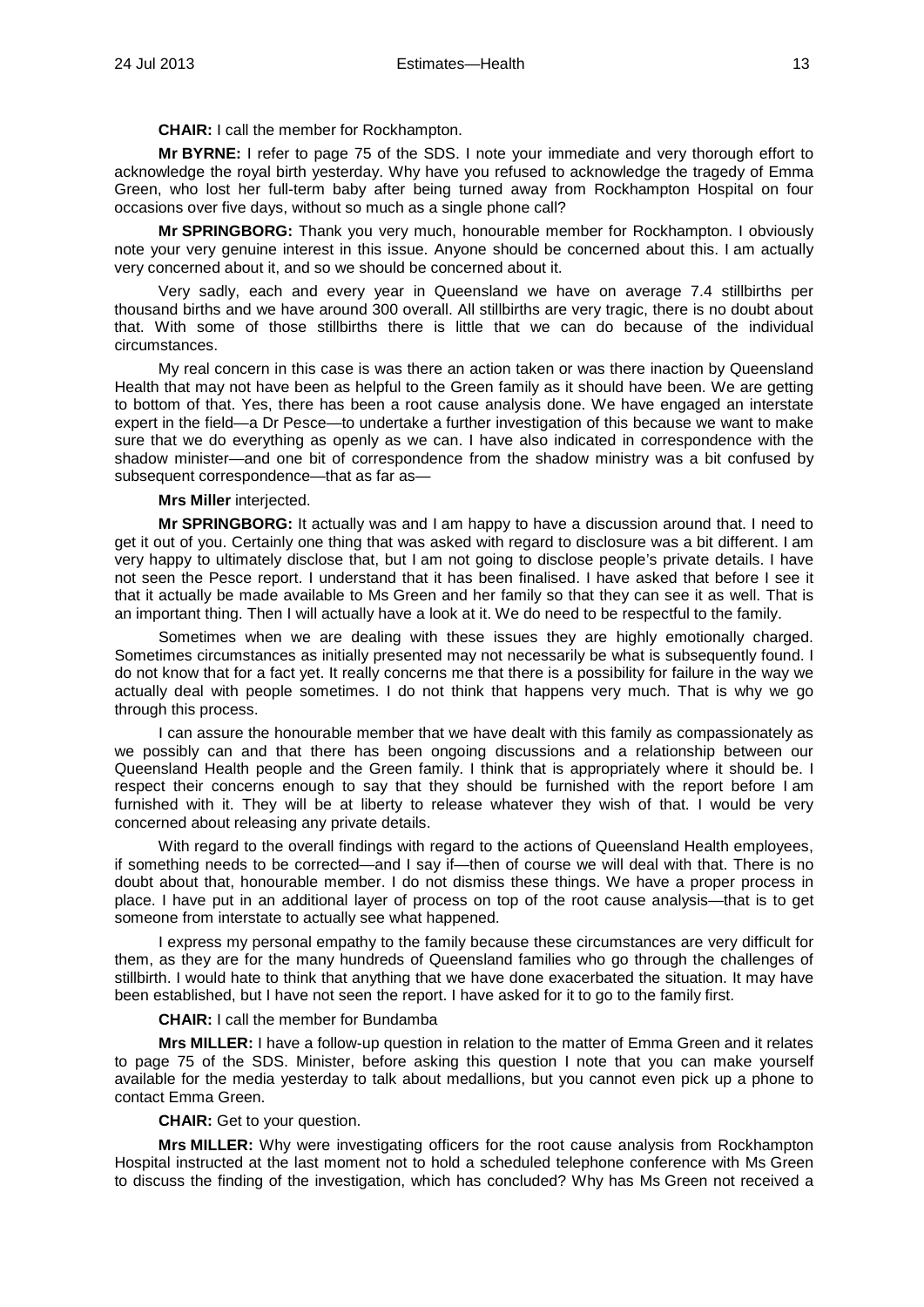written copy of the independent review by Dr Pesce that you are saying you commissioned? Minister, you are here giving your condolences to this family, you can run around with medallions, but you cannot pick up the phone. It is a disgraceful effort from a Health minister, is it not?

**Mr SPRINGBORG:** I am not sure if that was not a dissertation—

**Mrs MILLER:** It is a question. There was a root cause analysis. She has not got the written copy of the report.

**Mr SPRINGBORG:** Honourable member—

**Mrs MILLER:** You are hiding it.

**Mr SPRINGBORG:**—you can draw all the conclusions that you want, as you do on a whole range of things. I just explained to your colleague sitting to your left-hand side that the report, as I understand, has been concluded in draft—has now been virtually finalised. I have been made aware—

**Mrs MILLER:** It is finalised.

**Mr SPRINGBORG:** I have been made aware of that. I have indicated clearly that my intention is for Ms Green to receive a copy of that before I receive it. If there is an inference from the honourable member from Bundamba, who I think is really bringing a low-grade approach to this issue, that in some way I have sought to not be fulsome with the investigation or interfere with it, then that is completely offensive and completely—

**Mrs MILLER:** The reports were finalised weeks ago.

**Mr SPRINGBORG:** No, that is not true, honourable member. It is pretty amazing that you are able to know everything that has gone on with regard to the Green report but you knew nothing about the payroll system going kaput. You absolutely knew nothing—

**Mrs MILLER:** Nice try, Minister.

**Mr SPRINGBORG:**—about the right of private practice—

**Mrs MILLER:** Ms Green is a patient.

**Mr SPRINGBORG:**—going kaput which you actually helped construct when you were the assistant minister—

**Mrs MILLER:** No, I did not.

**Mr SPRINGBORG:**—or a range of other things. Yes, you did. Now you know everything about this.

**Mrs MILLER:** Because I am in contact the family. I am in touch with them, unlike you, Minister.

**Mr SPRINGBORG:** Maybe you should be the judge, jury and executioner on all of these matters. That seems to be the inference from you.

**Mrs MILLER:** You only have to pick up the phone.

**Mr SPRINGBORG:** What I have actually said—and if you listen you would know—is that my concern for the Green family is not about base politics that you are wanting to play. I actually want to get to the bottom of this with an appropriate investigation. If you have evidence that in some way somebody attempted to interfere with the investigation—

**Mrs MILLER:** I did not say that. I said that you have not spoken to Ms Green or the family and that these reports have available.

**Ms BATES:** Point of order, Mr Chair.

**CHAIR:** What is your point of order?

**Ms BATES:** The member for Bundamba is not only making inferences, she is also arguing whilst the minister is trying to put his point forward. I think it is very base that the member for Bundamba would be making a political issue out of a personal tragedy.

**CHAIR:** Under standing order 115, I uphold that point of order. I ask you to please make your questions. Minister, have you completed answering that question?

**Mr SPRINGBORG:** I am happy. Has there been a root cause analysis which I understand is not necessarily required in all such cases of stillbirth? Yes, there has been. I do not actually get involved in the conduct of those root cause analyses, and nor should I. As the honourable member knows, these root cause analyses are processes that flowed out of the Bundaberg commission of inquiry. They are an appropriate way to go. You get oversight and an investigation of what happened.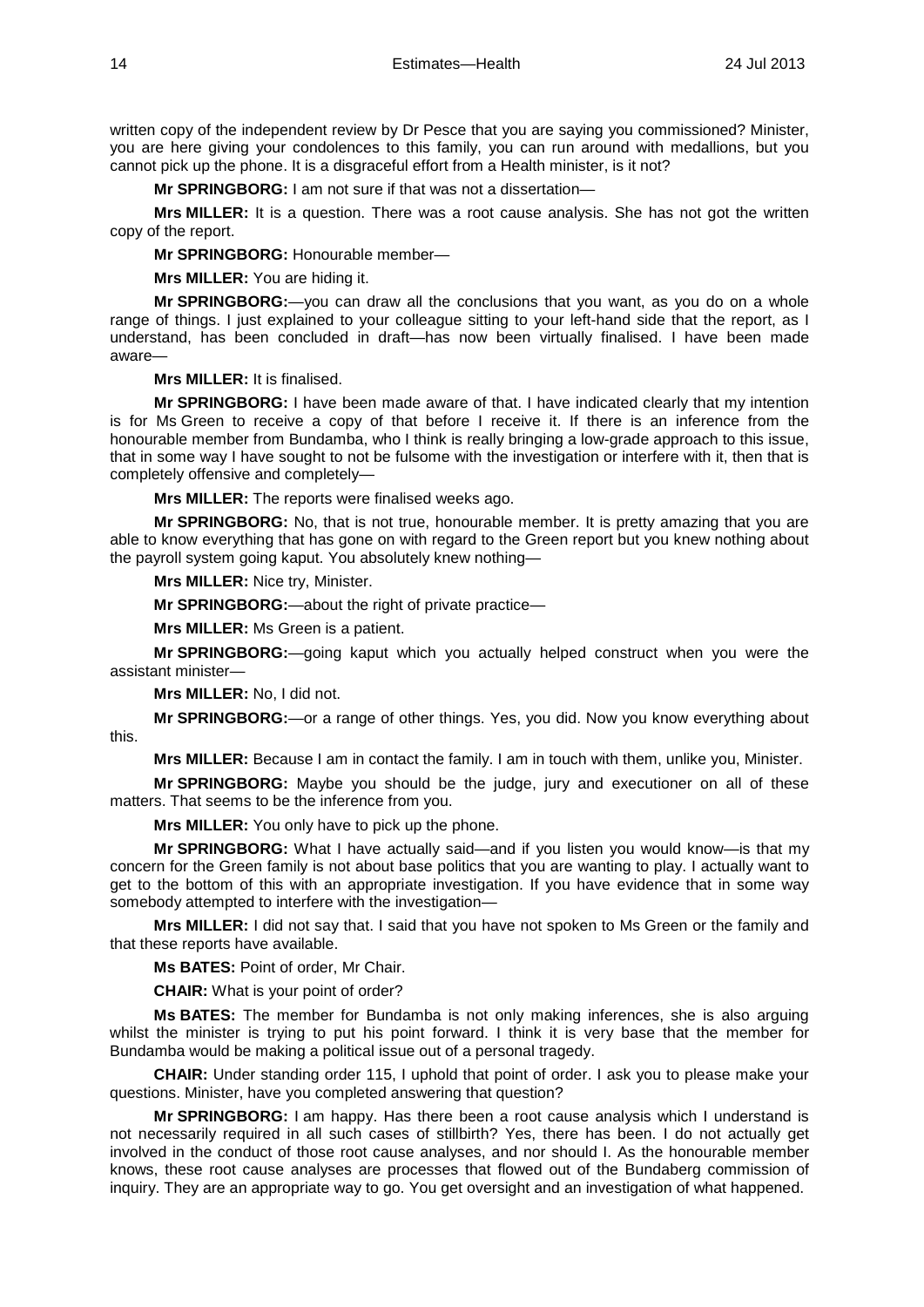Additional to the root cause analysis, we have the ability to instruct that there be a further investigation, which I have done. That is why I bought in a person from interstate, whom I do not know, and nor should I know. I asked the department to find somebody from interstate who is well respected. We often do this in consultation with the AMA and the colleges. We did that. Has that person gone around and done their investigation? Yes. Has the inquiry report been concluded in draft form? Yes, it has. Is it close to being finalised? I understand that it is very close, if it has not been finalised in the last couple of days. Have I asked that family be contacted first? Yes, I have. After I have the confirmation that this is what has been prepared at the moment then I will sit down and have a look at it. I want them to be informed as well. That is what I have asked the department to put in place. I have actually had no involvement beyond that and, frankly, nor should I because these are tragic circumstances and appropriately qualified people should investigate it.

**Mrs MILLER:** I have a follow-up question in relation to page 75 of the SDS. Minister, are you aware that the Green family was told that the scheduled telephone conference was cancelled? So the root cause analysis was to be discussed with Ms Green and her family and they were advised that the telephone conference was to be cancelled. They also know that Dr Pesce's report has been concluded.

**Mr HATHAWAY:** I raise a point of order, Chair.

**Mrs MILLER:** They have not been advised what the results of the analysis are or the report.

**CHAIR:** There is a point of order. What is your point of order?

**Mr HATHAWAY:** Under standing order 115, the question first of all is lengthy with subjective preamble. It is argumentative. The minister has already answered the question. There are inferences. So I suggest you rule the question out of order.

**Mr SPRINGBORG:** I am happy to clarify for the honourable member.

**CHAIR:** I will allow the minister to answer the question.

**Mr SPRINGBORG:** The root cause analysis process is a process that is laid down under the act and should actually happen in circumstances where there is concern over the way a particular event may have been handled which leads to tragic circumstances. That does not apply to all cases, but it was deemed to have applied in this case because of the nature of it and the tragic circumstances which have been inferred. That happens internally. It happens with the hospital and health service working with their clinicians. I have no role in that. So I have not been informed of that and, frankly, nor should I. Maybe there are reasons if indeed that happened where there had been a cancellation, but I do not know about that. And if you think I am going to sit there and micromanage every root cause analysis, honourable member, I am not going to do that.

Where I do have a direct involvement is a further process where I have asked an investigator to be appointed to go in there, and that is Dr Pesce. I understand that there had been contact with the Green family around this on the 22nd, as I understand it. A person contacted Ms Green on the 22nd and indicated that Dr Pesce would be setting up such a meeting with Ms Green. That is what should happen.

With regard to the root cause analysis, I am not aware of the circumstances of the root cause analysis. That is an internal review process that seeks to get to the bottom of circumstances and make recommendations. That should be left to the clinicians to deal with and the investigators to deal with, and I do not want to get involved in that and nor would I.

If the honourable member has evidence that someone has contravened or deliberately sought to obstruct something, that needs to be provided so it can be properly dealt with. It is one thing to make claims; it is another thing to verify them. And how that actually has anything to do with me when that is a process of internal investigation really beats me.

But Dr Pesce will be contacting them, I understand. That was put in place on the 22nd, which was the day before yesterday, to start that process rolling. If there is any other evidence or proof, please table it because we want to deal with this and we want to get closure on this as well. I am not going to play politics with it and make all sorts of outlandish claims, and nor am I going to respond to them unless there is evidence that someone sought to contravene something, and if that is the case then we will deal with it.

**Mrs MILLER:** I have a follow-up question in relation to—

**CHAIR:** Is this continuing with this issue?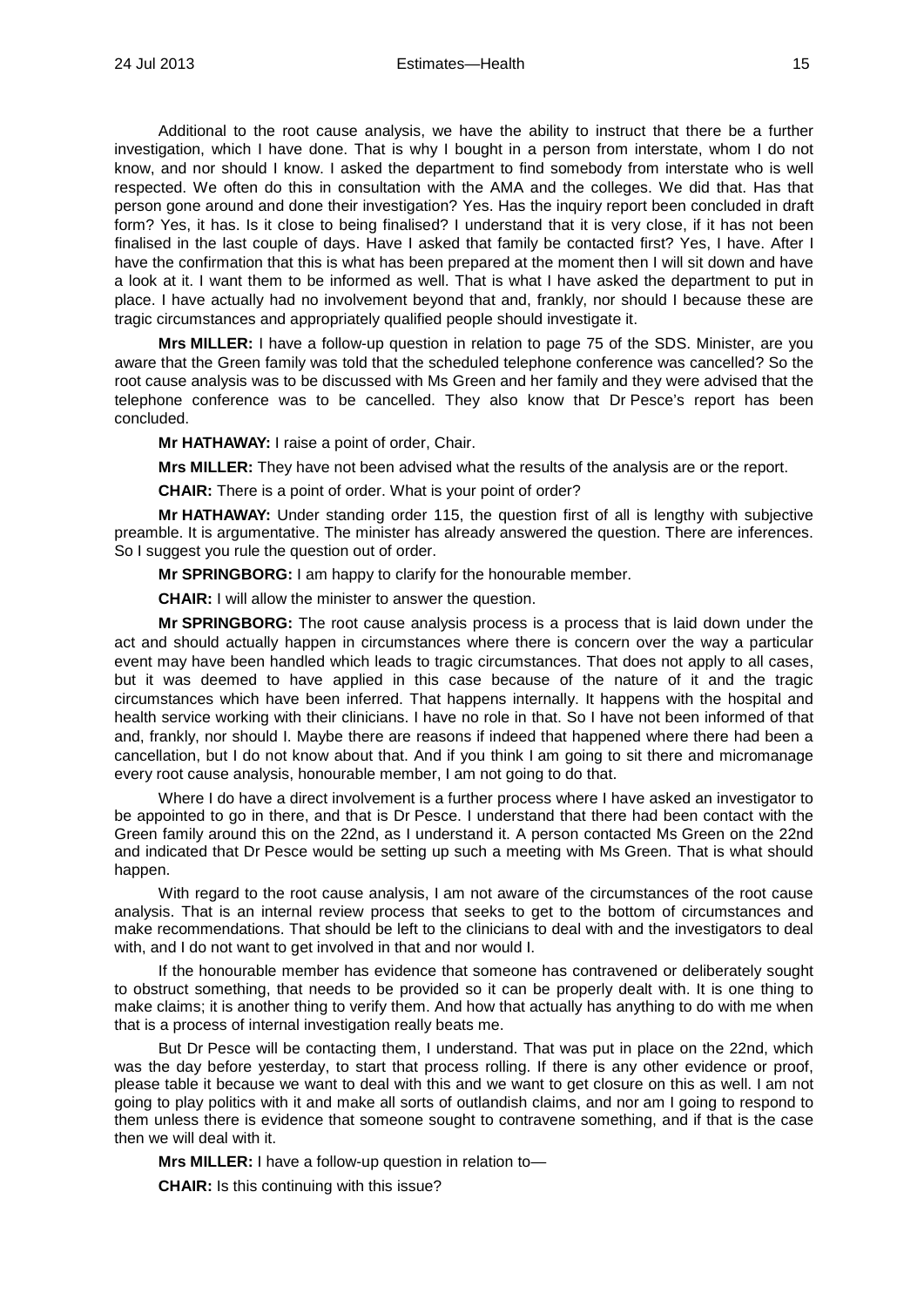**Mrs MILLER:** Yes. I have a follow-up question in relation to page 75 of the SDS in relation to the Green family. Minister, I am not asking you to intervene. You are supposed to be the Minister for Health. You are saying now that you are not interested in patients or what happens in the Health portfolio.

**Mr DAVIES:** He did not say that.

**CHAIR:** Member for Bundamba, please get to your question.

**Mrs MILLER:** You have not contacted the Green family. I am asking whether or not you will give your personal guarantee here today as the Health minister that this family, who have not been given grief counselling, who are going through a terrible time at the moment, will be given the root cause analysis and the Pesce report as soon as possible.

**Mr SPRINGBORG:** Honourable member, I really encourage you to adjust your questions after you have been given an answer. I indicated earlier on that on the 22nd there had been an email—

#### **Mrs MILLER:** I heard that.

**Mr SPRINGBORG:** There had been contact—an email sent to Ms Green—indicating that Dr Pesce intends to present the report to me but I have actually asked that the report and recommendations be firstly presented to her. That is what it actually says. This is in an email on 22 July at 3.54 pm. Maybe through some electronic challenges it may not have gone through. I thought we had overcome some of the previous government's privations of failing electronic systems within the Queensland Department of Health, but I imagine that it has actually gone through. So that is where it basically is.

As far as your other assertions, honourable member, about the issues of counselling are concerned, I understand that a number of our Queensland Health people have been in touch with Ms Green offering whatever support we can. There was appropriate financial support to assist the family after the tragic circumstances of the stillbirth and to deal with some closure around that, and I would be exceptionally surprised if as a part of that they were not offered grief counselling in some way. So that would actually surprise me if they had not been offered a range of assistance in that particular area. You can arrange assistance but whether people take it up, I do not know. But, once again, if you have any indication that they have not been offered the support they should have been, then of course we are a happy to look at it. Again, I do not deal with every single day-to-day issue. If there is some evidence that people have been requested to provide information or that they have not provided support or whatever, please let me know.

### **Mrs MILLER:** Okay.

**Mr SPRINGBORG:** I also understand that, following on from that communication, the officials are planning a meeting with Ms Green at this stage, I think, on 1 August. So I understand that things are being put in place around that. That is all the information that I really have, honourable member. That is the information that I have.

I understand that Mr Pesce has already met Ms Green on two occasions. I understand that that would be part of the investigation as well, but also the report will be made available to her. I am happy if you want to table that email—whatever the case may be. They have contacted Ms Green and said the minister has asked that the report be presented to her first, that the discussions happen with her and we will go from there. If there are recommendations, we will properly deal with them.

**CHAIR:** Thank you, Minister. I call the member for Capalaba.

**Mr DAVIES:** Minister, you briefly alluded to my question in your opening statement, but I would like to delve a little bit deeper. I refer to page 4 of the Service Delivery Statements and the third paragraph, which states that the total funding for Queensland Health in 2013-14 will be \$12.326 billion. Does this figure represent record funding for Queensland Health and is it true that it also represents over \$1 billion more than the last budget of the previous government?

**Mr SPRINGBORG:** I thank the honourable member for the question. The answer to the question, in short order, is, yes, it does. It is record funding, and it is basically \$1.28 billion more than what was budgeted for by the previous Labor government in their last budget. So I think that really puts a lie to the fact that there has been a budget cut in Queensland. Once we allocate money in our budget we do not cut it like the Commonwealth government has. Last year, as I understand it, when we had a 7.4 per cent increase in the Queensland Health budget, the Australian Institute of Health and Welfare indicated that that was the largest single increase of any government around Australia, including the Commonwealth government. So we did have an increase.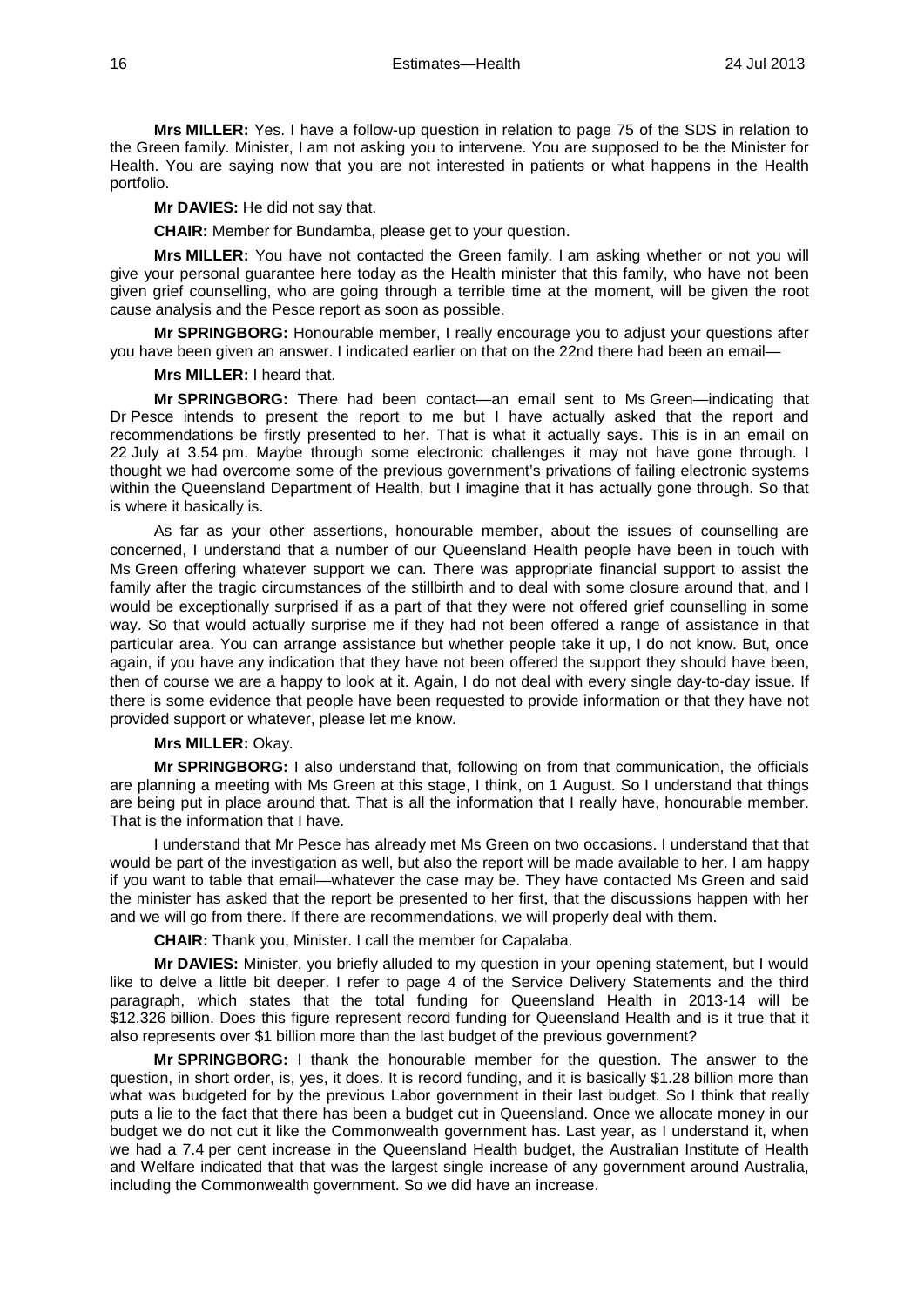I also said for the benefit of all members, including members of the opposition and indeed the public who may have wanted to listen and others, that we had budgeting at an unsustainable level in Queensland across the health system. Everyone is dealing with that across the country. But what you have to have is certainty in budgeting and certainty in planning, and that is the difference between us and our predecessors and also with Mr Swan and Ms Gillard's reduction of \$103 million from the Queensland Health budget in 2012-13 after it had been paid to us—\$40-odd million retrospectively, as the director-general said a moment ago.

It is very interesting that we have here the executive minute from Wayne Swan which indicates that there was what he called a 'residual adjustment' which he took out in November last year. I do not know what a residual adjustment is but I can tell you that it hurt. If that is what a residual adjustment is, I do not want too many of these, where Mr Swan basically took \$40 million out of the Queensland Health budget in November last year for 2011-12. That is what a residual adjustment is and it hurts a lot, particularly after you have delivered the babies, done the hip operations, done the knee operations—all of those sorts of things. That had a significant impact in places. There was \$63 million which was then taken out on top of that midyear. Half of that had already been spent, and that is the impact of it.

When it comes to budget certainty, we have budget certainty. Indeed, the impact of what Mr Swan did was: Cairns, \$6,516,000; Metro North, \$22,465,000; Metro South, similarly—and it goes on. They made amazing adjustments. Those hospital and health services delivered record performance as well in the areas of national emergency access targets, where now we are just one per cent below where we need to be. It has jumped from 66 per cent in four hours towards the end of last year to 76 or 77 per cent—a remarkable improvement. Also, in the latest indicators of NEST we have had dramatic improvements. We still have a long way to go, and also with outpatients.

To give you some idea of what \$103 million will actually buy, it is 4,623 knee replacements, 4,691 hip replacements, 2,411 cochlear implants, 34,170 tonsillectomies, 15,683 appendectomies and 25,614 normal births. That is the impact, but our hospital and health services have done a remarkable job. Yes, we had budget growth in the previous financial year of 7.4 per cent; this year it is 4.5 per cent. We think that is sustainable. The other thing that we are seeking to do is to make sure that our increase in budget is met by an increase in activity. Under the previous government, in about six years expenditure went up by 50 per cent and activity went up by 17 per cent. We need to make sure that activity is correlated with expenditure; otherwise your system is unsustainable. That is where we are up to.

I think we have proven in the last year that NEAT is the best it has ever been; NEST is improving; outpatient targets are improving as well; in term of adverse events, mortality is the lowest it has ever been. So we are getting the results, and this is about local empowerment as well. So it is a record.

Wayne Swan said on the Steve Austin program when he was pressured only a little while ago that he had to agree that the state of Queensland had actually increased its funding by over \$600 million. When he was actually put on toast, rather than running around the place saying there had been a reduction, he had to actually admit that there was a significant increase.

The other thing of course is that the Labor Party is running around the place talking about some fictitious umpteen billion dollar figure. We do not know where that has come from. If it is to do with their previous projections into the long term, well Wayne Swan had predicted a budget surplus for seven years and he did not land one. So I would not believe one single thing that they talk about when it comes to the airy-fairy stuff about what could happen in the future.

**CHAIR:** I call the member for Bundamba.

**Mrs MILLER:** I have a follow-up question for the minister in relation to what he just said. Minister, you just quoted a letter from Wayne Swan in November. Would you table that letter for us?

**Mr SPRINGBORG:** Sure. I am not sure if we did not actually make the parliament the beneficiary of this at some particular stage. I am more than happy. I have no particular issue. I think that is an executive minute that we sought under FOI and received.

**CHAIR:** Minister, we need to get leave of the committee for that to be tabled. I am going to ask the committee if they are happy for that to be tabled. There being no objection, leave is granted.

**Mrs MILLER:** Minister, I refer to page 4 of the SDS, and I do note your dedication to cutting and axing services and jobs. In fact some people now describe it as Newman's Work Choices.

**CHAIR:** Member for Bundamba, I have asked you before, in accordance with standing order 115, to please stop inferences like that. Please ask your question.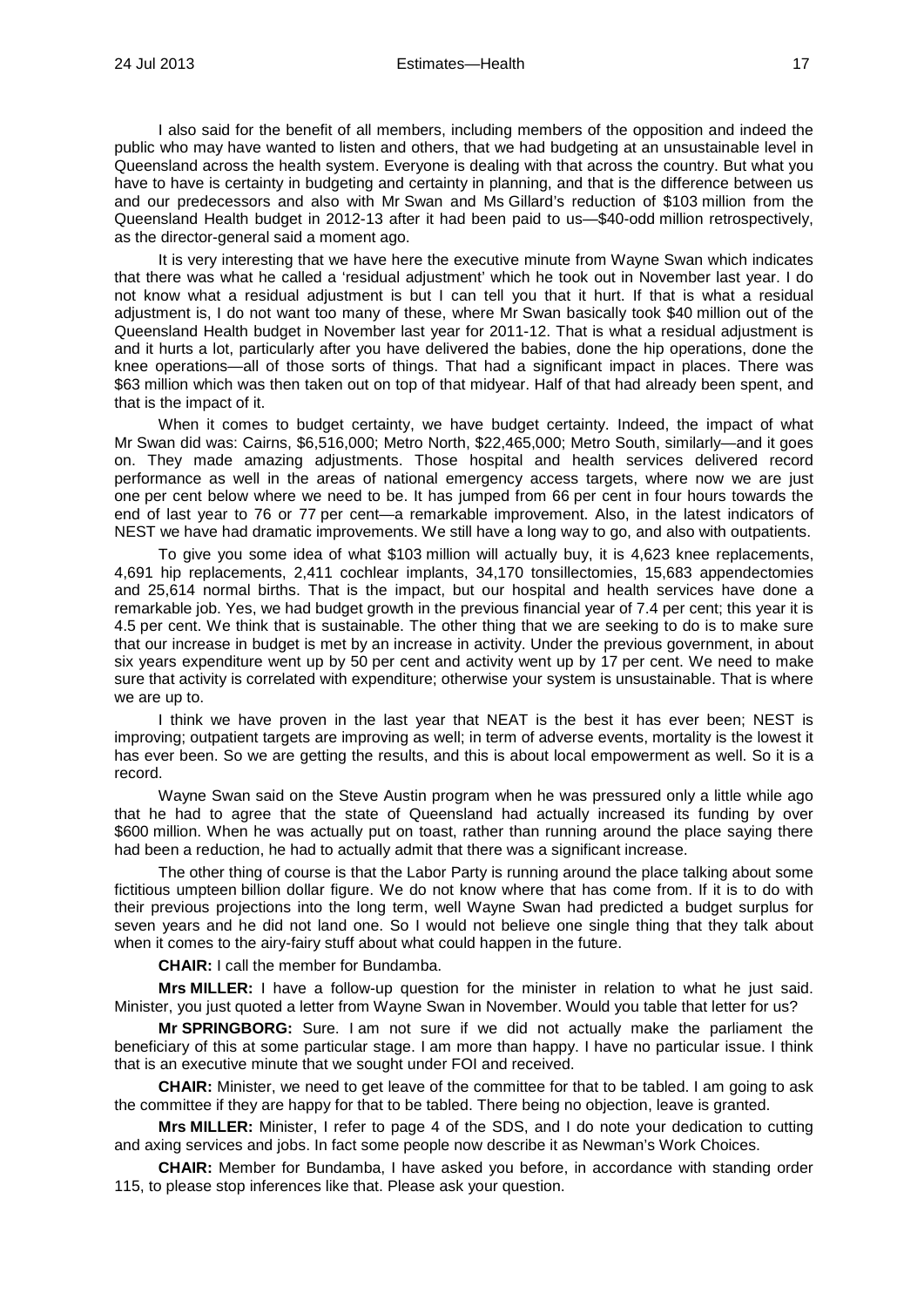**Mrs MILLER:** Minister, can you explain to the Health committee how charging taxpayers \$308 for lunch at the Bushfire restaurant in Cairns—a third of which was for booze—attended by yourself, two of your staff and a radio journalist and about which on this particular document you describe it as 'policy discussions', is in keeping with your dedication to financial responsibility? And I table this for the benefit of the committee.

**Mr SPRINGBORG:** I acknowledge the architect of Labor's payroll system as well. Do they describe it as Bundamba's failed payroll system? As I get around and see the human misery in the Queensland health system that was inflicted by her and her predecessors, there are a lot of people who are far less than fulsome in their praise of her administration and her concern.

**Mrs MILLER:** A third on booze, Minister. Do radio shock jocks now determine the policy?

**Mr SPRINGBORG:** The honourable member and her coterie of friends who sit on that side love to go trawling through information. That information is freely available. From time to time we entertain journalists and others. That is not unusual. If you are going to do that, you need to do it in context. It has been done by your side of politics. It is done by our side of politics. It is completely and absolutely in accordance with the guidelines.

If we want to talk about frugal administration, I would be very happy to put myself up against the honourable member and those who inflicted such extraordinary privations on the taxpayers of Queensland and misery on patients by bouncing them around in the back of ambulances for hours with ambulance bypass, record ambulance ramping and the extraordinarily long waiting lists. We will deal with things on results.

Mr Chairman, to give you an indication of how you can do more with less, when I became the minister we set the real task of making sure that we practised what we preached. In the ministerial office we have 11.5 FT equivalent staff. Minister Wilson had 19 including who knows how many media people, a mob of policy advisers and a mob of assistant media people. They needed a firefighter as well because they had enough political fires. Minister Lucas had 18.

**Mrs MILLER:** He was also the Deputy Premier.

**Mr SPRINGBORG:** Yes, but he did not do anything in Health.

**Mrs MILLER:** No, he was the Deputy Premier.

**Mr SPRINGBORG:** He ran away from the payroll system and said it was all good when it was actually blowing up around him. He hid in his office with the Nurses Union and said absolutely nothing, and the human misery needed to be dealt with. He was the Deputy Premier with 18 staff and Geoff Wilson was not the Deputy Premier with 19 staff, so I do not really follow your argument but a lot of people probably struggle—

**Mrs MILLER:** Minister, you cannot justify \$308 being spent when you are sacking people around Queensland.

**Mr SPRINGBORG:** No, honourable member, we are actually getting far better results and we will continue to entertain and take people out. That is what we always do. If you were concerned about that, then you would have changed that in government and not have done that in government. To give an indication, the budget in the Health minister's office for 2012-13 was \$1.2 million.

**Mrs MILLER:** How much do you pay your chief of staff?

**CHAIR:** Excuse me, member for Bundamba!

**Mr SPRINGBORG:** The budget in the previous minister's office was \$1.5 million. That is \$300,000 less than the previous Health minister's budget in his office. I do not know how many nights he had out on the town and what he did in regard to his entertainment expenditure. He certainly did not do anything to bring about a successful health system. He did not do anything to get rid of ambulance bypass. He did not do anything to reduce ambulance ramping. He did not do anything to meet our commitment with the national emergency access targets. He did not do anything to address the long waits in surgery. He did not do anything to meet the NEST. He did not do anything to cut hospital infection rates. He did not do anything to ensure efficiencies in hospitals. He certainly did not do anything to ensure efficiency in his office. I do not know why they spent \$1.5 million on him because the place was falling apart and there was nothing under control, and I think we now have an enormous contrast. Those figures say it all.

**Mrs MILLER:** I have a follow-up question. Minister, how much do you pay your chief of staff?

**CHAIR:** That has nothing to do with a night out in Cairns and I rule that out of order.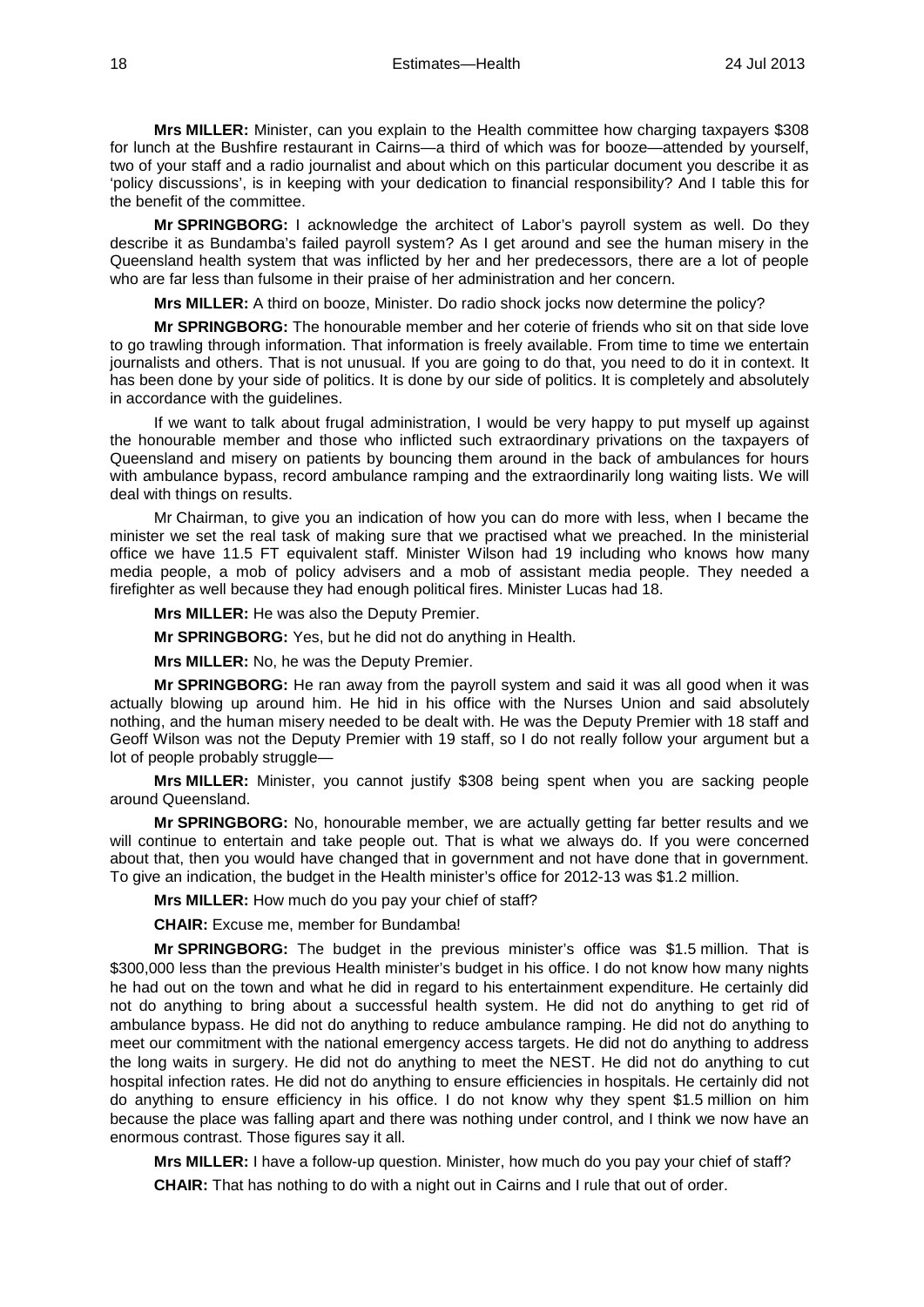**Mrs MILLER:** Yes, it does. Well, he is here. He can come over and tell you.

**CHAIR:** Minister, are you going to answer that?

**Mr SPRINGBORG:** I have no problem in providing the pay lists for anyone in my office.

**Mrs MILLER:** Good. So will you take that on notice and table it?

**Mr SPRINGBORG:** Can I say that that is an extraordinary contrast with the previous government in Queensland. The honourable member for Bundamba actively stood up in parliament and opposed the release of the legal advice around the Health payroll. She opposed openness and accountability on all occasions—

**Mrs MILLER:** No, I didn't. Mr Chair, can I ask if the minister is prepared—

**Mr SPRINGBORG:** She was the apprentice of Gordon Nuttall when all sorts of nefarious things were happening under her nose.

**CHAIR:** Just a second, Minister.

**Mrs MILLER:** The minister said that he is prepared to make this available. I am just wondering if the minister will table all the salaries of everyone in his office including the chief of staff.

**CHAIR:** That is a discretion of the minister.

**Mr SPRINGBORG:** Yes, I will. I have no issue with that. I have proven myself far more accountable than my predecessor. The only time accountability and openness were ever on the same track was when she was crossing the track. They were never accountable for one single moment. I have no issue with that and am more than happy to do those things.

**Mrs MILLER:** So you will table them?

**Mr SPRINGBORG:** Absolutely. My challenge also is the release of the opposition's diaries, the previous government's diaries—all of those sorts of things.

**Mrs MILLER:** No, you are the minister.

**Mr SPRINGBORG:** What we have here is a complete juxtaposition between the openness and transparency of our government and the belligerent intransigence of our predecessors who on each and every occasion sought to hide information from the public. They hid the waiting lists. They hid the legal advice on Health payroll. They sat around. The honourable member for Bundamba was the architect of the failed right of practice process in Queensland. A report was given to them by KPMG in 2008, one year after she had been the architect with, firstly, Gordon Nuttall and then Stephen Robertson when the system went kaput. They did nothing to respond to any of those things. They do not table anything. I am more than happy to table whatever. I have no problem with that, but everyone should take it in the context of this new-found commitment to openness. It must have really taken the last 15 months and an enormous amount of education to get the honourable member to understand the word and then to even start talking about it. I have no issue, but I just say to people: look at the value they are getting out of the Health minister's office today vis-à-vis what we saw before, which is an immediate \$300,000 saving.

**Mrs MILLER:** For the sake of fullness, what I am asking for the minister to table is the salary and salary packages which includes phones, cars et cetera. I am after the whole salary packages for everyone in your staff.

**Mr SPRINGBORG:** In actual fact, we have the rates here. I am happy for you to have that. We also table in parliament regularly the full employee expenses which includes communication, so I am more than happy to do that. As I understand it, I think the previous minister's office had five cars; we have one. They must have been doing a lot of driving—

**Mrs MILLER:** So you must be using departmental cars?

**Mr SPRINGBORG:** No, they are not, believe it or not, because that is another example of how frugal we are vis-à-vis the previous Labor government. For them it was about the trappings of office, the opulence of office, whizzing around the place and going around in circles, but they certainly were not administering the department of health.

**Mrs MILLER:** Minister, you are now misleading this committee.

**CHAIR:** Member for Bundamba, you have asked a question and the minister is answering the question.

**Mrs MILLER:** And he is misleading the parliament.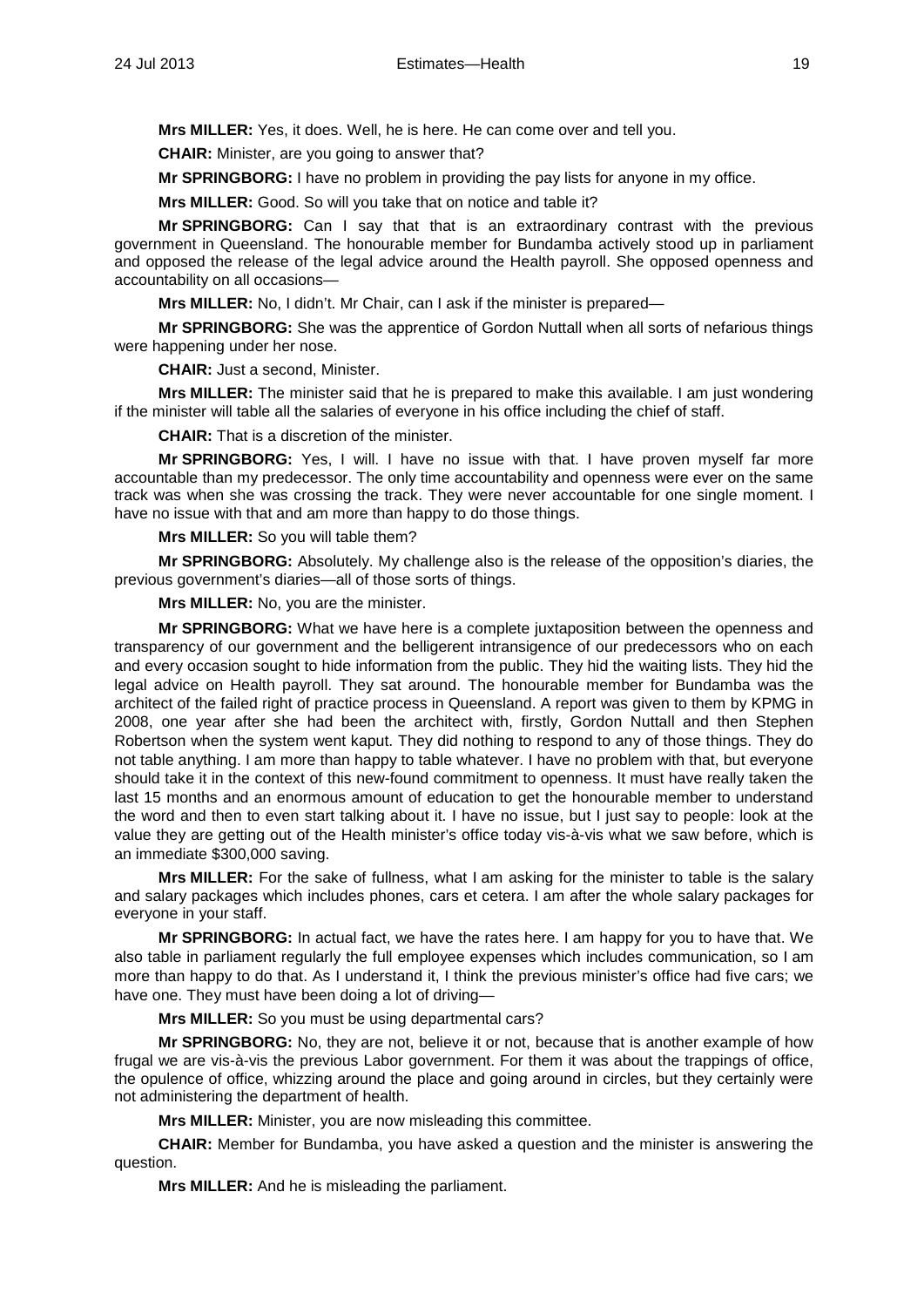**CHAIR:** Give him the courtesy of answering the question.

**Mr SPRINGBORG:** Well, what else would you have five cars for? Driving around in circles—

**CHAIR:** Will you take that on notice, Minister?

**Mr SPRINGBORG:** Absolutely. I have indicated already that I am happy to do that. It is all published. What I am referring to they can have.

**CHAIR:** Do you want to table that now or take it on notice?

**Mr SPRINGBORG:** We will put it all together and give you copies.

**CHAIR:** Thank you. We are going to move to the next question.

**Ms BATES:** I am glad we are off that topic, Minister, but I am sure you like everyone else on our side of politics would love to have known what the travel, accommodation and grog bill was for Schwarto. Schwarto went on his jaunt to Germany and brought us back a \$1.25 billion Health payroll.

**Mrs MILLER:** I raise a point of order.

**CHAIR:** What is your point of order?

**Mrs MILLER:** Mr Chair, you have ruled that I should not have a preamble to any questions and you have just allowed the member for Mudgeeraba to do that.

**CHAIR:** With the same latitude that I have allowed you, and the member was just getting to her question. Member, would you please ask your question?

**Ms BATES:** I refer to the first dot point at the bottom of page 5 of the SDS which makes mention of enterprise bargaining agreements. Minister, is it correct that this year's budget ensures that nurses and midwives are today paid six per cent more than they were under the Labor government? Does the minister have any evidence that the previous government was only going to offer a 2.5 per cent annual increase to nurses and midwives and not the three per cent fully funded and provided by the LNP?

**Mr SPRINGBORG:** There is no doubt about it: we do value our nurses. Not only do we pay them six-odd per cent more than our predecessors; we actually pay them and we actually pay more of them on time. That is an enormous contrast with the previous government that paid them less, could not properly pay them at all, completely devalued them and was planning to pay them less. The previous Labor government was planning to pay nurses in Queensland less than what the Newman LNP government paid the nurses in the state.

Indeed, the very first meeting that I had when I became the Minister for Health, probably much to the chagrin of my director-general, whom I did not know at this particular stage other than a cursory catch-up at the swearing-in, was with the Nurses Union executive about how we could resolve this particular issue and the importance that we place on it. So the very first meeting was with the Nurses Union about this. Indeed, within a week or two something which had been hanging around the neck of the previous government was resolved. As part of that agreement we paid our nurses in Queensland 3.16 per cent more over three years. That first increase of 3.16 per was paid and backdated from April last year. Then in April this year the second pay increase occurred. It is a significant quantum. I think the total cost of that is \$482.258 million over three years. I think the recurrent cost is about \$253.573 million. Contrast this with a political party that has as its very genesis—or so it claims—the interests of workers at heart yet its industrial arm, the union movement, adjoined hip to hip, shoulder to shoulder and hand to hand, devalues their members far more than our side of politics can ever be accused of.

The previous Labor government's budget action plan of April 2011 is a very interesting read. I would like to quote from page 5, which states—

In addition, the major enterprise bargaining agreements are due to be renegotiated in 2011-12. The projections for 2012-13 and 2013-14 provide for enterprise bargaining outcomes of 2.5 per cent per annum. Considering the state's Health staff are now paid at least equal of their interstate counterparts, enterprise bargaining outcomes consistent with 2.5 per cent projections should be achievable. Control of wages growth is essential in managing the underlying growth in Health expenditure.

Labor knew it had a problem but, like a frog in slowly heating water, it had absolutely no idea what to do. It just sat there and swam around. That is what it did with regard to this. It knew it had a problem with health expenditure and the sustainability of it. The LNP has addressed it, but very importantly Labor was planning to pay its nurses 2.5 per cent. That was it. The LNP came into power under Campbell Newman and we value our nurses so much that we have agreed on 3.16 per cent, which is the highest increase of any cohort of public sector employees since this government has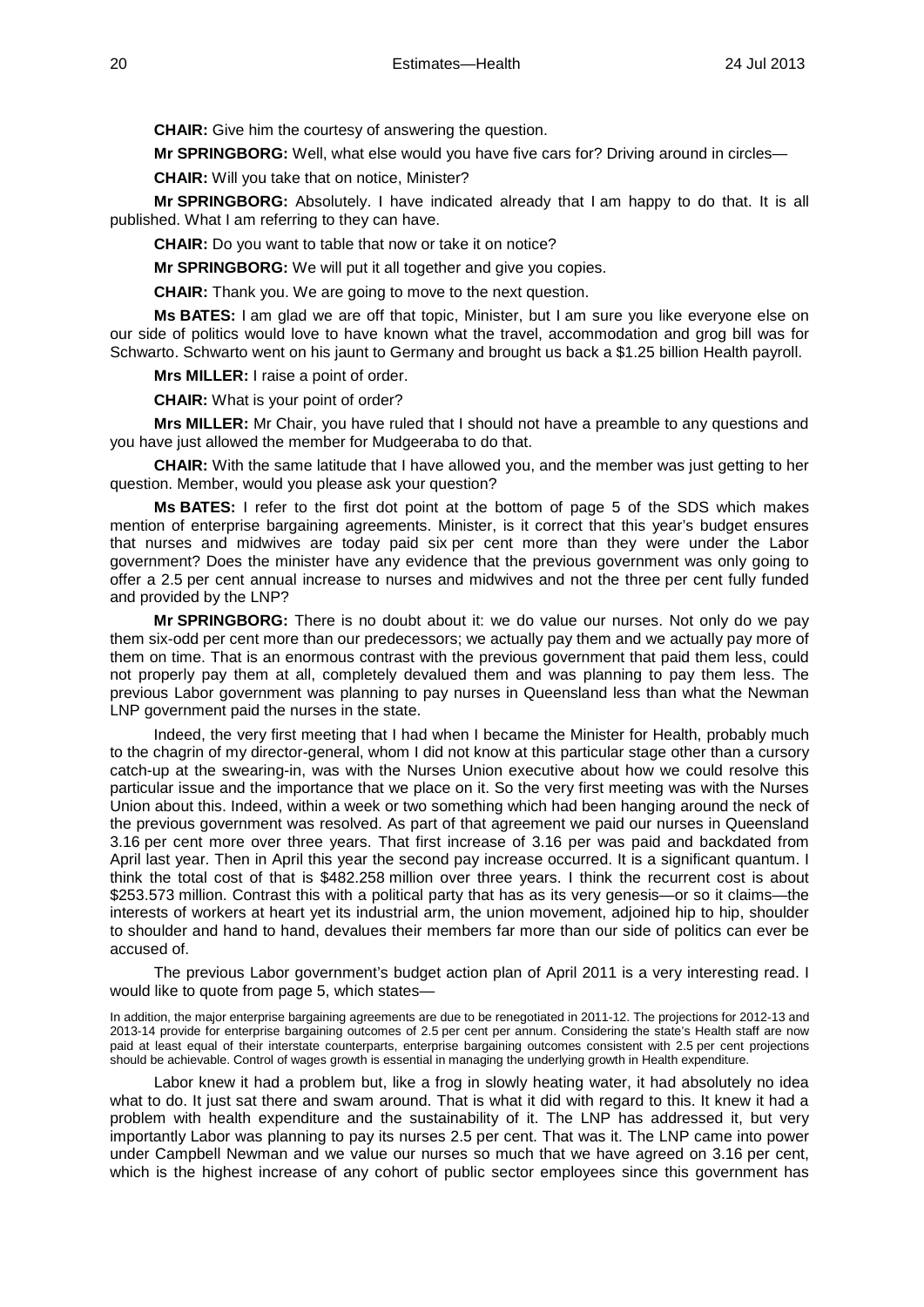come to power. It is 0.66 per cent more than Anna Bligh and the Labor Party were planning to pay the nurses. So when you look at valuing nurses, it is not only paying the nurses more but also paying them on time. We have managed to tick all of those boxes.

**CHAIR:** Thank you, Minister. We are about to take a break. I would ask that the Health Quality and Complaints Commission, Queensland Institute of Medical Research and Queensland Mental Health Commission officials be ready when we return. We will reconvene at 11 o'clock.

## **Proceedings suspended from 10.45 am to 11.02 am**

**CHAIR:** Welcome back, Minister and officials. The committee will now examine estimates for three statutory authorities in the Health portfolio. We will do that for approximately 40 minutes. The statutory authorities are the Health Quality and Complaints Commission, the Queensland Institute of Medical Research and the Queensland Mental Health Commission. We will move on to questions about the 17 health and hospital services after members have examined the estimates for the HQCC, the QIMR and the QMHC. I welcome Mrs Cheryl Herbert, Chief Executive Officer of the HQCC; Professor Frank Gannon, Chief Executive Officer of the Queensland Institute of Medical Research and Dr Lesley van Schoubroeck, the Queensland Mental Health Commissioner. I ask the CEOs of hospital and health services to be ready to come forward to the table after the committee has examined the estimates for these bodies. I call the member for Bundamba.

**Mrs MILLER:** My question is to Dr van Schoubroeck. My question is in relation to SDS page 255. Has the CEO of West Moreton Hospital and Health Service provided you a copy of the expert clinical reference group report on the Barrett Adolescent Centre?

**Dr van Schoubroeck:** Not to me directly, no. That is still with the department of health, as I understand it.

**Mrs MILLER:** So you know of it but you do not know what is in it?

**Dr van Schoubroeck:** I am aware of what has been reported in the press. It is a service delivery matter at this stage.

**Mrs MILLER:** Has the minister, the director-general or anyone else discussed with you the outcome of his meeting with the director-general of Education regarding the future of the Barrett centre?

**Dr van Schoubroeck:** No, not yet.

**Mrs MILLER:** My question is to the minister. Minister, would you guarantee that the Barrett Adolescent Centre will not be closed, downsized or privatised in any way?

**Mr SPRINGBORG:** I can guarantee that we will not be doing to the Barrett Adolescent Centre what the previous government planned, because the previous government did plan to close the Barrett Adolescent Centre and to actually relocate it—

**Mrs MILLER:** No, we planned to move it to Redlands.

**Mr SPRINGBORG:** You really cannot play around with words. I do not know if that is a closure or whatever, then. On the one hand, you were going to close the Barrett Adolescent Centre from—

**Mrs MILLER:** No, never.

**Mr SPRINGBORG:** You intended to close the Barrett Adolescent Centre from where it is currently located, so that is a closure of the Barrett Adolescent Centre. The proposition was to establish a new facility, I understand, located in the Redlands. So it is true that you intended to close the Barrett Adolescent Centre.

**Mrs MILLER:** Moving it to Redlands, not closing it—not closing the service.

**Mr SPRINGBORG:** It would have closed the Barrett Adolescent Centre where it is. This is the whole issue. When I became minister I actually put that on hold because I was somewhat concerned about that policy decision, particularly with regard to the whole issue of mental health, the establishment of a Mental Health Commission in Queensland and the further need to get a more holistic approach to dealing with mental health issues, particularly amongst adolescents. If you look at all of our research you see that that is the cohort of people who are at very real risk and have a disproportionately high level of mental health issues. So we have to make sure we get the right mix of inpatient facility or supported facility, as has been available at the Barrett for a long period of time. Then we need to look at whether we should be working more with the private sector and not-for-profit sector on how we can provide more community options—as we do with tens of millions of dollars of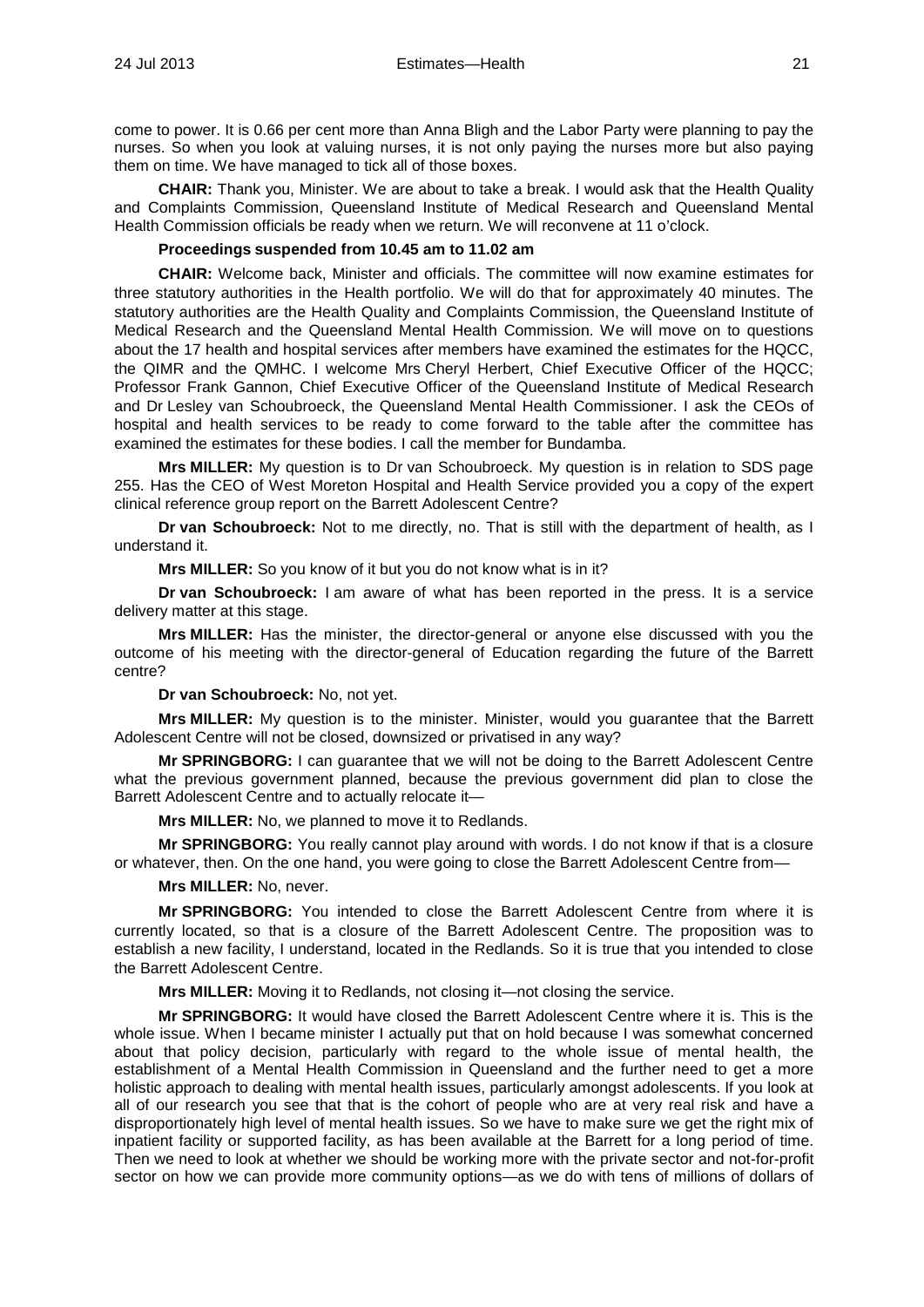public money each and every year, engaging on community options. I am very keen on that because I think that is where we need to move to with regard to our treatment, rehabilitation and support options in the future.

Having said that, it is also important to understand, as the honourable member does, that there is the need for some capacity that exists in a facility such as Barrett. There is no doubt about it. She is also very aware—this probably led to Labor's decision in government to close it and move it elsewhere—that Barrett is an ageing facility. There are some very serious issues with regard to maintenance there. It is not a very appropriate facility for the need.

There are some overall, state-wide discussions going on at the moment about the most appropriate way to actually support people in a community that is closer to where they live, notwithstanding the fact that we do need to have a high level of intervention on occasion. For example, there are concerns in Cairns. Adolescents are actually being moved down from Cairns to take up residence for a short period of time in Barrett. It would be very advantageous if we could actually do that in Cairns—to make sure that we have more collaboration, that we have a knitting together of our mental health services and facilities. That is not happening at the moment. That is why I have actually made it a priority, right across the service providers—making sure the Commonwealth is in the tent, the not-for-profit providers are in the tent and our HHSs are in the tent in terms of dealing with this. We have a disparate and fragmented system. That is a matter I have discussed with the commissioner. I have said to her that I would like to have her policy direction about how we can better knit together the state's \$1 billion effort in the area of mental health policy to provide us with holistic guidance around the place.

It is true that the Barrett centre is under review. It has been for a significant period of time. We will have a different model of actually delivering those services in the future, keeping at the front of our minds the need to ensure there is an appropriate mix of supported services that are in places such as Barrett delivered closer to home with more community options around it.

**Mr HATHAWAY:** I have a question in relation to that.

**CHAIR:** Member for Townsville, I will let the member for Bundamba ask her question and then I will go to you.

**Mrs MILLER:** Minister, you spoke about community based mental health services. I understand that you are working on that. In relation to page 255 of the SDS, do you agree with the views of the member for Cairns—you talked about Cairns—that your government is not responsible for the provision of community based mental health services, mental health promotion and mental health carer support? The member for Cairns, Gavin King, said—

I reiterate that the state government is focused on delivering acute and subacute mental health services and is reluctant to fund services which are the responsibility of the federal government.

What you are saying is obviously different from what the member for Cairns is saying. I table that quote for the benefit of the minister and the committee.

**Mr SPRINGBORG:** I think the honourable member, by design or lack of information, is misrepresenting the situation in Cairns with the mental health carers support hub. We as a government have a very strong focus on supporting community mental health. Indeed, at the moment we are going through the process with regard to requests for information and basic offers going out for a range of organisations that provide services in those areas. So we will keep doing that.

The big difference between us and our predecessors is that we will ensure we knit real performance criteria into those particular agreements. As the concerns are around our HHSs at the moment and elsewhere, we have a disparate system that does not coordinate and, really, we do not understand the outcomes we are actually getting in many cases. I think that is the big problem with the contracts and the service agreements. So we are going through addressing that. That will be one of our very strong focuses—a very strong community based focus, not excluding the need for inpatient acute and subacute services as well.

I mention the mental health carers support hub in Cairns so we can actually set the record straight. This is a service which actually grew out of Cyclone Yasi. Money was made available under the national disaster relief assistance scheme to put in place a process to support the carers of people who have mental illness or who are subject to an episode or concern. That particular program was finite funded. It was funded to 30 June this year, with no identified source of funding for the future. That is the fact. It was finite, and that was the agreement with the Commonwealth government. It was funded by the state and Commonwealth on a 25-75 arrangement under NDRRA. That is the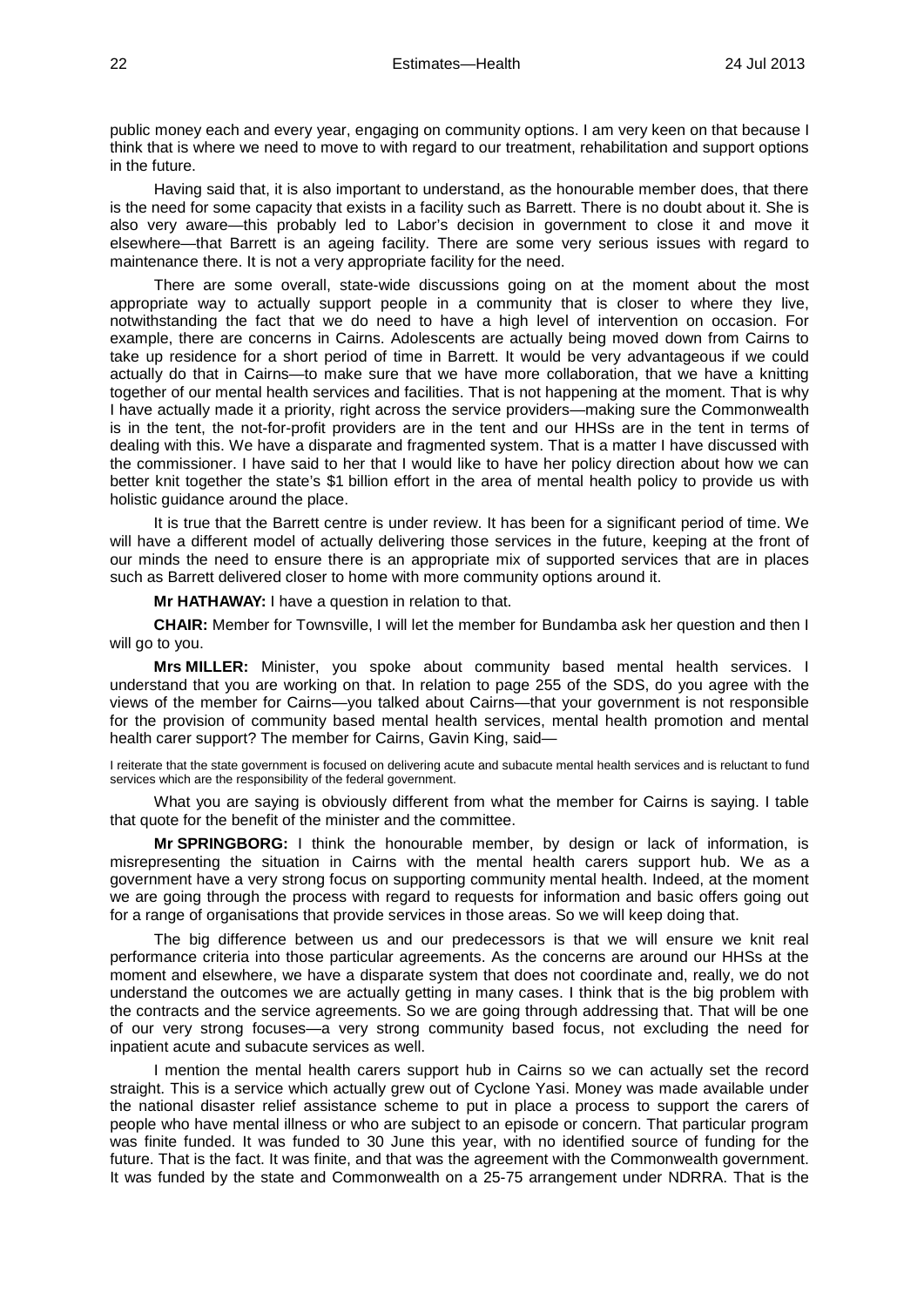simple reality. If the previous government were concerned about that, it should have funded that one-off program into the future. It did not. The honourable member for Cairns—I have not seen his comments, but I think he should not be misrepresented—has indicated that those particular types of programs are finite and there was no identified source of funding.

The good news is: despite the protestations of the member for Mulgrave and others, I have indicated that I am very happy to put \$230,000 on the table to keep the mental health carers support hub going in the future, despite the fact it was actually funded for a finite life, to 30 June this year—the end of the financial year. There was no ongoing source of funding. Indeed, the Commonwealth has not indicated such. I have also said that that funding is predicated on the same finance arrangements that existed for the previous agreement—25 per cent and 75 per cent. So the state's money is on the table; the Commonwealth's money is not on the table.

The very best thing that the honourable member for Bundamba and her party can do is to actually get on the phone to Tanya Plibersek and say, 'Come on, Tanya, let's keep this going. The state has put \$230,000 on the table. Where is your money? We need it and you have not done that.' So the proof of the pudding is in the eating, but with regards to this our money is on the table; theirs is not, despite the fact it is in contravention of what the original agreement was with the Commonwealth.

**Mr HATHAWAY:** I refer to the honourable member for Bundamba's previous question two questions ago. In your answer you were alluding to the privatisation of services—I refer to page 5 of the SDS—and I also note that our state's opposition and unions have claimed that we have an agenda of privatising health services. For the record, what was the total dollar amount of services contracted out to the private and non-government sector over the last four years, and what was this as a respective proportion of the Health budget?

**Mr SPRINGBORG:** Whilst those figures are being provided to me, I can give a bit of an indication to the honourable member. The figure was just short of \$1 billion in the previous government's last budget. I think there is no doubt that there has been an ongoing trend with regards to this over a period of time. The important thing is to actually understand that when it comes to the provision of health services by the private and not-for-profit sector in Queensland, there have been ongoing, cross-generational arrangements between political parties of all sides for the delivery of those services. For example, we contract almost half a billion dollars of public services to Mater Health Services each and every year. Indeed, I think just over 5,000 babies are publicly funded and born in Mater Health Services. We fund the Royal Flying Doctor Service well over \$100 million for its contracts, CareFlight, those sorts of things—they are rough figures—and also palliative care arrangements with St Vincent de Paul, formerly known as Mount Olivet, the previous government's Surgery Connect program, and a whole range of community helicopter providers. It is actually a good thing. I did not hear many protestations from the industrial arm of the Labor Party, the union movement or the Labor Party when in their 2011-12 budget they spent some \$986 million on outsourced services; in 2010-11 I think it was \$979 million; 2009-10, \$800 million; and 2008-09 around about \$792 million. We have continued that particular trend, and in our 2012-13 budget it has been \$1.13 billion. In this budget we are talking about \$1.20 billion.

From our perspective delivering effective health services is a very, very important partnership. It is about a partnership; we do not back away from that. I have enormous confidence in other providers to actually work in partnership with us as well, and we will continue to investigate other opportunities in the future. I have already announced Hospital in The Home and those sorts of things into the future, and that is what we should be doing.

I know this will be met with disappointment by the honourable members of the opposition, but we will not be privatising public hospitals. All of the hospitals in Queensland, whether they be current hospitals or new hospitals, will remain publicly owned and deliver free public hospital services, but there may be an opportunity with new constructions in Queensland to actually look at providing services through a different model of service delivery.

**CHAIR:** Members, I remind you that we are trying to direct questions right now to the three statutory bodies, and I would ask you to keep your questions directed to that focus.

**Dr DOUGLAS:** I would just like to pick up on that last point. Are you aware of any comparative efficiency studies between private and public hospitals for equivalent services for equivalent patients in Queensland?

**Mr SPRINGBORG:** I might have to ask for specific—

**Dr DOUGLAS:** I would be happy if you did so.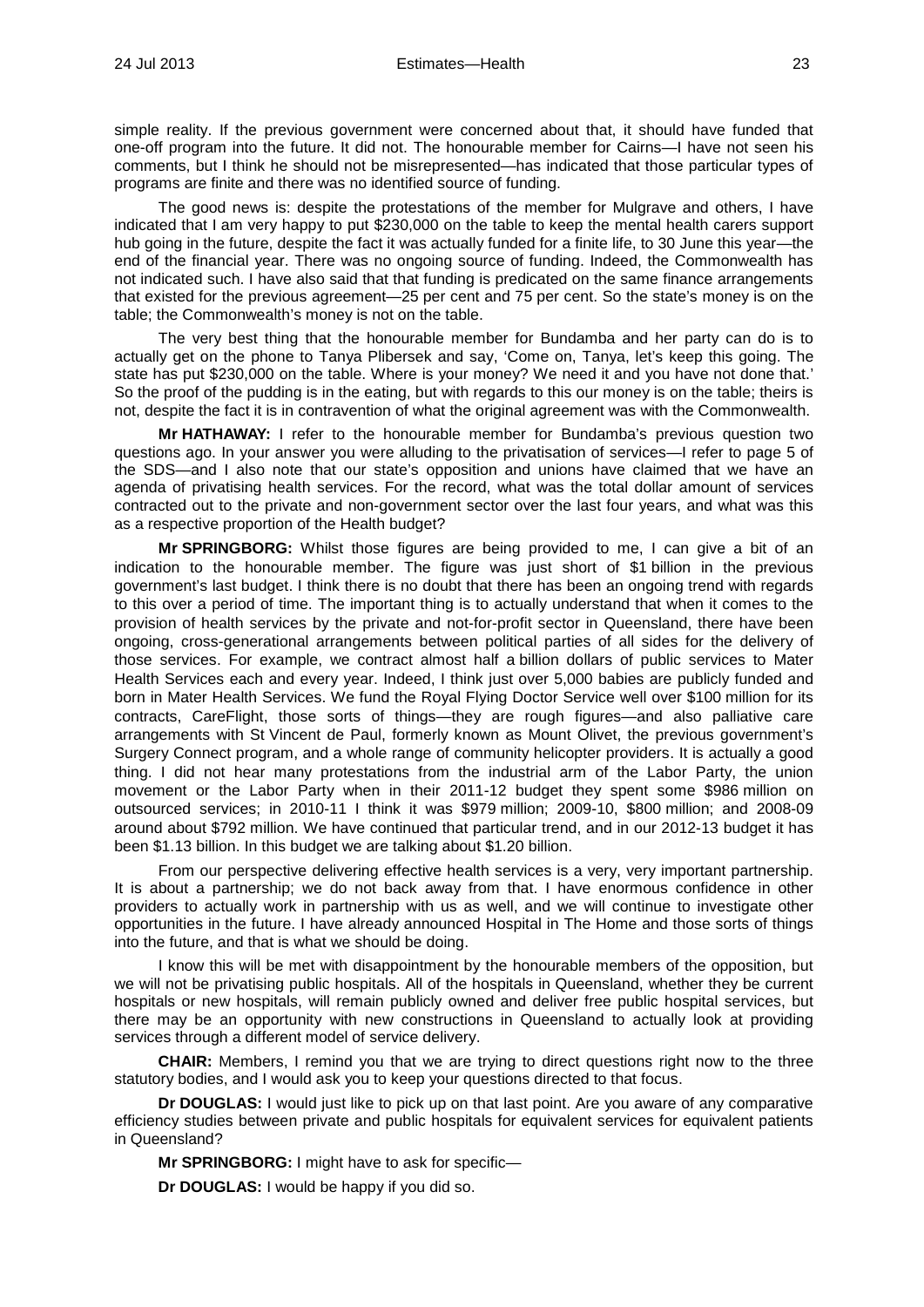**Mr SPRINGBORG:** That is not a problem. Certainly we have undertaken work in recent times to look at some of our options, and there is certainly very encouraging work that has been done around options for contestability and outsourcing. Indeed with the previous government in Queensland, particularly around the area of radiation oncology service delivery, I think there is a very significant indication that those sorts of services can be delivered quite efficiently and effectively by other providers who are contracted to treat public patients as well. Of course we are already seeing it with regards to the provision of palliative care, which we provide through a whole range of community organisations. Anecdotally, the cost of treating people can be much less in that community environment rather than actually having them admitted to hospitals on an inpatient basis. The reality is that we would not actually do that.

I can give the honourable member an indication around the area of community helicopter rescue services, which is a very, very good model. We are currently looking at the possibility of expanding some of those successes elsewhere across other parts of the network. The great thing about that particular model is that you have actually got 60 per cent funding from the state and 40 per cent from the donors or those who actually support them. There are a whole range of practical things that we do each and every day of the week based on relative efficiencies, not only in some of the hospital-type services, but also the support services.

With regards to Surgery Connect, when we do contract to address particular issues with our waiting list that provides significant benefit. I have a view that we can probably even do that a little bit better through a more planned way, but I will undertake to find any specific information that might be able to support that.

**Dr DOUGLAS:** You would be willing to table—

**Mr SPRINGBORG:** Absolutely. I have no issue—

**Dr DOUGLAS:**—those efficiencies and comparative studies?

**Mr SPRINGBORG:**—with regards to that, not at all.

**Dr DOUGLAS:** You talked about investigating, so you would list those ones that you are investigating?

**Mr SPRINGBORG:** I think it is no surprise that when it comes to current ones at the moment around the Queensland Children's Hospital and the Sunshine Coast and those sorts of things, we are developing those processes at the moment. I actually have no issue with regards to that sort of stuff, none whatsoever.

**CHAIR:** Minister, will you take that on notice?

**Mr SPRINGBORG:** Absolutely.

**CHAIR:** Members, again we need questions at this time going to our three statutory bodies. We have only got them for a short period.

**Mr HATHAWAY:** Minister—and perhaps the director of the QIMR—page 249 of the SDS outlines some of the activities of the Queensland Institute of Medical Research. Would you please provide us with an update on the plans for the QIMR into the future?

**Mr SPRINGBORG:** I thank the member very much with regards to his question around the QIMR. I might answer some of that and I might hand over to Professor Gannon and let him talk about it in some detail. Firstly, I would like to commend Professor Gannon and his team for the wonderful work that they are doing over there. Professor Gannon and his team are really kicking goals. Only recently they were announced as being par excellence with regards to medical research facilities in the country, so they are really, really outstanding. I was over there a month or so ago to be a participant in the signing of a new agreement between QIMR and Metro North—UQ was involved in that as well, and there may have been one other—with regards to establishing what will be the Southern Hemisphere's most outstanding imaging research facility. They will have the latest with regards to PET, MRI and also CT scanners, so that is really fantastic stuff. There are a lot of world leading things done there with regards to the area of skin cancer research and infectious diseases. It is quite extraordinary, and I would like to commend them.

The other great thing is that we are now seeing a greater degree of cooperation between our various research institutes and universities in Queensland. I think that is very, very important because we are not only nation leading, but world leading. I also pay tribute to our predecessors around this as well, because it has been an ongoing commitment of bipartisanship since the 1980s around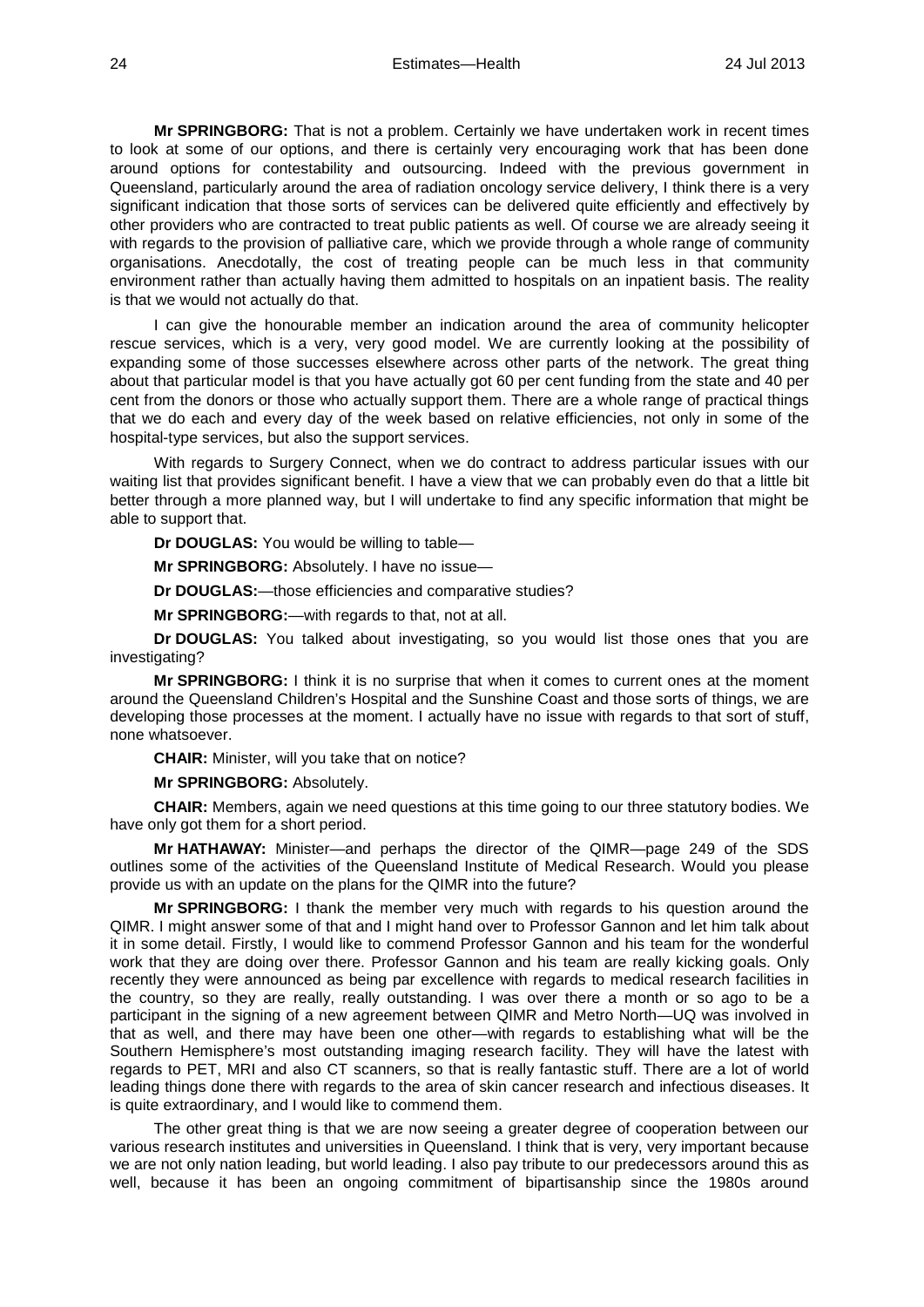investment in these sorts of things. We have the Translational Research Institute across the river; we have QIMR; what is happening in UQ; the Institute for Molecular Bioscience, all of that sort of thing. It is fantastic.

From the budget point of view with regards to Queensland Health, the operational budget for 2012-13 was \$13,969,000. This year QH operational funding will be \$18.864 million. Our commitment to research in this outstanding facility will continue on. This facility is Queensland born and bred. It has been part of the landscape here for decades now, generations, and we are going to keep valuing it and investing in it because it is really getting results.

**Prof. Gannon:** Thank you for the question, because I think it is appropriate to know where we are going as well as where we have come from. QIMR has a long history of delivering in different areas of health of relevance to the community. We are focused on cancer, infectious diseases and mental health as our major areas. For example, last year in cancer research we had a breakthrough with the first Australian drug which has come from plants being grown to making it as a pharmaceutical product that has been licensed which is known as Picato. That was from 1997, and that came through last year. We are very pleased to have been part of supporting that, and there is now an industry in Southport making the product for the company.

We are also looking at the area of cancer. We are really leading in the area of immunotherapy, advanced immunotherapy and adoptive immunotherapy, where antibodies are stimulated in a body to try and cure itself. We have completed one clinical safety trial of that, and we are moving to expand on that in two different areas. One of those is about to be launched next week in Hong Kong, and the Treasurer will be there for that launch because it is relevant to the area of recruitment. The other will be in Queensland itself. It is related to graft versus host rejection in certain therapies. We will build on that strength because we are very strong in immunology and how the body and antibodies react to things, which is a growing and massive area of opportunity, and we are well placed to do that.

In infectious diseases, apart from a collaboration which the minister briefly referred to, we have a joint action with the UQ and the Australian Infectious Diseases Research Centre which covers all of the different areas. Of particular relevance and excitement is our work in malaria. We are now the go-to place, and Brisbane and QIMR are world recognised as the place where the Bill & Melinda Gates Foundation and their support organisations are sending their compounds for the test first demand to see whether there is a compound which is available in the pharmaceutical companies that is able to cure or stop malaria. That is very exciting and a great, sterling recognition of what QIMR is doing in this area in conjunction with our colleagues and Q-Pharm, which is a clinical trial company which we are again very proud to be part of. We are going to continue in that area.

Another example would be mental health research. The minister referred to the Herston Imaging Research Facility, and QUT was the fourth partner which he could not recall. The four of us are working together in this leading area, and one of the topics will be imaging in the brain for mental health, looking at correlations between changes in the brain and what is happening with individuals who are showing discomfort disorders and in fact illness.

Those are our major areas of growth. I think the example of Picato shows that it takes time for some of these things to come through. There are other things coming through very regularly. We publish over 500 papers a year, which is quite a number—10 per week—which means there is a lot being done. You get to hear about some of it because it is relatively newsworthy. We put out those notices and we have four or five press releases per week because there are so many things that are of direct relevance to the community, and we will continue to build and expand on that.

**CHAIR:** Thank you, Professor. We appreciate the work and the effort of the institute.

**Mrs MILLER:** My question is to Dr Van Schoubroeck. Did the CEO of Metro North HHS consult with you when he retrenched two experienced mental health nurses from the Redcliffe-Caboolture Mental Health Service consultation liaison service two weeks ago? Is it a part of your brief to monitor the quality and safety of mental health service delivery within the HHSs? I refer to page 255 of the SDS.

**CHAIR:** Dr van Schoubroeck, with regard to the first part of the question, you can only answer the question as it relates to you, and that is all you can do.

**Dr van Schoubroeck:** Absolutely. Two weeks ago I had been here for five days, so, no, he has not and nor would I expect him to do in terms of what is an operational matter. With respect to how you look at the quality of the system, a Mental Health Commission is not going to tick every box for every service delivery. What we need to do is make sure that a system is in place so that people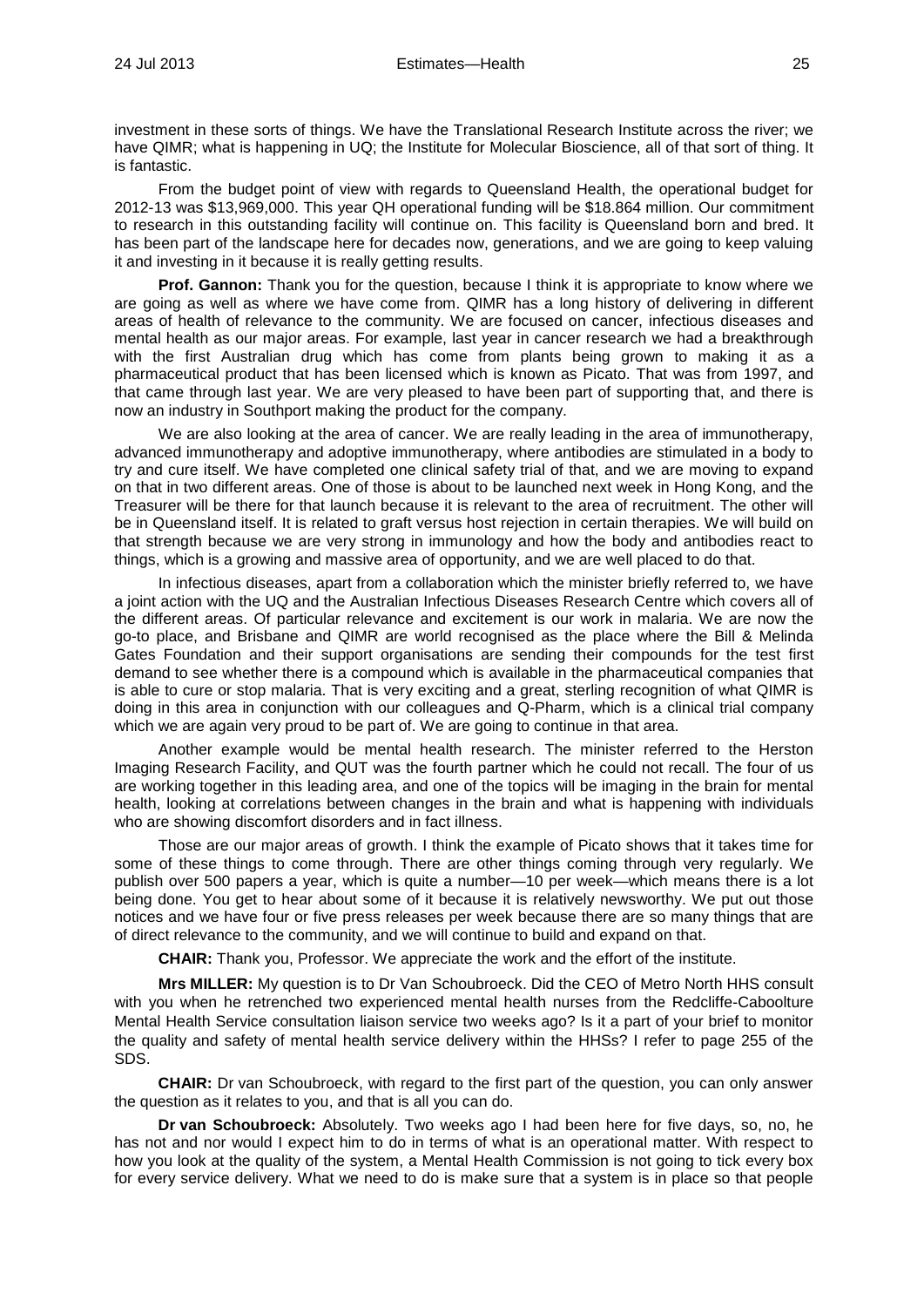can be confident that they have got high-quality services, and that is the whole swag of national and state things. We are not going to reinvent systems which are not there. So it is at a system level and how that is done is not done yet and that will not be done until there is an advisory council in place, so a number of things have to go into place yet. There will need to be in that people expect some form of knowing whether or not the services work, be they public, private or nongovernment. So there will be some form of higher level thing in some places, but the commission certainly will not be going around ticking boxes in every service delivery.

**Mrs MILLER:** So you do not expect to be consulted at all about medical and surgical patients who have mental health needs in a very big hospital and health service?

**Dr van Schoubroeck:** Not about specific patients, no.

**Mrs MILLER:** Okay. Interesting response.

**Mr SHUTTLEWORTH:** Page 255 of the SDS gives an overview of the Mental Health Commission. Would the minister outline the achievements of the commission to date please?

**Mr SPRINGBORG:** Thank you very much for the question. The Mental Health Commission is a very important initiative of the Newman LNP government. Indeed, I also acknowledge that the previous government in Queensland had a policy to develop a Mental Health Commission in Queensland, so this is a bipartisan approach. I think the very important thing to consider when you are talking about the establishment of a Mental Health Commission is what you are actually trying to deal with when you establish a commission. There have been some slight variances in the commission model to what our predecessors had put forward. Ours is very strong policy and coordination focused to make sure that we get the best mental health policy that provides that guidance to government—the knitting together of the various networks that go to make up a good mental health system and also to make sure we get proper and good collaboration across the system, whether it be in health, housing, disability services, education, transport and those sorts of areas. One of the other tasks of course for the commission will be to provide guidance about how we knit those particular things together.

Ours is very much based on the New Zealand and New South Wales model which is a very tight, very lean, very policy and very outcomes focused organisation, and that is what the Mental Health Commissioner will be doing in providing that advice. The other thing to understand is that the commission has only been going now for about three weeks in Queensland. The commissioner is now going out and consulting with the various groups across the state putting her organisation together. She is also working to put her advisory group together, which is also going to be made up of an outstanding field in the area of mental health in the state. So that is the sort of thing that she is working on, but I am very encouraged by the movements of the commissioner in these very early stages. Maybe the commissioner might like to say something about where she is up to at this stage, other than expanding on her remit and basically growing it from there.

**Dr van Schoubroeck:** Yes; thanks, Minister. The next stage is to get the advisory council up and running. I expect ads in the paper within the coming month. That will get people from across Queensland involved in that. I am starting to formulate ideas based on everything that I have read, and I am not going to go around reinventing wheels. People have said a lot about what they want in a Mental Health Commission and what they want the future to look like, although I have to say more of it has been focused on what they want the machine to change things to look like as opposed to what they actually would like the services to look like at the end. So my current stage is reading and talking to people—I try to do no more than two or three meetings a day—but really working through that so I can actually then reflect back to people, 'This is what I'm hearing. Am I hearing you right?' From mid-September through to October, I would like to be out and about—get out of Brisbane; I have not done that yet—listening firstly to consumers, families and carers who have very strong voices and then to the service providers, be they public, private or nongovernment, and the clinicians who work in those. That will start to bring together a plan which is due in 341 days.

**CHAIR:** I call the member for Gaven.

**Dr DOUGLAS:** My question relates to the SDS at page 235 with regard to HQCC. In light of the movement of many HQCC staff which has occurred since the announcement of the new Ombudsman being placed, what attempts have been made to retain corporate knowledge in this critical area? I ask the minister in particular because he made many statements about how unhappy he has been with the behaviour of everyone, including everyone from the Medical Board down.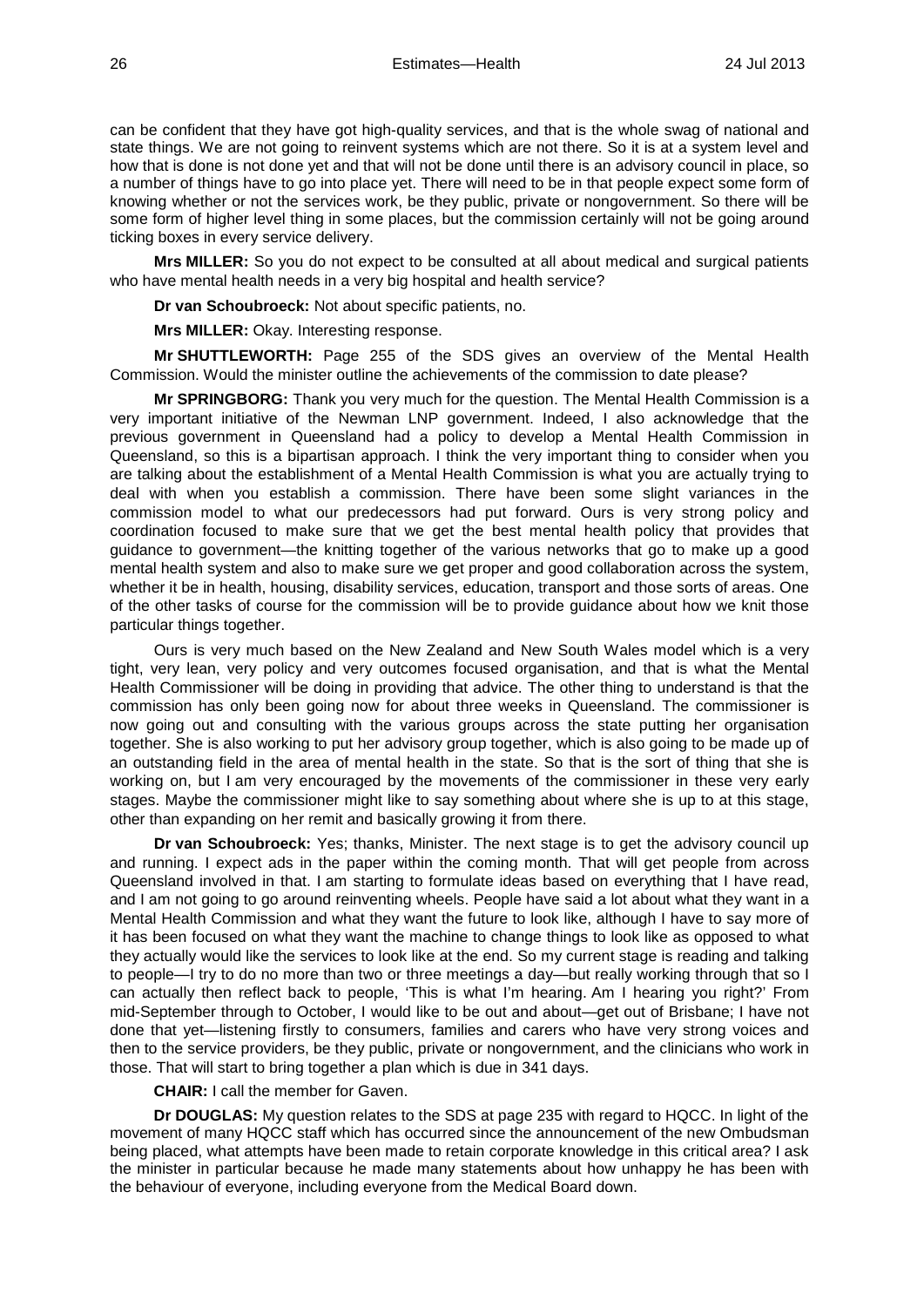**Mr SPRINGBORG:** I think you were concerned about movement of staff within the Health Quality and Complaints Commission. With regard to the details as to whether there has been any particular movement of staff, that would be an internal matter for the Health Quality and Complaints Commission. From the government's perspective we are very supportive of the role of the Health Quality and Complaints Commission and we believe the commission has done some very good work. There is no arguing about that. One of the real challenges that the commission has faced is confusion over who is responsible for what under the new arrangements, particularly for notification apropos the transfer of responsibility of much to the Australian professional health regulation agency around about three years ago.

As the honourable member is aware, we have announced our policy intention to establish a Health Ombudsman in Queensland and I would imagine that the role of many of those people within the Health Quality and Complaints Commission will be a part of that. But the important thing to remember is that we have had a very dysfunctional system which has not been the fault of the Health Quality and Complaints Commission; it has been the fault of the fact that there has been no clear line of sight and responsibility. If you have a health related complaint, you may go to AHPRA. You may go to the Health Quality and Complaints Commission. You might write a letter to your local hospital and health service. You might send something off to the Ethical Standards Unit. You might do all of these sorts of things, and then of course a lot of these things find their way into AHPRA. The great frustration for the likes of the Health Quality and Complaints Commission is who is who in the zoo who is actually responsible for this stuff.

I must admit that from my perspective this is a concern which has been raised around some of the confusion when Richard Chesterman looked at this following allegations in April last year. He said that we need to define that particular role because there is confusion between HQCC and AHPRA. These are concerns that had been raised by HQCC. Notwithstanding the great respect for the work that we have had from the HQCC, our role is to knit together a system which is a one-stop shop which will see people who have complaints know where they are going, have them properly and quickly assessed and properly dealt with against a schedule of requirements and to actually be dealt with internally, dispensed, handed back to the HHSs or escalated to a level of higher investigation, including the Ombudsman taking the matter straight to the tribunal and dealing with it from that particular perspective. So the overall shape of who is going to make up a part of the Ombudsman's office has not been decided, but there will be a transitional process when and if that legislation goes through the parliament which will look at the skill set that is available in HQCC and how that can be transitioned into the Ombudsman's office.

**Dr DOUGLAS:** With respect, Minister, are you going to be making a clear statement to HQCC staff and board as to what this transition might be and when that might be?

**Mr SPRINGBORG:** Honourable member, I have indicated to the chief executive that we cannot give anyone absolute guarantees. We are not in that position. I indicated clearly that she and others that I have spoken to within the commission can clearly indicate that we generally respect the work that has been done by staff within the HQCC and we will be considering that as a part of the transitional stage, because there is a skill set in there which is not easy to find around the place. However, that is not to say that everyone will come across. The worst thing I can do is give you an absolute guarantee today, because I do not make these decisions. I will put the legislation through parliament. We will then establish the Ombudsman. The Ombudsman will then have a significant period of time in which to look at how they want to transition to that new arrangement.

This is the first time this has been done in the country. The only thing that is equivalent is the New South Wales commissioner, because the New South Wales government refused to go to the national regime for notifications, and I think in hindsight they were right. We are seeking to bring back notifications and dealing with this and having issues of credentialing with the revamped Medical Board and registration will be with AHPRA. We have given as much assurance as we possibly can whilst respecting the positions that they have.

**Dr DOUGLAS:** Respecting that, what have you considered—are you able to say at this point to retain essential, critical information which does occur in these areas? What are you considering to try to carry it across? Are we allowed to be informed as to what that might be?

**Mr SPRINGBORG:** Honourable member, as you are aware, the HQCC is an independent statutory agency. It would have in its possession and remit a whole range of information which it has acquired along the line—its own intellectual property, files, investigations. There is no doubt that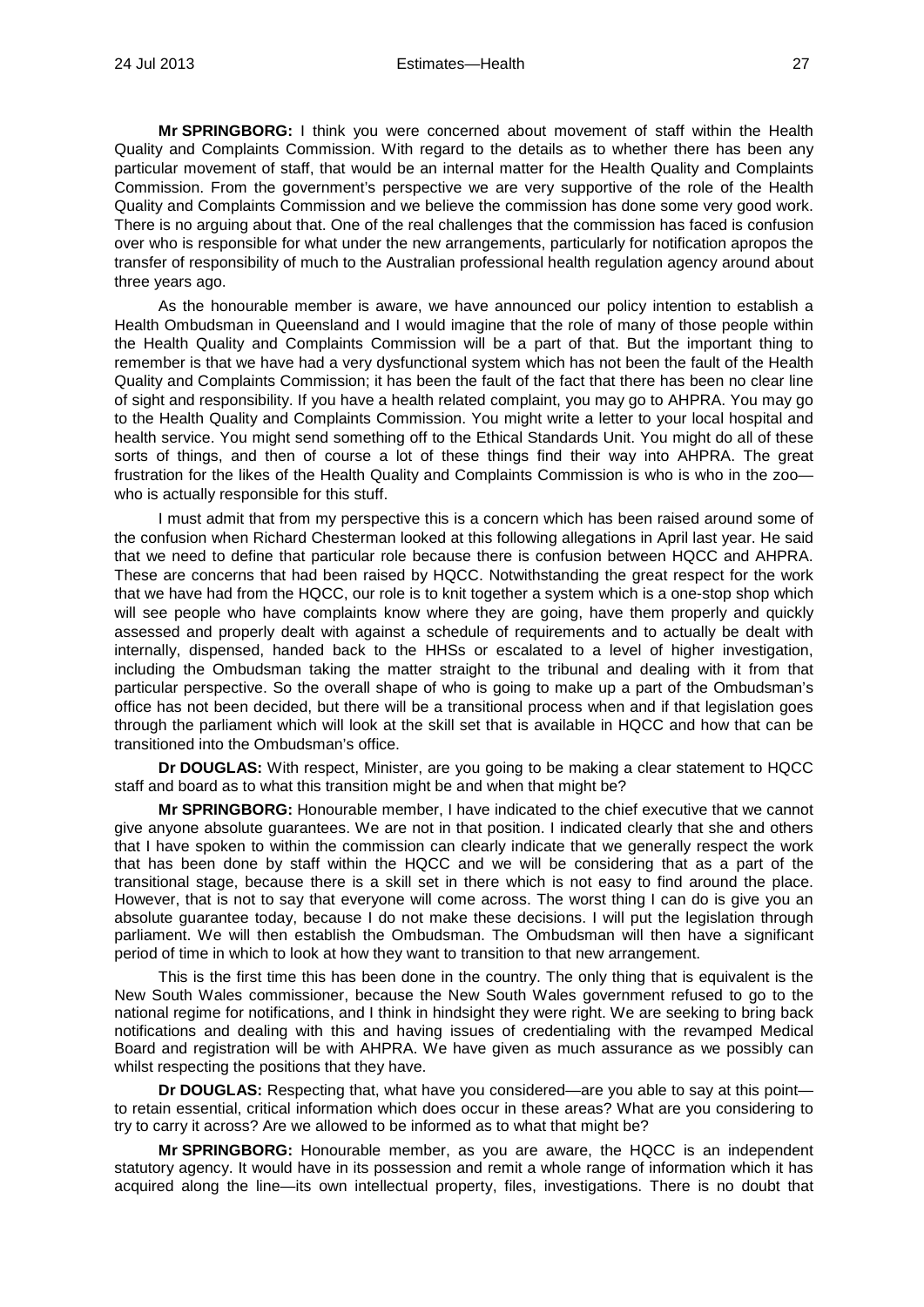some of those will continue to be on foot and I would imagine that, with regard to its investigative role, that stuff should transfer across. I would be very concerned if there was any understanding amongst people that that information, which is crucial, should disappear in some way.

**Dr DOUGLAS:** So you are undertaking to ensure that process does occur in the transition?

**Mr SPRINGBORG:** Absolutely. I would think that information which is crucial to inform the Ombudsman's deliberations and also the intellectual property that goes with that and, in some cases, corporate knowledge has to transfer as much as it possibly can, so absolutely. I think that makes common sense, honourable member, and I think most people would understand that.

**Dr DOUGLAS:** Thanks.

**CHAIR:** I call the member for Bundamba with a follow-up question.

**Mrs MILLER:** I have a follow-up question in relation to this. Minister, you described before knitting together some sort of system. In relation to the continuity of employment of the 70 FTE staff at the Health Quality and Complaints Commission—who do a really good job; they are very hard working—is your knitting knit one, pearl two, drop 70 staff?

**Mr SPRINGBORG:** What I do know at the moment is there is a whole range of dropped stitches in the current system which the honourable member helped preside over and actually in a letter to me said that she was one of the architects of the current legislation. Therefore, I would imagine her concern about having something which—

**Mrs MILLER:** Very proud of the Health Quality and Complaints Commission.

**Mr SPRINGBORG:** Yes. Well, the honourable member—

**Mrs MILLER:** You are destroying it.

**Mr SPRINGBORG:** No. If the honourable member is happy with the fact that the Medical Board of Queensland that formerly existed in its—

**Mrs MILLER:** I will get to that later.

**Mr SPRINGBORG:** I am sure you will, because I note the honourable member is very happy for a Medical Board to actually take more than six years to deal with various cases. I know that the honourable member is very happy for 60 per cent of matters which actually went through to the Medical Board to not be done in a consistent or a timely manner or an appropriate manner, as was found to be the case by Dr Kim Forrester. I know that the honourable member for Bundamba is very happy that the Medical Board failed to properly investigate serious matters of potential criminal conduct against six medical practitioners that were referred to the police by Investigator Hunter SC. So if the honourable member is happy with that, then she should say so. If the honourable member is happy with the dysfunctionality that existed where AHPRA were not properly communicating with the HQCC because they had lost sight of their remit and we had matters that were not even informed to doctors in Queensland which we are going to do under the Ombudsman's bill, then the honourable member can be happy with that. But I am not happy with that, patients are not happy with that and medical practitioners are not happy with that. That is the reality and we will provide as much surety as we can to professional people who do their job, but do not think that we will continue to preside over a dysfunctional system. I am not saying that that is the situation with the HQCC, but the fact is that we have a system which is so disparate and so uncoordinated that no-one has clarity about who is responsible for what, and that is what we are seeking to do—a single portal. We have an Ombudsman front and centre with authority so that people know what is going on and someone who is going to be accountable for it.

**Mrs MILLER:** Minister, is there a properly constituted medical board in Queensland to process medical registrations, to discipline practitioners and monitor the health of impaired practitioners? I mean, you sacked the last medical board because you couldn't control them, so what's the situation? Is there a current medical board properly constituted here in Queensland?

**Mr SPRINGBORG:** Thanks, Mr Chairman. I don't accept the inference from the honourable member. The medical board—

**Mrs MILLER:** It's true though.

**Mr SPRINGBORG:** What's true?

**Mrs MILLER:** That you sacked them because you couldn't control them.

**CHAIR:** Member for Bundamba, you've asked a question. Please let the minister answer.

**Mr SPRINGBORG:** In which way couldn't I?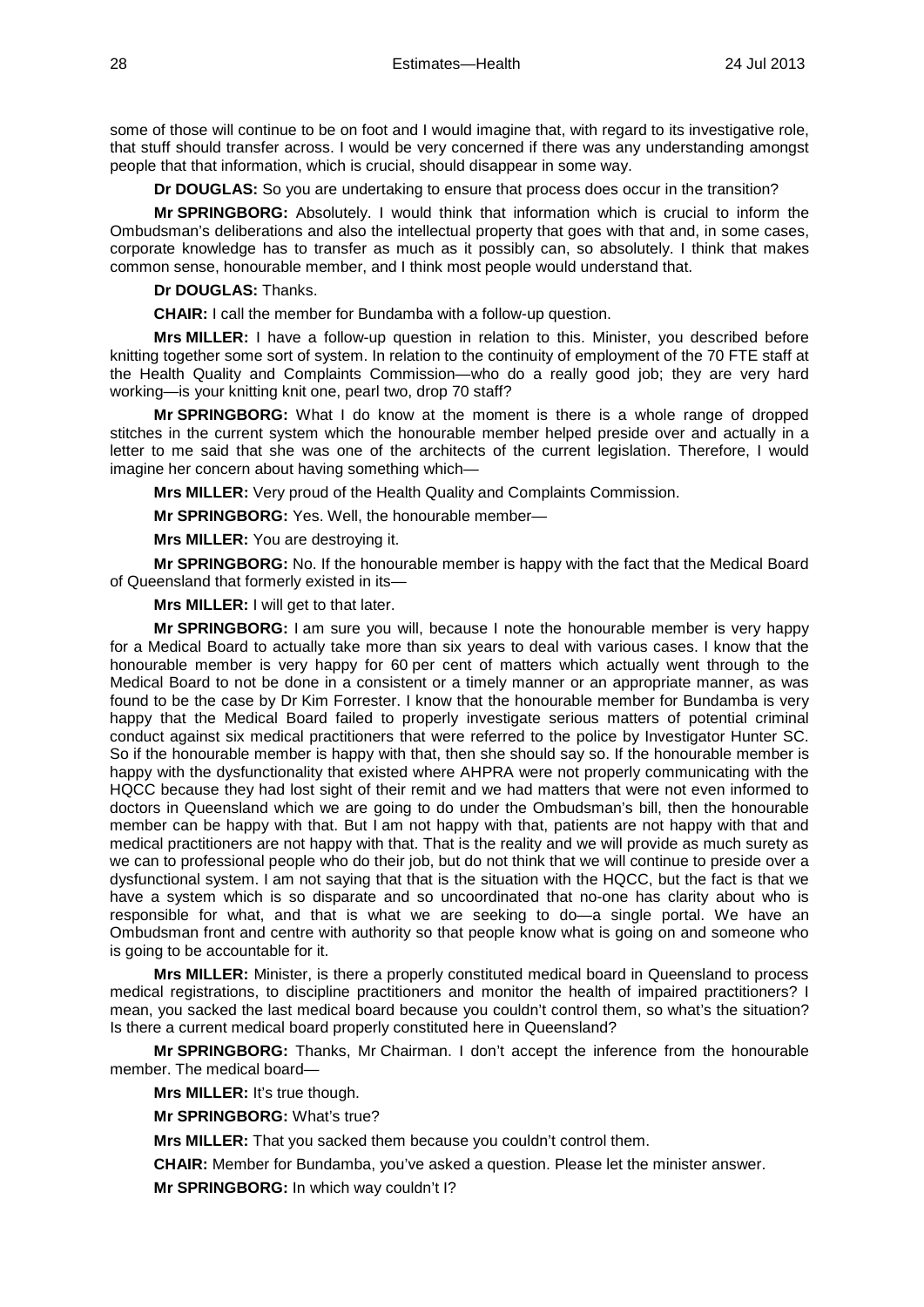**Mrs MILLER:** You gave them show cause notices. You put them in a position where many of them resigned. The reality is you wanted to get rid of the medical board that currently existed because you couldn't direct the Medical Board of Queensland.

**CHAIR:** Minister, if you want to answer that you can, otherwise I am going to rule it out of order.

**Mrs MILLER:** It is SDS page 235.

**CHAIR:** Excuse me, member for Bundamba. It might be SDS page 235, but under standing order 115 you cannot make inferences in your question, which is clearly being done at this point.

**Mrs MILLER:** I am sure he will want to answer it.

**CHAIR:** Minister, if you want to take the question I will allow you to answer it.

**Mr SPRINGBORG:** Thanks, Mr Chairman. I issued show cause notices to the Medical Board of Queensland subsequent to investigations that had been set in train by Richard Chesterman QC, who made a number of recommendations to the government. There were recommendations to actually send in an investigator to look at whether matters of serious allegations of potential criminal conduct had been properly investigated and dealt with. On six occasions—at least six occasions, or six practitioners—that investigator said no. Hardly an indication of a system that had been properly functioning. Also Dr Kim Forrester, very well respected, and her panel—which were a recommendation by Richard Chesterman, we sent them in to investigate—found 60 per cent of matters had not been done in a timely or consistent way. That is not acceptable to me. Some going back six years.

**Mrs MILLER:** Is there a medical board now, currently? Is there one now? There isn't, is there?

**Mr SPRINGBORG:** I need to deal with what is quite an outrageous statement by the honourable member, who can only ever be heard by the more she emulates Henny Penny, and that is the simple reality. The catastrophisation that she has just asserted there is completely and absolutely wrong. It was around the failure of the board to actually do its role under the legislation. Has there been an alternative mechanism put in place? Yes, there has been. You know what? They have been working exceptionally well and they have got through a whole range of work which was legacy work and even in more quick time. So you would be quite amazed in the small number of people who were actually brought in to do that. Initially I think the Medical Board of Victoria took the responsibility of dealing with it, then we constituted a small panel of people to actually deal with that and they have done exceptionally well. Can I ask Dr Michael Cleary, who might have some more of the specifics about that, to come forward if he might. But the medical board alternative, until we constitute the new one, has operated exceptionally well and they are getting through their work in a cracking pace in the area of, of course, credentialing complaints and those sorts of things.

**Mrs MILLER:** You have just admitted there is no properly constituted medical board in Queensland at present.

**Mr SPRINGBORG:** There is.

**Mrs MILLER:** No, there isn't. You've just said it.

**CHAIR:** Member for Bundamba, please don't badger the minister. You have asked the question. Allow the minister the courtesy to answer the question.

**Mr SPRINGBORG:** We have an interim board of four people that have been operating in place for some considerable period of time and doing remarkable work and getting through the backlogs, Mr Chairman, amazingly. I know that this will be very difficult for the honourable member for Bundamba, who has actually wallowed around in a world of inefficiency and hysterics for years, that we are actually able to do these things, that you can actually remove a board—

**Mrs MILLER:** It's not properly constituted.

**Mr SPRINGBORG:** It is, actually.

**Mrs MILLER:** No, it isn't.

**Mr SPRINGBORG:** Now you are an expert on that. You were never an expert on imploding payroll systems, right of private practice and fake Tahitian princes.

**Mrs MILLER:** I'm getting to that.

**Mr SPRINGBORG:** But now we've someone who is an expert on the medical board and its function.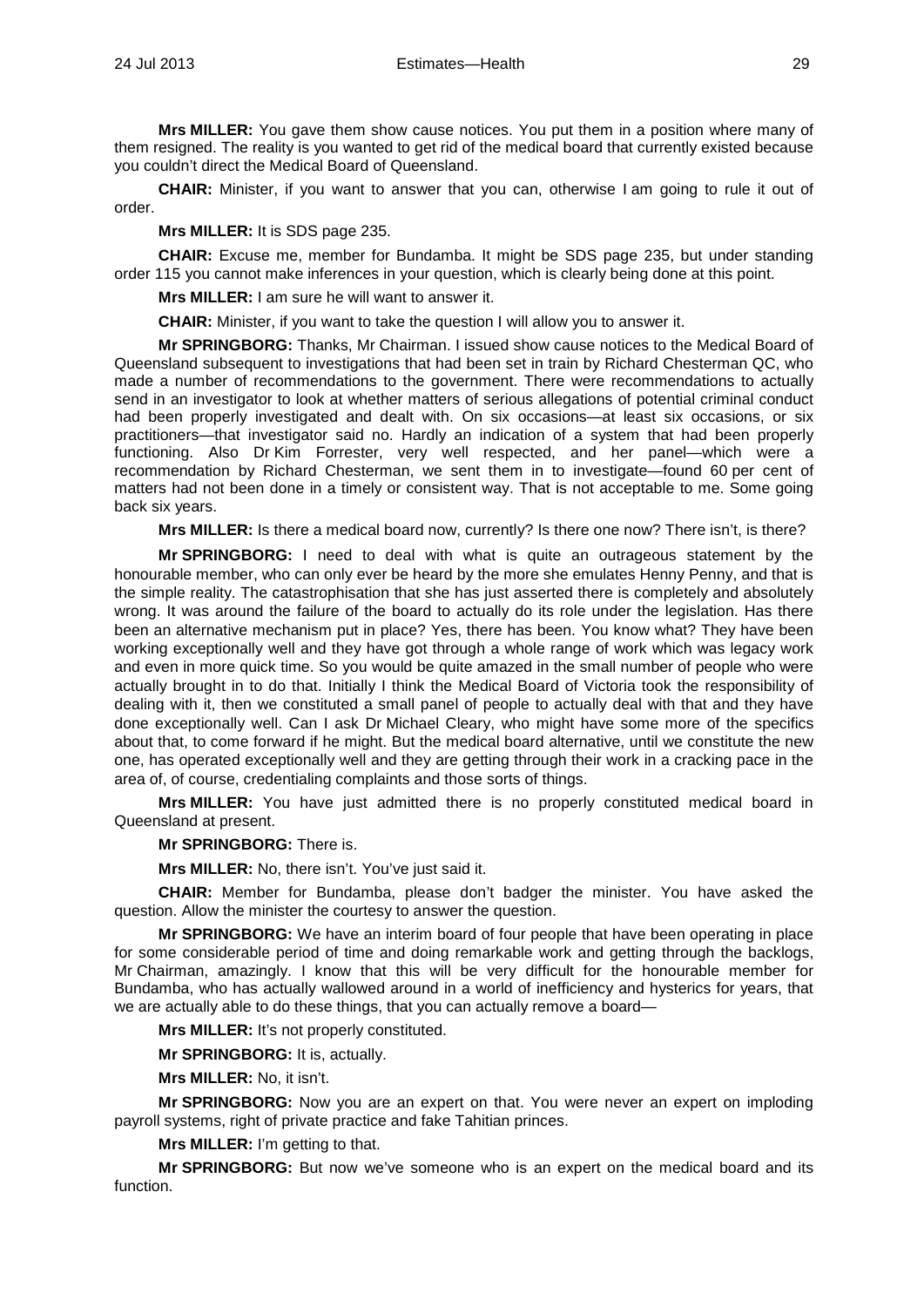**Mrs MILLER:** Wait on. Patience.

**Mr SPRINGBORG:** The medical board is properly constituted on an interim basis with four people and doing an excellent job. Dr Cleary?

**Dr Cleary:** In terms of the committee that operates within Queensland, it is a subcommittee of the Medical Board of Australia and the Medical Board of Australia constitutes the relevant state committee. The Medical Board of Australia has constituted a committee in Queensland which is made up of four people as an interim arrangement pending a new board being constituted in Queensland. That group of four people—

**Mrs MILLER:** Just to follow up, there is no properly constituted medical board in Queensland at present?

**CHAIR:** Member for Bundamba, that question has been answered.

**Mrs MILLER:** Yes. He said no.

**CHAIR:** And I am going to rule that out of order.

**Mrs MILLER:** And you followed that up by saying no.

**CHAIR:** Please, Dr Cleary, continue.

**Dr Cleary:** The subcommittee of the national board is properly constituted and is operating in Queensland. It is made up of four people. I would only have to commend them for the work that they have done. They meet for two days a week and go through the complaints. They have certainly been tackling the backlog of complaints that have sat with the medical board and I think on average they deal with about 25 serious matters each week. They have certainly taken on as well the minister's intent in terms of the way the legislation operates. They have been referring matters to QCAT early on rather than having a process where they are assessed and investigated and finally come to the board, and I think that short circuited quite a number of the complaints so that anything serious is being dealt with very rapidly.

In terms of the other matters that have been on hold, if you like, or have been managed through the previous arrangements that have been rather drawn out, there has certainly been a very clear direction to resolve those. As the minister indicated earlier, one of those complaints had been under consideration for six and a half years and certainly the interim committee in Queensland is dealing with those progressively and looking at the longer waiting complaints.

In terms of the operations of the committee, I have met with AHPRA, which is the national authority, and also with the chair of the Medical Board of Australia on a regular basis, generally monthly, and we meet with the Queensland committee regularly to make sure that they are getting the full support of AHPRA and the national board. The national board has been extremely supportive and continues to be supportive in terms of the way those complaints are being managed.

**CHAIR:** Thank you, Dr Cleary. We are already a little bit over our intended time, but I am going to allow another question and I will ask the member for Mudgeeraba?

**Ms BATES:** Minister, page 239 of the SDS describes the role and function of the HQCC. Would the minister explain the benefits of the Health Ombudsman in comparison to what we currently have?

**CHAIR:** Minister, I just remind you that the bill is before the House and so please be cautious in your answer.

**Mr SPRINGBORG:** Sure. I understand. I think I probably indicated earlier on what we believe some of the enhancements will be. I think the Health Quality and Complaints Commission has done a very good job under what are somewhat confusing legislative circumstances, particularly fitting within a national regime where you have AHPRA that is often in receipt of information which doesn't freely flow through to the Health Quality and Complaints Commission, and that is something that has actually been admitted to me. Indeed, since we have announced our intention to reform the process of notifications handling and the one-stop shop in Queensland there has been now a desire and an energy around actually addressing a greater degree of cooperation than what had previously existed and I think that there had been some frustration within the HQCC. Notwithstanding that, there is need to look at the whole issue of the appropriateness of the legislative framework that we have around it and having a single point of responsibility, and that is where a Health Ombudsman comes in. I think that your committee has actually done some investigations and taken some evidence around the Ombudsman's bill so I would think members would probably be very informed with regard to that. This is about having a single line of responsibility, making sure that we have a system that works better for health consumers that have concerns that they need to raise, that they know it is going to be dealt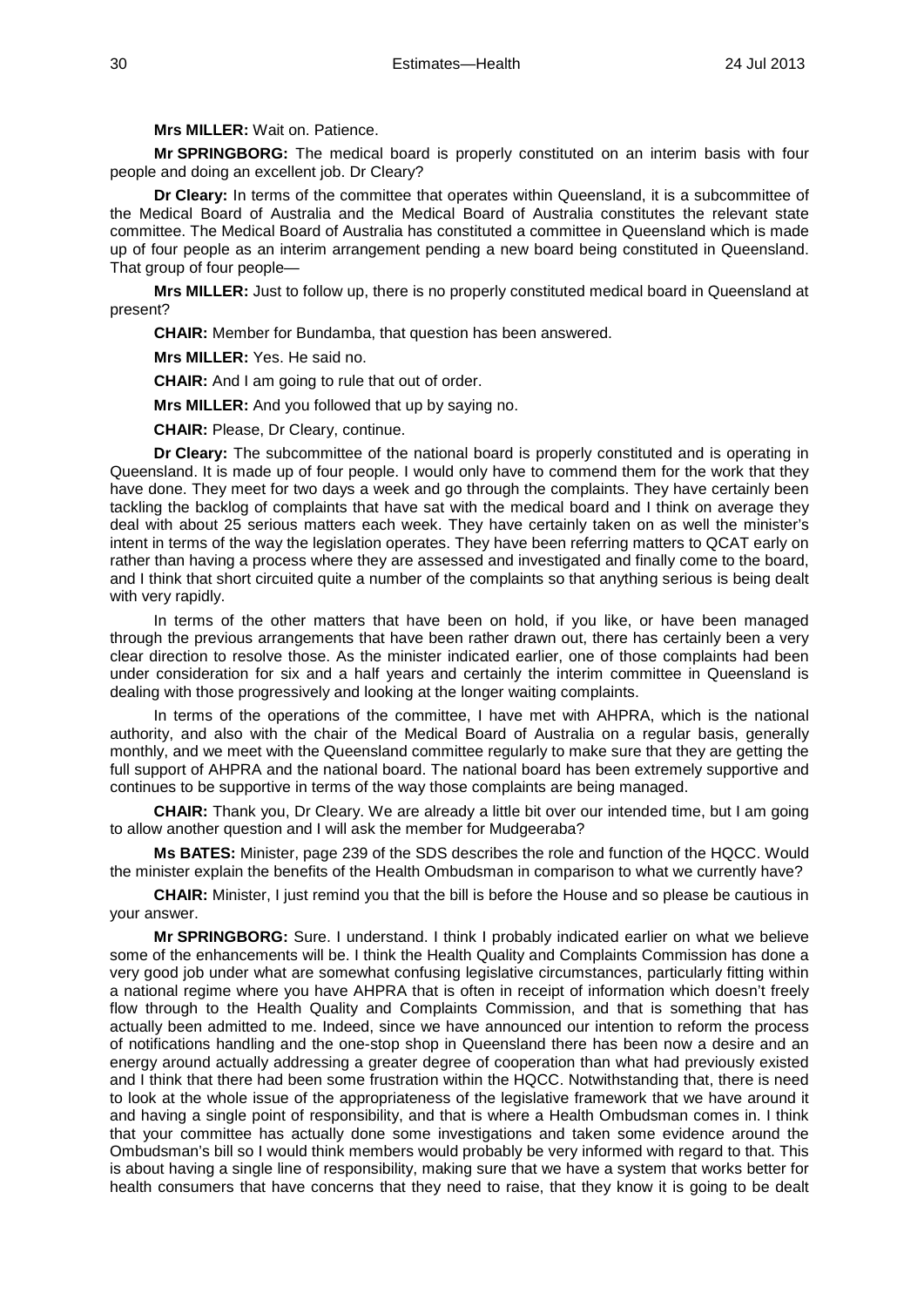with in a timely, statutory limited or prescribed way and that matters that are going to be accepted can be accepted very quickly, dealt with, triaged in relation to severity of complaint and those sorts of things. But not only that, health practitioners as well are actually kept up to date with it and even informed that there are investigations against them. And, of course, that there will be a requirement for matters once resolved by the Queensland Civil and Administrative Tribunal to actually be posted for the public to see—not matters that are under investigation, but once matters have actually been finalised, which is publicly available but not necessarily posted all the time.

So, yes, it will be a simpler, we believe, better system that actually respects the role that the HQCC has done, but it is going to actually meet further expectations and deal with some real deficiencies that were inherent in the system prior to referral of powers to the national body some three years ago, but also some of the things that have manifested themselves since then which have been well ventilated by myself and others in recent times.

**CHAIR:** Thank you. We are going to allow one more question so if the executive officers would just hang around. We have one more question and that will come from Dr Douglas.

**Dr DOUGLAS:** My question is related to the QIMR and I would understand if Professor Gannon would have to assist you with this question. You made some statements today about issues with regard to what is going on in the Torres Strait and illness that is going on up there. In the tradition of how the QIMR was originally started—there is great history of Bancroft and a number of others does the QIMR have an internal process whereby it focuses at least some of its areas of research on the unique problems affecting Queensland patients, what are they and how much is allocated to it?

**Mr SPRINGBORG:** Can I just go there first? I wasn't sure if the honourable member was asking me, but I am happy to make a general comment and throw to Professor Gannon. The issue of research in the area of tropical medicine and tropical disease is a very strong focus of this government and, indeed, it is a matter that was very dear to the heart of the honourable member for Mudgeeraba when she held the portfolio in the area of science with regard to the issue of the centre of research excellence in tropical disease and medicine. But the QIMR does have a part of its remit where it looks after tropical disease and I understand they have been actively recruiting researchers in areas of high strategic importance in Queensland, including tropical disease. Professor Gannon might want to build on that. But, of course, when we are talking about tuberculosis we have got a particular problem which is in a tropical area, but as the honourable member knows, being a medical practitioner himself for some time, the worst places where tuberculosis have manifested themselves, particularly in the Middle Ages and beyond, were actually in cold climes and European type climes. So it has actually been an issue right around the world. It is not strictly a tropical disease but very, very serious at the moment in some of our tropical areas. If the professor would like to expand on that.

**Prof. Gannon:** Thank you, Chairman. I will expand on the answer. It remains a very important area for us, infectious disease generally, and as was stated earlier on, the tropical diseases or diseases from those regions are of particular importance historically but also continuing. So, for example, we are a very active party in the Queensland Tropical Health Alliance, which is bringing together all of the interested parties, including ourselves. We were at the forefront of establishing that. Its centre of gravity is now in the James Cook University, which is appropriate and we are very supportive of that also. That is one example of our engagement. We are also for a long time involved in mosquito control generally as part of some of the diseases that are of relevance there. An extremely major figure in that area is retiring this week from QIMR after 51 years there, Professor Brian Kay. He has been replaced by another excellent mosquito control individual researcher who will continue that and continue his group and in doing so we benefit from the excellent, in fact unique facilities that have been provided in the new building because of the support that has been provided for containment facilities in QIMR which are unique and are available to all parties.

Going a little bit more specifically into the TB and related areas, in general infectious disease bacteriology streptococcus has been a bigger area for us—group A streptococcus—and that continues to be an area of interest, but we have recently made an appointment of an excellent clinician researcher in the area of drug resistance and we are also involved in a proposal, which may or may not get funded, to allow some clinical trials to be developed in that area. By that range I think that we are showing our continued major concern with the clinical and health problems in this particular sector of our research activities and geographically we are very aware of the word 'Queensland' Institute of Medical Research and we take that part seriously and we try to get our messages out all over Queensland and therefore we are appropriately engaged with the northern part of Queensland. And because it does spill over to the Aboriginal and Torres Strait Island research area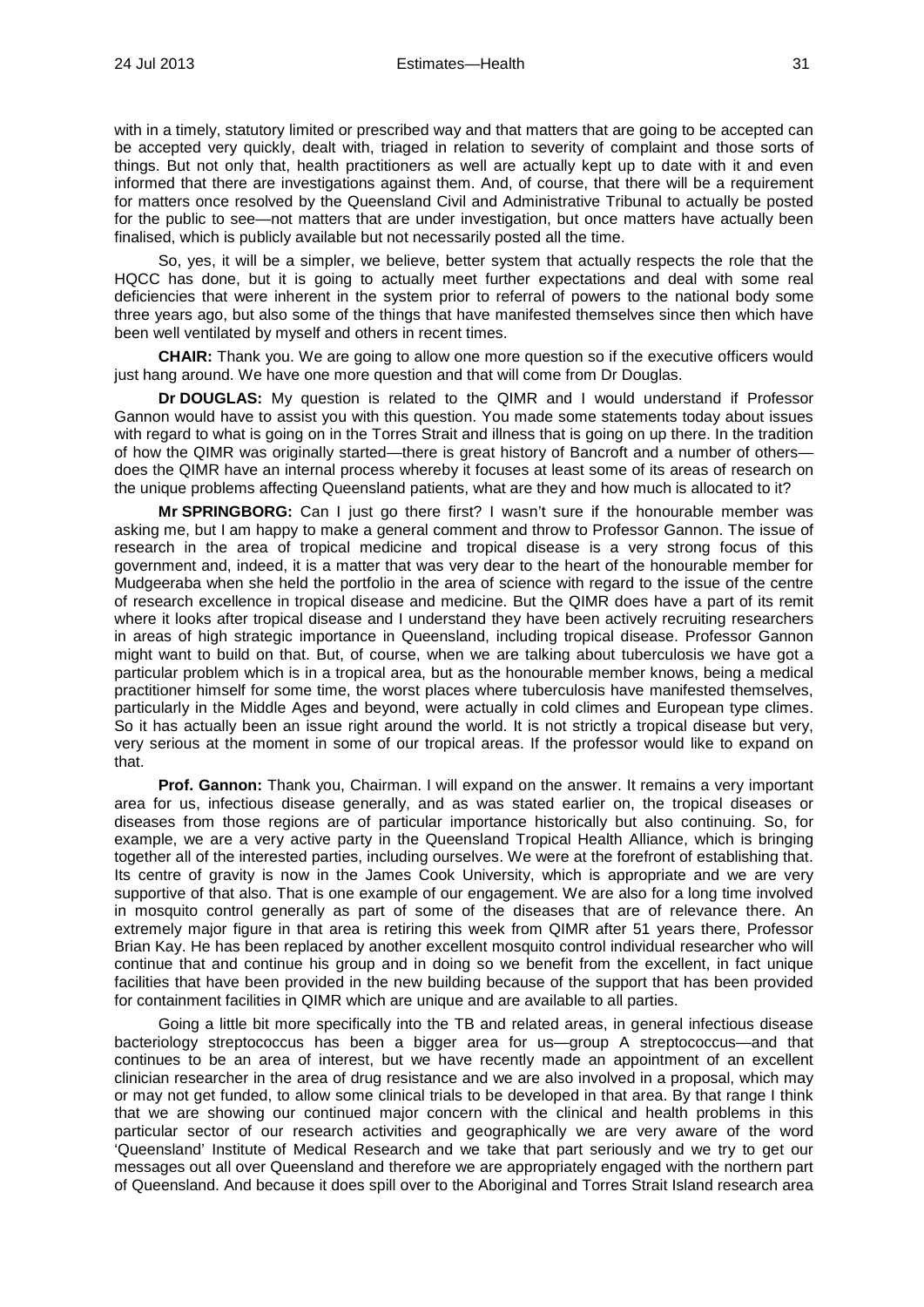you should be aware that last year we appointed a new manager for that service. I wanted to restructure that to ensure that that was a cornerstone and a mainstream of our activities. That is spreading through the various research programs to make sure that all are engaged in that. We have a special event tomorrow as part of NAIDOC to ensure that all of the community internally are aware of it. These are building linkages, then, through the Lowitja foundation and getting research funding such that we are able to address those problems directly, which again I think are relevant to your question.

**CHAIR:** Professor Gannon, did you say someone was retiring after 51 years research and work?

**Prof. Gannon:** That is right, yes.

**CHAIR:** Holy smokes! Can you please pass on our thanks for their dedicated service. That is quite phenomenal.

**Prof. Gannon:** I would be delighted to do that and he will be chuffed to hear it.

**CHAIR:** Thank you. We need to recognise folks who have dedicated such a substantial part of their lives. I appreciate that. We are at that time. On behalf of the committee, I thank Mrs Herbert, Professor Gannon and Dr van Schoubroeck for your attendance. You are excused. We are continuing to look at the estimates in relation to the HHSs and Health generally, but focusing on the HHSs. Member for Bundamba, would you like to commence the questions?

**Mrs MILLER:** Thank you very much, Mr Chair. I refer to SDS page 129 in relation to the Deloitte report on HIV services in Metro North and it identifies, and I quote for the benefit of the minister, 'significant public health risks and costs associated with increasing prevalence and incidence rates for HIV and STIs'. I will table that for the benefit of the committee. Minister, do you consider it an effective risk-management strategy to sack 34 specialist staff and close the major public sexual health clinic for South-East Queensland?

**Mr SPRINGBORG:** I do not accept the premise of the honourable member's question and nor should I and nor should anyone else. Do I think that the Metro North Hospital and Health Service made the right policy decision? Absolutely. I have no problem with that. I was troubled a little by the inappropriate transition period and the Deloitte's report identified that there should be a longer transition period with regards to the handover of the non-HIV components to Medicare locals and also work with Metro South Hospital and Health Service, which I think makes a lot of sense. Indeed, there is a willingness on the part of Medicare locals to get involved and to take this process on board. I think that it will work very well. I have no problem with regards to that and I think it is a good report.

One thing that I will agree with the honourable member on is that there is a serious concern with regards to sexual diseases in our community and there is an issue with regards to HIV. That is why I moved some time ago to put a new process and structure in place to deal with that. The other thing is that HIV is largely untouched by the decision at Biala. Indeed, there will be an extra 0.5 FTE person to assist us with regards to the rollout of rapid testing in Queensland. Ours is the first Australian state or territory to roll out rapid testing for HIV. We have got ahead of the curve, because whilst the previous government was throwing money at the problem and the results were actually getting worse, we are getting results. On top of that, we have put in place the first electronic advertising campaign in the country in 10 years, which is about to be backed up by another one. We now have interstate jurisdictions contacting us to ask how we are doing it, because the latest results, I understand, are very encouraging around HIV in Queensland since we have made those particular changes. I am very excited about it. The ministerial advisory committee is doing fantastic work. They are quite comfortable with this.

The other thing that needs to be pointed out is that HIV rates doubled in Queensland whilst Biala was open. They doubled in Queensland whilst Biala was open. To anyone who says that if you close something or change it things are going to get worse, the point that I make it that it dramatically got worse and, indeed, we were the worst of all Australian states, maybe with the exception of Western Australia, whilst Biala was open. To me, that is not an indication that what we were doing was successful. This is not about impugning the reputation of individuals. This is about the model of service delivery that saw an unbelievable increase in the rate of HIV infection in Queensland; that was whilst the old model was in place.

We are going to have a new model, a different model, which is all about cooperation and coordination in the area of primary health care, as is the core remit of Medicare locals and as is the case under the National Health Reform Agreement, which will see us deliver better outcomes. We are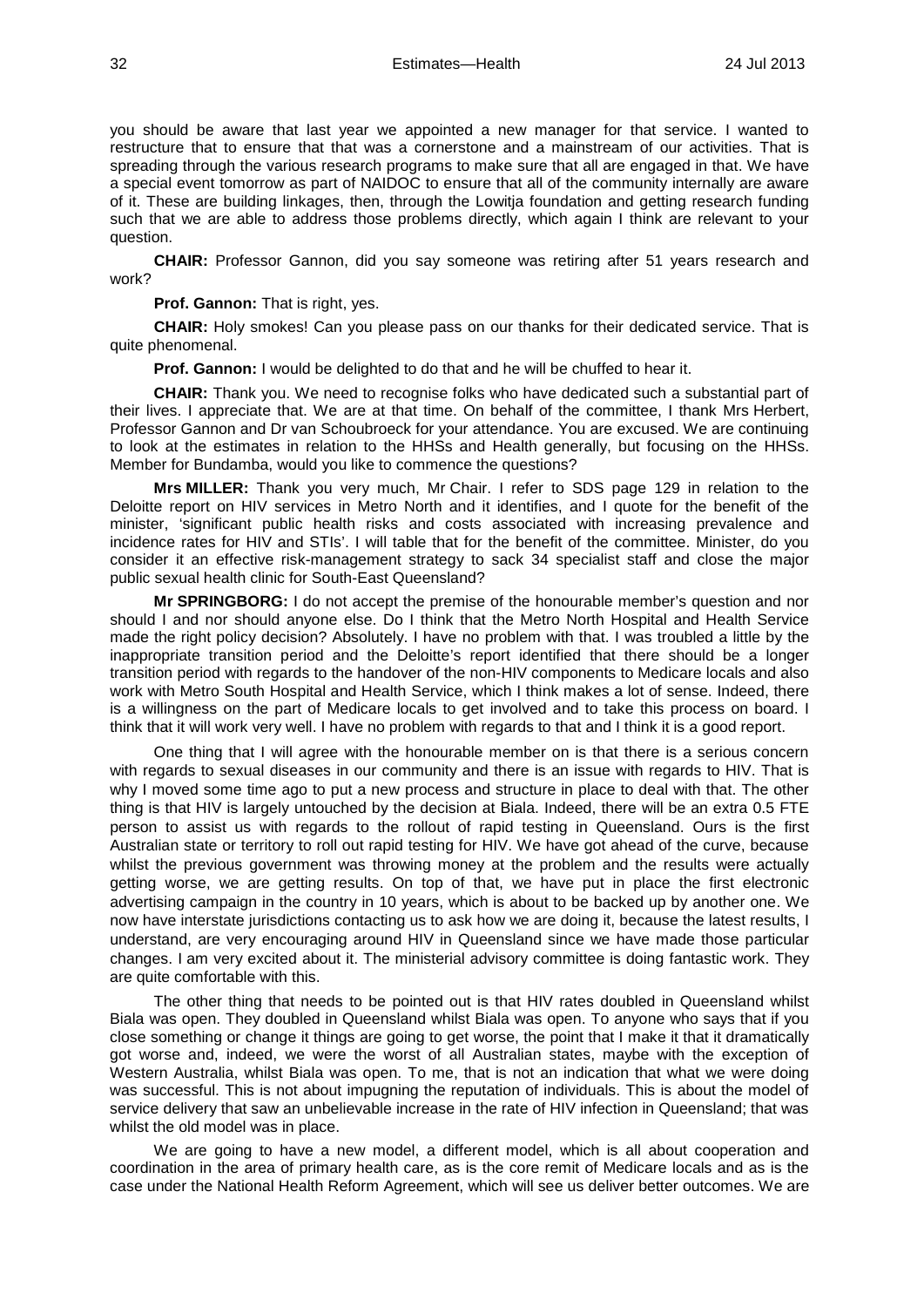about being evidence based. If you are working on evidence, look at what has happened in Queensland with the doubling of the rate largely while Biala was open. People out there will continue to deal with HIV and be augmented by an additional half an FTE position. That is a high priority.

In the other area of sexual health, which is detection, we will work on and coordinate that through the HHSs with Medicare Local, where it should be. Doctors do this stuff all the time. We just need a bit more time to put those appropriate transition processes in place and they will be able to do that. Based on past performance, I can say to the honourable member that we are not going to keep a model in place that did not necessarily deliver the outcomes that she and others are claiming.

With regards to rapid testing, as at 11 July, 42 rapid tests have been known to have been conducted in Queensland. Indeed, I am also aware that one of those rapid tests actually led to the discovery of a person with HIV who would not have been discovered in as timely a manner under the old system in Queensland, because now we can go to where the people are. The great thing about that is that we can diagnose people and treat them much earlier and deal with the spread and the prevalence of HIV. That is a credit to the ministerial AIDS advisory committee in Queensland that is focused on its core remit of reducing HIV and educating around HIV, not running around in circles and wasting \$2 million as we saw with the organisation that was previously funded to do it.

**CHAIR:** We have a supplementary from the member for Capalaba.

**Mr DAVIES:** Minister, I have seen the TV ad for HIV. How is that being received and have you any feedback on it at the moment?

**Mr SPRINGBORG:** The original TV ad we did last year was developed in conjunction with the ministerial AIDS advisory committee. It was basically making people aware that HIV was still an issue in our community. We did that after consultation with people in the field. We did some focus testing, as you should do, to make sure of the effectiveness of that. I understand the same has happened with regards to the current HIV campaign, which is around 'End HIV'. It is more upbeat, that we can do something about this; now we know it is a problem, we have a new strategy to deal with it, which is rapid testing. I am moving towards putting this front and centre with regards to treatment as prevention. That has always been somewhat controversial, but it is something that we need to look at so we can treat people in a preventive way, even before their cell counts get high. There is a lot of merit in those sorts of things. We are getting some results.

We also expect that the rollout of rapid testing will lead to some people being discovered whom we would not have otherwise discovered. We expect that, through that process, we will find more. We are expecting a spike in results as a part of that, because we are taking it broader than we would otherwise with the traditional testing program. We have been very encouraged by the year-on-year results to date with regards to where we started off and where the new regime is and showing a downward trend.

**CHAIR:** Member for Bundamba, do you have a follow-up question to do with HIV?

**Mrs MILLER:** Yes. I would like to call Malcolm Stamp, the CEO of Metro North, please.

**CHAIR:** Welcome, Mr Stamp.

**Mrs MILLER:** Thank you, very much. You have heard the minister's response in relation to GPs taking up the 6,667 sexual health patients who may have things such as syphilis, gonorrhoea and chlamydia, and also cost-shifting to the general practitioners, particularly corporate general practices and Medicare. I ask: can you confirm that the chair of your board is working three days a week at the Morayfield and Burpengary corporate practice of Dr Bruce Flegg and that a high number of the current sexual health service patients reside in this business catchment area?

**Ms BATES:** I raise a point of order. Standing order 181(g): relevance to the SDS, the reference to Dr Bruce Flegg.

**Mrs MILLER:** It is SDS page 139.

**CHAIR:** The question is the relevance to 139. Can you explain the relevance to 139?

**Ms BATES:** it is not relevant to appropriation.

**Mrs MILLER:** I can explain the relevance. The relevance is that 6,667 sexual health patients, as the minister explained, will be going to GPs in the local area. In relation to SDS page 139 and in response to the minister's answer that GPs will be looking after many of those patients, funded by Medicare, I am asking Mr Stamp, the CEO of Metro North, to confirm that the chair of your board is working three days a week at the Morayfield and Burpengary corporate practice of Dr Bruce Flegg and that a high number of the current sexual health service patients reside in that business catchment area?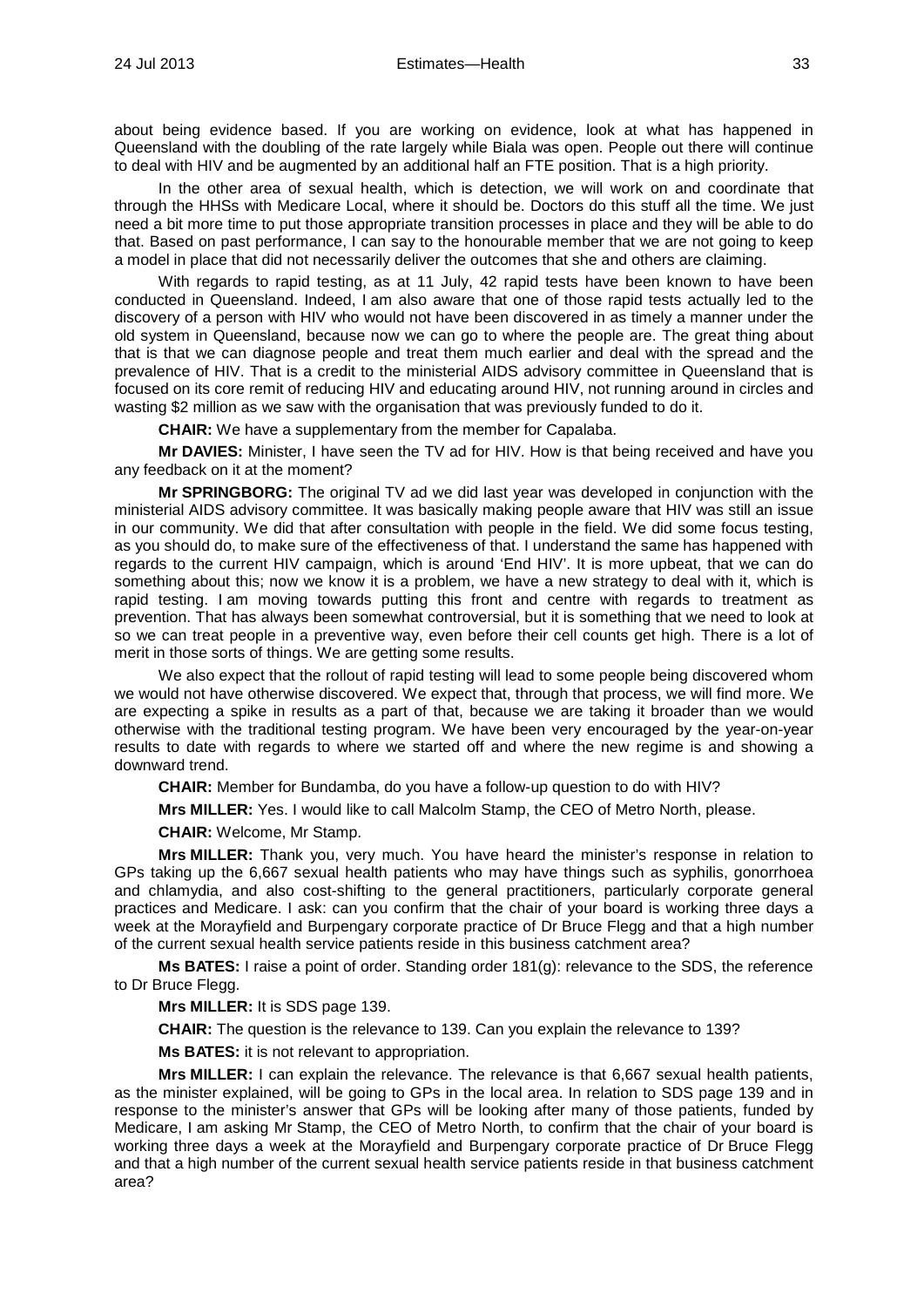**CHAIR:** Just a second: member for Bundamba, there is a serious inference in your question.

**Mrs MILLER:** I am just asking whether he is aware.

**CHAIR:** Standing order 115 clearly rules out inferences in questions.

**Mrs MILLER:** It is not an inference: 'Are you aware?'.

**CHAIR:** Mr Stamp, the only question that I am going to allow you to answer is based on fact and that is whether the CEO operates as a GP in the Morayfield area.

**Mrs MILLER:** It is not the CEO; it is the chair.

**CHAIR:** The chair, excuse me.

**Mr Stamp:** Yes he does in that area. I am not sure which practice, I apologise.

**Mrs MILLER:** I have a follow-up question in relation to SDS page 139. Are you aware whether this matter is being referred to the Integrity Commissioner or is there a potential conflict of interest given that the board and your metropolitan north health service is now dealing with many of these issues?

**Ms BATES:** I raise a point of order. Under 115, the member for Bundamba is asking the chair of the metro board for an expression of opinion.

**Mrs MILLER:** No, I am not. It is a factual question. Has the matter been referred to the Integrity Commissioner? How do you handle potential conflicts of interest?

**CHAIR:** Mr Stamp, the only question you can answer here is that which you know. If you do not know, you can simply say you do not know. You cannot have an opinion here.

**Mrs MILLER:** Chair, I am not asking the CEO to make up an answer. I know that government members—

**CHAIR:** Member for Bundamba—

**Mrs MILLER:**—don't like the question.

**CHAIR:** Member for Bundamba, standing order 115 clearly identifies that you cannot create inferences in your question.

**Mrs MILLER:** I am not; I am asking him for an answer.

**CHAIR:** I have given you extreme latitude here. In the process I am asking the CEO to only answer as a matter of fact and not offer an opinion.

**Mrs MILLER:** And I am asking him to answer that.

**Mr Stamp:** I do not know.

**Mrs MILLER:** Will you take it on notice, please, CEO, and get back to us in relation to that matter, through the minister?

**CHAIR:** I am sorry: only the minister can take questions on notice.

**Mrs MILLER:** I am asking whether the minister will take that on notice, Chair. I am asking whether the minister will take the question that I have put to the CEO, whether the minister will agree that that matter be taken on notice.

**CHAIR:** I am actually unclear now what you are asking the minister to take on notice.

**Mrs MILLER:** I have asked the chair could he find out the information in relation to the Integrity Commissioner and potential conflicts of interest. He said he did not know. I am giving him the opportunity to take it on notice with the minister's agreement. You are open and accountable, aren't you, Minister?

**Mr SPRINGBORG:** I am absolutely open and accountable, something I am going to teach you along the way. Can I just say that this is a disgraceful and disgusting impugning of Dr Paul Alexander, a person who is the former surgeon general of the Australian Army. He is a person who has been trusted that much by the current Prime Minister of Australia that when he was surgeon general of the Australian Army, not only did he arrange the medical requirements for—

**Mrs MILLER:** Will you take it on notice, Minister? It is a simple question, yes or no.

**CHAIR:** Member for Bundamba, you have asked the question. Allow the answer.

**Mr SPRINGBORG:** We certainly do when you run around impugning people on a regular—

**Mrs MILLER:** No, no; we just want the facts.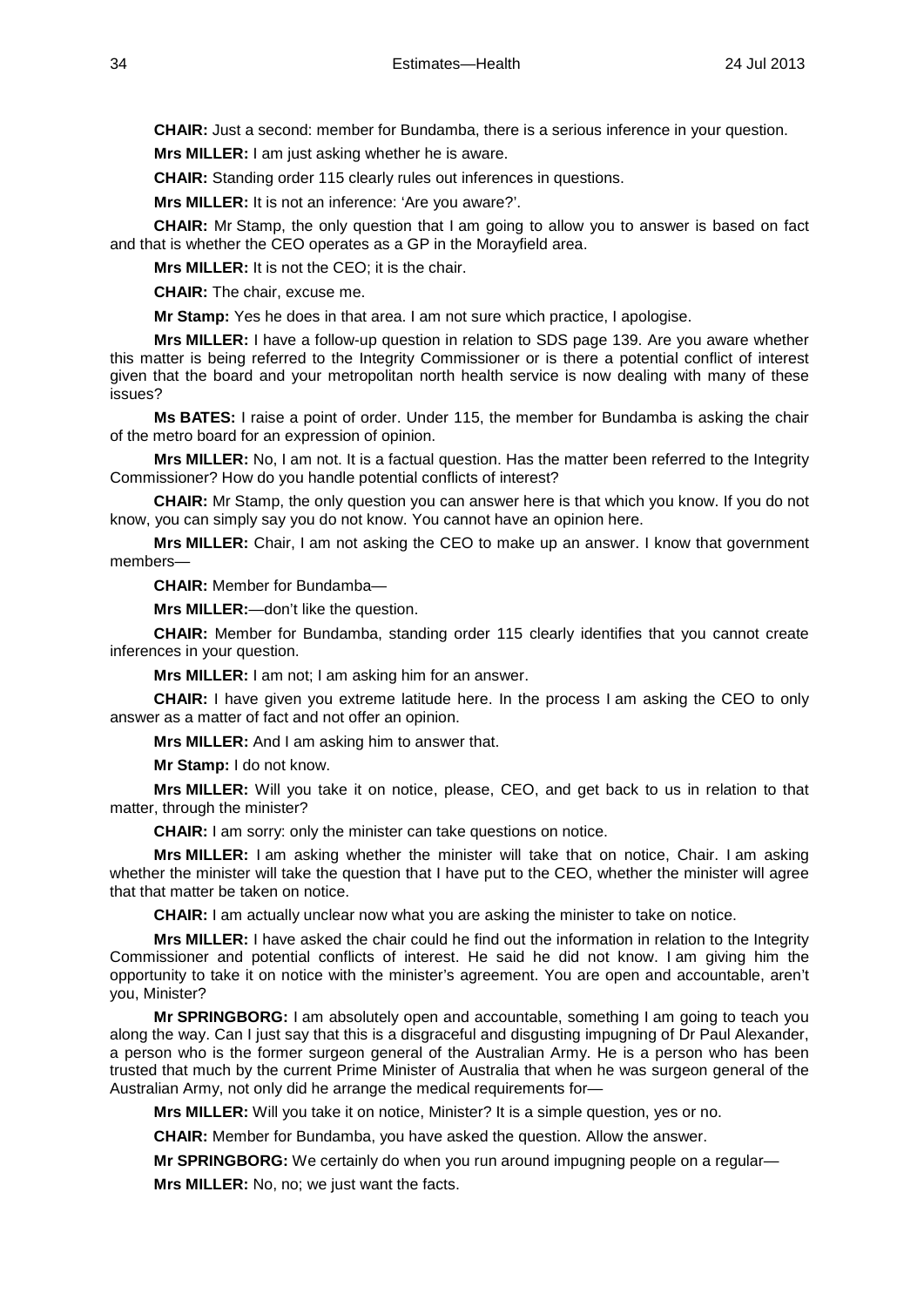**Mr SPRINGBORG:** We certainly do when you are running around impugning people on a regular—

**Mrs MILLER:** No, it is the facts.

**CHAIR:** Member for Bundamba!

**Mr SPRINGBORG:** I am giving all the facts. He was the former surgeon general of the Australian Army. He is somebody who not only flew on the aircraft with Kevin Rudd, actually went to some of his meetings around the world and personally organised the potential medical requirements for the Prime Minister and his entourage but also was responsible for the entire medical requirements of the Australian Army as surgeon general. I think it is a disgraceful attack on Dr Paul Alexander who is a person of exemplary character. Recently he has done work for the current Commonwealth government.

There was an exhaustive process before the hospital and health services boards were appointed. It maybe news to the honourable member for Bundamba, but with Dr Paul Alexander—and I normally do not go through these processes because I discuss the appointment of people to boards with a range of members of parliament, including the honourable member for Bundamba; I actually took on board two of her recommendations—

**Mrs MILLER:** And I thanked you for that, too.

**Mr SPRINGBORG:** Dr Paul Alexander was actually assessed by the previous government in Queensland as the successful of two candidates to be chairman of the local hospital and health network. When I became the minister I actually looked at that assessment and his qualifications. He had been previously assessed by the recruitment agency. He had provided a CV. They assessed for any conflict of interest. All of these people have appropriate probity and police checks as part of that process. So if the previous government had concerns about Dr Alexander then they should have ruled him out then because it was put forward to me, as part of the previous government process which was generally quite good—that he be appointed as chairman of the local hospital and health network. I subsequently did that. I am very pleased that I did that.

It is also only a surprise and news to the honourable member for Bundamba that he has been in a practice arrangement with the member for Moggill. That was actually known by the previous government when they recommended through their process that he should be appointed. I do not know what is new with regard to that particular process.

If you have an issue you should raise it. I do not know whether the Integrity Commissioner deals with that. I can inform the member that Dr Flegg disclosed that when this went through the cabinet process. I do not know where all of this conspiracy is coming from. It does not exist. It was known as part of the due diligence process prior to Dr Alexander's appointment. He was a former surgeon general of the Australian Army whom we respect enough to organise the medical service requirements for all of our servicemen and women in the Australian Army.

**Mrs MILLER:** Minister—

**CHAIR:** Just a second.

**Mrs MILLER:** I just want an answer. Will he take it on notice?

**CHAIR:** I am going to rule your question out of order on the basis of standing order 115.

**Mr SPRINGBORG:** It has been through a probity process.

**CHAIR:** If you believe there is a lack of integrity with this particular person then I would ask you to take that up with the relevant authorities.

**Mr SPRINGBORG:** He is a statutory officer, as I understand it. They can refer it through all the agencies. They will refer it to wherever she wants and go harder.

**CHAIR:** Please take it up with the relevant agency. We are going to move on.

**Mrs MILLER:** So now you are not open and accountable?

**CHAIR:** We are going to move on.

**Mr DOUGLAS:** Can we ask about the same issue?

**CHAIR:** I will come back to you. I call the member for Townsville.

**Mr HATHAWAY:** I would like to correct the minister with regard to Major General Paul Alexander. He was not the surgeon general of the Army. As an Army officer of some 30 years, he was the surgeon general of the ADF and the commander of joint health command.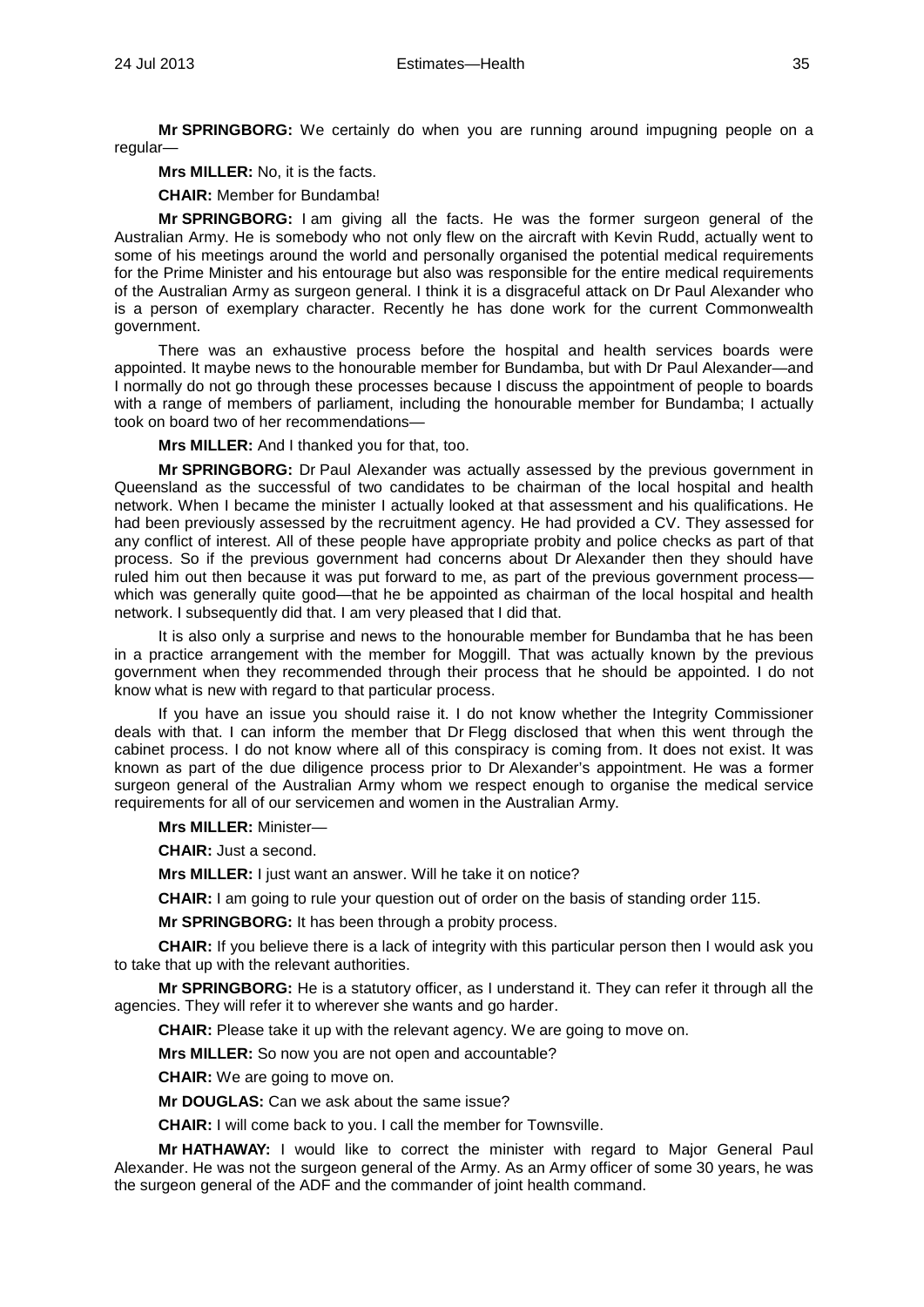**Mr SPRINGBORG:** That is fair enough. I defer to the honourable member for Townsville, but I think you get the drift. He is very, very senior.

**Mr HATHAWAY:** I will ask two questions for my far northern colleagues who are not here and given that I am the most northern member on the committee. The first one is about Cairns. I refer to the reference to the child and maternal health services on page 53 of the SDS for the Cairns and Hinterland HHS. What improvements have been made to midwifery services under the control of the HH<sub>S</sub>?

**Mr SPRINGBORG:** I think that the HHS has done an absolutely fantastic job in meeting the requirements of their local community in a whole range of areas—child and maternal services—over a period of time. I might ask the CE, Julie Hartley-Jones, to give the good news in terms of what they have been dealing with in that particular area.

**Ms Hartley-Jones:** I am delighted to be able to talk about maternity services and child and youth services in the Far North. As colleagues will be aware, the Cairns and Hinterland Hospital and Health Service provides services not only to the communities within the Cairns and Hinterland Hospital and Health Service area but also to communities from the Torres Strait, the Northern Peninsula and Cape York.

As you will be aware, we have recently had a maternity summit in the Far North which the minister attended. We have been particularly looking at midwifery models of care. We have had in place for some time in Mareeba Hospital, on the Atherton Tableland, a midwifery led group practice which has been very successful and has been a leader in the nation as well as Queensland. I am delighted to announce that from 24 June in Innisfail, in the south of our patch, we established a midwifery group practice in consultation with the local community. We are one of the first five of these to be set up across Queensland.

We also agreed at the maternity summit that my colleagues Simone Kolaric and Susan Turner and I will work together to look at how we can further improve maternity services across the Far North, recognising that we need to work in collaboration given that we are the main referral centre at Cairns Base Hospital for the Far North. I am sure you are aware that local services in the cape are also increasing.

**Mr HATHAWAY:** I thank you for that answer. I have a follow-on question about Cape York. I am glad to hear about the collaboration as will my far northern colleagues. Minister, I refer to the key objectives of the Cape York HHS identified on page 65 of the SDS, including improving equity and access and health outcomes for Aboriginal and Torres Strait Islander people. Has the Cape York HHS made any progress in meeting any of the Closing the Gap targets?

**Mr SPRINGBORG:** I would like to very much commend, as Julie departs the table, what her HHS has been doing in the area of child and maternal healthcare. It has been absolutely fantastic. These sorts of achievements have actually been replicated right around the state as well. The Newman government has a very strong and deliberate focus on actually providing not only better but also enhanced health care for women, children and infants around Queensland. We have deliberately done that. That is why we have rolled out our Mums and Bubs policy, which is going to be an enormously successful program. It will see women receive two home visits at two and four weeks and be eligible and encouraged to attend further follow-ups at two, four, six or eight and 12 months. This builds on what was previously in place but rolls it out even more. It actually gets our child and maternal welfare people in Health out there actually engaging with mums and bubs.

This is a very interesting challenge, honourable member, because we have the tyranny of distance when it comes to many places around Queensland. This leads to some of our HHSs finding different ways of communicating with mums and bubs, possibly even using the likes of Skype and those sorts of thing. If someone is a long way away they may have to roll it out for several hundred kilometres.

As I understand it, the Cape York Hospital and Health Service has achieved above target results in many of its Closing the Gap indicators, which include Aboriginal and Torres Strait Islander women who attended five or more antenatal visits, the number of below average birth weight babies—that is below 2.5 kilograms—and the age standardised potentially preventable hospitalisation rate with regard to all conditions. They have been doing a remarkable job in actually working on those Closing the Gap targets. I think we are starting to see the results in that particular area, which is a great thing.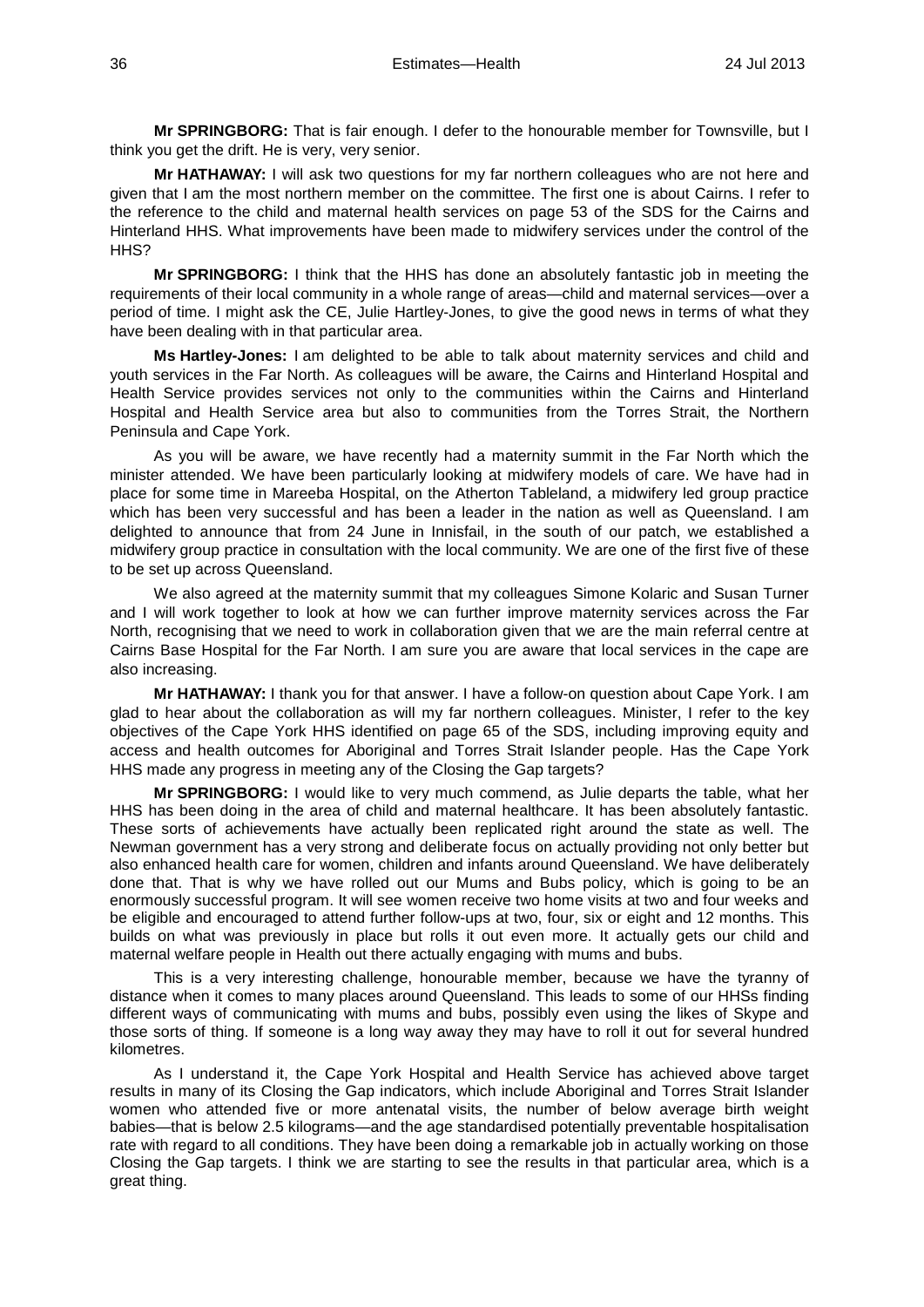I might invite Susan Turner to come forward and express her particular views on this as well. Before I do that, I would also like to congratulate Susan and her board and HHS on taking up with such gusto the government's commitment to reopen birthing facilities throughout Queensland. As you are aware, we decided to do that. We set the deadline of 1 July 2014 for Beaudesert. The HHS in Cape York has really risen to the challenge. I indicated at the recent rural doctors conference that I would love to see Cooktown reopened and then we can work on Weipa. They are setting a cracking pace around Cooktown. It really goes to show that services that have been closed and lost previously are now going to reopen. From my perspective, it is fantastic that they have taken up that commitment. I commend them for that because it shows that we can re-establish services that have been lost. Susan, do you want to say something?

**Ms Turner:** Thank you, Minister. Just reiterating what the minister has conveyed about our progress in achieving the Closing the Gap targets. We have achieved some exemplary performance, particularly with babies who are less than 2,500 grams. We do more than just the one or two antenatal visits. We actually provide five or more visits to our mums who are pregnant. We have a coverage rate of Indigenous women of 98.6 per cent, which is outstanding.

The other area that is quite remarkable is the way that we have been able to reduce the avoidable hospital admissions in the cape. We have reduced the ratio from 5.5 to 3.6. These things have come about because of the way in which we deal with the very complex health issues that we face in these communities. We work exceptionally collaboratively locally with our service providers the Apunipima Cape York Health Council and the Royal Flying Doctor Service.

We also work very closely with the communities themselves in terms of the health action teams that exist within all of our communities. We also work collaboratively not just with providers but across government, particularly in the welfare reforms communities where we focus on, I guess what we call, frequent fliers across government.

We also have put an enormous amount of effort into redesigning our model of care to become Indigenous sponsored and family centred. We will be starting to roll out that new initiative in this current financial year. It will be supported by an integrated information health system which we will be piloting within Aurukun, Mapoon, Napranum and Weipa. We will do that again collaboratively with our partners so that when our patients and their families come and visit us they will have a seamless experience. I am hoping by the time we come back next year we will be able to report substantial health gains because of the initiatives that we will be rolling out.

In terms of our birthing services, our cape communities are extremely excited that the minister and this government are supporting the return of the birthing services to Cooktown and Weipa. We have been extensively working on returning Cooktown birthing services for about two years. We will have that up and running at least by early next year. We have got a very clear plan for reducing the burden of disease in our communities. We are really keen to be able to keep people well at home and provide services closer to home for them.

**Mr DAVIES:** When were those services cut?

**Ms Turner:** Which ones?

**Mr DAVIES:** The birthing services that you were just talking about.

**Ms Turner:** No. We are re-establishing them. This is before my time, but I have been told that they were ceased in about 1997.

**CHAIR:** Thank you, Ms Turner. It is appreciated. I call the member for Gaven.

**Dr DOUGLAS:** Ms Turner, congratulations on those results. They are very good. There are a lot of problems in the cape and the Torres Strait. Arguably one of the greatest problems remains complex vascular disease, which is an ongoing problem and it affects people in many ways. Diabetes is just one component. Dietary reasons and genetics are significant problems. I would like to know what the impact has been since the services of at least one dietician, and I think there were more, were terminated last year in the area and what has been the outcome of that.

**Ms Turner:** When we did the organisational review of the Cape York Hospital and Health Service, what we had previously done was a mapping exercise of the range of services that are being provided. So, while we disestablished, I guess, the dietician type services, those services are already being provided by the Apunipima Cape York Health Council. So we were not removing the availability or the access to those services by the community to any great extent. What we did do though is focus on the patients that are coming into the hospital system that we have in Cape York at Cooktown and Weipa. So we have put dieticians in there to work with patients who are coming directly through into the hospital system.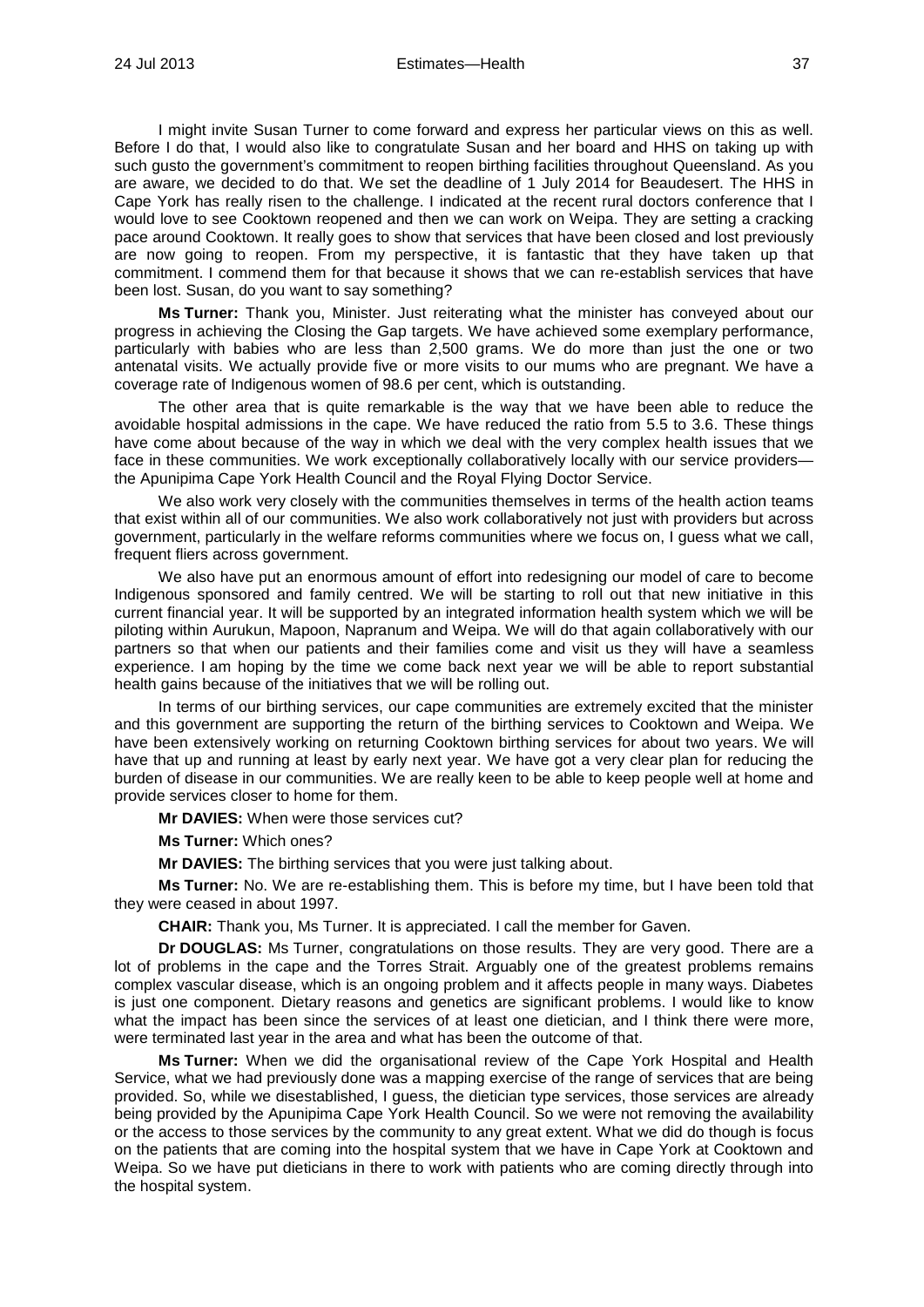**Dr DOUGLAS:** They are newly appointed dieticians, are they?

**Ms Turner:** Yes, within the hospital system.

**Dr DOUGLAS:** Are they outlined in any of the documents that we have seen? Is that something new?

**Ms Turner:** No. That has been clearly outlined in our structure. The information that I have seen does not contain specific positions in terms of what I understand the committee has.

**Dr DOUGLAS:** So there is no impact from what happened last year. Were the other people federally funded?

**Ms Turner:** No. That money was coming through the state. Apunipima are federally funded, yes. We were looking for ways of not overservicing or duplicating services. Apunipima are already providing those services in the community. So we felt, in consultation with our staff and our providers, that the money would be more effectively spent within the hospital system and that when patients come through the hospital they are supported to change their lifestyle and habits before they leave.

**Dr DOUGLAS:** After having moved to that model, do you have anything that could say it has improved under this new model? Is there any statistical evidence that it has changed? These are significant problems in the cape.

**Ms Turner:** Absolutely, and I think that to address the types of issues that you are talking about, and they are whole-of-lifestyle issues, it takes more than just one particular clinical area. We have to look at the whole person which is what our approach is. In partnership with Apunipima and RFDS, our approach is to look at the whole person within their whole family and to work with them to generate the types of plans and interventions that work for them. You are talking about populations with extremely complex socioeconomic health issues. So that has been our approach in dealing with those types of health or clinical areas that you are talking about. It is too early to have any data at this stage to present to the committee to say if there has been any change in health and health status at all.

**CHAIR:** Thank you, Ms Turner. I call the member for Capalaba.

**Mr DAVIES:** I refer to page 75 of the Service Delivery Statements and the reference to the Moura Hospital in the Central Queensland HHS. What is the proposed model of care for this facility into the future?

**Mr SPRINGBORG:** I thank the honourable member for Capalaba for his question. Before I go there, we have the Nurses Union branch of the Labor Party meeting out the front at the moment and Wayne Swan is out there being interviewed. It would be very interesting if he came in here and gave account for his minute where he slashed \$103 million from the Queensland Health budget. If they do anything other than condemn him today, I think we will see it for the political stunt that it really is. I understand that probably about half the number of people present out there are those who have applied for voluntary redundancies in Metro North.

With regard to the Moura Community Hospital, this is a fantastic good news story. Once again I think it got off to a wobbly start earlier this year with regard to the proposed changes around the service delivery model. In Moura we have an ageing hospital that certainly did need to be rebuilt or refurbished in such a way. There were some plans around that, and there were some concerns around whether that would be sustainable. Following on from those issues earlier this year, the Central Queensland Hospital and Health Service, under the stewardship of Charles Ware, the board chair, engaged that community and actually sat down with the community groups. I would like to acknowledge and congratulate the community organisations up there for the wonderful work that they did. It was absolutely fantastic work. I recently went up there and had a morning tea and passed on my personal appreciation for them.

So, from about January this year, that group, sitting down collaboratively with our hospital and health service, has come up with a new model of care for a community hospital in that community. What we will see now is a new four-bed facility, which will be constructed and co-located with the primary care clinic there. It will also be expanding into other areas, particularly telehealth. So people who may have been triaged in the past and evacuated to other places might be able to be treated in that community in the future. That was one of the concerns that was raised with us, that this was nothing more than a glorified triage centre which had 10 beds, with the average occupancy around one bed, and there was too much transferring of people down the road or bringing in the rescue helicopter to transfer people to Rockhampton.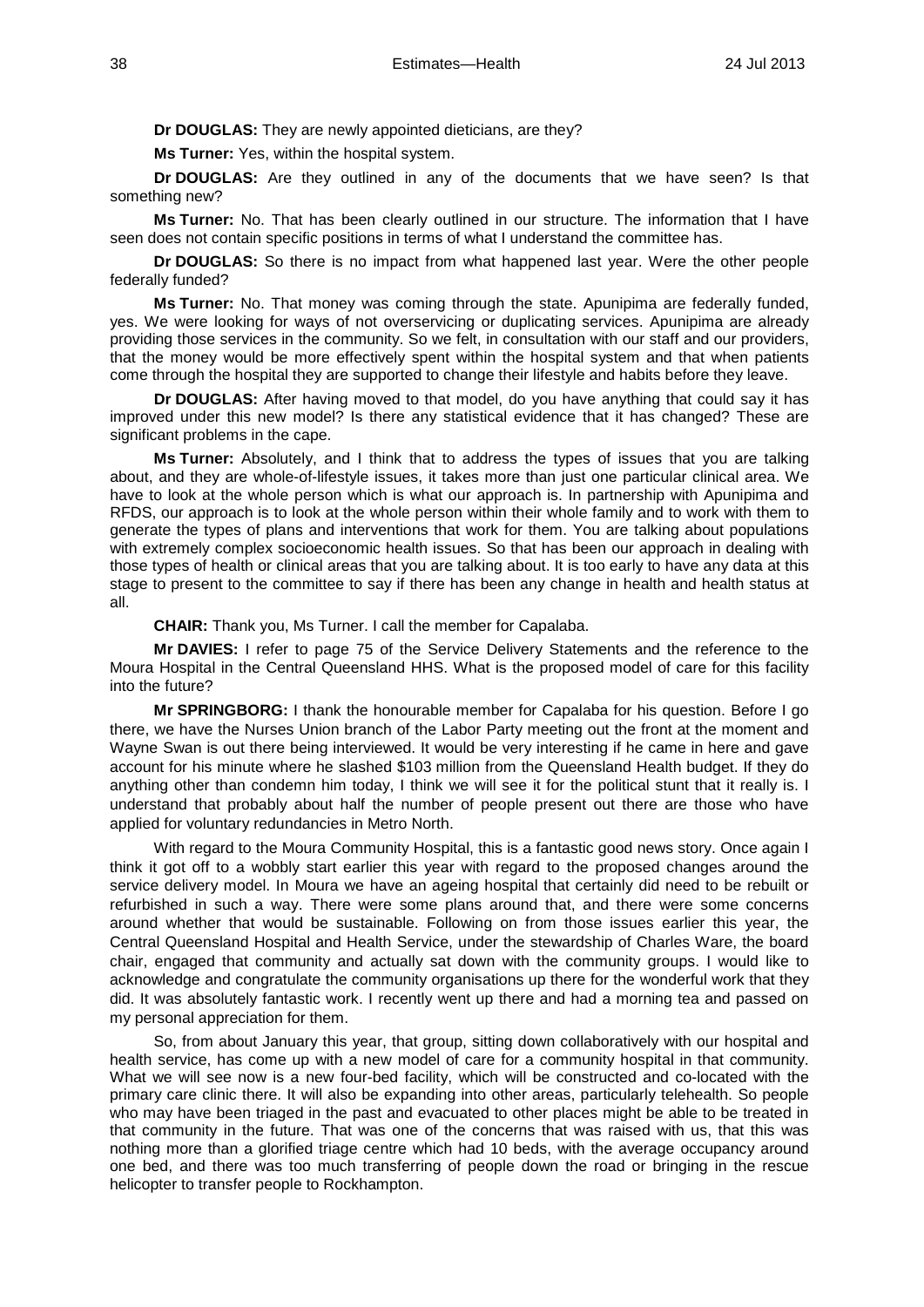There is a degree of interest within the community to look at an additional two beds there. We have said to them that we have no problem whatsoever with regard to those additional two beds, if the community wants to partner with us around that. But we believe the four beds will be adequate. I think it needs to be understood in the context that when hospitals were built in many of our communities across Queensland they were built with a large number of beds and people were hospitalised for longer. You had tonsillectomies, you had births, you probably had appendectomies and a range of those sorts of things. When a woman gave birth they were confined to a hospital probably for seven or 10 days. So the bed utilisation now is totally different.

The great irony now is that we have hospitals in rural areas with bed occupancy rates down around 20 to 30 per cent and hospitals in the city with bed occupancy rates up around 90 or 100 per cent or even more. So we need to have more appropriate facilities. It is a great win for the community. Congratulations to the community. Well done to the Central Queensland Hospital and Health Service who took a difficult set of circumstances but sat around the table and were able to put something together in around four short months.

This has been such a successful example that we are now looking at expanding this community hospital model throughout the rest of Queensland and the way that people have been engaged in this process. So it will be one of our trial sites for telehealth and we will be looking at provisioning a range of services through that hospital where people routinely have to move elsewhere to gain access to those services now. I think it is great news and well done to the community. It is one of the greatest examples of collaboration. There was a lot of passion behind it and rightly so, and we have a great outcome I think.

**CHAIR:** I call the member for Gaven.

**Dr DOUGLAS:** Minister, I would like to take you back to those points about Biala. You were referring to the inadequacy of Biala, that it was failing to stem the rise of HIV in Queensland. My question is: why then are syphilis, gonorrhea, chlamydia and NSU rising in incidence as well? I would also add: is the real answer not that Biala is the problem but that STDs are rising because the public have changed their behaviour? I have a supplementary question too.

**Mr SPRINGBORG:** I think, member for Gaven, you have raised an excellent question. The reason that I made that point earlier on with regard to Biala is that we should not necessarily judge the success of our campaigns based on a facility, and therefore we should not jump to the conclusion that, if we change that model, it is going to worsen the situation when the situation is worsening. That is the point I am trying to make.

I think you are absolutely right. I think that we do have a range of irresponsible sexual behaviours in our community where people are not taking appropriate precautions. I think there is little doubt about that. If we look at the snapshot that we have taken with regard to the increase in HIV and its prevalence among young gay men, we are finding that previously there had been a decreasing number of them practising safe sex.

Therefore, it is probably fair to say that across the state, and possibly even the country, with regard to the significant rise in sexually transmitted diseases—whether they be syphilis, gonorrhea or a range of others—there has been a change in activity and people are not necessarily hearing the message. What we are doing is treating the symptoms of the problem rather than engaging in why we have a problem and putting the person front and centre as a part of the solution by encouraging them to engage in safe sexual practices. I think there is fair evidence that a decreasing number of people have been doing that. The HIV survey indicates that, and I suspect in the area that you have talked about that is the case.

So I think we need more engagement with primary care and more education, whether it is through schools or public health messaging, because if we keep treating the symptoms then the disease is going to keep getting out of control. That is the problem I think. We can treat it, but I do not think we have been stemming the tide.

**Dr DOUGLAS:** My understanding is that the demographic of these illnesses has also altered. I stand to be corrected. I am sure there would be an expert here who could fill us in. Why I am getting back to this issue of Biala is that, if you are seeking to change people's behaviour, you are going to have to change a lot more than your single target model. There is a group of other people—issues that have been raised in the past—who have a wider spectrum of activity and they need to be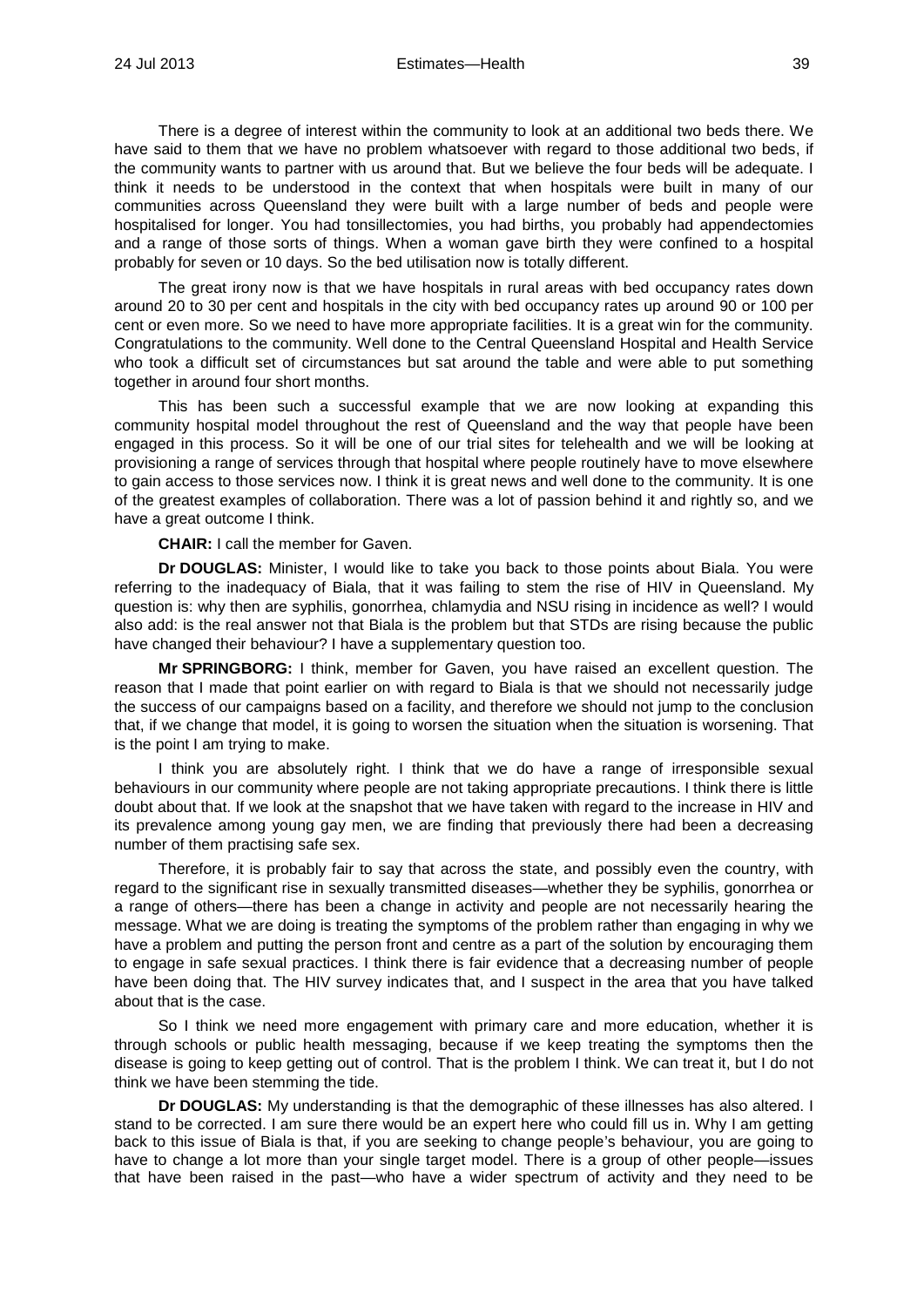contacted. I congratulate you on your advertising offensive; I think that is a good thing. I think the rapid testing was a good thing, and that was mentioned earlier. But do you honestly believe that opportunistic testing of people with HIV, as proposed, will make a significant difference to or have an effect on new infection data in HIV?

**Mr SPRINGBORG:** Honourable member, with regard to particularly HIV, over the 10 years to the middle of last year the infection rate per 100,000 in Queensland had roughly doubled. In a world-wide context, as you would understand—in a context of African countries—we are coming off a much lower base and our infection rates are still much lower per 100,000. But we should not take comfort from that because we should be comparing ourselves with our own situation. The Commonwealth has actually set a target of reductions by 2015-16 in new infection rates of around 80 per cent. I think the World Health Organisation is indicating around 50 per cent. The real challenge for us is that, when you are coming off a low base in comparison with the number of people per 100,000 infected, you have to work even harder to deal with that than if you have a cohort of people where you have an extraordinarily large number per 100,000 infected, because you can step in with education in the African countries and provide condoms and do a whole range of other things.

Am I confident that we will make a difference? Yes. Is it true that the target that has been set by the Commonwealth is extremely ambitious? Absolutely. I think it is challenging for everyone across the country and it will be challenging for us. But we were never going to reach that by continuing to do the same thing—the lack of public awareness, the lack of rapid testing, ruling out things such as treatment is prevention and a whole range of those sorts of things.

I also indicated that I expect to see a spike as we truth the data before the figures go down because, when we rolled out rapid testing, as I have indicated, in the 42 tests to date we actually detected a person who may not have been detected or may not have been detected for years. Yes, it is going to be a real challenge and we need to do it. But behavioural change is absolutely crucial with this. We can provide all the messaging, but people need to hear the messages and they need to respond. If they do not respond, then we are putting a lot of money into something which is not having an effect. We can then only treat them for the symptoms of the disease. If you look at Biala, I think it is an indication of people who have one-night stands and it is an indication of people in a subsection of society who are not practising behaviours that they should be. That is our big challenge.

**Dr DOUGLAS:** I will take all of that on board. Do not feel that I am in there defending Biala or the model proposed by Biala. My concern is that there is a wider demographic problem. There is a wider problem of sexually transmitted disease which includes HIV which has secondary complications and which has a great impact on the public who are not aware of it until they get a problem. My question is: where else in either the country or nearby has a successful community GP based program dealing with these types of illnesses been done in the manner that you are intending to roll out? What evidence is there that it will make any difference for us here in Queensland?

**Mr SPRINGBORG:** Again, Dr Douglas, the real evidence I have at the moment is what we are doing is not working. I also understand that in other places around Australia and in New South Wales—they have a lot more work to do; they have issues with regard to HIV transmission—they successfully engage the primary care sector to provide services—the types of services that we are providing routinely through Biala. So there are examples of that being done around the place.

Can we have graph 2, because it indicates the rates of STI and HIV infections in Queensland. We might have to wait for the machine to warm up. That is the indication of where we came from in 2003 with regard to notifications of STIs and HIVs per hundred thousand in the population. We have gone up from 250 and we are heading towards 550. Your point is absolutely right. It is not only how we treat people; it is how we encompass people in the treatment regime and how we change those behaviours. That is why places like Canada are adopting similar processes to ours around HIV and changing the marketing around it, and they are having some success. We are getting an indication of some success around HIV. The broader STI issue is something we are going to have to continue to work on because there are complex issues around that, as you have indicated, including secondary infections and a range of other things. We have to try to deal with that as a part of this. Unless we can make people aware of those sorts of things and until people change behaviours and adopt safe sex practices, we will continue to treat these particular diseases in our community.

**Mr SHUTTLEWORTH:** I understand that Queensland Health is one of the most, if not the most, decentralised departments that we have in government. I refer to the expansion of rural health or telehealth services as referred to on page 7 of the SDS. Minister, can you outline the benefits realised to residents of the Central West HHS and other remote regions through telehealth service delivery?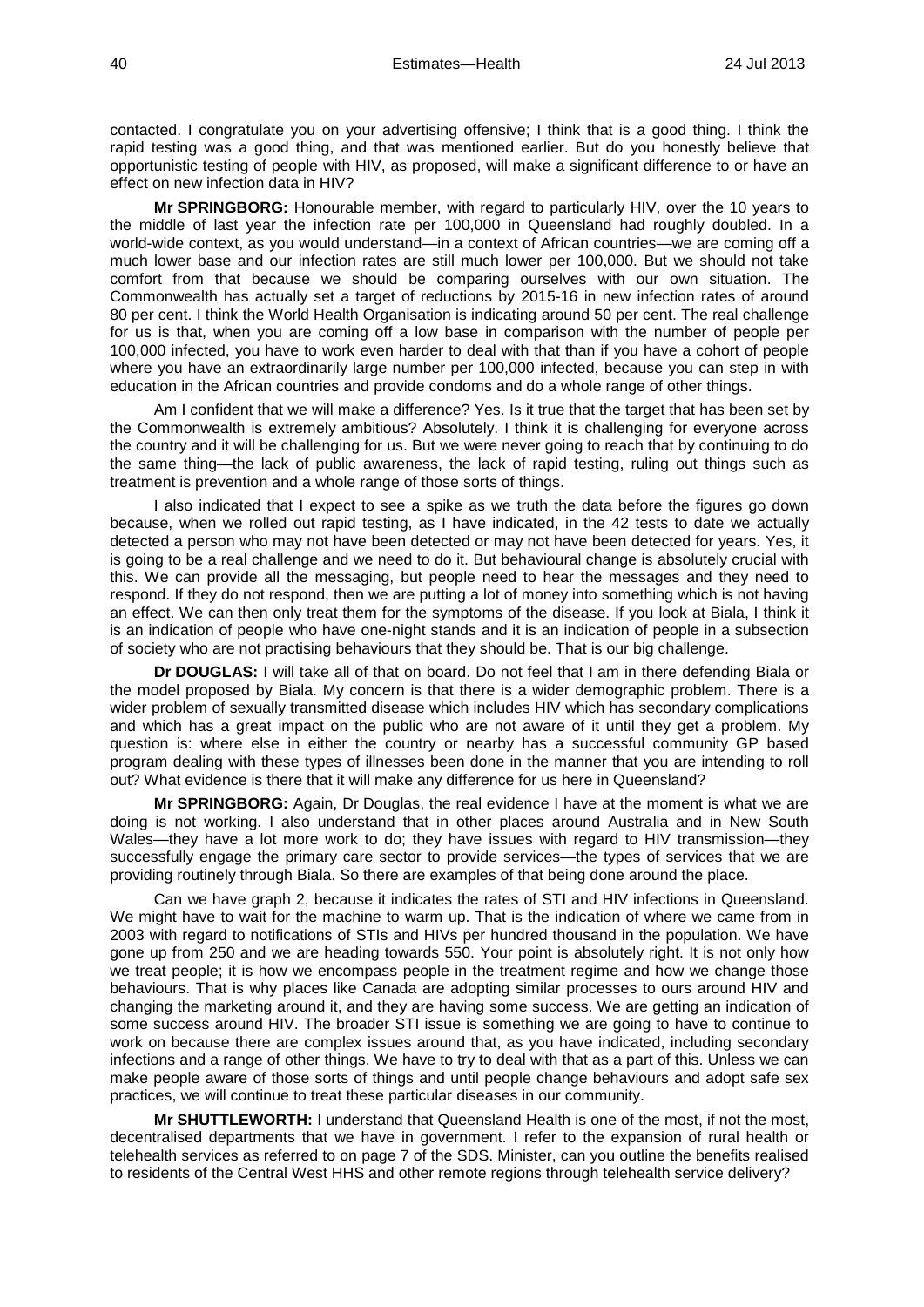**Mr SPRINGBORG:** I think there is a wonderful opportunity here. With regard to telehealth in the central west, I understand patients and their families have embraced the increased accessibility of telehealth services in the central west. I know there is a growing interest in the central west to further expand it. The health service now provides wide access to specialists and general surgeons through telehealth, offering a threefold increase in consultations and significantly reducing the patient travel burden. It has had an enormous impact.

I want to take this opportunity to commend the previous government on its investment in basic telehealth infrastructure in Queensland. There had been a very significant investment in infrastructure—tens of millions of dollars. I think what was missing was real encouragement from the central agency and the government to drive it as the way to deliver health care in the future. As I go around hospitals in Queensland, I ask people about telehealth. The director of nursing might say, 'We have the telehealth facility going back to the emergency centre so we can get assistance if we need to resuscitate someone. But then we have our telehealth consult room somewhere in the bowels of the hospital.' They are basically gathering dust. In a lot of cases they are hardly ever used. That is the difference with what we are going to do. We are going to significantly invest in the take-up of telehealth. It has to become a habit. It has to become part of the day-to-day operations in the delivery of health care. We all know the situation in Queensland with the tyranny of distance. We are more decentralised than anywhere else. We have 17 HHSs around the state, one of which is specific to children's health services but which still has a role to play in this. We can reduce the burden on patients if we can not only do preadmission but also post-operative care and day-to-day consultations, whether it be in podiatry, child health, cardiology, gerontology or other areas.

I will give you an example. The other day I was in Emerald. That morning they had just done orthopaedic consultations with 22 patients, and they had been doing as little as three previously. These are people who would otherwise have had to travel to Rockhampton. It is an extraordinarily good story. Now we are being run over by people saying, 'Can we have one? Can we do this?' It is \$30.9 million over four years to encourage the uptake. If we do this, it will fundamentally change the way we deliver services. In paediatrics and even oncology we are looking at delivering a range of things. There are so many things that we can do. We can support renal. We are really excited about this.

**Dr DOUGLAS:** Minister, I have asked a number of questions, but in my last question I was very keen to know about other models that you might have looked at. Even if you have to take the question on notice, can you endeavour to table something that shows us where there is evidence that, if you transfer the model of care for these types of major STDs out of major clinics and the management of those people, we will either be better off or equivalent? Do you have anything on that?

**Mr SPRINGBORG:** Honourable member, we are not going to be worse off and I think I can say that with confidence. The difficulty is to do a laboratory controlled experiment on this. We can say that we are going to put this in here and this in here, isolate it to test tubes and then we are going to apply—

**Dr DOUGLAS:** It is not like that.

**Mr SPRINGBORG:** No, but what I am saying is that is the challenge once we get into speculating about where we may be. With regard to the Metro North Hospital and Health Service, it will continue to provide HIV services through the Royal Brisbane and Women's Hospital and the Prince Charles Hospital. We will also have people who will come into our hospital service with regard to the sexual health side of things. So they will be treated and triaged in that particular area. But the day-to-day operational side with regard to a lot of the sexual health service will be done by general practice but being worked with through the hospital and health service dealing with Medicare Locals. They have indicated to me that they are capable and confident that they will be able to do that.

I would just like to make this point to the honourable member: the day-to-day clinical operation of hospitals is a matter for the hospital and health services in Queensland. I respect that. The Deloitte's review said that there needed to be a longer transitional time and an integration with Metro South. That has happened or is in the process of happening. There are places around the country where they do engage external providers quite successfully. From my perspective, I would say to the honourable member if there is evidence that the actions taken within the broader health remit have exacerbated the situation—taking out all the other variables—then we will look at addressing it. I work on an evidence base. I have always done that. But to date the model has not worked. In the future we will be looking at different ways of dealing with them. That is what the HHS has done. I think their particular decision has been validated more than otherwise by Deloitte's, which has just pointed out a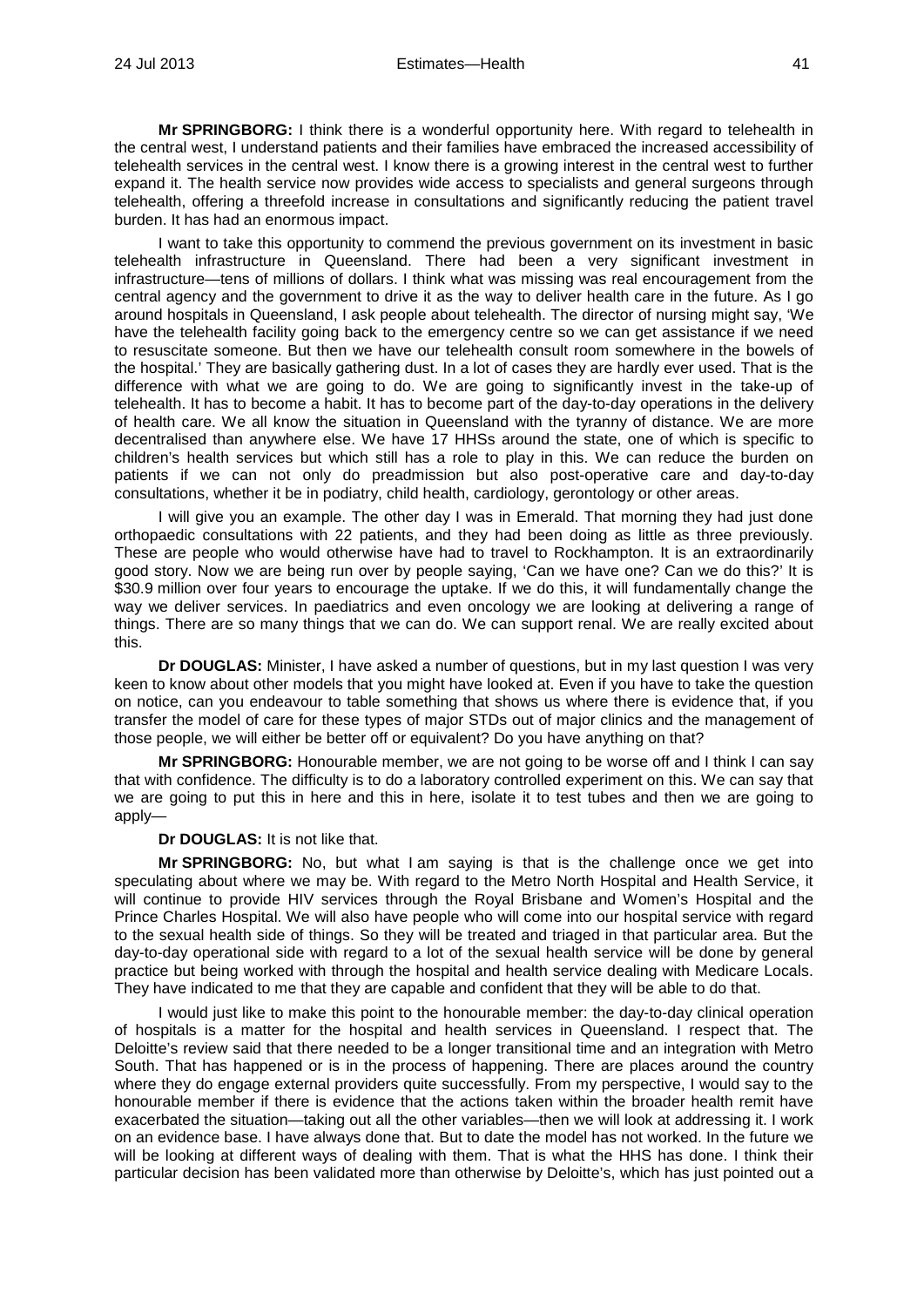more integrated approach across the two HHSs with a need for a greater transition time. If anyone can point to credible evidence that has exacerbated the situation, not the normal trend, then of course I am happy to move to address those things.

**Dr DOUGLAS:** As a general practitioner of 25 years standing, I can tell you it is great to see that the minister and the department share such faith in general practitioners. That said, it can be a very difficult challenge. Minister, you might need to get your adviser for the North Queensland section and Torres Strait in particular for this question, which is alluding to the same thing. The change in HIV coming to Queensland may be coming from PNG, because PNG at the moment has an epidemic. The problem that was not alluded to in discussions earlier here today is that the Torres Strait are a Melanesian people. They tend to freely mix with people largely from the western province in New Guinea. It is well known. Fifty per cent of the women from the western province marry people in the Torres Strait. The interchange has gone on for a very long time—I would think thousands of years and will continue. The problem may be that the illness may be moving down from the north at the same time that we have this massive concern about HIV, yet we are not having the same concern about what is going on in the Torres Strait effectively. I really want to know what you propose to solve that problem which will be the emergent problem?

**Mr SPRINGBORG:** The Ministerial aids Advisory Committee will provide me with evidence based advice on whether we need to change our strategy in dealing with HIV. There is often a connection with other sexually transmitted diseases. I think you make that point and fair enough. I have been to each and every one of those meetings since I established that committee that I can recollect. We are presented with evidence on the profile of HIV in Queensland. I have raised similar concerns as you with regard to the vulnerability that we have, given the extent of it in Papua New Guinea and the possibility of our vulnerabilities through the Torres Strait and Indigenous communities. The rate in our Indigenous communities has been relatively low and even lower than that in the more general population. Having said that, there is this potential vulnerability and there has been a bit of a spike in recent times.

#### **Dr DOUGLAS:** Yes, there is.

**Mr SPRINGBORG:** But it is still much lower than the rate in the general community. It is also true that people emigrating to the country—it may very well be people who have come in as asylum seekers—do present as HIV positive. We do profiles. We do not disclose individual information but whether it is interstate, overseas and those sorts of things. We are aware of it, but we have not got evidence at the moment that indicates we are in the middle of that particular problem. But I think your point is right that if we are not careful, we could be. That is why it is one of the core things for the ministerial advisory aids council to monitor what is happening but also monitor across our particularly vulnerable groups in the community. One of our larger problems has been people not practising safe sex. A large number of young gay men are ignoring the safe sex message. But you are absolutely right: we have to keep an eye on it. The evidence is not there at this stage, but we are watching it and we are pouring over it on a regular basis because we are potentially quite threatened by it.

**Dr DOUGLAS:** You are aware that TI is Australian territory and if someone goes there they can be deported. These points did not seem to come out earlier today. It is not like Christmas Island. People who turn up there turn up with their papers. They turn up with passports. It is a very different situation. They are moving back and forth a lot of the time and they will continue to do so.

**Mr SPRINGBORG:** They don't. If you are in treaty villages and you are coming across in a canoe from the western province, you do not turn up with your papers. You get in the canoe and you go across there. I am talking about people who can come down through the Torres Strait. It is true that if you are found by immigration that they can take action against you. No-one is arguing that. What I was saying before is that, if you come through there and no-one has detected you, it is an open border. You can go anywhere in the country and then you have to rely upon someone to report you, someone to find you by accident, serendipity or whatever the case may be, and then action is taken. That is the challenge. They do not turn up with papers—

**Dr DOUGLAS:** The only ones who do not turn up with papers are those who are opening a new file. If they have an existing file, they do not turn up with papers.

**CHAIR:** Dr Douglas, we are going to have to pull you up. Minister, if you want to respond, you have about half a minute.

**Mr SPRINGBORG:** All I am saying is that we have people who come across and of course they identify themselves as PNG citizens. We understand that. That is the issue, as I indicated a moment ago. We can count them as returned people, but they can freely come across the border.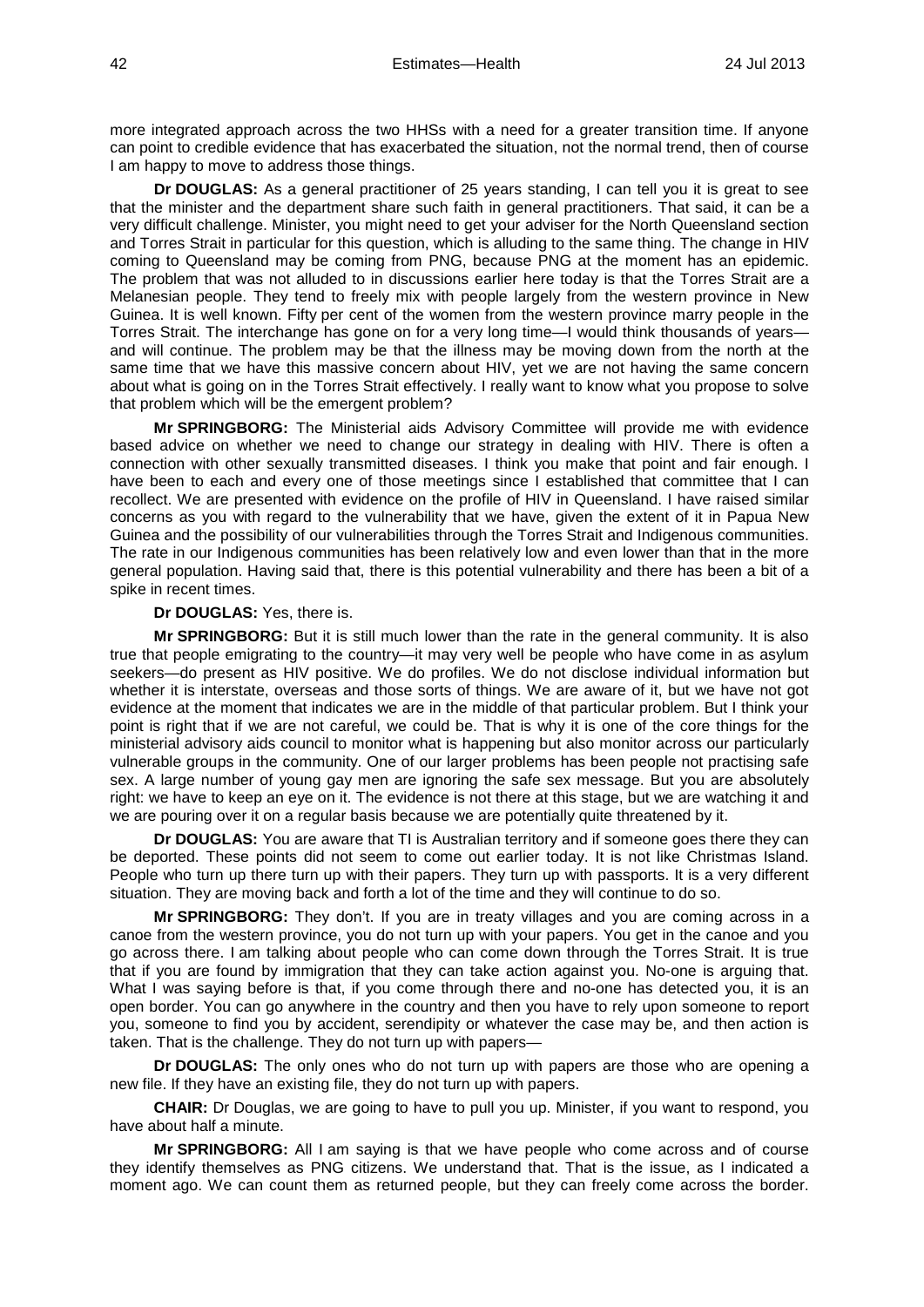That is the whole point. We also have a number of presentations of people who do not have any paperwork. We do not know the identities of people. We can only rely upon them to present as people claiming to be who they are.

**CHAIR:** Thank you, Minister. It is now time to break for lunch. The hearing will resume at 1.45 pm to continue the examination of estimates for the health portfolio.

### **Proceedings suspended from 1 pm to 1.47 pm**

**CHAIR:** Welcome back, Minister and officials. The committee will now examine estimates for the portfolio of Health. I call Dr Douglas, the member for Gaven.

**Dr DOUGLAS:** This question is either to the DG or the minister. I refer to page 117 of the SDS. Are you aware that in February of this year 44 senior doctors—44 signed the petition but 90 attended the meeting—petitioned a Gold Coast local area health board meeting regarding serious problems about the management of the Gold Coast Hospital by CEO Mr Ron Calvert and issues of patient safety?

**Mr SPRINGBORG:** I am aware that when you have any major transformational change, whether it be in the Gold Coast Hospital and Health Service or any others around the state, there will always be issues that arise. I also indicate a complete and absolute confidence in Ron Calvert in the job he has done as CE. He and the board have done an exceptionally good job. I think the honourable member is actually aware of that because, even in media reports from the Gold Coast, there has been significant reference to the transformational change which has been undertaken on the Gold Coast by the hospital and health board and the senior management. It is quite extraordinary.

Indeed, I have recently had the opportunity to visit the hospital on a couple of occasions. On one of those occasions I had the chance to visit the current Gold Coast Hospital, which will be decamped from sometime in September of this year in what will be a quite remarkable two-day move of people to the new Gold Coast University Hospital. The amazing thing on that day was that the Gold Coast Hospital had, for the first time ever, I think, exceeded the outstanding performance of Robina with its national emergency access target performance for that day. This has been through the system redesign put in place by Ron Calvert and his team of extremely engaged clinicians. That they could turn a facility like that, with all of its various difficulties and challenges, into something which was outperforming the national emergency access target on that day I think is quite extraordinary. That the medical assessment unit had a faster flow of patients out of the EDs, to be assessed for whether they should stay in longer or otherwise, I think needs due credit. I am very comfortable and very confident that under Ron Calvert's leadership, from a management perspective, along with Ian Langdon, we are seeing not only a growth in health services but also extra performance in health services on the Gold Coast.

I say to the honourable member that people are entitled to raise issues. In Queensland Health there are around 80,000 staff, including approximately 65,000 full-time equivalents. A large number of those people—indeed, the silent majority and an ever-growing not-so-silent majority of them—are expressing extraordinary confidence in the transformational change they are seeing along the way. That is evidenced on the Gold Coast by their NEAT performance, their NEST performance and the transformational change down there. I pick it up as well.

People are entitled to raise their views—I have no issue with regard to that—but let us look at the evidence when it comes to issues around adverse outcomes in our hospitals. There is no evidence whatsoever that there has been any increase in adverse outcomes that we should be concerned about in the change. I understand that is similar on the Gold Coast. We need to look at that. We need to keep an eye on that, of course, but let us look at the evidence. People can express their concerns, as they have done, but that is a small proportion of the cohort of people who work in the Gold Coast Hospital and Health Service.

**Dr DOUGLAS:** You mentioned the chair, Ian Langdon. Are you aware that the chairman of the local area health board, Mr Ian Langdon, met with 20 senior doctors in May of this year to hear in detail their concerns regarding the CEO, Mr Ron Calvert, and that no action was taken from that meeting? In fact, they were dismissed without investigation.

**Mr SPRINGBORG:** I say to the honourable member that people are entitled to raise their complaints and concerns. Indeed, prior to this government establishing local hospital and health boards and local hospital and health services they would not have had anyone to complain to locally. That is the really big difference.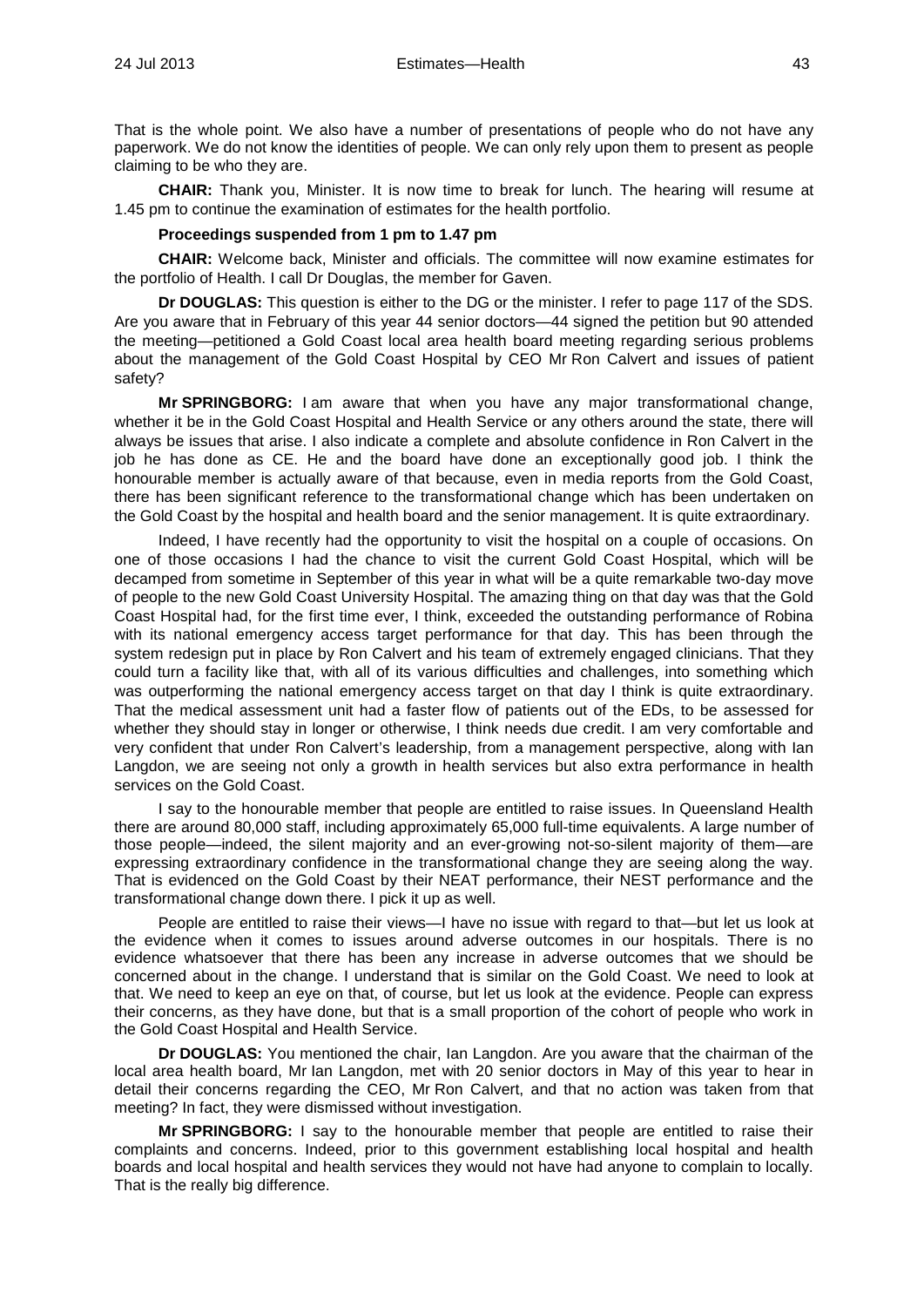When people raise concerns, those concerns need to be substantially validated and dealt with if there are issues. I am saying that people should have a right to be heard. That is not the issue. Just because people have raised things does not necessarily mean there are issues that require the intervention of the board chair or that are substantially of concern or even of valid concern that require ongoing attention. If there are, I am sure they will.

The other thing, of course, is that hospital and health services are required to have a clinician engagement strategy, which they are developing. Many of them now have that and they are published. I am hearing more and more a greater enthusiasm around that particular process. Having said that, there will be people who may be dissatisfied with certain things and certain directions. That has always been the case. I am in possession of dozens, if not hundreds, of letters from people saying, 'We are sick of the cot case that we used to live under before. This is a far more engaged, innovative and respectful process where clinicians are now being heard.'

With regard to the hospital and health service on the Gold Coast, there has been an 86 per cent reduction in long-wait patients from January-June 2013. You should look at the extraordinary performance around the national emergency access targets, the national elective surgery targets, outpatients and long waits. We are seeing it there all the time. I think we should judge that. There is also a significant positive trend with regard to hospital mortality—that is, adverse outcomes. It hit its lowest ever level in the previous quarter and it continues to go down in this environment of transformational change. That is the important thing.

People do work hard. People will have a difference of opinion. We respect that. If there are genuine issues I am sure the HHS is capable of dealing with them. If there are elevated grievances beyond that, there are processes people can go through.

**Dr DOUGLAS:** Minister, I take you up on the issue of patient safety. Doctors at the hospital are saying that there are significant issues with patient safety, and large numbers of them are making complaints to all sorts of people. You mentioned complaints. They are saying that there is a serious problem. What happened in Bundaberg should be a salient lesson for us all. It took one nurse there to make a complaint. How many doctors at the Gold Coast complaining about patient safety will it take for you to do something about this problem?

**Mr SPRINGBORG:** Again, it is easy to go for a cheap headline by making some quite outrageous comments. We have had people running around for years—not only under this government but under previous governments. Every single time you seek to make a change, some people will go out and make claims about certain things and people will make claims on a continuing basis. The thing I find most challenging is that, as I seek to investigate and uncover issues, in many cases there is very little validity with regard to those particular issues. If there are concerns around patient safety they can be taken to the Health Quality and Complaints Commission. The hospitals themselves are also now front and centre of their own internal quality and safety processes. We also now have national guidelines around health quality.

Earlier you referred to a certain issue of a number of years ago. That was a dark day in health administration in Queensland. There has since been the development of a whole range of processes which not only encourage but also facilitate people to come forward and to have those things investigated. There are ongoing quality and safety audits around the place.

Just because people make claims about things does not mean those claims are absolutely validated. I hear claims all the time around forensic scientific services and other things. When I seek evidence of things that are in my core remit I rarely, if ever, can find the evidence. If people have evidence with regard to those things they should escalate it to a higher level. They are at liberty to take those issues further up the line. I am sure they can do that, if they have real issues. There is a constant refrain of people who want to make complaints saying 'the patient could'. We have heard that for years. I actually take notice of the evidence. If there is evidence around this, that evidence should be brought forward. I mean, a lot of things could have happened. Prior to me banning ambulance bypass in Queensland, patients not only could have died but did die in the back of ambulances. That is the reality. I can point to the reality of what was happening.

**Dr DOUGLAS:** With respect, Minister, this is a question of patient safety. You talk about going up the line. The CEO concerned has removed all of the medical people in the executive team. There are no medical or allied health people. The last of them is just about to go. Who do they complain to if they do not come to you now? How many need to complain? Can you just give me a number?

**Mr SPRINGBORG:** No, because it is not only a matter of complaining; it is also a matter of the validity of complaints. When you were a member of another party in this place you actually voted—as did all members of parliament—to recognise hospital and health boards and to have clinicians as part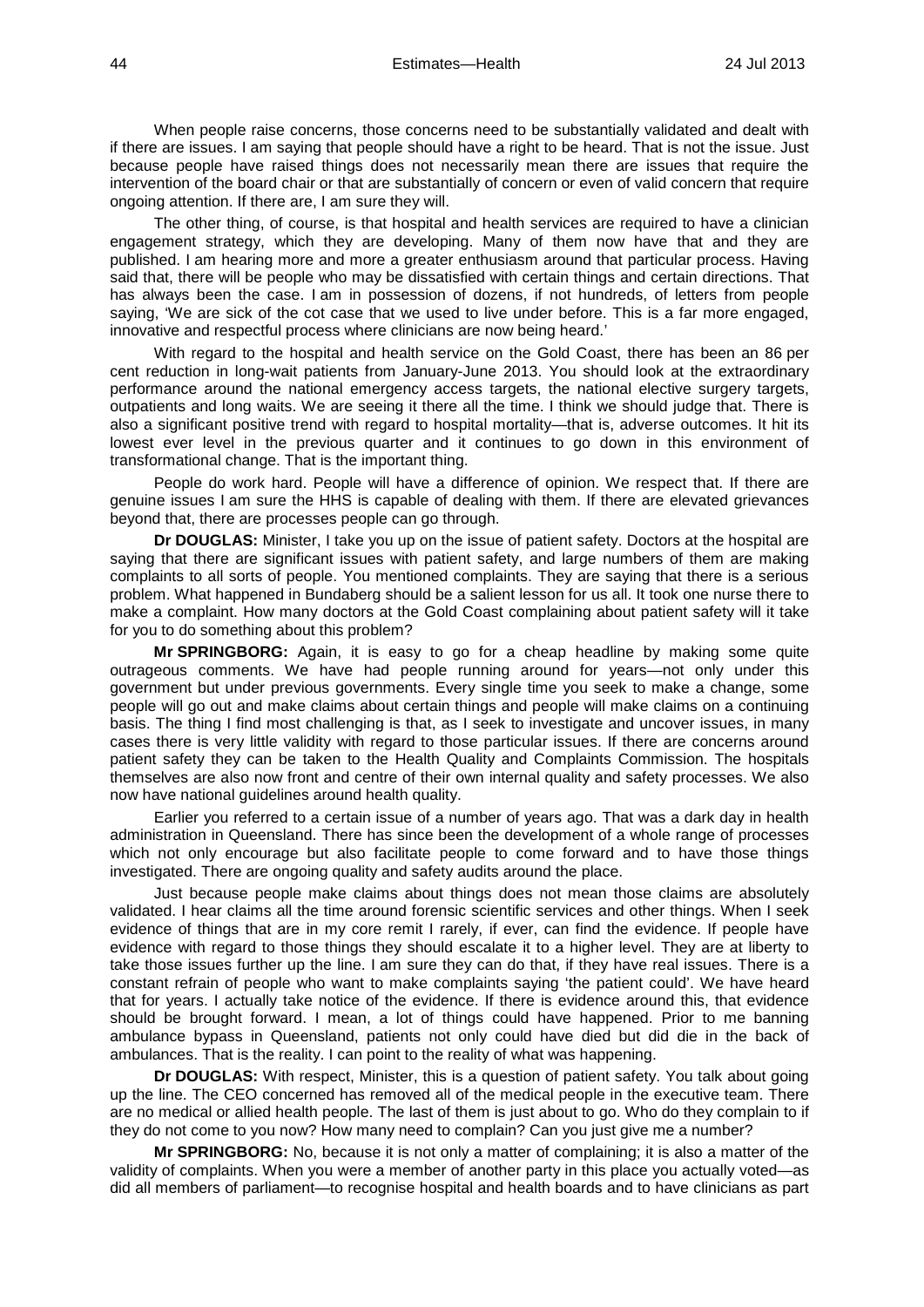of those boards. Not only do most, if not all, of our boards across Queensland have medical representation, as in doctors; they will also have nurses. Not only that, they will have more clinicians than that. Safety quality audit committees actually work as part of an internal process within the HHS. I am very confident that they will be able to deal with it.

Of course, people can escalate things higher up the line to other authorities in Queensland if they have the evidence. People need to be able to substantiate things, rather than just say that they think there will be an issue or a problem. Where is the evidence? Earlier you mentioned a particular dark incident in medical administration in Queensland—in the Wide Bay area some years ago. Since then we have instituted root-cause analysis. We have a more strident process of investigation around health complaints. Those things are in place. They are still in place today. They will continue to be in place after the Health Ombudsman legislation passes the parliament, if it does, later this year. I am very confident that the process is there. If there is evidence of it failing, come forward and present it.

**Dr DOUGLAS:** We are starting the biggest major hospital outside Brisbane in under two months time—moving to a new hospital, reducing the number of beds—and you have no medical or paramedical staff on the executive team. You have doctors saying that there are problems with patient safety and you are saying, 'Let's just wait and see.' It does not work like that in medicine. Minister, I need to know what you are going to do about this.

**Mr SPRINGBORG:** I will always respond to real and serious issues, but the whole problem is that we actually have members from the hospital board who are clinicians: doctors and nurses. As you have seen there by the 86 per cent reduction in long waiting lists on the Gold Coast, that did not happen due to the lack of clinical engagement. None of that happened through the lack of clinical engagement and innovative initiatives from clinicians. The fact that we now have the Gold Coast Hospital and Health Service doing extraordinarily well in the area of national emergency access targets in both of its hospitals, Robina and the Gold Coast, did not happen by accident. It did not happen by disempowering clinicians. It did not happen by not engaging clinicians. It has all actually happened.

If the honourable member has some evidence, then the honourable member should raise it appropriately rather than just working on supposition. We hear lots of things all the time. If there are real issues of people not conducting themselves appropriately, as a former chair of the CMC parliamentary committee you can raise a whole range of things in a range of areas. You have the Health Quality Complaints Commission and the local quality and safety committees that operate within the HHSs. I am very confident. I am not saying that the honourable member is not motivated by some concern here, but just be aware that not everyone that raises issues have issues which then have a very strong, valid base to them. That is all I am saying.

**Dr DOUGLAS:** Do you remember what the outcomes were out of the Patel inquiry and the issue of the compounding error? I am certainly raising the issue. Yes, I am a former chair of the PCMC, and I am very proud of that. I was appointed by your party of the day and the Labor Party.

**CHAIR:** Dr Douglas, please stop—

**Dr DOUGLAS:** I need to know an answer to that question.

**Mr SPRINGBORG:** This is not similar to the circumstances that you are talking about, because since that time we have got root cause analysis and a whole range of health quality and safety issues. Not only do we have the Health Quality Complaints Commission undertaking processes around quality and safety monitoring—which is now even arguably duplicating what is happening at a national and local level—but there are also a range of opportunities for people to raise those issues. We have statutory requirements around safety and auditing, and I am very, very comfortable with that. If somebody can actually give some finite examples of this, then of course—

**Dr DOUGLAS:** So you will immediately call a safety audit on this matter?

**Mr SPRINGBORG:** You need to indicate to us—and people need to indicate—where is the evidence of this? Monitoring goes on; reporting goes on. With regards to patient outcomes, we constantly monitor adverse outcomes and all those sorts of things, and nothing remarkable has actually been disclosed. For there to be something that is there that is not showing up, that would be an indication that people are colluding to cover something up with regards to the reported information. I have seen no evidence of that.

**CHAIR:** We are going to move on to the next question, and I call the member for Ferny Grove.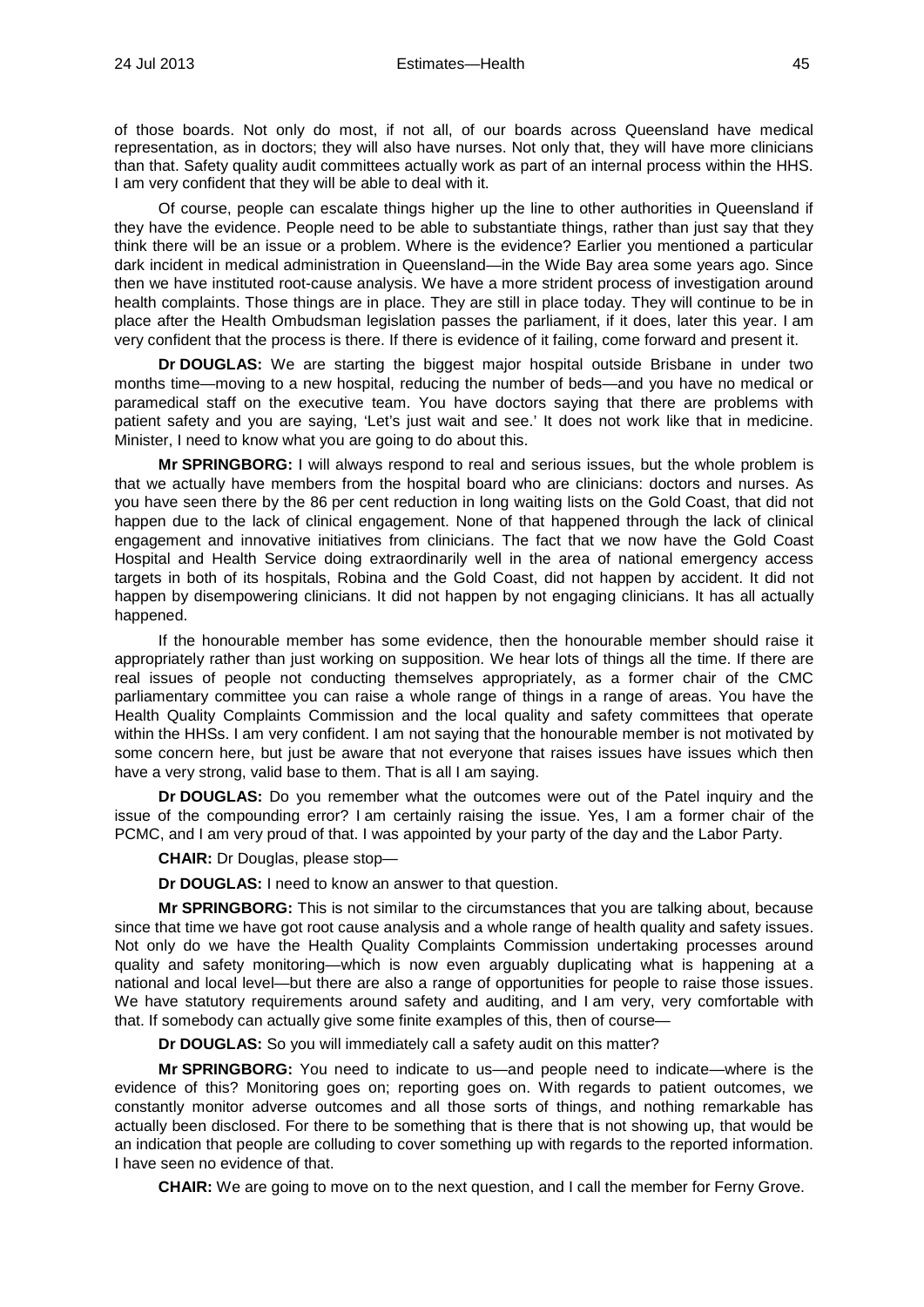**Mr SHUTTLEWORTH:** I refer to page 94 of the SDS in paragraph 2, which makes mention of work in preparation for the operational commissioning of the new Queensland Children's Hospital. I understand the previous government had allowed the budget for construction of this facility to blow out by \$800 million; nonetheless, it is your job to make the most of this project. What are the government's plans for the operation of this facility?

**Mr SPRINGBORG:** I thank the honourable member for the question. There is no doubt that this is quite a remarkable facility in the context of child health services, and there was a significant and very protracted process to get to where we are today with all the emotions that were around that, particularly in relation to basically moving towards the closure of the Royal Children's Hospital—which was a much loved facility, there is no doubt about it. This facility, as I understand it, basically started life a number of years ago as a facility that was supposed to cost around about \$680 million in the previous Labor government's budget. It has now grown to \$1.5 billion, so it has blown out significantly. There is no doubt that it is a fantastic piece of architectural work. It has just recently been in receipt of an international award in that area, but that is not the issue. It is going to be a facility that we should be proud of, if not the financial operation that actually led to it.

It is a 359-bed facility, and the honourable member is aware that the government has a very firm interest in looking at where and how we can run new hospitals and health service facilities in Queensland in partnership with the private and not-for-profit sector. We indicated some time ago that we would actually be engaging KPMG, I think it was, to conduct an assessment of viability with regards to outsourcing part or all of the operation of that particular hospital, and we are now actually in receipt of that. I just want to make the point that any public hospital in Queensland is going to remain publicly owned and hospital services are going to be free to the public, unlike the previous federal Labor government. The only hospital in Queensland that has ever been privatised and sold was Greenslopes, and we did not see any of them cartwheeling around the place at the time. We are not going to be those sorts of things, but we are interested in how we can run that facility differently. KPMG have come back to us and recommended that we go towards a partially outsourced model for the Queensland Children's Hospital and that is basically up to, but not including, the clinical services. So not the doctors and nurses, but up to and not including full clinical services. We are talking about clinical support services, hotel services and those sorts of things. We will be going to the market for expressions of interest around those non-front-line clinical services, and we expect that we will have heard back on that by the end of the year.

I am also very, very happy to table the KPMG report. There are certain elements of it which are redacted on the basis of commercial in confidence, because you do not actually disclose your financial analysis when you are going to market because that actually sets the template for market, but it certainly contains the methodology and the logic that has underpinned the decision. This is an enormously different way of doing things to our predecessors. It will probably cause them to have heart palpitations, because they do not know about tabling this sort of stuff, particularly when they make decisions. But we are very, very happy to do that. So everyone can go their hardest, look over it and actually look at the logic behind the decision.

**CHAIR:** I just need to have permission from the committee. Yes, thank you.

**Mr SPRINGBORG:** I am more than happy for you to have that. As I indicated, the redactions in there, as the members will see, are clearly around the commercial in confidence aspects, because we have to be discreet about that until such time as the market has been sounded. So people can see the logic and the methodology, and no doubt the opposition will go their hardest in hysteria, but they can read it.

**CHAIR:** There is a supplementary question from the member.

**Mr DAVIES:** Minister, I congratulate you on the unprecedented openness you have just displayed by tabling the KPMG document. The report independently reviewed the best way for patients and taxpayers to commission the new Children's Hospital. Such reports, of course, would have been kept hidden by the previous government. Can you explain if there are any recommendations in the KPMG report that you will not be accepting?

**Mr SPRINGBORG:** Yes, there is one that may or may not be in the redacted section for commercial in confidence, but that was a recommendation around the outsourcing of radiology. KPMG felt that that could be appropriately managed through an outsourced model through consultation with the hospital and Health service. Because of the specialised nature of paediatric radiology, sometimes we have to sedate a child so that they can undertake those particular imaging processes. It was felt that that would best be kept in-house, so that is something that we will be doing.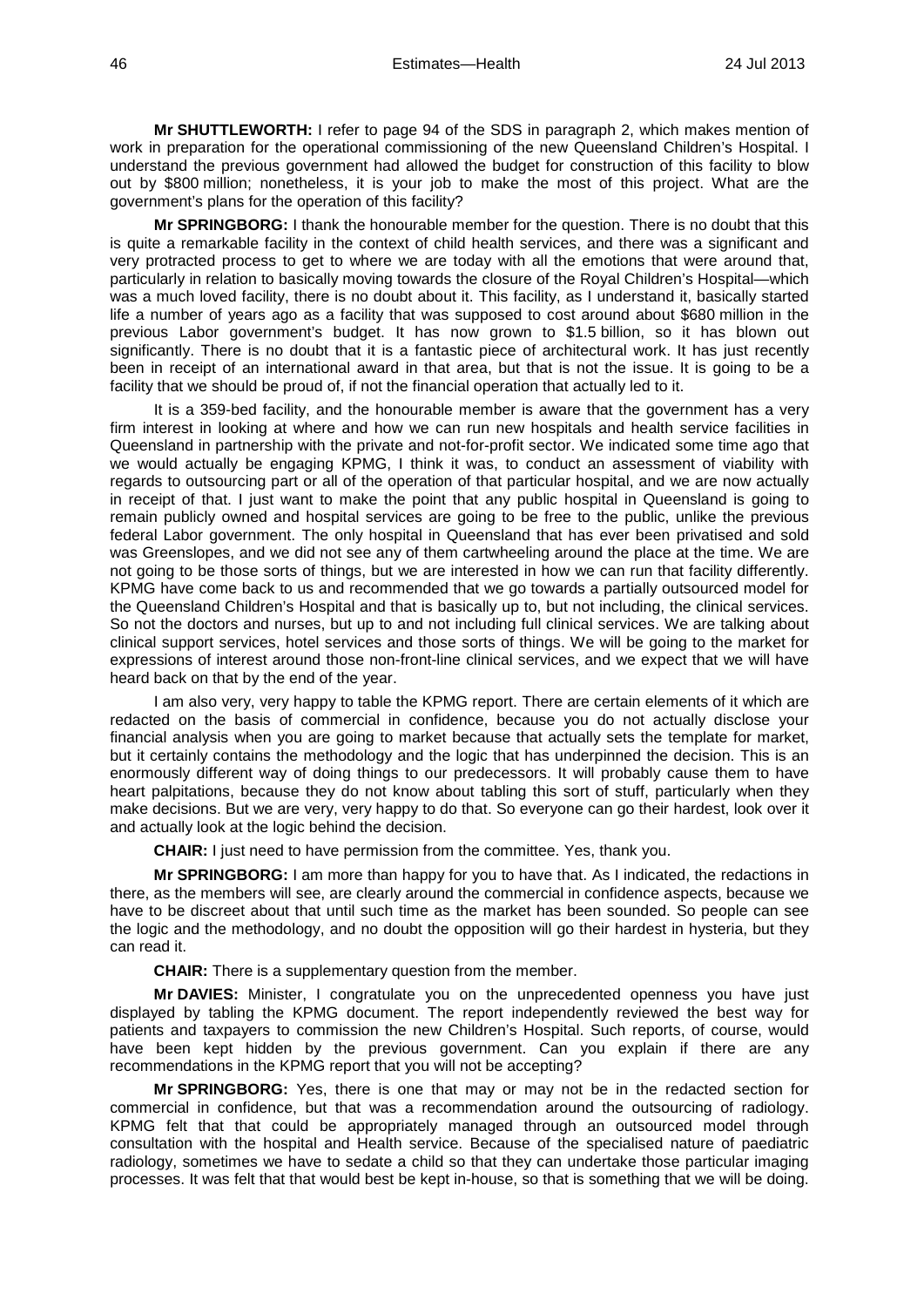Radiology will be kept in-house, but I think there were some things that were further added in there, including the outsourcing of poisons and those sorts of things. Basically radiology—which was a KPMG recommendation and a recommendation of the hospital and health service—has not been accepted by the government, but they are very enthusiastic and very encouraged by the open way that the process was undertaken. We will see now what expression of interest comes back. It may or may not lead to an appetite to do these sorts of things, but time will ultimately tell. We will have a fair idea by the end of the year, and it does allow us to address these issues prior to its opening in November or December of next year. Pathology is a also part of a broader review around contestability and potential outsourcing.

**Mrs MILLER:** I refer to page 139 of the SDS. Minister, your charter letter states that you will undertake an independent review of options for the current Herston site of the Children's Hospital. Does the current Treasury Registration of Interest for Market Sounding include the potential for private residential development on the site 'after any preferred health related uses have been accommodated'? I table the document.

**Mr SPRINGBORG:** I have not pored over each and every part of it. I am looking at the best options for that Herston site, and Queensland Health, Projects Queensland and also the Metro North Hospital and Health Service are actually going through that particular process. It is also a matter of record that I said on 27 February this year that we would certainly be going out to market soundings around the redevelopment of that site with a particular focus on the Royal Children's Hospital site around a planned procedure centre. We do not have one of those in Queensland. The reason we should have one is because there is too much of a mix of elective surgery and emergency surgery. We have made it very clear that we are very keen to take that to market, because the private sector or the not-for-profit sector, because there is interest in that area from private and not for profit to engage with government—should be involved with this process. It is in the early and formative stages. You have the planned procedure centre, but some of the redevelopment stuff is a brownfields site. It is a very difficult and complex site. You have historically listed buildings and a range of things there that create a real challenge for us. I am open to whatever suggestions may come forward to make sure that we can develop the site to give better health outcomes, but obviously those things will have to be dealt with through discussions between Health, Metro North, Projects Queensland and any such proponent. But I think—

**Mrs MILLER:** So it could include the asset sale for high-rise residential development there?

**Mr SPRINGBORG:** I do not know where you are getting the high-rise stuff—

**Mrs MILLER:** No, I am just asking. If it has gone out—

**Mr SPRINGBORG:** I think that is hypothetical, and I am not going there on a hypothetical. But can I say that as I understand it, in the health precinct there are medical students who are engaged there, and there is possibly an opportunity to use some of those buildings for the likelihood of more accommodation for them. We have got the old so-called Spanish Towers, Lady Lamington house—

**Mrs MILLER:** Lady Lamington Nurses' Home! I am sure Lord Lamington would be very interested in that.

**Mr SPRINGBORG:** The honourable member is right. You have got all those things, so it is a very, very complex site to deal with. From our perspective, we want to make it a precinct focused around supporting and growing the development of additional health care options in that particular area. I am sure we will keep the honourable member up to date as things develop. If the honourable member has any indication with regards to property developers that would be very interesting, because I must admit that I have not been following that right down to the nth degree.

**Mr HATHAWAY:** If I can refer you to page 183 of the SDS in relation to the Sunshine Coast University Hospital, which I think is due to come online in 2016. Can you provide to the committee with an update on the project?

**Mr SPRINGBORG:** This is a great project, and I also acknowledge the involvement of the previous government in Queensland which made a commitment to the Sunshine Coast University Hospital. As a consequence of the hard work and constant vociferous advocacy of our members of parliament in the LNP and the previous government, it was agreed that it should be constructed, principally financed and also, as I understand it, hard facility maintenance was part of the contract as well.

So I commend the previous government for doing that and also for the fact that when Peter Beattie circulated a letter in 2006 to the residents of the Sunshine Coast he said that they would be engaging with the private sector to deliver a significant part of that project through the private sector,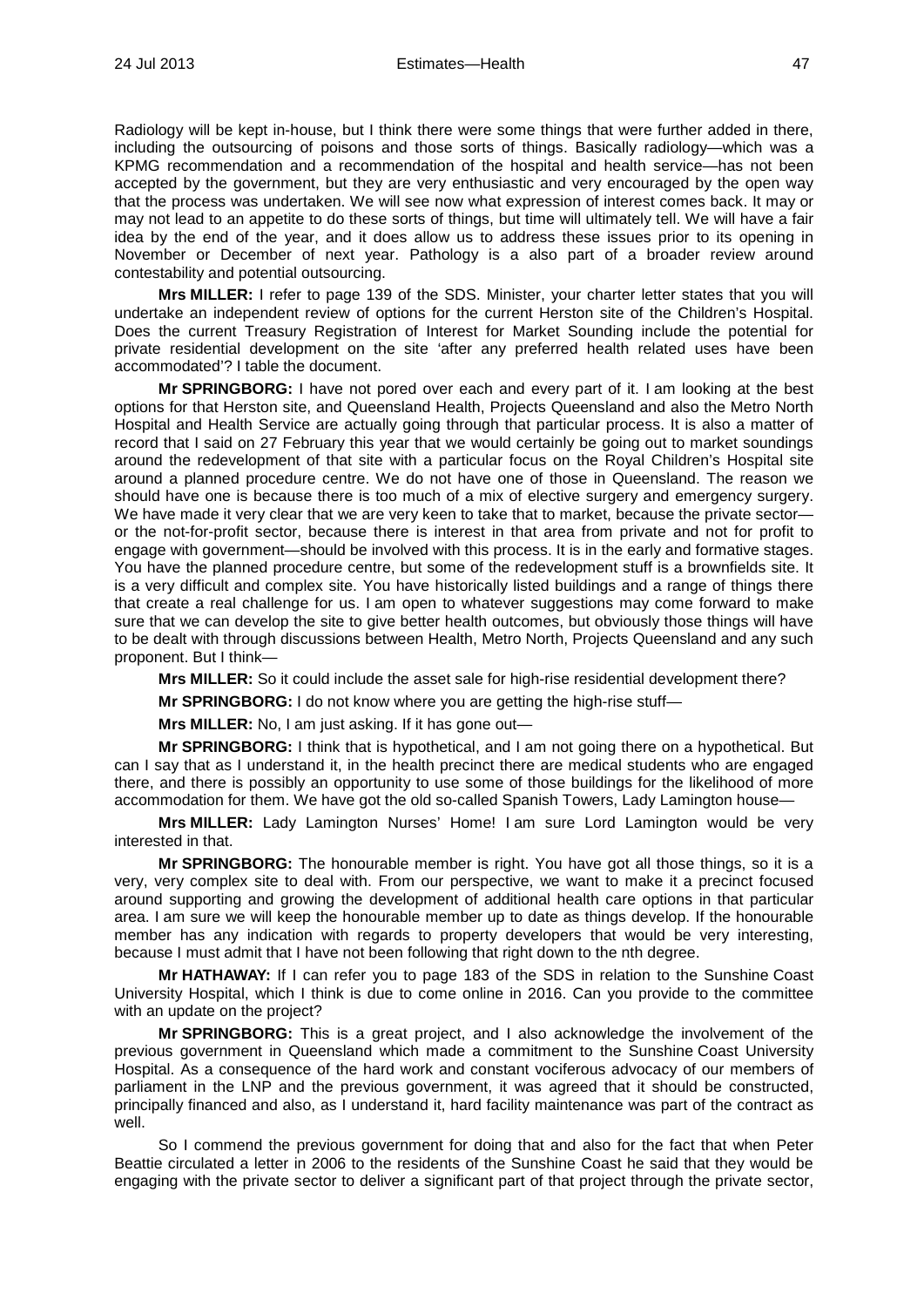and we commend them for that. One thing we did do was look at that early stage of contract negotiations when we came into government and, because the LNP is better at contracts than our predecessors, we were able to carve around about \$200 million off the cost of that project and deliver exactly the same project. So it is a fantastic project and I congratulate Exemplar, the successful tenderers, and do acknowledge the previous government for committing to the private-public partnership. In that particular distribution from the then Premier, I think he mentioned the words new partnerships with the private hospital system, including new radiation therapy services for the Sunshine Coast. He was talking about partnerships at that time as well in other areas, so we are not against partnerships.

At the moment KPMG have come back at the same time as they did with the Queensland Children's Hospital and made a number of recommendations. Those recommendations were that there is an opportunity for us to test the market for a fully outsourced model of the Sunshine Coast University Hospital—and I make the point that this is a public hospital; it will remain in the ownership of the public and will have free public hospital services—and that we should look at that. It goes through a detailed synopsis about the benefits and the potential risks of that, but basically the benefits actually outweigh anything to the contrary. There has been an engagement process with that. The hospital and the health service and the board are happy with that particular process that is being followed.

The government's intention is that we will be going to market through expressions of interest starting very soon. They will come back and be analysed by the end of September this year to see if there is sufficient market interest around a fully outsourced model, and there may or may not be. Regardless of that, we will have a separate process around the outsourcing of clinical support services—everything up to clinical support services—and that will run in parallel but separate, because that in itself is likely to engage far more market interest and have the possibility of standing on its own. This will be an exciting opportunity for us, but we are going to go to market. It will be reported back to us by the end of September. If there is sufficient market interest around a fully outsourced model, then we will call for requests for binding interest after that. That will then see us undertake that process which will keep going then until around about March or April next year. If there is nothing that substantiates beyond the expression of interest, then the government can revert back to the advanced clinical services—that is, the doctors and nurses being fully provisioned by the state—but we are running the clinical support services as a separate part of that.

There are examples of this around Australia: Joondalup in Western Australia, where the opposition over there in the lead-up to the last state election were so enthusiastic that they really did want to extend it to a tertiary service; Midland, which they have engaged now with St John of God; and Fiona Stanley, where the current government in Western Australia have outsourced everything up to but not including the full clinical services. So we are testing the market, so we will see. There are safeguards all the way through, but the benefits outweigh anything else. There is a real opportunity for hundreds of millions of dollars of savings over the life of a 15-year contract, for example, which can go into provisioning more services. Again, contrary to what the opposition is used to in Queensland—certainly when they are in government—I am more than happy to seek leave of the committee to table the redacted version of that as well, Mr Chairman. As everyone would understand, with a similar caveat with the Queensland Children's Hospital, we cannot disclose commercial-in-confidence things at this stage because that is obviously the way that you operate, but the methodology and the logic behind it is contained in there. So it is now available to the committee, but we will have a clearer picture by the end of September.

**CHAIR:** Is leave granted for that document to be tabled? Leave is granted. Thank you, Minister.

**Mrs MILLER:** I have a follow-up question, Minister, in relation to your spirit of openness and accountability in talking about KPMG. Minister, will you table, please, the KPMG reports for the Sunshine Coast University Hospital and the Gold Coast University Hospital?

**Mr SPRINGBORG:** Actually, I just—

**CHAIR:** He just tabled them.

**Mrs MILLER:** No, no. I have not seen what you have tabled.

**Mr SPRINGBORG:** Well, I do not know. Maybe we are living in a parallel universe, and that is possible.

**Mrs MILLER:** No, no. I honestly have not seen it.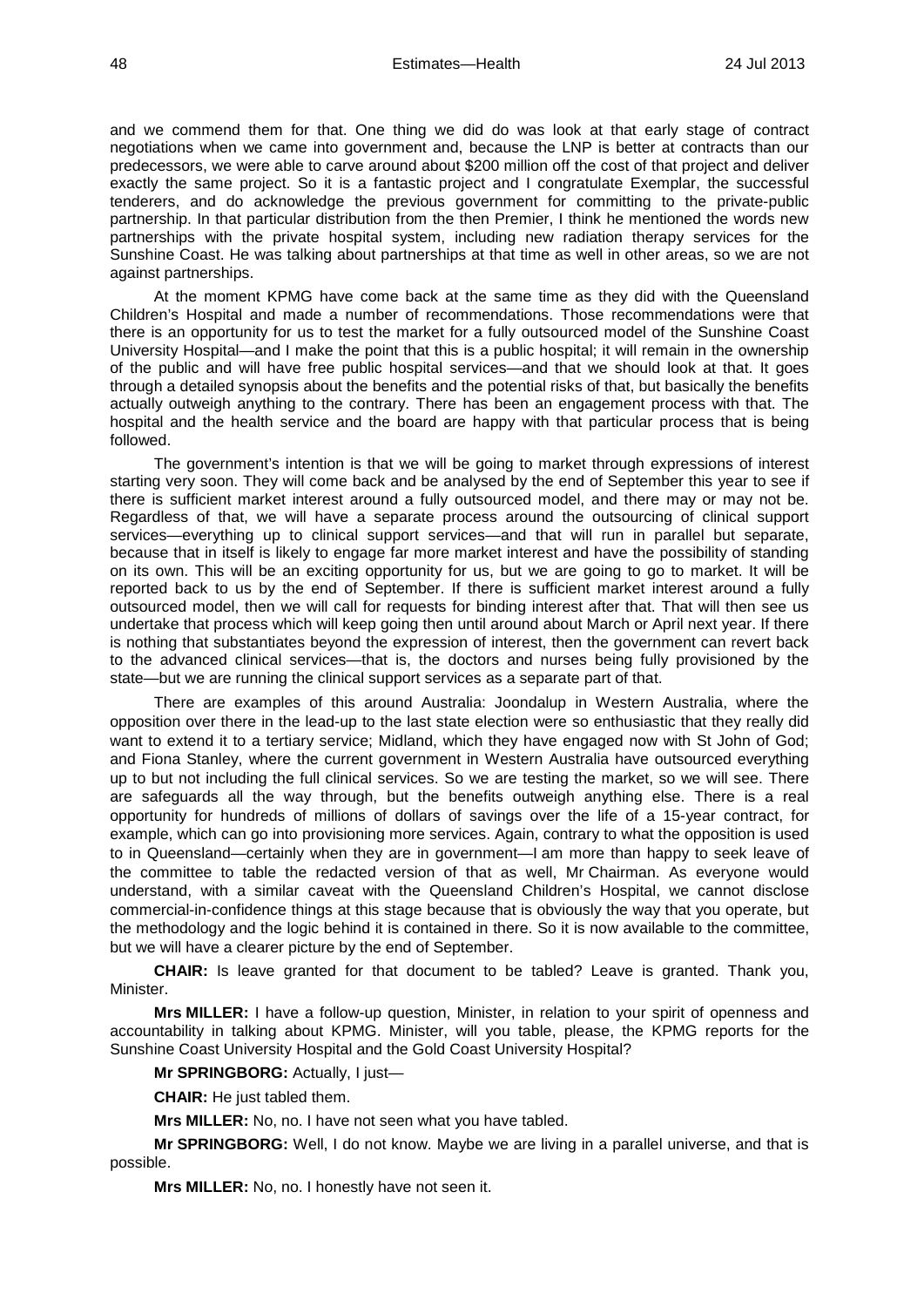**CHAIR:** Member, both of those KPMG reports were just tabled—both the one for the Gold Coast and the Sunshine Coast.

**Mrs MILLER:** So they were—

**Mr SPRINGBORG:** No.

**Mrs MILLER:** No, I do not think so.

**Mr SPRINGBORG:** The Children's Hospital has been tabled, the Sunshine Coast and, honourable member, beyond your wildest dreams—

**Mrs MILLER:** What about the Gold Coast?

**Mr SPRINGBORG:**—here is the Gold Coast one. So can I just say—

**Mrs MILLER:** So they have both been tabled today?

**CHAIR:** All three.

**Mr SPRINGBORG:** All three.

**Mrs MILLER:** I am just asking.

**Mr SPRINGBORG:** And the Gold Coast one has no redaction because we have already been to market. Now, I know this is a remarkable new standard of accountability and the honourable member will have to probably pick herself—

**Mrs MILLER:** Just checking.

**Mr DAVIES:** That is why she is shocked!

**Mrs MILLER:** No, I am not shocked.

**Mr SPRINGBORG:** This has never, ever happened before and I have got some really interesting stuff that the honourable member's government has never tabled before and I would love the opportunity around that as well.

**Mrs MILLER:** Yes, well, we will have some really interesting stuff to table when you are out of government too.

**Mr SPRINGBORG:** Yes.

**CHAIR:** Just a second.

**Mrs MILLER:** I will not be long.

**CHAIR:** I am seeking leave from the committee for that document to be tabled. Leave is granted. Thank you.

**Mrs MILLER:** I have a question—

**CHAIR:** Just a second. Minister, are you finished with that question?

**Mr SPRINGBORG:** Yes, and that is all three, just to simplify it for the honourable member for Bundamba—that is, the redacted version of the Queensland Children's Hospital with regard to the KPMG report, and everyone understands redaction around commercial-in-confidence. Unlike the previous Labor government, their process of redaction actually applied to everything. With regard to redaction around the Sunshine Coast University Hospital and with the Gold Coast Hospital in terms of outsourcing or market opportunity around latent capacity, that is all there in its glory, so they can go their hardest.

**CHAIR:** Thank you, Minister. Do you have a new question, member for Bundamba?

**Mrs MILLER:** Yes, I do; thank you so much. I call the CEO of the West Moreton Hospital and Health Service, Ms Lesley Dwyer, and this is in relation to the SDS at page 213. Can you explain why a patient admitted to the Ipswich Hospital could not be provided with renal dialysis services and why her partner was asked to actually administer the procedure in the hospital—the Ipswich Hospital—and why he was asked to drive from Ipswich back to Goodna to get the consumables and then drive back? Can you explain why that happened? Also, on weekends, do you have clinically qualified staff rostered on that could administer renal dialysis?

**Ms Dwyer:** Without actually having the detail of that particular instance, I cannot answer that question. I apologise for that, but I am happy to provide more information.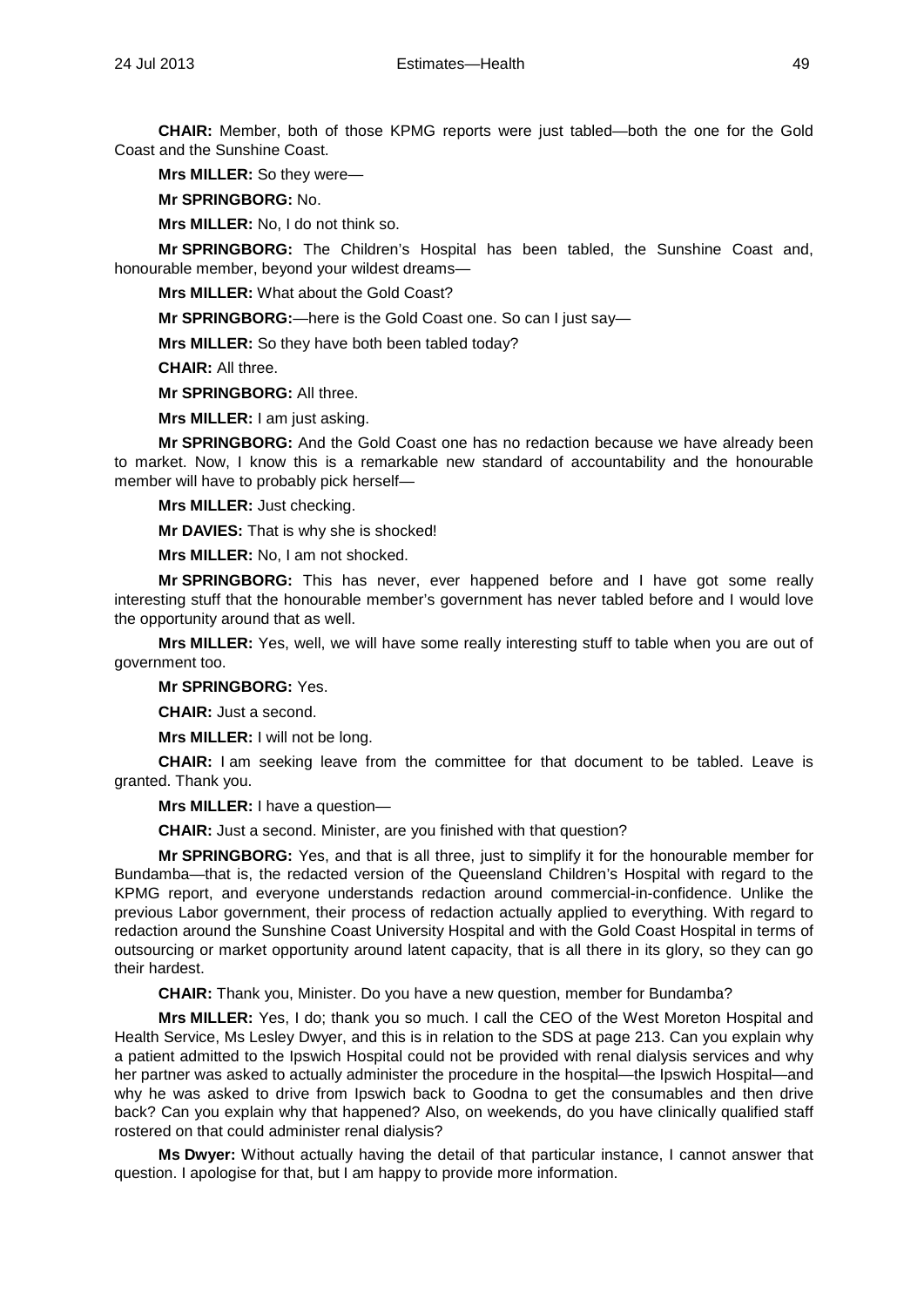### **Mrs MILLER:** So you will take that on notice?

**CHAIR:** If the member could provide specific details, and obviously for the purposes of clarifying it we would need to provide as much detail as possible including dates and names, if that is possible, so that the CEO could have the opportunity to properly investigate that.

## **Mrs MILLER:** I have it.

**CHAIR:** Minister, the decision is yours.

**Mr SPRINGBORG:** I have no problem. Can I just say that I have a very open process with MPs. I encourage MPs to raise individual issues in their electorates with our hospital executives. I know that if they know the MPs, then they will actually provide that information. The other thing that I encourage our hospital executives to do is sometimes MPs also represent their constituent that has to go to another hospital and health service. If an MP is acting as a person's agent, then they should be provided with reasonable information. That has always been my view, but we are happy to take that on notice. Similarly, the honourable member could write to Ms Dwyer as well—she does a fantastic job—and I am sure that information will be provided. But if you want to come through this process, we are more than happy to provide that information.

**Mrs MILLER:** Absolutely more than happy to ask the question; thank you, Ms Dwyer.

**Ms Dwyer:** Do you want me to answer your second part of that question which is about clinical services?

**Mrs MILLER:** I will wait for the answer, thanks. I have a question in relation to page 139 of the SDS that was brought to my attention whilst attending the Queensland Nurses Union rally outside at lunchtime today.

**Mr SPRINGBORG:** Another branch of the Labor Party.

**Mrs MILLER:** Minister, I note that the oncers in here are getting a bit upset, but anyway.

**CHAIR:** Please, member, please.

**Mrs MILLER:** Minister, are you aware your government has abolished the position of social worker clinical specialist supporting burns patients in the intensive care unit of the Royal Brisbane Hospital? Are you also aware that this dedicated staff member was advised of their fate by email last Thursday?

**Mr SPRINGBORG:** Thank you very much, Mr Chairman, and I also acknowledge the enthusiasm of the member for Bundamba for attending the Nurses Union branch of the Labor Party gathering—

**Mrs MILLER:** Yes, well you were not out there.

**Mr SPRINGBORG:** Well—

**Mrs MILLER:** You did not go out. They asked you to go out.

**Mr SPRINGBORG:** I met with the Nurses Union branch of the Labor Party last Friday in my office. Another reason they cannot be believed is because we have the beatification of Wayne Swan, who has actually imposed more privations and dastardly acts on them than anyone else and yet they stand there and yell and cheer and wolf whistle him. That says a lot to me about the sincerity of the people—

**Mrs MILLER:** Newman's Work Choices. That is what they were on about—Newman's Work Choices and—

**CHAIR:** Member for Bundamba!

**Mr SPRINGBORG:** I am sure they are on about lots of things, but they were never on about it when their members were not being paid with your payroll debacle. They never raised a single word—never a single word—and as I move around—

**Mrs MILLER:** There are nurses in the gallery, Minister.

**Mr SPRINGBORG:** As I move around the wards in Queensland, nurses say to me all the time how disappointed they are with the political involvement of their union that did not stand up for them at the time they needed them and now we have got the politics—

**Mrs MILLER:** Minister, turn around and ask the nurses—

**CHAIR:** Member for Bundamba!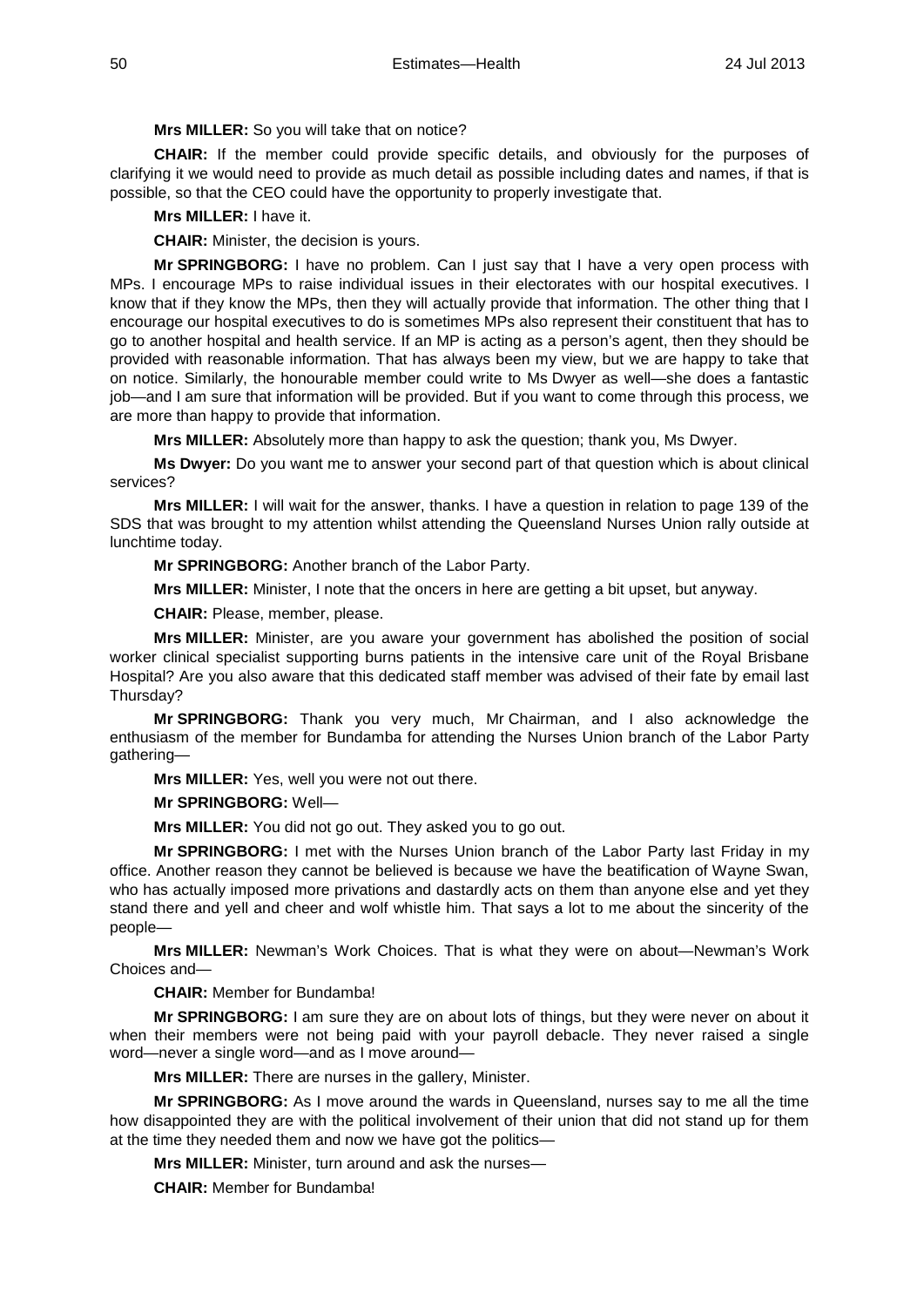**Mr SPRINGBORG:** We know you are a past master at doing those things with people in galleries and whatever; you have been doing it for ages.

**Mrs MILLER:** They are there.

**Mr SPRINGBORG:** The simple reality is we actually pay our nurses—I think you were actually out at the time, but I am not sure; you were out at some stage—3.16 per cent more than you actually did. You planned, as I tabled this morning in this place, to pay the nurses in Queensland 2.5 per cent. That was your budget intention—2.5 per cent. That was all you were going to give them. We gave them 3.16, another 3.16—

**Mrs MILLER:** Minister, answer the question about the social worker at the burns unit.

**Mr SPRINGBORG:**—another 3.16—

**CHAIR:** Minister, just a minute. Member for Bundamba, if you keep interjecting I am going to warn you under 185.

**Mrs MILLER:** Okay; I understand that. This was a specific question about a social worker.

**CHAIR:** I am not going to debate this with you.

**Mrs MILLER:** Okay.

**CHAIR:** I now warn you—

**Mrs MILLER:** Good.

**CHAIR:**—under 185. Next time I will ask you to take a break. Please stop badgering the minister. You have asked him a question. He is now answering the question. Please stop badgering the minister. Minister, please proceed.

**Mr SPRINGBORG:** For the benefit of the nurses who are in the gallery, I am just going to remind them that this is the Queensland Health Budget Management Action Plan April 2011. When the Labor Party were in government, this is what they planned to pay you, if they planned to pay you at all because of their crumbling payroll system when the Nurses Union leadership did not once express concern about a system that was not paying and inflicting such misery on their members did not say boo, they were not gathered out the front. Certainly, when Wayne Swan ripped \$103 million retrospectively out of the health system and \$22 million out of Metro North—

**Mrs MILLER:** Nonsense! Absolute nonsense!

**Mr SPRINGBORG:**—nowhere did the Nurses Union leadership gather anywhere to express any concern. But this is what the budget action plan from Health said—

In addition, the major enterprise bargaining agreements are due to be negotiated in 2011-12. The projections for 2012-13 and 2013-14 provide for enterprise bargaining outcomes of 2.5 per cent per annum. Considering the state's health staff are now paid at least the equal of their interstate counterparts, enterprise bargaining outcomes consistent with the 2.5 per cent projection should be achievable. Control of wages growth is essential to managing the underlying growth in health expenditure.

I bet that was not actually given to the Nurses Union. But notwithstanding that, we have basically given Queensland nurses 1.2 per cent more, at least compounding over the last couple of years, than Labor planned to. With regard to the specifics, I do not have information on specifics. If the Metro North HHS has those specifics today, if the honourable member would like to put them on notice, I am happy to take them. But we constantly go through the process of restructure in Queensland Health. There are about 65,000 full-time equivalent employees, 80,000 actual head count or thereabouts. There are constant changes throughout. There may be legitimate reasons for what has happened.

**Mrs MILLER:** She was there for 18 years, Minister.

**Mr SPRINGBORG:** If indeed what the honourable member actually claims is right today, and what I have found over the years is you have to be very careful between the claims and what actually the reality may be—

**Mrs MILLER:** If you were out there you'd know.

**Mr SPRINGBORG:**—and some of the reasons and the actual logic behind that.

**CHAIR:** Minister, you are saying you would be happy to take that on notice?

**Mr SPRINGBORG:** Very happy.

**CHAIR:** I call the member for Mudgeeraba.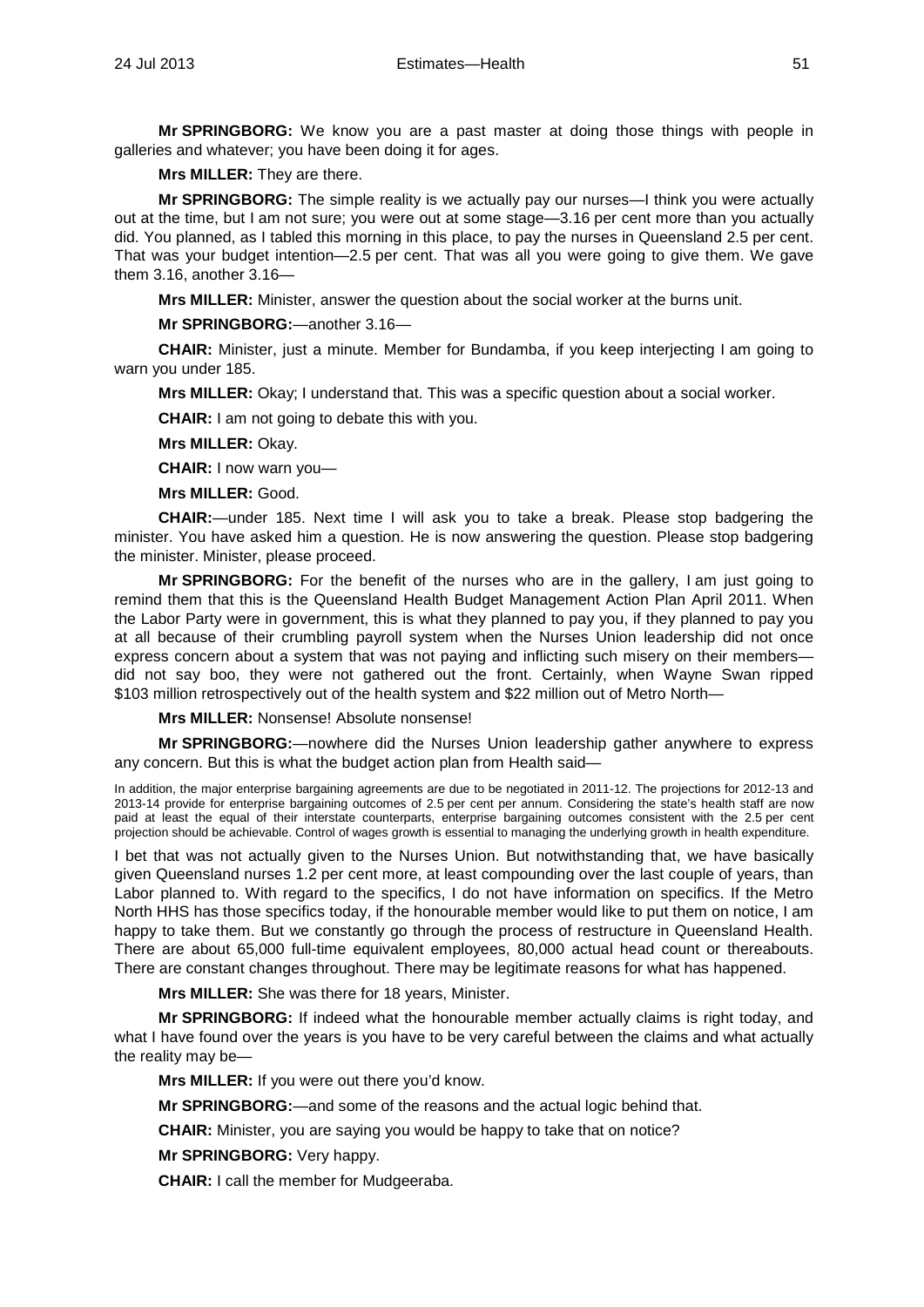**Ms BATES:** Minister, you have stolen my thunder with your proactive tabling of the Gold Coast University Hospital plan. I refer you to the capital funding amount of \$151.7 million in the 2013-14 budget paper for the Gold Coast University Hospital. Can the minister provide updates to the House on this project? I do recall meeting with yourself and clinicians, both nurses and doctors, on how the move will occur from the old Gold Coast site to the new university.

**Mr SPRINGBORG:** Thank you very much, Mr Chairman. I thank the honourable member for Mudgeeraba for her question. Obviously this is a really good project and I acknowledge the previous government for their involvement and their commitment around the construction of that particular hospital which, of course, is befitting of what is needed for such an expansive part of Queensland, one of the fastest growing parts of Australia indeed. Certainly it is a hospital that we can be very much proud of. It is an outstanding hospital. I had the opportunity only recently to go through that hospital, to have a conducted tour to see the state of the rooms, so many of those rooms being single rooms as well, and also the facilities that will be offered there in the future, including additional neonatal cots and all of those sorts of things.

That project I think is just over \$1.7 billion so it is a significantly large project all up. It is going to meet the needs of the people of the Gold Coast well and truly in the future. At this stage we are on track to decant from the existing Gold Coast Hospital at the last weekend I think it is in September, around about the 28th, 29th or thereabouts, and to move those people over. The planning process has been very, very well done around that and no doubt people are looking forward to bringing that to conclusion.

It would have been hoped that the hospital may have been open towards the earlier part of this year, but I think as honourable members know there were issues I think with the collapse of the group Hastie which actually compounded some of the issues and also some further stuff with regards to the rollout of IT. But it is on target for opening in late September this year. The Gold Coast Hospital and Health Service needs commendation for what they have been doing in recent times, going to market with regards to radiation oncology, and there are many examples around Queensland, under the previous government even, where radiation oncology has been provided as a fully outsourced model. I think they did that in Cairns as well. That is the intention around this. It is a 750-bed hospital and there is latent capacity. When you build a hospital, Mr Chairman, everyone knows that you build for the future. This hospital should be built for the future and I commend the Gold Coast Hospital and Health Service for looking at actually partnership opportunities for that latent capacity in the short-term and that is currently stuff that they are now considering.

I think the people of the Gold Coast can be justifiably proud. Those people who actually have to drive up to Brisbane at the moment regularly for the likes of their more advanced tertiary services, their radiation oncology, will be able to have that at home and it is great. Once again commendation to the board for the work that they are undertaking. I think people can be very proud of their work today.

**CHAIR:** Thank you, Minister. I call the member for Rockhampton.

**Mr BYRNE:** Thanks, Mr Chair. Minister, I refer to the SDS at page 4, and particularly aged-care and HACC services. Can the minister confirm that every one of the 1,500 federally funded aged-care beds managed by hospital and health services of Queensland Health and worth about \$55 million are to be outsourced to private providers?

**Mr SPRINGBORG:** Honourable member, we very much thank you for the Labor Party's bipartisan support to actually look at delivering these aged-care residential services in a different way. Probably unbeknownst to you, honourable member—your predecessor may not have disclosed this to you—one of the former Deputy Premier's core KPIs was to actually manage the transition of state run aged-care facilities to the private and not-for-profit sector. Indeed, I think they were initially looking at four and they increased that to a possible seven. You have probably been the beneficiary of this information, five to nine actually were the figures, because I have actually tabled that for your benefit in the House previously. But it was actually expected that the state transition out of aged care. Is it right to say that every single HHS will be transitioning out of aged care? No, it is not. Because we have said that there will always be a role for the state in aged care, particularly in complex care. Some of our HHSs actually have a desire to retain aged care. In rural and isolated areas there is no market opportunity. But I just want to make the point that if we are going to stay in aged care we need to stay in aged care for the right reasons and we need to provide the best quality aged care.

Indeed, and I am happy to provide this for the benefit of this committee, we have a range of letters and the whole stakeholder engagement plan for the previous minister for health.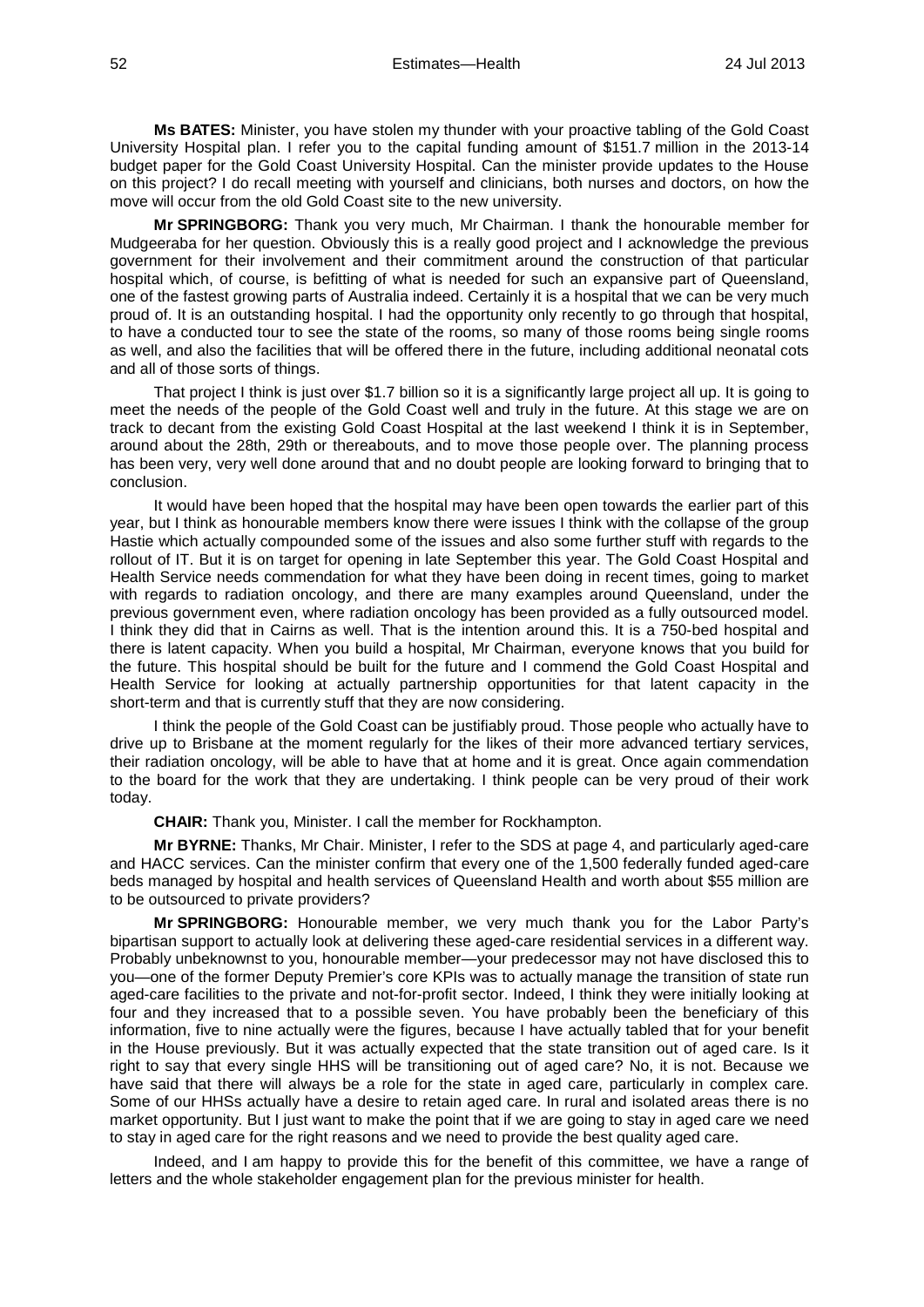**Mrs MILLER:** Which was never accepted, Minister. Be truthful.

**Mr SPRINGBORG:** It was actually never repudiated either.

**Mrs MILLER:** It was not accepted.

**CHAIR:** Please, member for Bundamba.

**Mr SPRINGBORG:** It was actually a part of the KPIs of Minister Lucas. The only thing that actually stopped them from implementing it was that they beset themselves with so many other disasters and bushfires they didn't know which one to fight first—fake Tahitian princes, payroll systems going kaput all over the place. That is the reality. The honourable member has mentioned a published KPI, a letter of engagement for myself for what I need to do—

**Mrs MILLER:** You just admitted it wasn't accepted.

**Mr SPRINGBORG:**—what I did before and that's right. So something which has been published as a KPI performance letter from Minister Lucas.

**Mrs MILLER:** And not accepted.

**Mr SPRINGBORG:** Where does it say it wasn't accepted? There are references where it was actually accepted in the cabinet. Just because you didn't get around to it. Can I also say, and it might be of great benefit to the honourable member for Bundamba, but I remember Bayhaven—a nursing home—in Hervey Bay that was actually sold off to the private sector a number of years ago, in the early the 2000s, when the Labor Party was in power. It had actually been backed by Mr McNamara, backed by the then health minister and backed by the Labor Party government of the day and the honourable member for Bundamba, and I didn't see her in Hervey Bay hanging from the trees or carrying on or whatever the case may be out there. So don't think that this is any real interest. If they had a real interest in the care and concern about people in nursing homes-

**Mrs MILLER:** You don't care about old people.

**Mr SPRINGBORG:**—they wouldn't have kept them in asbestos ridden, ageing fire traps.

**Mrs MILLER:** No, you don't care.

**CHAIR:** Member for Bundamba! Please!

**Mr SPRINGBORG:** I have got briefing notes here from the department saying the intention was to close this facility. That went to Paul Lucas when he was minister. That is all of the issues around the tens of millions of dollars of upgrade. If they were going to stay in it they would have spent the tens of millions of dollars upgrading the facilities around Queensland. There is a whole range of things, of course, Mr Chairman, where the previous government had intentions—not only had they had intentions but Paul Lucas expanded it from five to nine. They closed Bayhaven, they were moving out of aged residential care and, frankly, I think that is not a bad thing. I will tell you why it is not a bad thing. Whether it be MercyCare, RSL Care, there is a whole range of people out there that do this exceptionally well. Ninety-five per cent of residential aged-care patients in Queensland are in that particular facility. This is what it said in the briefing note to Minister Lucas that he received on 30 April 2009 of the last parliamentary term: 'On 16 February 2009 cabinet endorsed'—endorsed! Now, the honourable member for Bundamba may not have been in the cabinet—'a Queensland Health proposal to reorientate five of its owned and operated residential aged-care facilities subject to the provision of detailed implementation plans by October 2009. Moreton Bay Nursing Care Unit is one of the five facilities targeted for reorientation'. And not only that, they increased it to nine.

**Mrs MILLER:** What happened? Stop looking in the reverse mirror.

**CHAIR:** Minister, we have got about 30 seconds or so left so if you could wrap up.

**Mr SPRINGBORG:** Yes, there are moves; no, we won't be moving out of all of it. But it is no secret. I have said that. If you haven't read the newspapers or read the statement in parliament, if you haven't read Paul Lucas's statements of ministerial goals, objectives, what is in the briefing notes, then that is not my fault. But the reality is we should be moving out of it unless there is evidence of places where it cannot be provided by particularly the not-for-profit sector. We are giving better care. Some of those people who had actually exited are now coming back. Families are saying about Eventide in Moreton Bay and Kingaroy that they are in excellent places.

**Mrs MILLER:** And they were.

**CHAIR:** Thank you. The time allocated for consideration of the estimates of expenditure in the portfolio of Health has expired. On behalf of the committee, Minister, I thank you, the director-general and officials for your attendance. Transcripts of this session of the hearing will be available on the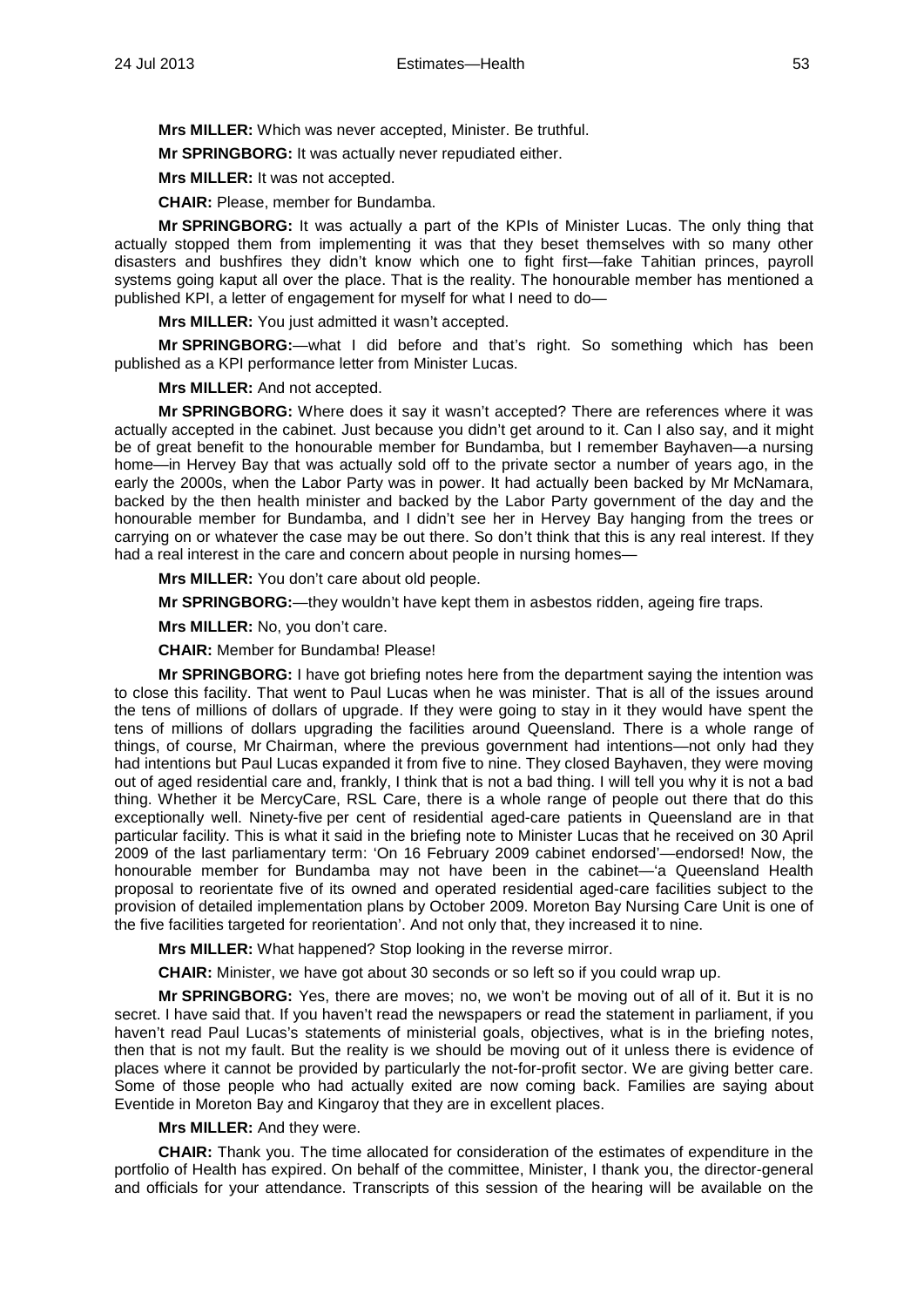Hansard page of parliament's website within two hours. I remind you, Minister, that the deadline for questions taken on notice and clarifying material is 2 pm on Friday, 26 July. The committee will take a break for 10 minutes. The hearing will resume at 2.50 pm with the Communities, Child Safety and Disability Services portfolio starting with the Commissioner for Children, Young People and Child Guardian.

# **Proceedings suspended from 2.40 pm to 2.52 pm**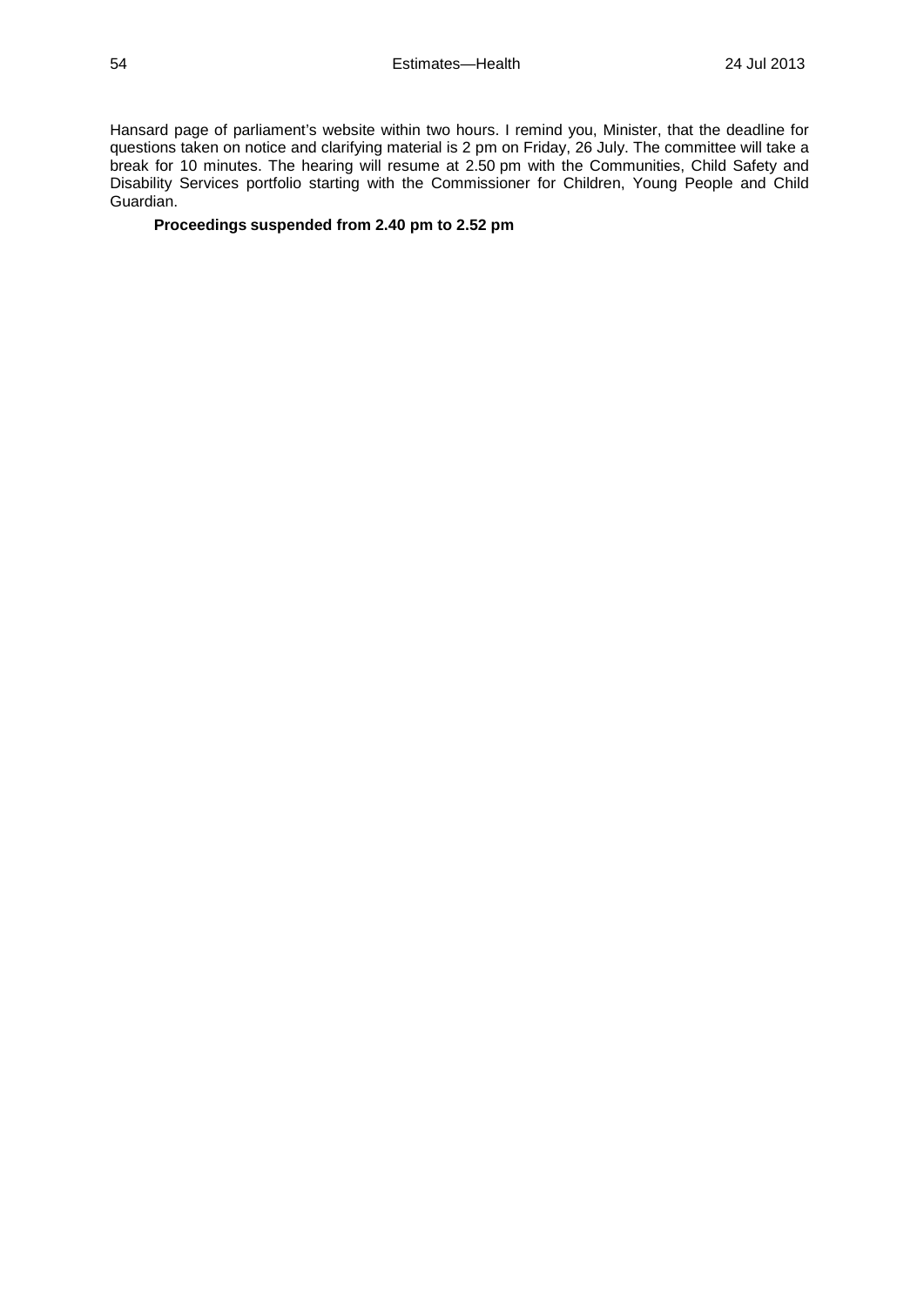# **ESTIMATES—HEALTH AND COMMUNITY SERVICES COMMITTEE— COMMUNITY SERVICES, CHILD SAFETY AND DISABILITY SERVICES**

### **In Attendance**

Hon. T Davis, Minister for Community Services, Child Safety and Disability Services Ms T Smith, Assistant Minister for Child Safety Mr R Turner, Chief of Staff **Department of Community Services, Child Safety and Disability Services** Ms M Allison, Director-General Mr M Hogan, Deputy Director-General, Strategic Policy and Programs Mr A O'Brien, Chief Financial Officer, Corporate and Executive Services

**Commission for Children, Young People and Child Guardian**

Mr B Salmon, Commissioner (Acting)

Mr B Van Kempen, Executive Director

≌. **[CHAIR:](http://www.parliament.qld.gov.au/docs/find.aspx?id=0Mba20130724_145305)** On behalf of the committee, I welcome the Minister for Communities, Child Safety and Disability Services, the director-general, the Acting Commissioner for Children and Young People and Child Guardian, officials and members of the public to the hearing. I am Trev Ruthenberg, the member for Kallangur and chair of the committee. The other committee members are Mrs Jo-Ann Miller, the member for Bundamba and deputy chair; Ms Ros Bates, the member for Mudgeeraba; Mr Steve Davies, the member for Capalaba; Dr Alex Douglas, the member for Gaven; Mr John Hathaway, the member for Townsville; and Mr Dale Shuttleworth, the member for Ferny Grove. At this session we also have Ms Annastacia Palaszczuk, the member for Inala and opposition leader; and Mrs Desley Scott, the member for Woodridge, who is replacing the member for Bundamba for this session up until 3.45.

\_\_\_\_\_\_\_\_\_\_\_\_\_\_\_

I inform everybody that the hearing for the Department of Communities, Child Safety and Disability Services is being interpreted by Auslan interpreters. Unfortunately, we are not sure what has happened but the Auslan interpreters are not here and we do not think that they are close. We are going to continue and endeavour to get them here at least when we get into a block of questions around disabilities. The committee's conditions for broadcasts and guidelines for camera operations are available from one of the parliamentary attendants in this room. This session of the hearing was supposed to be interpreted by Auslan; when they arrive they will interpret.

The committee will examine the proposed expenditure contained in the Appropriation Bill 2013 for the portfolio area of the Minister for Communities, Child Safety and Disability Services. The committee will examine the estimates for the portfolio area of the Minister for Communities, Child Safety and Disability Services from 2.50 pm until 6.45 pm. The committee will suspend proceedings from 3.45 to 4 pm for a short break. I remind those present today that these proceedings are similar to parliament and are subject to the standing rules and orders of the parliament. I remind members of the public that under the standing orders the public may be admitted to or excluded from the hearing at the discretion of the committee. It is important that questions and answers remain relevant and succinct. The same rules for questions that apply in parliament apply here. I refer to standing orders 112 and 115. Therefore, questions should be brief and relate to one issue. They should not contain lengthy or subjective preambles, arguments or opinion. For the benefit of Hansard, I ask officials to identify themselves the first time they answer a question referred to them by the minister or the director-general.

I now declare the proposed expenditure for the portfolio areas of the Minister for Communities, Child Safety and Disability Services open for examination. The question before the committee is—

That the proposed expenditure be agreed to.

Minister, would you care to make a brief opening statement? The committee has resolved that the minister may make an opening statement of up to five minutes.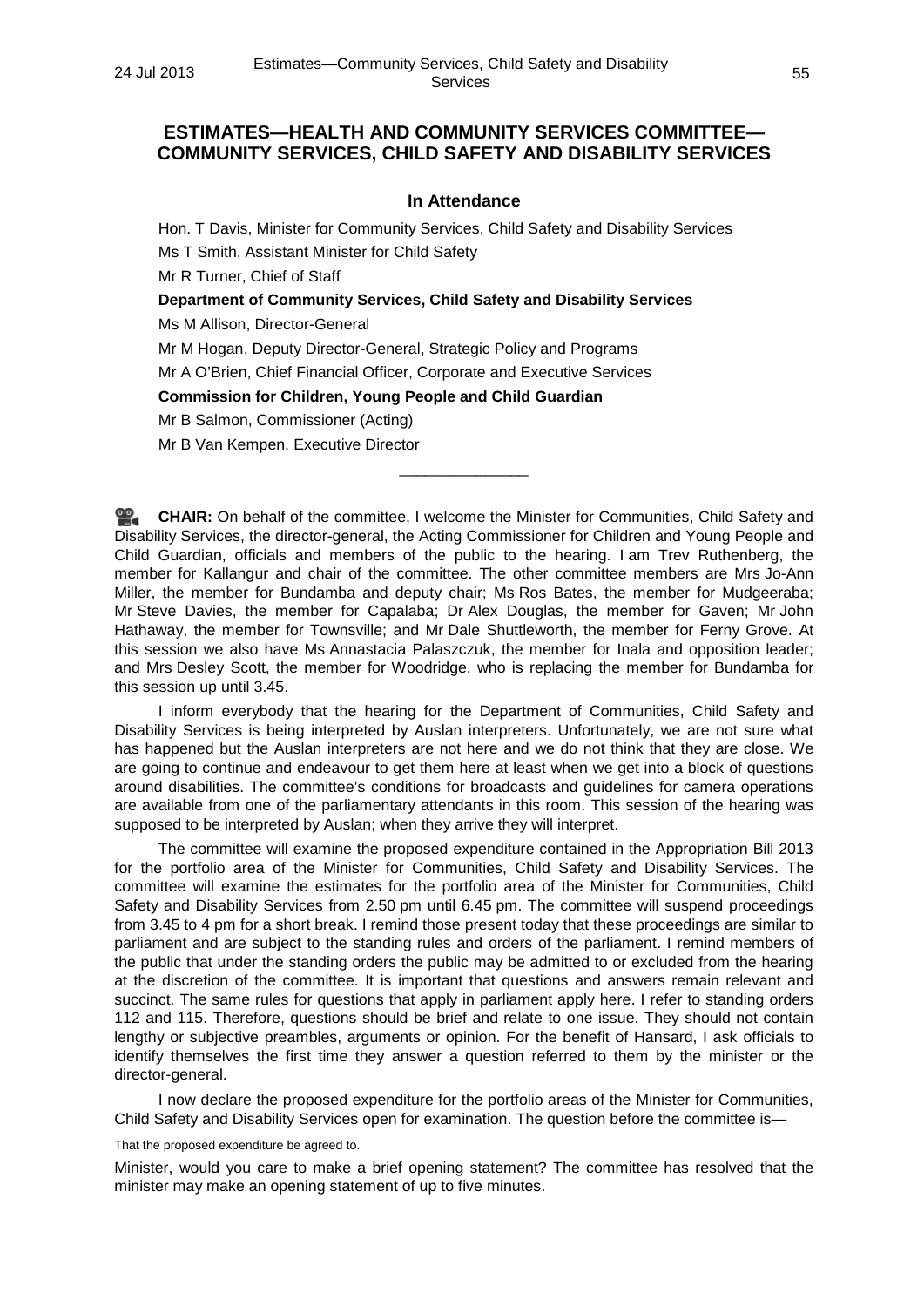**Ms DAVIS:** Thank you, Chair. I start by acknowledging the members of the Health and Community Services Committee and visiting members. I acknowledge the Assistant Minister for Child Safety, Tarnya Smith MP; my department's Director-General, Margaret Allison; my Chief of Staff, Reese Turner; the Deputy Director-General, Michael Hogan; and the Acting Commissioner for Children and Young People and Child Guardian, Mr Barry Salmon. I would also like to welcome in advance the Auslan interpreters who will be present during this hearing.

The Department of Communities, Child Safety and Disability Services is focused on investing in Queenslanders so that we can make a real difference to their quality of life. In 2013-14, my portfolio has been allocated \$2.86 billion. This clearly reflects the Newman government's commitment to strong and sustainable social services. In this budget we are continuing to focus on front-line support and services for Queenslanders who are most in need.

In December last year the Premier announced the government's \$868 million commitment to the National Disability Insurance Scheme. It was followed in May by signing the historic agreement with the Australian government for the implementation of DisabilityCare in Queensland. I am really excited that in this budget we have been able to bring forward the first \$25 million from our \$868 million commitment to disability care, taking this year's investment in disability services to \$1.43 billion.

As part of this budget, we will continue to address a legacy of underinvestment and unmet need left by the former government. We are responding to demand pressures and, over the next four years, we will be allocating \$117.2 million to support young adults with a disability who are exiting state care, \$55 million to assist up to 1,200 young people with a disability who are leaving school, \$26.4 million to support people with spinal cord injuries to leave the Princess Alexandra Hospital and \$25.1 million for foster and kinship care allowances.

During the term of the former government there were some concerning forecasts regarding the increase in numbers of children entering care. To address this we commissioned an inquiry into the child protection system. The report and its 121 recommendations were delivered by Commissioner Carmody on 1 July. In terms of today's hearing, I will not be drawn into commenting on the recommendations of the inquiry as they are under government consideration at the moment. The inquiry's recommendations are comprehensive and the government response will involve multiple agencies, so it is important that this forum does not pre-empt the reforms.

This budget also supports Queensland communities that were devastated during the floods from ex-Tropical Cyclone Oswald in January this year. To build resilience, I was pleased to announce \$5 million over two years in Bundaberg late last month.

We are a government that delivers on our election commitments and the 2013-14 budget includes \$6.5 million in funding for extra respite for people with high-needs disabilities aged 16 to 25 years, as well as continuing to establish Parent Connect, ongoing funding for our Fostering Families initiative to provide intensive family support in addressing childhood neglect, enhanced counselling services for victims of child abuse and sexual assault, and the second round of Caring for Our Communities small grants program.

Through this budget, we can and will deliver effective and innovative services that make a real difference to the lives of Queenslanders who need them most. This is a great state with great opportunity and my department is concentrating on delivering essential front-line supports and services for Queenslanders most in need.

**CHAIR:** Thank you, Minister. The committee will consider the estimates for the Commission for Children and Young People and Child Guardian for approximately 20 minute. I intend to broadly structure the time for the examination of the estimates of the portfolio as follows; while allowing that some questions may arise outside suggested times, if it is possible we would like to have questions around Disability Services from approximately 3.20, including the break in the middle, until 4.45; Child Services from approximately 4.45 through to 5.45; and Social Inclusion Services from approximately 5.45 to 6.45. That is simply to try to provide good order, so that we do not have people running backwards and forwards. I acknowledge that the opposition may not be able to follow that. I have just been informed that they did not get the schedule. I would ask if they could do as best as they can in that regard, but it may not necessarily be in that order. Members may ask questions about estimates that arise after those proposed times. However, I ask members to complete their questions about the Commission for Children and Young People and Child Guardian before we break at 3.45, so that the acting commissioner may be excused. I welcome Mr Barry Salmon, the acting commissioner and child guardian. We will commence questions now. I call the member for Woodridge.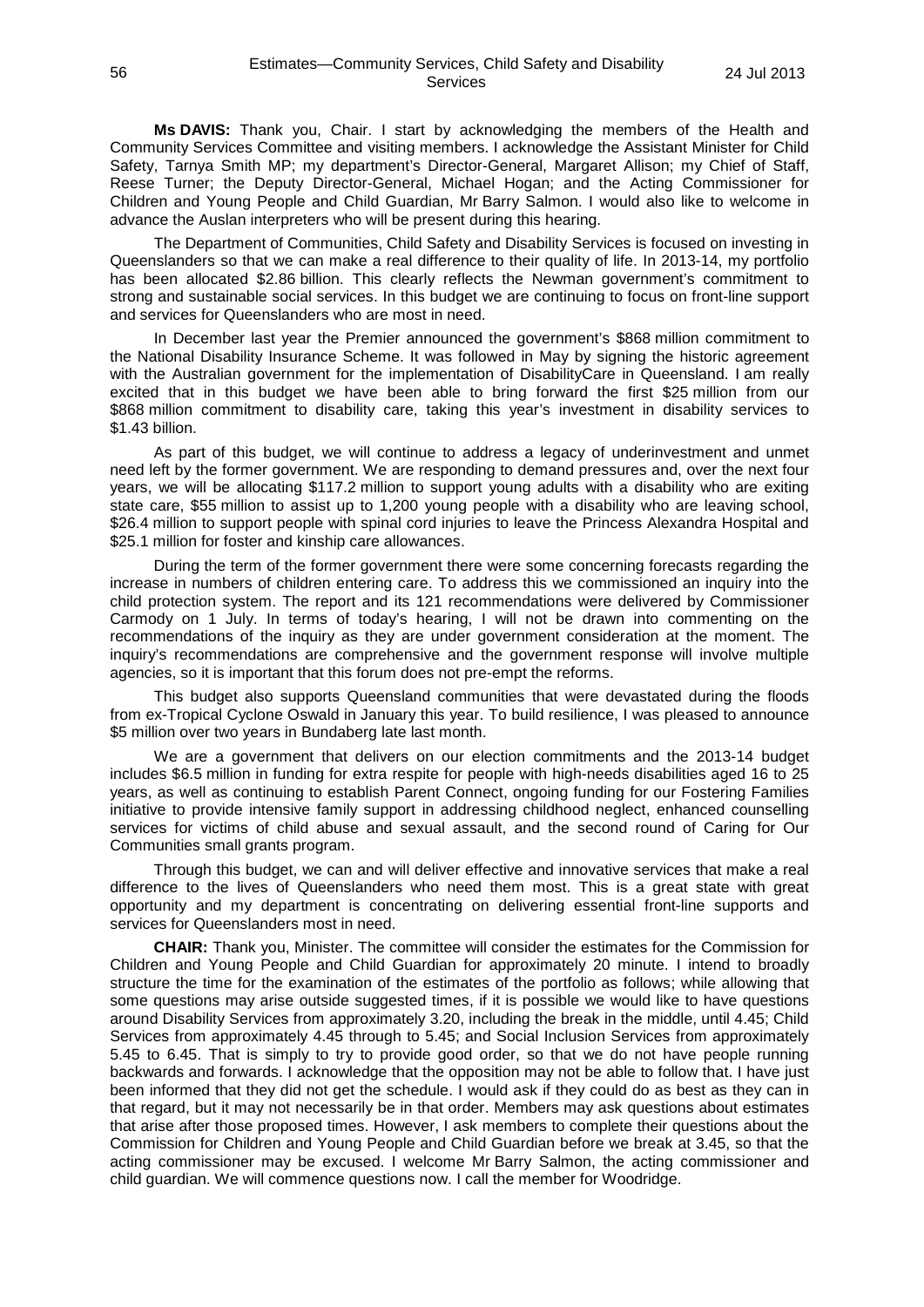**Mrs SCOTT:** Thank you, Mr Chair. I have a couple of questions to the minister, prior to Mr Salmon. I refer the minister to the staffing details on page 6 of the SDS. I note that all three service areas were expected to have fewer staff at the end of 2012-13. Will the minister provide details of exact numbers of job losses for each of the department's service areas—Child Safety Services, Disability Services and Social Inclusion Services—at the end of 2012-13?

**Ms DAVIS:** I thank the member for the question. I am happy to call the director-general to the table to give that breakdown to you if she is able to provide it.

**Ms Allison:** In response to the question, I can advise that the 2012-13 approved FTE figure was 6,045. I am sorry, can I just have the first part of that question repeated, if you do not mind, Mrs Scott?

**Mrs SCOTT:** We would like the exact number of job losses for each of the department's services—Child Safety, Disability Services and Social Inclusion Services—at the end of 2012-13?

**Ms Allison:** At the end 2012-13 the actual number for Child Safety Services was 2,258, for Social Inclusion Services it was 352 and for Disability Services it was 3,300, which is a total 5,910. The reduction in 2012-13 was 135.

**Mrs SCOTT:** How is the 135 broken down?

**Ms Allison:** I do not believe I have that information with me. I will see if it is available to be provided during the session.

**Mrs SCOTT:** Thank you very much.

**Ms DAVIS:** If that is not available during the session, I am happy to take that on notice.

**Mrs SCOTT:** I have just one more question to the minister. I refer to page 2 of the SDS and to comments made by the Queensland Council of Social Service in its budget commentary, and I quote—

This budget, however, does not put Queensland in a strong position to support vulnerable Queenslanders for the long-term, or lead the way in delivering high quality prevention and early intervention services to reduce demand on 'crisis' services—a key message in the *Queensland Commission of Audit Final Report*.

I table a copy of the comments of QCOSS. Minister, will you relook at your budget and discontinue your savage cuts to your front-line service portfolio in order to better equip your department to serve Queenslanders into the future?

**Ms DAVIS:** I thank the member for the question. The Newman government continues to seek to provide quality and efficient front-line service delivery to the people of Queensland. I am really pleased that I have had the opportunity to have numerous conversations with QCOSS, particularly Mark Henley, about the aspirations of his stakeholders whilst he has been very kind to understand the predicament that our government finds itself in having been left in the financial abyss that we were. I am very pleased that we are working very collegiately and having conversations and consulting to ensure that into the future we can provide the sorts of services that Queenslanders are seeking.

**CHAIR:** I call the member for Mudgeeraba.

**Ms BATES:** Minister, I refer to page 31 of the SDS, specifically in relation to the monitoring of the blue card system and ask the minister if she could outline the benefits of this system and how it reduces risks to Queensland children and young people?

**Ms DAVIS:** I thank the member for Mudgeeraba for her question. I know that she has a very great interest in child protection in this state and indeed nationally. I very much welcome the opportunity to outline how the blue card system enhances the safety of Queensland children.

As I have said on numerous occasions, the Newman government is committed to protecting Queensland's children, as evidenced by the establishment of the Child Protection Commission of Inquiry last year. The blue card system was introduced into Queensland in 2001 to address widespread community concerns about the number of children who had been exposed to significant levels of abuse in service environments intended to promote safety and wellbeing.

This system plays a critical part in the prevention of abuse and certain practices that may place children at the risk of harm when they are receiving services and participating in activities which the government deems to be essential to their development and their wellbeing. These include environments such as child care, education, sport and cultural activities and where children maybe particularly vulnerable such as in foster care, residential care, detention and mental health facilities.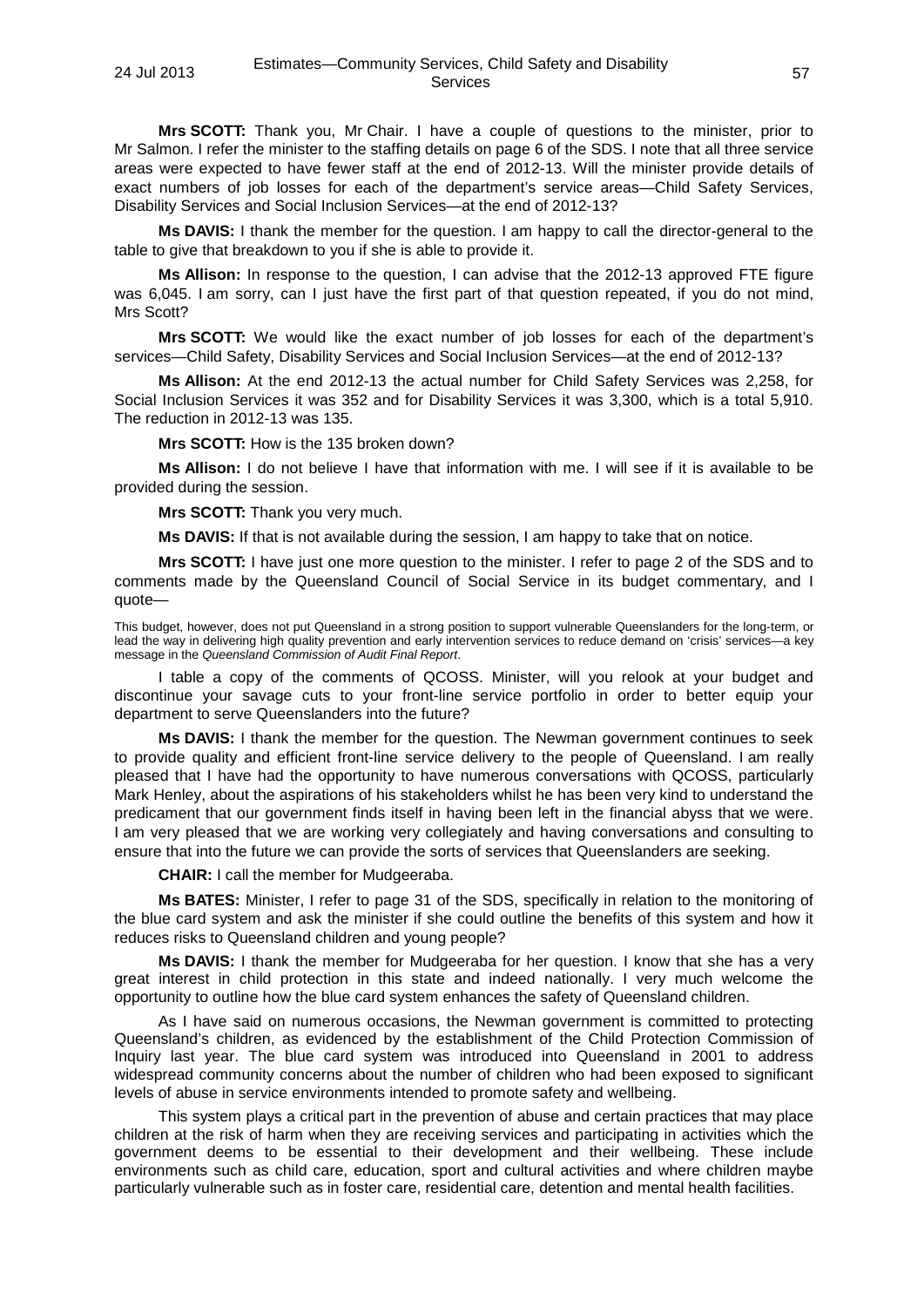Over the years Queensland's blue card system has become the most comprehensive system of its type in Australia. In its current form, it is the only system that incorporates the management of past, present and future risks of harm to children as part of its legislative mandate. It aims to provide a holistic approach to protecting the rights, interests and wellbeing of children in Queensland. It does this by determining the eligibility of individuals to work with children through a variety of means.

The assessment is taken up upon receiving an application form for a blue card. Part of this process is identifying any past police or disciplinary information. Commission staff also receive daily updates from the Queensland Police Service about changes in police information about holders of blue cards or any applicants, of course. This information allows for the immediate assessment of a person's eligibility to work with children if they are charged with a concerning offence.

Certain organisations are required to develop, implement and maintain child and youth focused risk management strategies. These strategies cover areas such as recruitment and selection, codes of conduct, practices and procedures for handling disclosures of harm and management of high-risk events, for example. Commission staff undertake audits of these organisations to ensure that they are complying with their obligations as well.

I understand that in 2012-13 the blue card system helped reduce risk to children by identifying 1,085 cases where individuals representing a high risk were consequently prohibited from working with children. In fact, the acting commissioner has advised me that, since its inception in 2001, nearly 7,000 individuals have been prohibited from working with children through the blue card process. Presently, there are over 623,000 blue card holders and applicants are monitored on a daily basis.

I would like to take this opportunity to discuss some recent actions taken by the Queensland government to streamline the blue card application process. As the committee would be aware, this was an action item under the Queensland government's January to June 2013 six-month action plan. My department has been working with the commission to develop advice to government in order to streamline the blue card application process.

The assistant minister has also taken a lead role in this process. I thank her for her efforts in this regard. I am happy to report that advice has been received for government to consider how the blue card application process can be automated, made more user friendly for applicants and how we can reduce the administrative burden for those organisations where staff require screening.

What the commission has done is progress a number of blue card initiatives to improve its efficiency. These include taking action to transition from the paper based files to electronic records for applications with no criminal history—that is around 85 per cent of applicants. The commission has also developed an organisational portal which will enable organisations to validate blue cards online, to obtain updates of any changes to their employees' blue card status online and to manage their blue card employee records online. There will no doubt be ways in which we can further streamline the blue card application process. However, full consideration of this will be taken together with the government's response to the Queensland Child Protection Commission of Inquiry report.

I would also like to take a moment to briefly talk about the blue card process as it relates to historical issues around Aboriginal and Torres Strait Islander people, particularly those living in discrete communities. Both my department and the commission have worked hard to ensure that Aboriginal and Torres Strait Islander communities gain a better understanding of what the blue card application process is all about. This is particularly relevant for child safety when assessing people as suitable for kinship care, for example. Because what we know is that historically some people believe that gaining a blue card is out of the question for them, particularly if they have had a criminal history in the past. It is important that Aboriginal and Torres Strait Islander people understand that this does not necessarily preclude them from obtaining a blue card, particularly when it comes to kinship care arrangements.

I might hand to the acting commissioner to outline some of the offences that either automatically preclude or require further assessment in the process of a person obtaining a blue card. Before he commences, I will point out that I understand that in 2012-13 the Children's Commission worked to strengthen external partnerships with Indigenous people around the blue card system by leading an interagency reference group with representatives from key federal government, state government and non-government organisations. It also conducted community education sessions in remote and Indigenous communities and developed formal processes for applicants to liaise with ATSILS in order to receive assistance with their blue card application. In addition, I understand that the commission has established a dedicated team to increase the capacity to respond to challenges faced by applicants living in rural, remote and Aboriginal and Torres Strait Islander communities when engaging in the submissions process.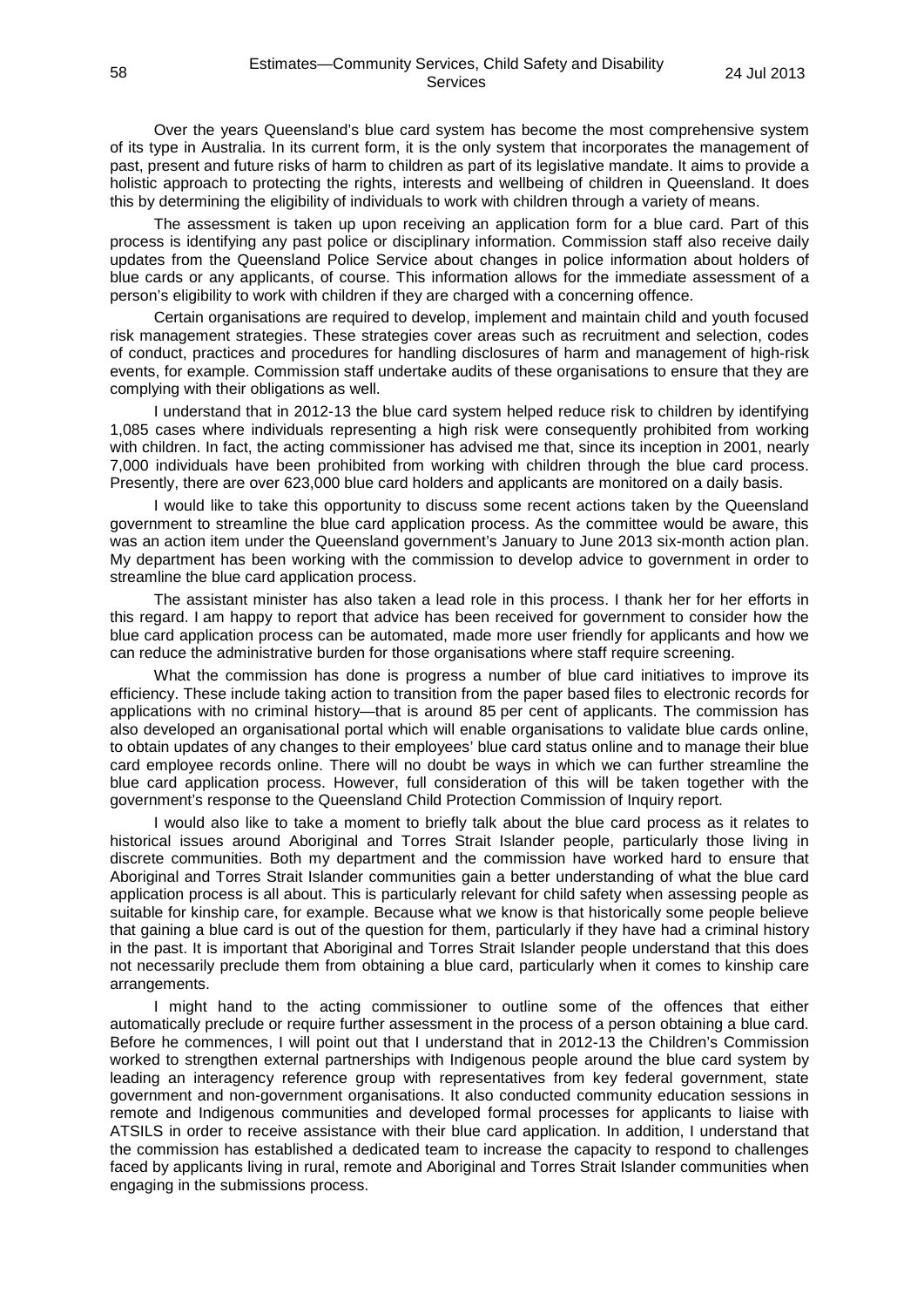I am not sure whether the committee have seen the process prior to the changes of what a person had to go through in order to obtain a blue card. I table it for the benefit of the committee. But it is a big spaghetti diagram. Yes, even the Leader of the Opposition has her eyes opened wide. It was particularly onerous. It took time. People were frustrated at the time that it took to in fact have an assessment done and receive a blue card. So it was really important to us to ensure that this process was streamlined, because we know how important the process is with regard to keeping children safe and particularly for those volunteer and non-government organisations that do volunteer work. When you have a group of individuals prepared to put their hand up to volunteer for the community, although we need a process that provides a safety net for children, it is also appropriate that we value their commitment to volunteering by making the process as streamlined as it should be.

**CHAIR:** The minister would like to table that. There being no objection, it is so ordered.

**Ms DAVIS:** I might hand over to the acting commissioner to continue.

**Mr Salmon:** Minister, I am very proud of the work that the commission does in relation to screening people to work with children. To add to the advice you have provided to the committee, one of the things that we do each year is to survey our stakeholders in terms of their views of the blue card system. Last year I am delighted to say that when we surveyed stakeholders' satisfaction with the blue card system and the contribution it makes to providing safer environments for children, 97 per cent of our stakeholders acknowledged that it did make a serious and significant contribution in that regard.

We also asked stakeholders about our performance in terms of how we are receiving applications and processing their applications. When we surveyed stakeholders last year we asked them to rate the commission's role in terms of helping to provide safe environments and did they believe that was important. Again I am delighted to say that 99 per cent of our stakeholders commended us on the work we are doing in that space.

The minister asked me to provide some advice to the committee in relation to when is a person disqualified from applying for a blue card. I would like to advise that it is an offence for a disqualified person to sign a blue card application. In actual fact penalties of up to five years imprisonment or a fine of up to \$55,000 may apply. A person is disqualified from applying for a blue card for a number of reasons: firstly, if they have ever been convicted of a disqualifying offence irrespective of the penalty imposed. That includes a child related sex or pornography offence, or the murder of a child. Also, if they are a reportable offender within the current reporting obligations under the Child Protection (Offender Reporting) Act 2004; or are subject to a child protection offender prohibition order; or are subject to a disqualification order prohibiting them from applying for or holding a blue card; or are subject to a sexual offender order under the Dangerous Prisoners (Sexual Offenders) Act 2003.

In relation to processing blue card applications, that Pandanus report was a significant report. Following the release of that report, the commission in actual fact has taken up a number of initiatives aimed at streamlining the process. I am pleased to report that what we have done in that space is undertake reviews of our workflow processes to identify where there are opportunities to reduce timeliness and to streamline the process. I would be happy to table for the committee what the current process looks like. It is a fairly simple process. If a person does not have a criminal history, essentially there are 10 steps involved from receiving the application. If there is a payment involved, we will process that payment. We will create a file. We will check with police in terms of whether there is police or disciplinary information. If there is no criminal history or disciplinary information, we will process that person's card and they would receive a positive notice.

The other part of the process I would like to briefly advise the committee on is if we do have the instance where the applicant has police or disciplinary information. The process is a little more complex. We receive the information from police. There are probably two options there that we have to consider. One is if it is a fairly simple assessment. If the person's criminal history is minor and it would not affect their ability to work with children and young people, we will have a close look at that and, as I said, if it is minor offending behaviour, the person would be issued with a blue card. If, however, information comes back from police that suggests or indicates this person has significant criminal history, there are a couple of things we may do there. If it is a significant history, one of the first things we do is obtain further information and ask the applicants to provide submissions, to give them an opportunity to have their say to explain their particular criminal history. We will take all of that information into account and then I will make up my mind and make a decision whether that person should be the holder of a blue card or not. If the committee would like me to table this document, I would be pleased to do that.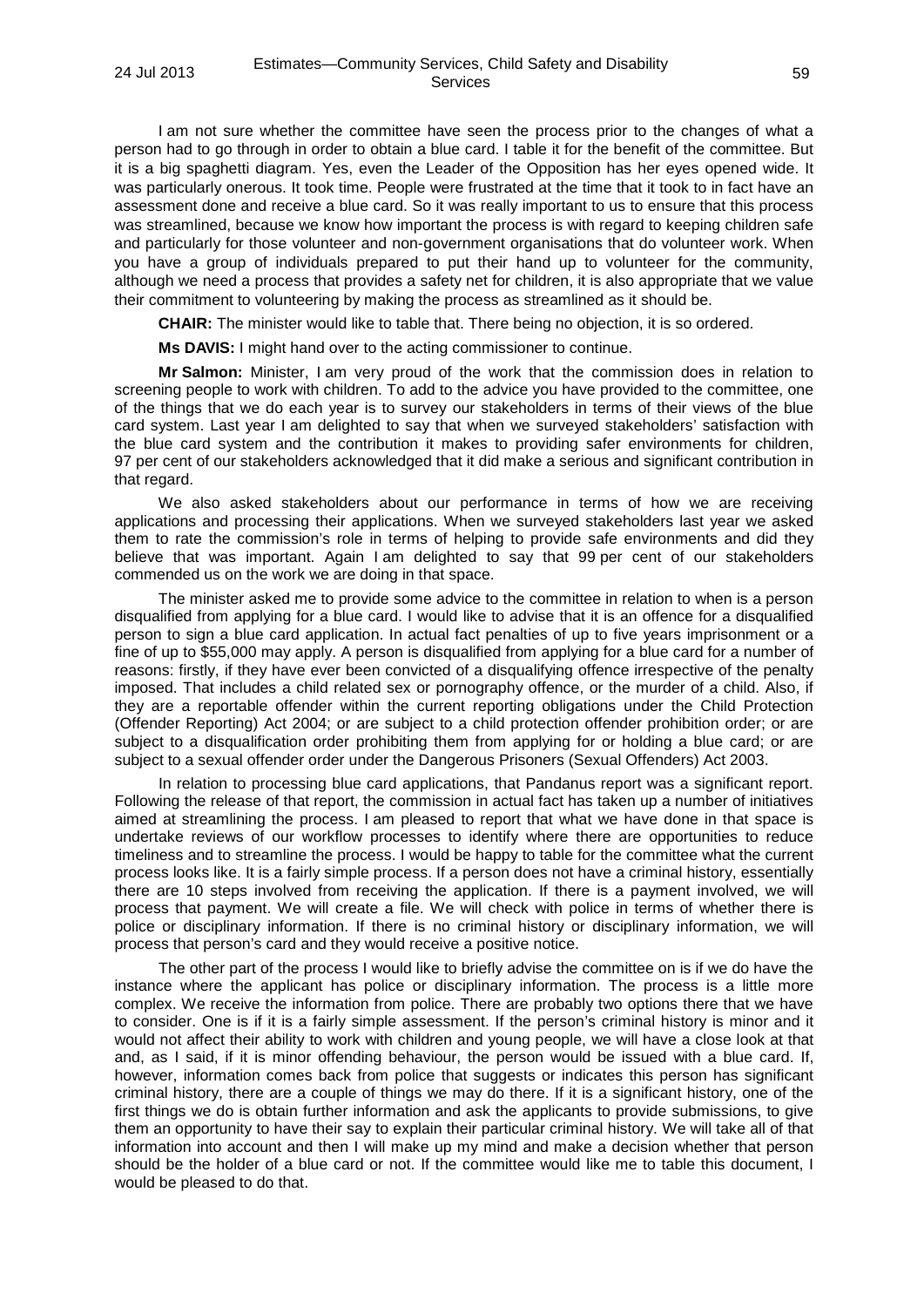**CHAIR:** Is the committee happy for that document to be tabled? There being no objection, leave is granted. I call the member for Woodridge.

**Mrs SCOTT:** I refer to page 30 of the SDS. I understand that the government is considering the recommendation of Mr Carmody to close the commission for children and young people and replace it with a family and child council. Mr Salmon, have you been consulted on the functions and governance of this proposed council at all?

**CHAIR:** I simply ask under standing order 112 what is the relevance of that to estimates, given that that is a report that has been handed—

**Ms PALASZCZUK:** It is in the SDS.

**CHAIR:**—to government and there is no—

**Mrs SCOTT:** Page 30 of the SDS.

**Ms PALASZCZUK:** We just had a 20-minute answer to one question. Now you are stopping a question.

**CHAIR:** There is no time limit—

**Ms PALASZCZUK:** Yes, but 20 minutes for one question.

**CHAIR:** There is no time limit for answers and the answer was completely relevant to the question. I am not shutting down questioning of the commissioner at this time. I am simply asking the relevance of this question to estimates.

**Ms PALASZCZUK:** SDS, page 30.

**CHAIR:** Whereabouts on page 30, if you could please explain where that relates to.

**Ms PALASZCZUK:** So you don't want to have the opposition's questioning. Fine.

**Dr DOUGLAS:** I will read it out for you.

**Ms PALASZCZUK:** Commission for children and young people.

**CHAIR:** The reason I am asking—

**Ms PALASZCZUK:** You are stalling again—stalling tactics.

**CHAIR:** The reason I am asking is that the Carmody report has been handed to government and that is as far as it has gone.

**Ms PALASZCZUK:** Yes. We are asking a very simple question about a statutory body.

**CHAIR:** I do not see the relevance in relation to these estimates hearings.

**Ms PALASZCZUK:** Dot point 1.

**Dr DOUGLAS:** Dot point 1 states—

The Commission's work is directed towards the achievement of the following strategic objectives:

all children and young people in Queensland have their rights, interests, safety-

**CHAIR:** Correct. It is to do with the commission. It is not to do with the Carmody report. Your question is directly related to the Carmody report and I see no relevance. I would ask you please to come to your next question.

**Mrs SCOTT:** Mr Salmon, what benefits do you see to children in care and to the people of Queensland from closing the commission?

**CHAIR:** Again—

**Mrs SCOTT:** I have six questions here. Are you going to rule them out of order?

**CHAIR:** Member, there is no announcement, intent or move whatsoever by the government at this point to close the commission. There is a report that was handed down. I am not aware of any policy decision or even public statement from the minister in relation to closing the commission. I think it is a hypothetical. I ask you to move on.

**Mrs SCOTT:** My next question is: has the commission conducted any preliminary planning for the transition if there is a new arrangement?

**Mr DAVIES:** I raise a point of order. Again, under standing order 115, it is a hypothetical.

**CHAIR:** I am sorry. I have to agree with that. I do not see how that is relevant to these hearings given there is no public policy announcement or anything to do with the closing of the commission at this point in time.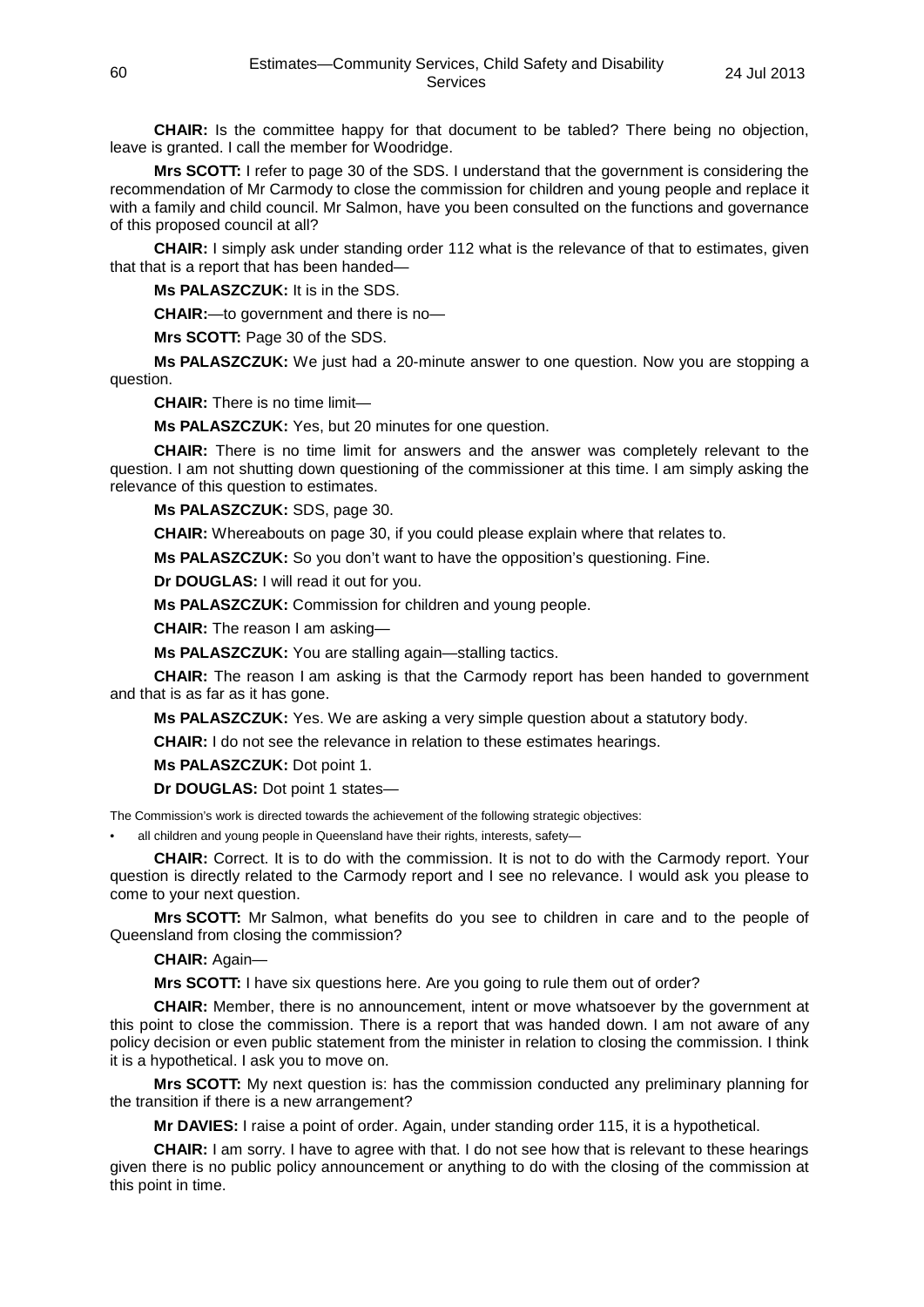**Dr DOUGLAS:** I have a question. I refer to the SDS on page 31. Mr Salmon, thank you for your presentation. It was very long actually but comprehensive. In these questions that you asked stakeholders, did you ask them if the \$76 that they pay as the application fee and the reapplication fee—so first applicants and re-applicants—is an impediment to the process? These people are volunteers. So this is their volunteer suitability certificate. Did you ask that question? You said 97 per cent of people said that it was suitable, that they thought it was the right thing. Did you ask that question about the cost?

**Mr Salmon:** Thank you for the question. The short answer to the question is no.

**Dr DOUGLAS:** No. Why not?

**Mr Salmon:** The reason is that when the process was initiated—this goes back quite a while now—there was I guess a concern and serious consideration given to the fact that if there was a fee involved for people applying for a blue card would that deter people from applying for a blue card. The policy decision as it is at the moment is that for people who wish to volunteer their services in one of the regulated areas of employment there is no cost associated with their application. If, however, they are going into paid employment or if they are working in a self-employed context, there is an application fee that applies for them.

**Dr DOUGLAS:** They are volunteers. It is fairly widespread, isn't it? There are a lot of people. How many people would be outside paid employment who would be paying that fee themselves? What percentage?

**Mr Salmon:** That is a very good question and it varies from organisation to organisation. I am aware that some organisations do actually support their staff and make the payment of the application fee.

**Dr DOUGLAS:** Do you endeavour to find that out?

**Mr Salmon:** To date I have not found that out, no.

**Dr DOUGLAS:** When the fee increased—the fee has gone up—did you see whether that was an impediment to people taking it up? And, if so, how many people dropped out and what was the result of it? Because that is an important question too, isn't it?

**Mr Salmon:** It certainly is. In terms of the fees that we have been requesting of people in terms of applications for blue cards, I personally do not believe it has been an impediment for people working with children and young people. I think most of the community now accept the fact that it is very important that there are checks and balances on people working with children and young people.

The onus on them to apply and if you are in paid employment or if you are a self-employed person to make a contribution to that process I believe is fairly well accepted. I do not believe it is deterring people from working with children and young children. I am, however, delighted that when this process was first commenced government made a decision to say, 'If people are prepared to volunteer their services, we won't charge a fee. The fee will be waived and government will supplement and support those applications.' I think that is a good decision.

**Dr DOUGLAS:** I will use some evidence to say that your assumption may not be true. It is currently assumed that the failure of the Safety House Program both previously and currently is due to the cost of blue cards that people have to take out because multiple people in the one dwelling have to take it out. When you say your feeling is that it is not an impediment, can you expand on that? I need a more coherent answer than that. I need to know why you assume that. Explain it to me.

**Mr Salmon:** If you look at the numbers of applicants who do hold blue cards, as the minister indicated before, at the present time we have over 600,000 people who are holders of blue cards in Queensland. That is a significant number of people who are in that space of being prepared to work with children and young people. The vast majority of those people working in that space are volunteers. As I said before, there is no fee for people who want to volunteer their services.

In relation to your point about safe houses, my understanding of safe houses is that people do that in a voluntary way, in a voluntary capacity. If that is the case, then those people would have had their blue card applications processed for free.

**Dr DOUGLAS:** So you will check to make sure that is correct, because my understanding is that that is not correct.

**Mr Salmon:** I would be very happy to check that. If they are a volunteer, volunteering their services in that sort of environment—

**CHAIR:** The minister will have to agree to have that as a question on notice.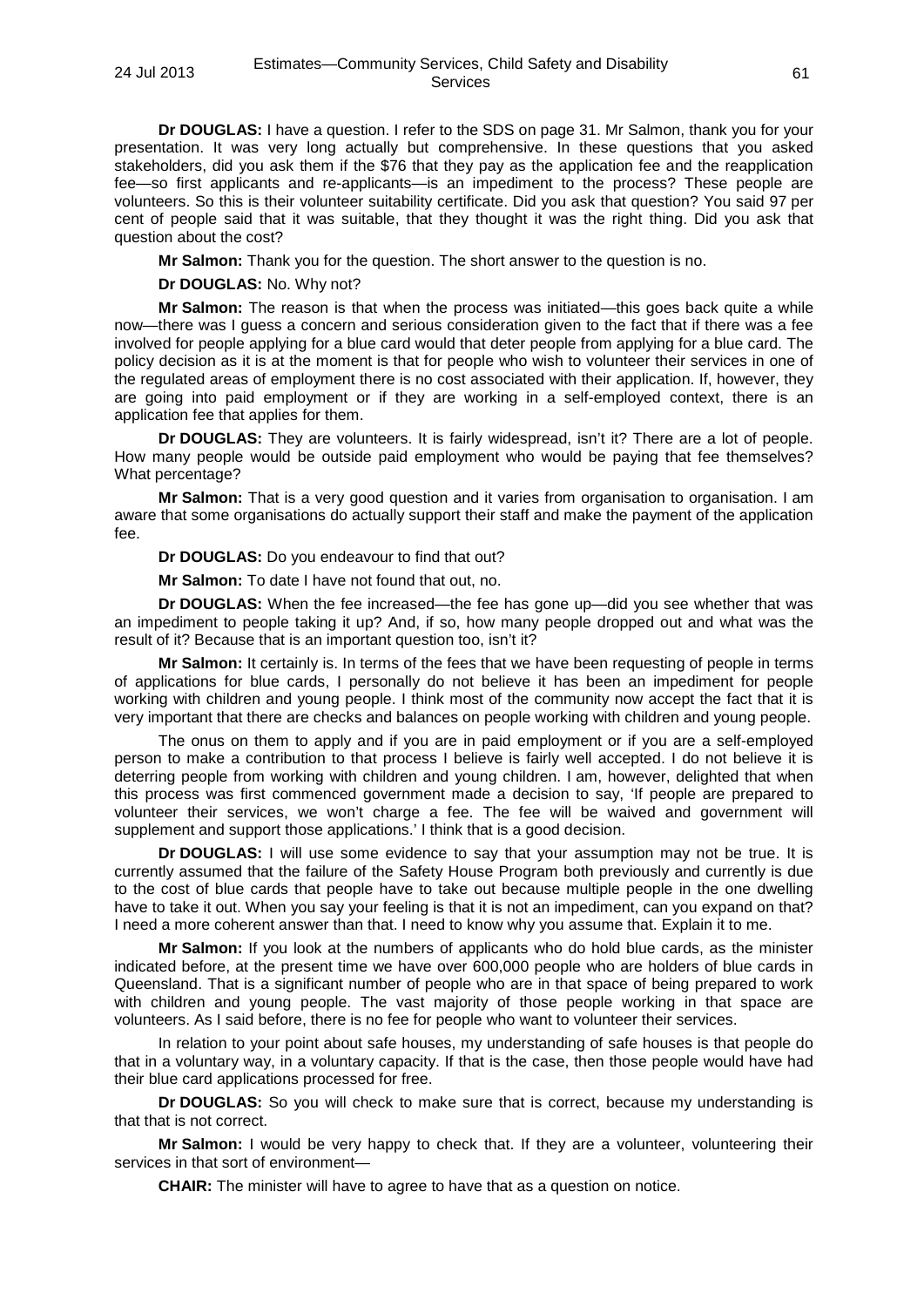**Ms DAVIS:** Certainly, member for Gaven. Given what you are saying, it sounds like those individuals would be offering to volunteer.

**Dr DOUGLAS:** They would be volunteers.

**Ms DAVIS:** That is what it would appear at first blush. If the acting commissioner would have those details for you, I am quite happy to take it on notice for you.

**Dr DOUGLAS:** Thank you.

**CHAIR:** I call the member for Townsville.

**Mr HATHAWAY:** I refer to page 34 of the SDS with regard to the Commission for Children and Young People and Child Guardian. I note the commission's total funding has increased significantly from that budgeted last year—about \$693 million or 1.5 per cent. I will now use the member for Woodridge's parlance for orders of magnitude. There has been a savage increase of about three per cent, or \$1.386 million, from the estimated actual to a total budget of \$47.393 million this year. That is a savage increase. Would the minister be so kind as to outline what this allocation comprises and also the overview and the role of the commission?

**CHAIR:** For the purposes of the people attending and the people watching, the Auslan interpreters are here. You will see them behind me on my right. Leanne Beer, Ruth Sullivan and Pauline Tanzer are interpreting using Auslan. Welcome.

**Ms DAVIS:** I thank the member for Townsville for the question. If I could answer the second part of the question first, the Commission for Children and Young People and Child Guardian is a statutory body that, as the commissioner said, was established under the Commission for Children and Young People and Child Guardian Act 2000. Its mandate is to promote and protect the rights, interests and wellbeing of all Queenslanders under the age of 18, particularly those who are most vulnerable.

The commission seeks to achieve its mandate by regularly visiting and speaking with children and young people who are in care and detention to monitor their safety and wellbeing, and resolving or investigating their concerns by monitoring, auditing and reviewing systems, policies and practices relating to services provided to children and young people receiving child protection or youth offending services. The commission also promotes laws, policies and practices that uphold the rights, interests and wellbeing of children and young people, particularly those who are at risk. It conducts research into matters affecting the safety and wellbeing of children and young people, maintains the Queensland Child Death Register and supports the Child Death Case Review Committee process. As we have just spoken about, it also administers the blue card system.

The commission's total funding in 2013-14 will rise by \$1.386 million, which comprises increases offset by decreases. The increases are seen in blue card revenue, funding for rental increase and funding for enterprise bargaining. These increases amounted, as you said, to \$3.85 million. The decreases are seen in deferred funding from the 2011-12 financial year, interest and other decreases such as meeting room hire and jury allowance. Total decreases amounted to \$2.468 million. The difference between the increases less the decreases is \$1.386 million.

**Mr HATHAWAY:** Thank you, Minister.

**Mrs SCOTT:** Minister, we are moving on to our next topic of disability services. I draw your attention to page 15 of your SDS and I note an underspend of \$28.8 million for total capital purchases, which is more than half of the budget underspend. Minister, can you please detail the actual capital projects that were not delivered and why?

**Ms DAVIS:** I thank the member for the question. Before answering the question, can we reshuffle the table to add the director-general?

**CHAIR:** Please do so.

**Ms DAVIS:** Would you be so kind as to repeat the question?

**Mrs SCOTT:** Minister, I draw your attention to page 15 of your SDS and I note an underspend of \$28.8 million for total capital purchases, which is more than half of the budget underspend. Minister, can you please detail the actual capital projects that were not delivered and why?

**Ms DAVIS:** I thank the member for the question. I think it is answered reasonably well in question on notice No. 2, but for your benefit I will answer the question for you. In 2012-13 capital purchases for the department achieved an estimated actual expenditure of \$26.773 million against planned expenditures of \$55.569 million. Delays in achievement of capital milestones are largely due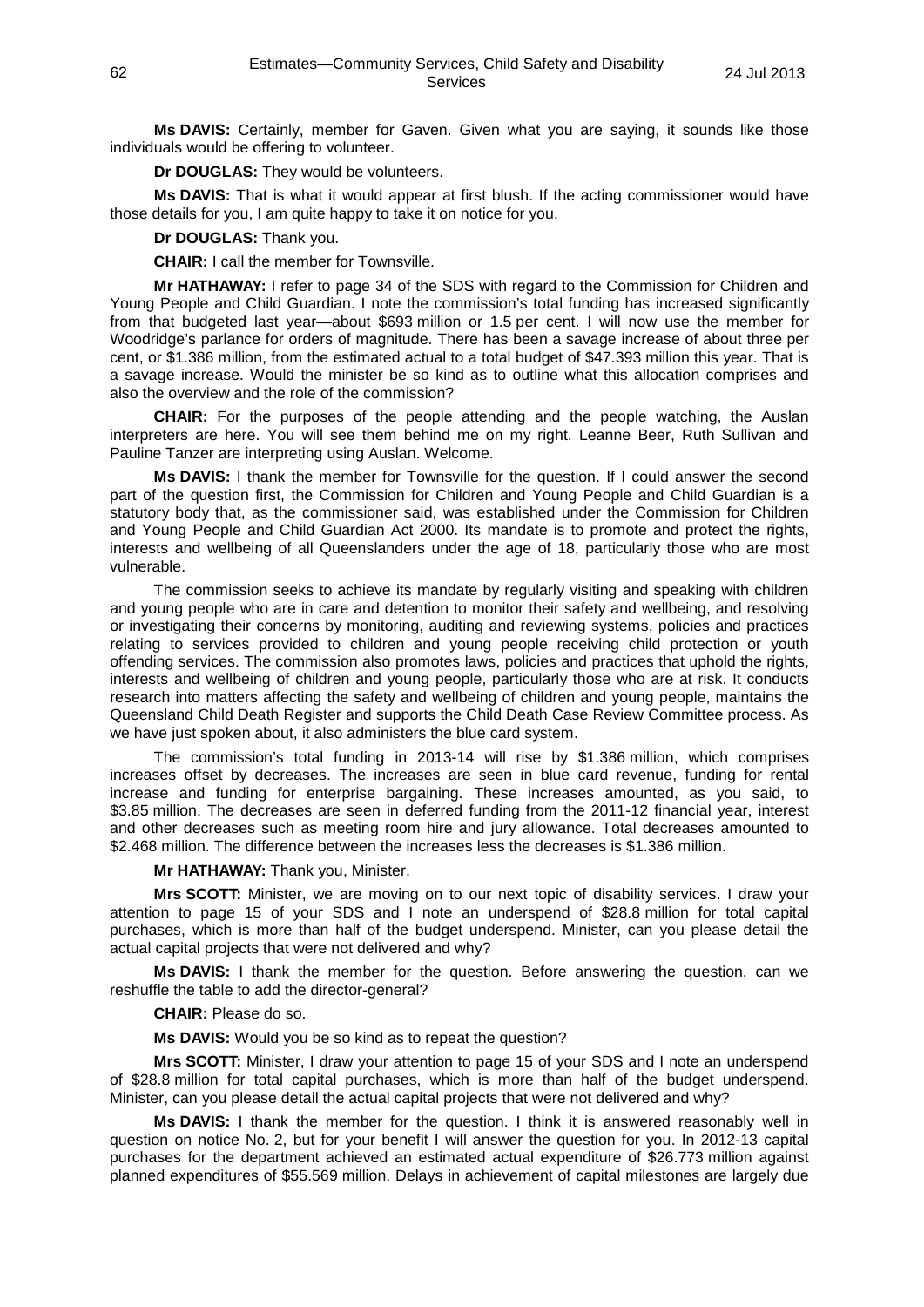to the late 2012-13 budget, subsequent wet season delays and project time frame impacts due to the late 2012 and early 2013 disaster events. Unspent funding from 2012-13 has been deferred into future years and provides a source of funds for the department's capital acquisition program. Remaining funds have been converted from capital to operating funding. That is a question on notice, too. But I might hand over to Mr Arthur O'Brien, the CFO, who can outline those particular projects for you.

**CHAIR:** Welcome, Mr O'Brien.

**Mr O'Brien:** I will go through the projects that commenced in 2012-13 which have been deferred to the out-years. Cherbourg Safe Haven was deferred to 2013-14 and 2014-15. Mornington Island Safe Haven Women's Shelter was deferred to 2013-14 and 2014-15. Coen Safe Haven non-government organisation staff accommodation was deferred to 2013-14 and 2014-15. Doomadgee Men's Space was deferred to 2014-15. Mornington Island non-government organisation staff accommodation under the Safe Haven Program was deferred to 2013-14 and 2014-15. Coen Safe Haven Services Club was deferred to 2014-15. Cooktown office accommodation has been deferred to 2013-14. On the Torres Strait, services for Indigenous communities' safe houses have been deferred to 2013-14 and will be completed in 2013-14. Atherton Residential Care Small Group Home is currently deferred to 2013-14 pending further consideration.

**Mrs SCOTT:** Mr O'Brien, would you like to table the rest of those?

**Mr O'Brien:** It has other information on there.

**Mr WOODFORTH:** Could you just redact what is not—

**Mr O'Brien:** Yes, through the minister.

**CHAIR:** Minister, it is your call.

**Ms DAVIS:** I am happy for Mr O'Brien to continue giving the answer to the committee if they are interested in hearing about the projects.

**Mr O'Brien:** Dinmore supported accommodation has been deferred to 2013-14 and 2014-15. Yengarie supported accommodation has been deferred to 2013-14. Woombye Positive Futures Accommodation has been deferred to 2013-14 and 2014-15. Mount Isa Neighbourhood Centre has been deferred to 2013-14 and 2014-15. Chinchilla Neighbourhood Centre has been deferred to 2013-14 and 2014-15. Banksia Positive Futures Accommodation has been deferred to 2013-14. All these projects will continue into those years and all funds have been deferred into those years.

**Ms DAVIS:** I am delighted that we have a number of projects that have been delivered in the capital program. As Mr O'Brien said, those projects that he just outlined will be delivered. There is a range of reasons they have been delayed—some because of wet weather events and for some we are just making final arrangements with the organisation. We are very pleased that we are able to continue with those even though they are deferred.

**Mrs SCOTT:** Minister, it seems extraordinary that there are so many Indigenous communities where we were going to be building safe havens for very vulnerable people. What time lines are you putting in place to ensure that these will be delivered in a very timely way?

**Ms DAVIS:** I thank the member for the question and I agree: programs going into Indigenous communities are important, but as I just outlined in the last answer there is a range of reasons some of these projects did not go ahead. As Mr O'Brien outlined, they are budgeted for and they will occur and hopefully in a very timely fashion because we do know they are important to be delivered into those communities.

**Mr DAVIES:** Minister, I refer to page 3 of the Service Delivery Statements and the Queensland government's commitment to provide \$2.3 billion for DisabilityCare Australia—the National Disability Insurance Scheme—and on page 17 of Budget Paper No. 4 the government's \$25 million commitment from this funding for this financial year. Minister, can you please advise what it is that your department is doing now and over the next five years to ensure Queensland can support the successful implementation of the national disability scheme?

**Ms DAVIS:** I thank the honourable member for the question. I know your very great interest in the National Disability Insurance Scheme and people with a disability not only in your own area. I know that you have a history of being very concerned for vulnerable people and of working with them in the community. Disability service is one of those areas that you have a great passion for, so thank you very much for your question and for your continued interest in this space. It is an area that I am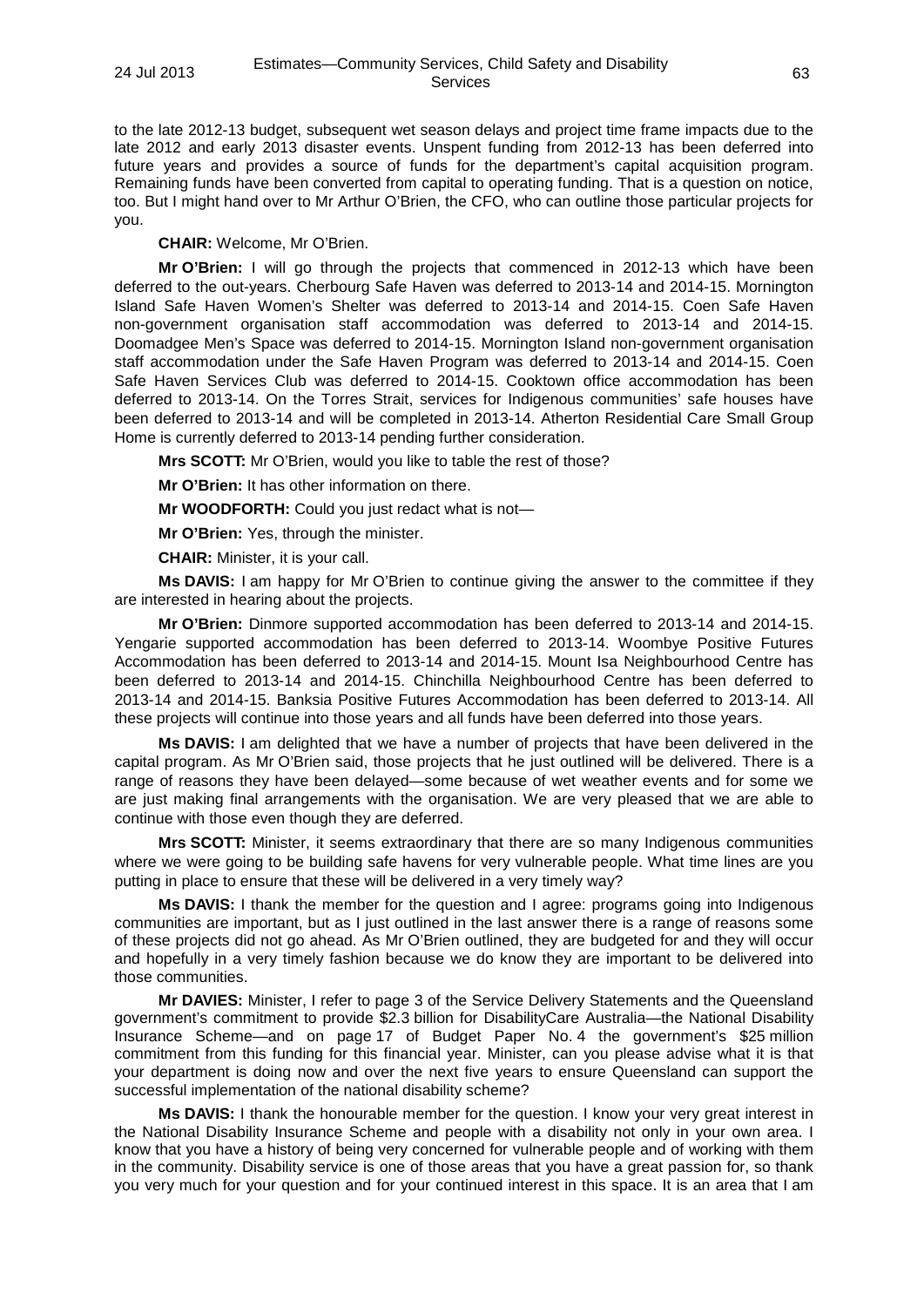very passionate about, as committee members would well know. I was delighted on 8 May this year when the Premier signed that historic heads of agreement with the Australian government to establish DisabilityCare, the National Disability Insurance Scheme, here in Queensland.

Queensland will be transitioning to DisabilityCare Australia from 1 July 2016. This scheme is the single biggest social reform in Australia since the introduction of Medicare. It is such an important reform and it will make a real difference to the lives of Queenslanders with a disability. The Queensland government worked hard to secure the very best outcome for Queenslanders with a disability with the federal government so that DisabilityCare could be established to meet the needs of people in Queensland with a disability. In undertaking such a monumental shift in the way that disability services are delivered in Queensland, it was of vital importance to me as well as the Premier and the Treasurer that we did not underestimate the scale and the challenges of that transformation both financially and structurally. Queensland's disability services have historically been grossly underfunded, and we are working hard to restore the system following years of neglect by the former government. This includes increasing the funding for disability services, with record funding for specialist disability services in 2012-13 and 2012-14 including committed funding of \$868 million towards the NDIS.

As you noted in your question, by 2019-20 the Queensland government's financial commitment to DisabilityCare Australia will be \$2.03 billion. I am really excited that in 2013-14 we have been able to bring forward \$25 million of that \$868 million to start our structural change in moving towards an NDIS. This \$25 million is part of the state government's overall investment in disability services of \$1.3 billion across Queensland in 2013-14. Our investment of funding will focus on delivering services to the greatest number of Queenslanders with a disability that we possibly can. We know there are some particular areas in the disability sector that are experiencing increased pressures to meet critical needs right now. That is why within the \$1.43 billion budget we have allocated funding which responds directly to those needs. Some of those areas include \$117.2 million over four years to support young adults with a disability who are exiting state care; \$55 million over four years to provide assistance for up to 1,200 young people exiting school who have a disability; and \$26.4 million over four years to support people with spinal cord injuries at the Spinal Injuries Unit at the Princess Alexandra Hospital. These measures provide some certainty for these groups in the lead-up to the transition to DisabilityCare Australia.

In concert with this funding, the government is making substantial changes in Queensland in preparation for DisabilityCare. In September 2012 Queensland launched the Your Life Your Choice initiative, which is a self-directed funding model for disability support. Self-directed funding, as you would know, is a monumental shift in the way disability services are delivered in Queensland. It is also one of the hallmark features of disability care.

Our early transition to this type of funding model I think will help our transition to DisabilityCare to be much smoother. We are already working with key consumer, carer, provider and advocacy representatives to develop and deliver NDIS transition plans. I have established an NDIS planning and implementation group, which met for the first time in February this year and has already met three times to discuss issues around how Queensland will transition to DisabilityCare in 2019-20. By the end of the year we will have a plan for Queensland to support that transition.

Throughout 2014 we will be working with DisabilityCare and the Australian government to plan for our transition to the NDIS which, as I said, will commence from 1 July 2016.

**CHAIR:** We are scheduled to take a break now until four o'clock. I will allow you to complete your answer when we come back. We will adjourn now and be back at 4 pm.

### **Proceedings suspended from 3.46 pm to 4.02 pm**

**CHAIR:** Welcome back, Minister and officials. The committee will now continue its examination of the estimates of the Department of Communities, Child Safety and Disability Services, continuing our focus on Disability Services. Minister, you were not quite finished the answer previously. If you could finish, please.

**Ms DAVIS:** Thank you, Mr Chair. Before I do that, the assistant commissioner has a response to an earlier question by the member for Gaven. Would you like him to give that now?

#### **CHAIR:** Sure.

**Mr Salmon:** I am pleased to provide a response. I took a question on notice earlier in relation to the Safety House Association. In response to the member for Gaven's question, the Safety House Association of Queensland website reports that the Safety House program is a community based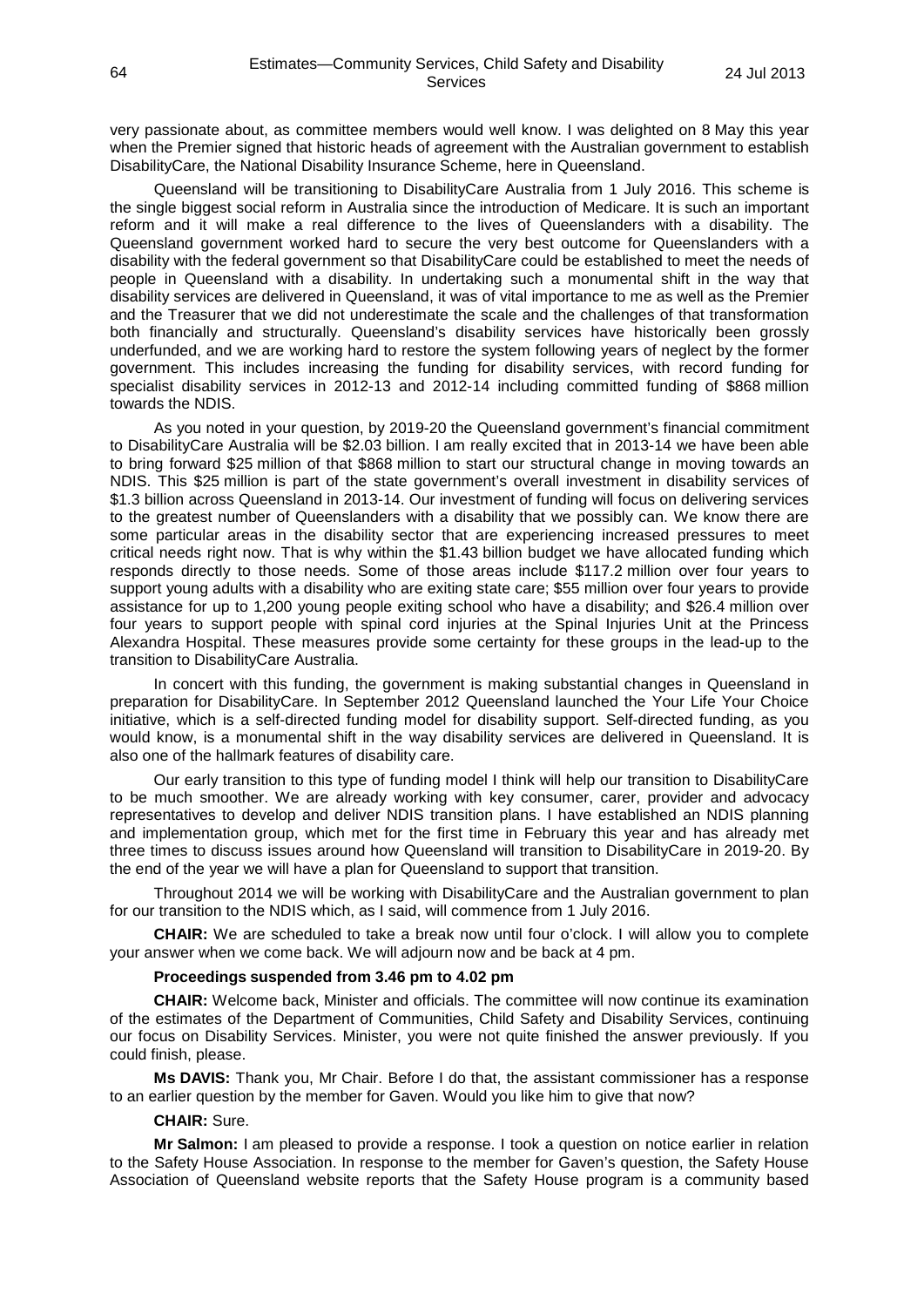program run entirely by volunteers. My commission's records indicate that 95.53 per cent of safety house applicants are volunteers and therefore no application fee is payable. The reason the remaining 4.47 per cent of individuals may have paid an application fee is that they may be working in other regulated organisations in a paid capacity.

In relation to the cost of the blue card application for a paid employee, the cost of an application today is in fact less, on an annualised basis, than when the system moved from a two- to three-year renewal cycle. The fee charged represented a drop of approximately \$7 per year.

**CHAIR:** Thank you, Acting Commissioner. Minister, if you would continue, please.

**Ms DAVIS:** We as a government are already taking the opportunity to have ongoing in-depth conversations and discussions with David Bowen, the CEO of DisabilityCare Australia. We will again be meeting with Mr Bowen on 15 August. So those channels of communication are well and truly open.

In terms of our planning for the transition, rather than focusing on one small area of our state, Queensland is taking a whole-of-state approach to preparing for the NDIS. Queensland is unique in terms of its size and the fact that there are a large number of rural and remote communities in the state. This places very different pressures on Queensland that are not experienced in the other states and territories. We are taking a measured and considered approach to planning for the transition rather than rushing into a launch site.

The disability sector has openly agreed that the Queensland government has taken the right approach to the transition. Queensland now has a valuable opportunity to learn from the experience of the other NDIS launch sites. These learnings will inform our planning, particularly in areas such as the phasing-in of clients; consumer experiences in accessing the NDIS; the success of the NDIS planning and assessment tool, which is, as I understand it, just about ready; approaches to unpacking block funding arrangements; the pricing of services; and access to aids and equipment.

With the funding in Disability Services for 2013-14 and beyond and our considered planning, we are ensuring that Queensland is prepared for the transition to DisabilityCare in Queensland from 1 July 2016. I truly believe that we are creating a responsive disability service—a system that is a far cry from the system we inherited from the previous government.

**Mr DAVIES:** Is the minister aware of anything which may put the budget commitment to fund the National Disability Insurance Scheme in jeopardy or at risk going forward?

**CHAIR:** Minister, if you would be succinct in your answer.

**Ms DAVIS:** Thank you, Mr Chair. To support the state's contribution to the National Disability Insurance Scheme the government made a small increase to the rate of duty applicable to insurance premiums for general insurance product. It still makes the Queensland duty regime very competitive with the other states, and it will help fund the ongoing supports for the extra people that will access disability support services through an NDIS from July. Members would know that that increase was contained in the Revenue Amendment and Trade and Investment Queensland Bill. Sadly, the Labor opposition voted against that bill. It is very sad. Those in the Labor Party feel it is quite okay for the federal government to have an increase in the Medicare levy to support these very vulnerable people—people who have been underfunded for so long—and yet found that they could not support Queenslanders with a disability by supporting that amendment bill.

**Mrs SCOTT:** Minister, at page 20 of the SDS, 'Employee costs' shows a reduction of \$36.9 million for 2013-14. How many more staff in Disability Services will that reduction in funding mean will be made redundant?

**Ms DAVIS:** I thank the member for the question. As I said in my opening statement, we are about protecting front-line services—delivering an efficient and effective suite of services through our non-government organisations to assist those people who are most vulnerable, particularly those in disability. As I have stated in previous answers, this government is absolutely committed to supporting Queenslanders with a disability. That is why we have invested \$868 million. It is the biggest funding commitment that this government has made since being elected last year. That is our commitment to people with a disability and their families and carers. Signing a heads of agreement to participate in an NDIS is our commitment to people with a disability and their families and carers. In terms of actual numbers, the director-general might have to assist you with that.

**Ms Allison:** I can advise that the number is 87.

**Mrs SCOTT:** Minister, I refer to those 87 FTEs for Disability Services as found on page 6 of the SDS. What services will now not be provided because of that reduction?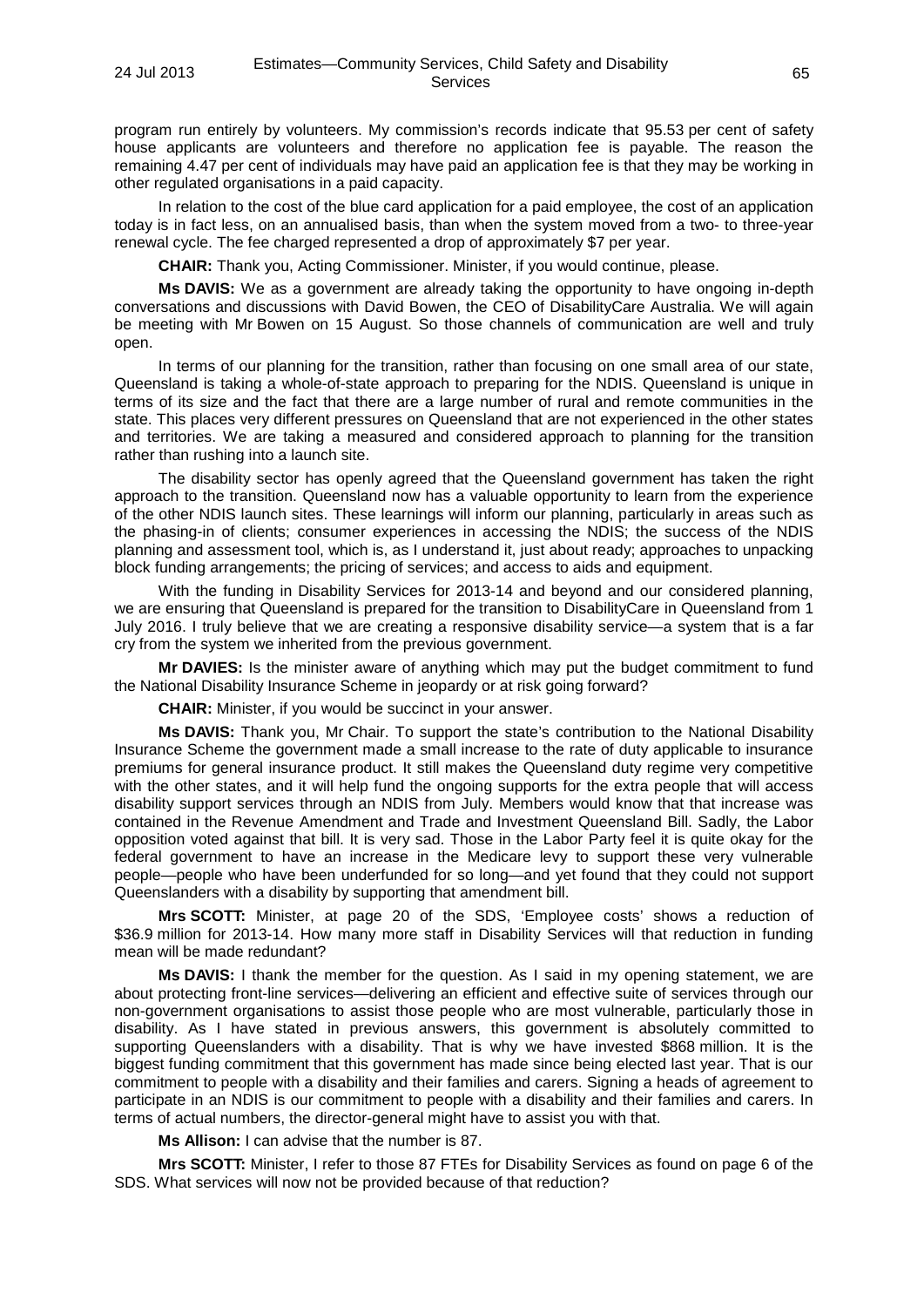**Ms DAVIS:** I thank the member for the question. As I said, we are about delivering front-line services to Queenslanders with a disability, as we are in other areas of my portfolio. Matters of what staffing allocations are made are matters for the director-general. She might like to take that question.

**Ms Allison:** I am happy to take that question. I can advise that front-line services will not be affected by that reduction of 87. I would expect that we will achieve those reductions largely through looking at central-office and back-office roles, through natural attrition, through further reductions of temporary staff that we have had on for particular short-term engagements, and through voluntary redundancies for permanent staff where appropriate, on a case-by-case basis.

**Mrs SCOTT:** So what levels will they be? Are they lower level staff that are doing admin type services?

**Ms DAVIS:** I am not sure that that information would be available. We are talking about a proposal. That would not be available at the moment. As the director-general said, we are looking at back-office staff, not front-line staff, in those figures.

**CHAIR:** I am sufficiently satisfied with that answer. Is there a supplementary to that?

**Mrs MILLER:** I have a separate question.

**CHAIR:** I will come back to you. If the member for Mudgeeraba would like to ask a question?

**Ms BATES:** Minister, I refer to page 7 of the SDS, which references disability programs, and your previous answer on the NDIS. I ask: can you please provide an update on the Your Life Your Choice initiative and specifically the current uptake of this new initiative?

**Ms DAVIS:** I thank the member for the question. She knows my very great passion about self-direction for people with a disability. It is for that reason, and after talking to many stakeholders, that government decided to move towards a model of self-direction for Queenslanders with a disability, so that they have choice and control over the services they purchase, which will be the case under an NDIS.

Your Life Your Choice was launched in September last year. As I said, it is a self-directed funding model which allows people with a disability more choice and control over the support they receive. Self-directed funding, as I mentioned in my previous answer, is a monumental shift in the way disability services are provided here in Queensland—or certainly the funding for it—and is, again, one of the hallmark features of the NDIS.

Queensland's early transition to this type of funding really puts us in a very good place in terms of transitioning clients to an NDIS when it fully rolls out in 2019-20. Under Your Life Your Choice, a person can choose to self-direct their funding either through a host provider, who acts a bit like a broker, or via direct payment arrangements, so they can arrange it themselves. As at the end of June there were 59 host providers across Queensland. We were really pleased with that number in the early stages of this trial. To be eligible to participate in Your Life Your Choice an individual must be in receipt of an individual recurrent funding package.

There are approximately 4,200 people in Queensland who meet the criteria for Your Life Your Choice, and as at the end of June 2013 there were over 230 people across Queensland who decided to self-direct their support through this trial, so we are really pleased about that. Members would know that I have spoken in the House about writing to around 1,300 families to invite them to participate in the first stages, and we had quite a good uptake. From that cohort the number that I have referred to are those who are in receipt of recurrent packages.

In terms of those numbers compared to the other jurisdictions it rates very, very favourably; for example, in Victoria it has taken around 10 years to reach the current self-directed support level that they have got, which is about 14 per cent of people being managed by a broker. In other jurisdictions who have recently moved to commence initiatives to support self-direction the numbers have been quite limited; for example, in South Australia around 70 people are self-directing after commencing their trial which started in 2011. We are pretty happy with our uptake based on those numbers. Committee members may or may not know that Western Australia have been doing self-direction for some time, that is, since the mid-1990s, so they are very well established in terms of the client base and self-direction.

Regional employees actively work with people who are interested in self-directing their supports. My department is also providing training and support to help people understand how they can self-direct, because it really is a very great change for these people and their families. There is also training and support available to the service providers to help them transition to a self-directed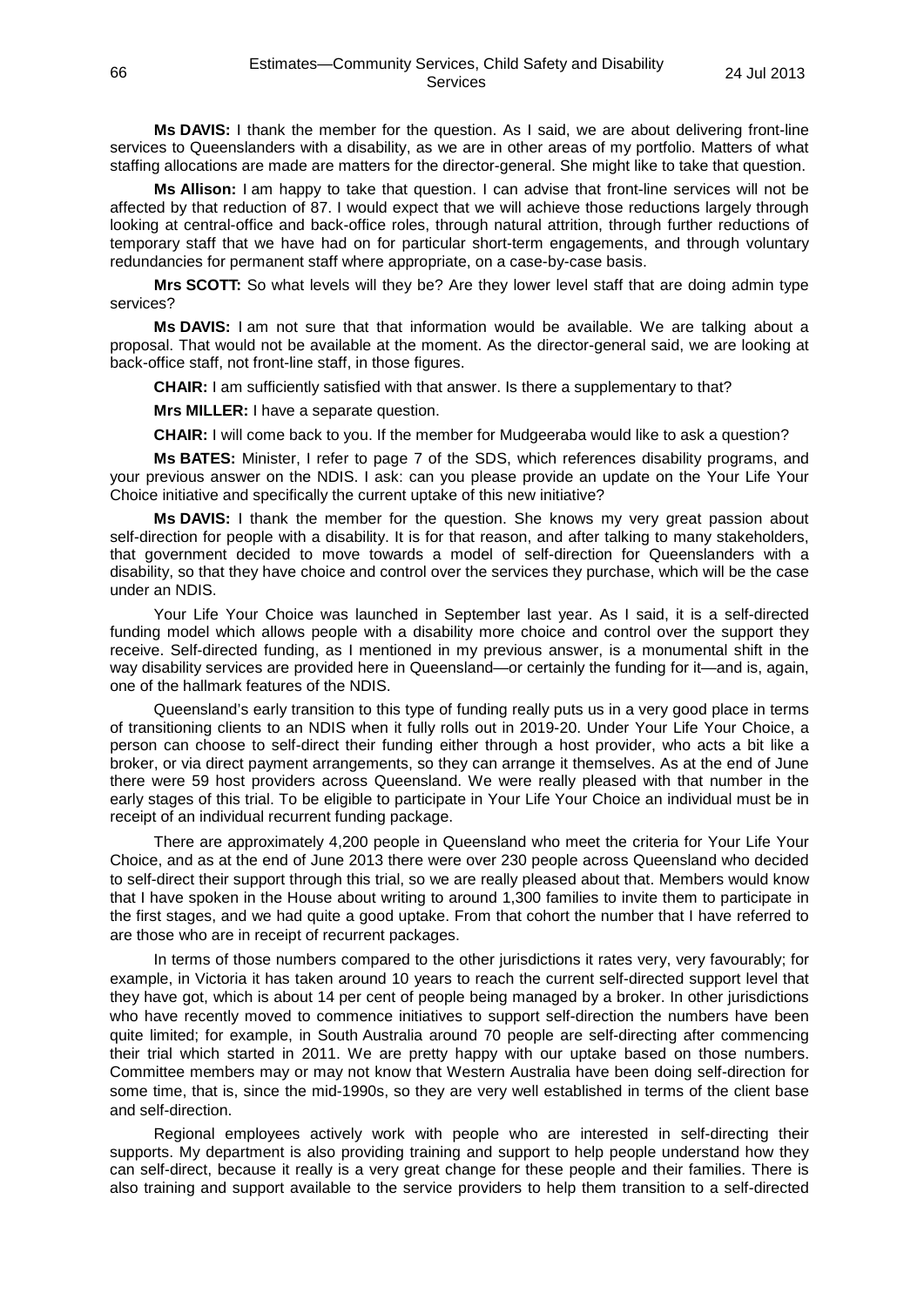support environment, because it is a really big change for the service providers as well who historically have had block funding. People went to them because that is where the money was and that is where the services were available.

On Saturday last I was out at Multicap's annual fair, and they are one of the host providers of which I spoke. It was wonderful to speak to a dad of a young woman with a disability who has opted to participate in the Your Life Your Choice trial and to hear from him how much easier the process was than he thought it was going to be and how he felt empowered by selecting the specialist disability service supports on behalf of his daughter that best met her needs. I think that says we have done the right thing in getting Queensland started to transition people to that type of funding.

Our government did what no other government had done by changing the DSA last year. We are very happy that we now have a ruling from the Australian Tax Office that puts us rocking and rolling and ready to go. Choices that you and I take for granted were not afforded to people with disabilities and their families, and I am really delighted that this government has paved the way for them so to do.

**Dr DOUGLAS:** This question is directed to either yourself or the DG, but I think the DG might be able to give you a hand on this. How many employees are on stress leave or sick leave due to the sacking and retrenchment of public servants in your department?

**Ms DAVIS:** That would not be a question that I could answer. I am not sure that the DG would have that information at hand. It might be something that we would need to take on notice.

**Dr DOUGLAS:** That would be fine.

**Ms DAVIS:** Could you again just repeat what it is that you want to ensure that we can provide you with that information?

**Dr DOUGLAS:** I would like to know how many staff are on stress leave or sick leavesometimes the definition can be unclear—due to the sacking and retrenchment of public servants; in other words, relating it to that as a reason.

**Ms BATES:** I have a point of order to the phrasing of the question and the inference that staff were sacked rather than made redundant. I ask that the member rephrase the question.

**CHAIR:** I think the question could be given as a question on notice in regard to how many people are on sick leave or—

**Ms DAVIS:** It would be very difficult at any given time to say who was on sick leave—

**Mrs MILLER:** The minister can answer the question in any way she sees fit in accordance with the standing orders, even if it offends someone.

**CHAIR:** They can in accordance with the standing orders.

**Mrs MILLER:** That is right.

**CHAIR:** Minister, if you could table whatever information is available around that question as a question on notice, I think that would satisfy the member.

**Ms DAVIS:** It will be difficult, member for Gaven, unless there has been a specific reason cited, and I am not sure whether that will be at hand. But if there is information available, then we can provide that to you.

**Dr DOUGLAS:** If we could break it down into stress leave, sick leave and then reasons—

**Ms DAVIS:** I think that is just going to be too hard, because we have temporary staff, we have a highly feminised workforce, some people take leave for different reasons and—

**Mrs MILLER:** Point of order. The minister is here to answer questions in relation to budgetary issues—

**Ms DAVIS:** I think I will just take it on notice and—

**Mrs MILLER:**—and it is part of the budgetary process, stress leave and sick leave.

**CHAIR:** Member for Bundamba, the minister is trying to clarify what it is the member is looking for. The minister has given an undertaking—

**Mrs MILLER:** She said it was too hard.

**CHAIR:** The minister has given an undertaking to provide the information on notice where it is available. I think that is a sufficient response.

**Ms DAVIS:** We will take that on notice and try and provide the material as requested.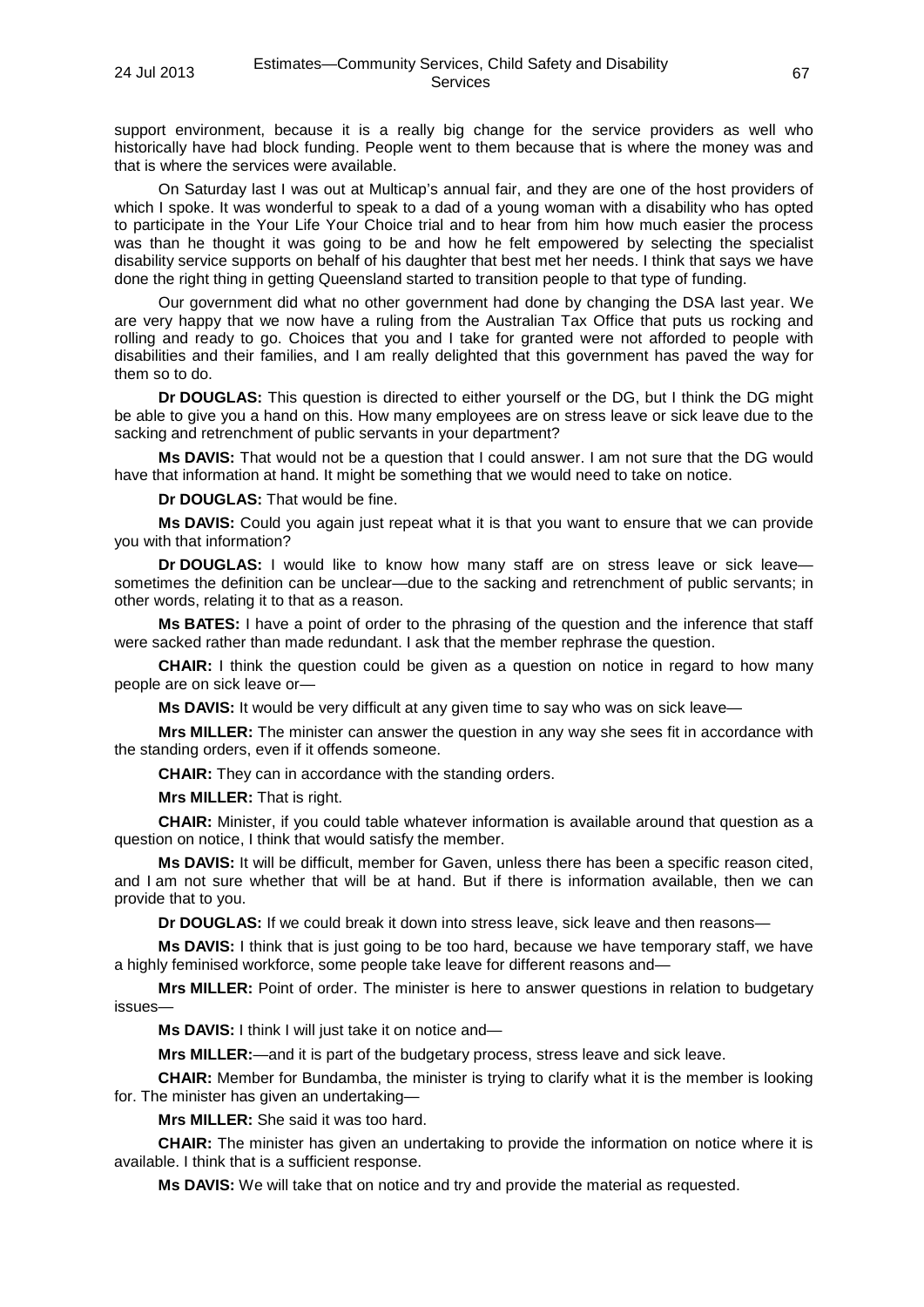**Mr HATHAWAY:** Minister, I refer to page 3 of your SDS specifically concerning the Parent Connect initiative. Can the minister please outline what her department is currently doing to deliver this important commitment? I know what you were doing up in Townsville when you came up on 19 June at Cootharinga, but could you tell the rest of the chamber, please.

**Ms DAVIS:** I thank the member for the question. It was wonderful to come up to Cootharinga and meet the team from there and those who will be delivering the Parent Connect program. They are very committed. Many of the people there who are going to be delivering the services are in fact family members of people with disabilities or who have had children with a disability. Had this service been available to them, certainly the feedback I am getting is that that would have been much more helpful in terms of making the appropriate connections that they needed at what for them is a very, very stressful time. Discovering that a child has a disability is very emotional and very confronting for families. On top of that, they can encounter considerable difficulty in trying to navigate the maze of support services that are available to them at that time. In fact, for some of them it is so hard that they stop, and that is not what we want.

Our government has a firm commitment to providing early intervention and transitional support to parents of children who have been newly diagnosed with a disability or developmental delay. We know that strong and targeted early intervention services can greatly improve the quality of life for children with a disability, along with the lives of their families and their carers. That is why we committed that \$4 million in 2012 over four years towards the Parent Connect program. For the first time in Queensland, parents of a child with a newly diagnosed disability will have someone that they can talk to who understands their circumstances and advise about what to do next. Through Parent Connect parents will be provided with information on available services and planning supports, and they will be assisted to connect with their local community and to access specialist services if that is required.

Parent Connect will also link in with the Mums and Bubs program. Mums and Bubs, as you know, is a maternal and child health service which is staffed by nurses who run free community health clinics and visit parents with newborns. It gives an extra layer of opportunity to help parents who might be struggling with the extra challenges that having a newborn with a disability brings. In November 2012 I announced four non-government organisations who will deliver Parent Connect across eight locations throughout Queensland, and I am pleased to say that the non-government organisations that are delivering these are: the Benevolent Society that are operating out of Cairns and the Gold Coast areas; Cootharinga in North Queensland operating out of Townsville and partnering with the umbrella network in Rockhampton; the Sunshine Coast Therapy Centre—I had a yarn to them a number of weeks ago—and Mission Australia, which is operating in Brisbane North, Brisbane South and Ipswich. The feedback that I am getting already is really, really positive. To have somebody outside of a departmental officer having a conversation with a parent makes them feel much more at ease so that when those connections with government agencies are required, they know where to go and how to access the service. It is about trying to make that journey for parents as streamlined as possible when they start to deal with the challenges of a child with a disability.

**Mrs SCOTT:** Minister, can you advise the committee around issues associated with families whose young adults with disabilities are in independent shared living arrangements where funding has been cut, leading to reduced staffing and leaving both the staff and the clients at risk? Why are some of these services being cut?

**Ms DAVIS:** I thank the member for the question. Are talking about something specific?

**Mrs SCOTT:** I have had a number of parents contact me, particularly mothers with severely disabled children who are living in shared accommodation and who require a higher level of staffing than is now the case. They have had workers reduced, and they fear for the safety of their children; the staff is also at risk.

**Ms DAVIS:** I thank you for raising this. I would be very happy to talk to you about these particular cases offline. I am not aware of those particular instances. Young people with disabilities, their issues are some of the ones that keep me awake at night. We need to ensure that we can provide the right services to support them. That is why it was really important that we sign that heads of agreement with the federal government to ensure that Queensland was part of the NDIS. That is why we put that extra money into disability services in the lead-up to that, and I am pleased that we have been able to bring forward \$25 million of that \$868 million and start that change.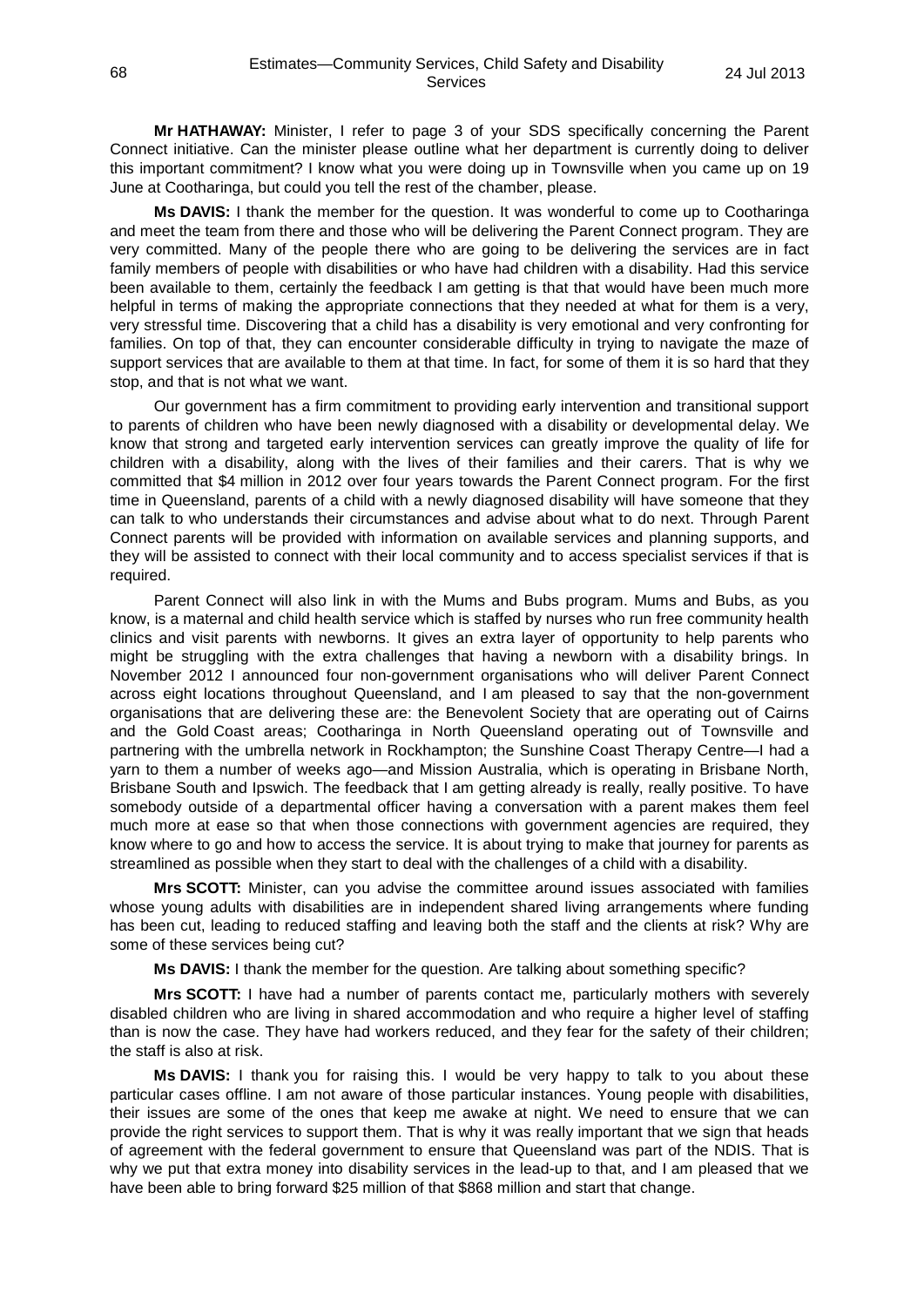**Mrs SCOTT:** So are you unaware of any funding cuts to these families?

**Ms DAVIS:** The ones that you are speaking about, I am unaware of the particular instances. I cannot speak about individual cases; it is not appropriate. All I can say is that we are committed to providing the right supports and services to people with the resources that we have available. I would be very happy to talk to you about those particular cases that you mentioned offline.

**Mrs SCOTT:** I think we were made aware there would not be funding cuts to families with children with disabilities, yet if I have seen a few I am sure that there would be many, many others.

**Ms DAVIS:** I am not aware of the cases of which you speak, and I am happy to talk to you about them. We are committed to providing effective, efficient and appropriate services to the families of people with disabilities, and that is what we will continue to do. But if you have particular knowledge of where this has happened, I would be happy to speak to you about it offline. But it is not appropriate to talk about it in this forum.

**Mr SHUTTLEWORTH:** In reference to page 4 of the SDS and your expenditure on disability services, could you please outline what disability services are provided within my electorate and perhaps give a scattering of what may occur in other committee members' electorates?

**Ms DAVIS:** I thank the honourable member for the question. I very much enjoyed coming out to see you during Volunteer Week and speaking to a number of disability service organisations and their volunteers when I was out there.

To answer your question, funding for Ferny Grove of \$623,183 included allocations for accommodation and respite, resilience partnership and innovations and support for school leavers, but for information I can also provide a bit of an overview on what each of these programs actually does. In terms of accommodation support and respite, this funding is as it says—that is, to support workers to assist a person with a disability to remain in their own home or other accommodation such as a group home. Respite is where support workers care for a person, again, in their home or in a community setting at a centre to give family carers a bit of a break, and sometimes that is just what a family needs in order to regroup before the person with a disability comes back into the most desired environment—that is, back with the family.

Support for school leavers is one that I spoke to you about. It is a challenging time for young people with a disability and their families when they have had 12 years worth of support at school and they move from within education to disability, so it is really important that we look to provide supports to these young people as they transition into their adult life in the community. We put some funding behind that because it is really important that young people in Ferny Grove, as with other Queenslanders, know that when they leave school they are able to access programs that give them the support that they need to participate and be included in the community, which is where they need to be. So there are lots of things happening. We fund a great many services in disabilities because the range of disabilities that our clients have is varied in itself and they require different levels of support. I am very pleased that with the increased funding going into disabilities and with us signing up to an NDIS we are able to seek to support more people into the future.

**CHAIR:** Thank you, Minister. I call the member for Bundamba.

**Mrs MILLER:** I am just following up from the issue of family members and their decreased funding for disability services. Minister, I wrote to you a couple of months ago about a family in my electorate—in fact, they live in Redbank Plains—and officers were sent out obviously by the director-general because it went through the department. This particular family were visited by the officers concerned and they were given the view that they would get increased funding by the officers of the department. They have come back to me and said to me that they have since received a letter stating that there would be no increased funding at all and in fact they were shattered—absolutely shattered. So, Minister or Director-General, in one of the few instances when I write to an LNP government asking for any assistance for this family and they are given the undertaking by officers that they probably will get extra funding and yet they end up with nothing more, how do you respond to that when these expectations have been raised?

**Ms DAVIS:** I thank the member for the question and I will hand over to the director-general to answer that for you as to how that worked within her department. I am disappointed that the families were under the impression that there would be increased funding if that was not going to occur. It is difficult to really give a firm response on that. I am happy to talk to you offline about that—

**Mrs MILLER:** I am happy to talk on the record about this, because the situation—

**Ms DAVIS:** No. It is not appropriate for me to discuss—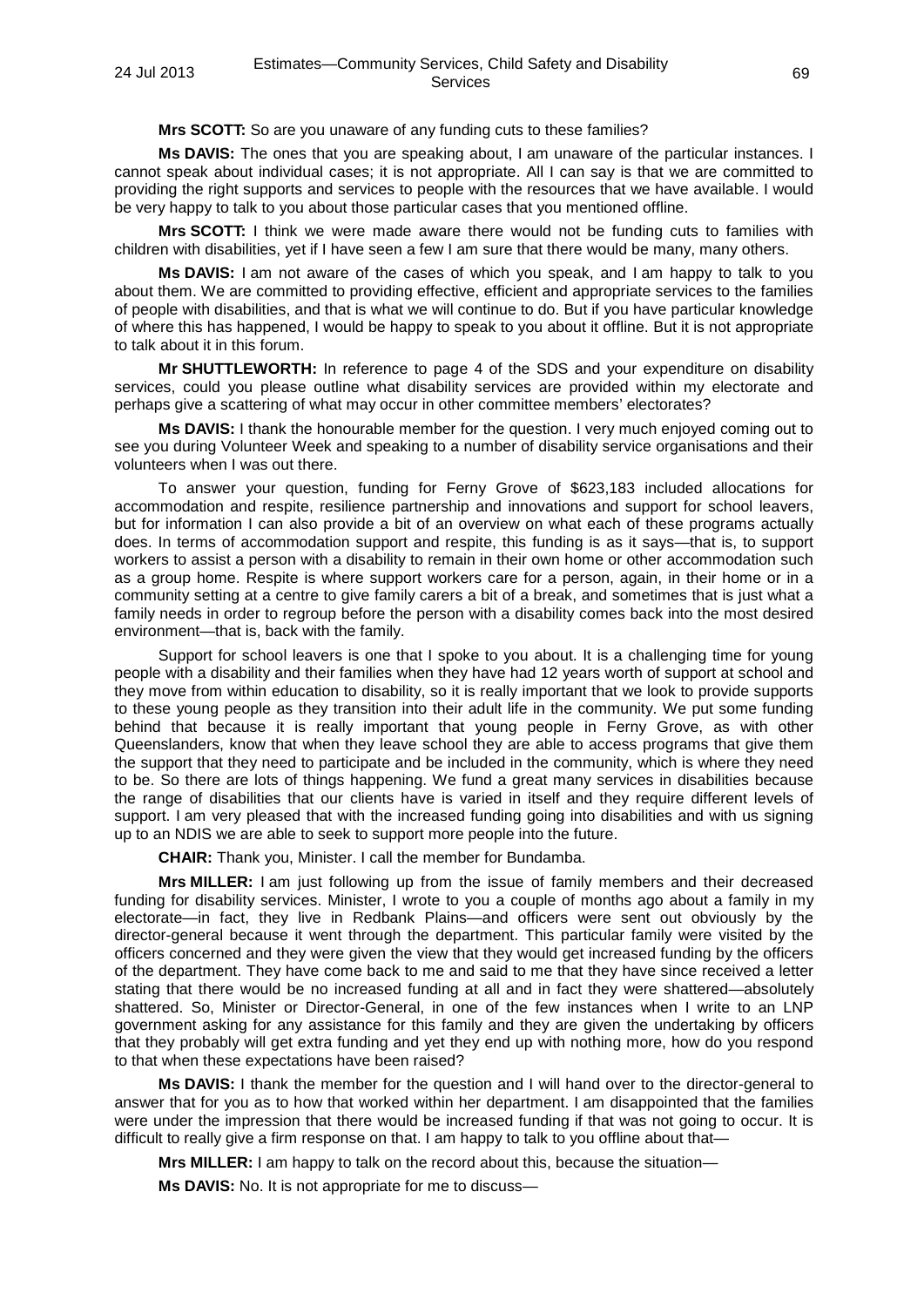**Mrs MILLER:** I have not given you names, Minister. All I am saying is that your officers gave them the impression that they would get more assistance and they did not.

**Ms BATES:** I raise a point of order on standing order 115. The member for Bundamba has argued with the minister while the minister has actually been trying to answer the question. I think it is very appropriate that confidentiality of certain high-risk individuals is kept that way.

**Mrs MILLER:** It is confidential. I have not given a name.

**CHAIR:** Minister, as best you can—or director-general—you can answer that. But with regard to specifics, obviously you cannot and it may be that this one will have to be taken offline given confidentiality.

**Mrs MILLER:** It is not specific.

**Ms DAVIS:** In answer to your question, I will pass to the director-general to answer that. But I would like to restate for the record—if we are about being on record—that the Labor Party in the House voted against the NDIS. They did not vote for the modest increase in insurance to ensure the ongoing and sustainable—

**Mrs MILLER:** I raise a point of order, Mr Chairman.

**CHAIR:** Just a second, Minister. What is your point of order?

**Mrs MILLER:** The Labor Party federally brought in the NDIS.

**Mr DAVIES:** But you voted against it—

**Mrs MILLER:** No, it is not one rule for one.

**CHAIR:** Just a second, member for Bundamba. You raised a point of order. I am now considering it. There is no point of order. Minister, please continue.

**Ms DAVIS:** This government is about supporting people with a disability and their families. I will pass to the director-general to respond to those issues that you have raised. But, again, this government signed a heads of agreement and has invested an extra \$868 million—the biggest single funding announcement that we have made since coming into government—because this is an area that needs to be addressed. Those in the Labor Party would not vote for a modest increase to ensure the ongoing sustainable funding—

**Mrs MILLER:** Except federally.

**Ms DAVIS:**—for an NDIS here in Queensland to support Queenslanders with a disability.

**Mrs MILLER:** You have got no idea.

**Ms DAVIS:** You can talk as much as you like, member for Bundamba—

**Mrs MILLER:** You have no idea.

**Ms DAVIS:**—but the on-record reality is that you did not vote for the ongoing sustainable—

**Mrs MILLER:** No idea.

**Ms DAVIS:**—funding for an NDIS—

**Mrs MILLER:** No idea.

**Ms DAVIS:**—to support 97,000 Queenslanders—

**Mrs MILLER:** No idea.

**Ms DAVIS:**—with a disability.

**CHAIR:** Just a minute please, Minister. Member for Bundamba, you asked the question. The answer is trying to be given and I would appreciate—

**Mrs MILLER:** And she is misleading.

**CHAIR:**—and I would appreciate it if you would please allow the minister—not badger the minister—to answer the question.

**Mrs MILLER:** When she tells the truth that is easy.

**CHAIR:** I have been very liberal with allowing you follow-up questions. If you have a follow-up question, then I will allow that.

**Mrs MILLER:** I have got plenty.

**CHAIR:** But I am please asking you from here on to let the minister answer the question. If you disagree with what the minister is saying, then please wait until it is your turn for a follow-up question.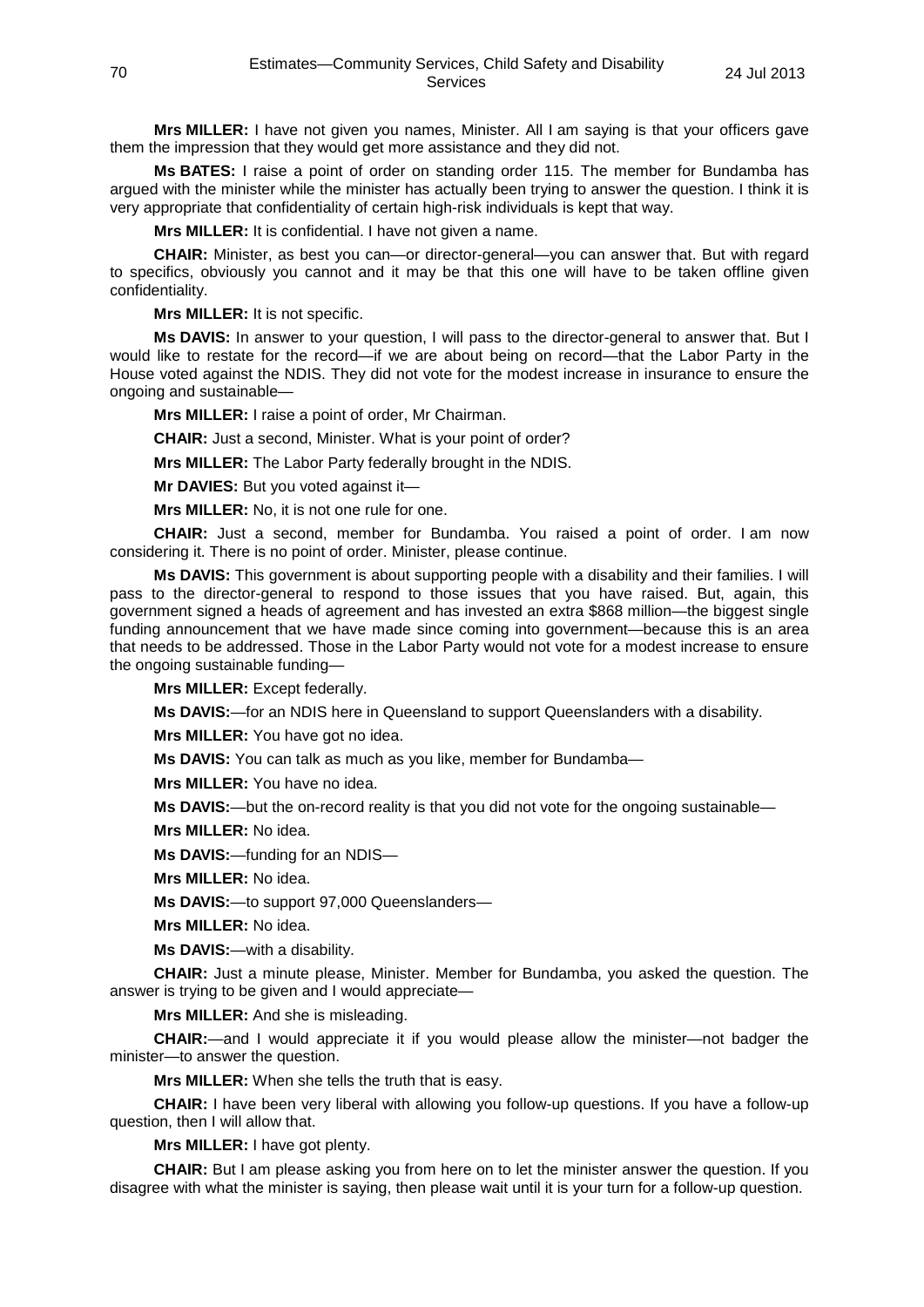**Mrs MILLER:** I will.

**CHAIR:** Minister, are you complete with that or would you like the director-general to continue?

**Ms DAVIS:** Yes, I think the director-general might be able to respond to those issues.

**Ms Allison:** Thank you, Minister. Yes, I can confirm that quite a number of families of course have a concern that the funding allocation for their son or daughter is made recurrent. This is not always possible in the first instance and many people first up are receiving services under a non-recurrent funding allocation. We do try to release capacity as soon as it is available because we are aware of the extent of unmet need and committed to using the resources in the disability sector in the most effective way possible. I am delighted to report that in the 2012-13 financial year over 500 families whose members have non-recurrent support were transitioned to recurrent funding. I can also confirm that no care arrangements of individuals have been reduced due to costs as any of the budget reductions related to fiscal repair were not applied to front-line disability service situations. I am aware of the matter raised by the member for Bundamba, and that would fall into the category of individuals who transitioned to recurrent funding.

**Mrs MILLER:** This particular family were on recurrent funding.

**CHAIR:** Are there any other follow-up questions?

**Mrs SCOTT:** Mr Chairman, I would just like to ask the director-general if there is a figure of those who had funding and it actually ceased and it did not become recurrent. Do you have those figures at all?

**Ms Allison:** If I could seek some clarification, can I just ask you to repeat the question again, if you would not mind.

**Mrs SCOTT:** We have just heard about a family who had recurrent funding but they have lost that funding and you have said that 500 were made recurrent, so I am just wondering how many were not made recurrent.

**CHAIR:** Can I just clarify: my understanding from the answer was that people on recurrent funding did not lose the recurrent funding.

**Mrs SCOTT:** Some have.

**CHAIR:** I would ask the director-general just to clarify her answer in that regard.

**Mrs SCOTT:** And if not lost, completely reduced.

**Mrs MILLER:** Chair, can I just interpret the way I see the way the director-general is answering the question.

**CHAIR:** For clarification?

**Mrs MILLER:** Yes, just for clarification. I think that you were referring to a family in my electorate that may not have been on recurrent funding but they were, so your answer is null and void.

**CHAIR:** Again, I am sorry, but we are talking about a specific case that—

**Mrs MILLER:** Yes, I know, and then the member for Woodridge followed up.

**CHAIR:** And it has already been explained that because of confidentiality it is very difficult for the director-general to reply to you in a public forum.

**Mrs MILLER:** Yes, but she answered wrongly.

**CHAIR:** I would be happy, member for Bundamba, for you to again ask the question where you feel the director-general answered wrongly.

**Mrs MILLER:** The director-general answered my question with, I think, the supposition that this family was not on recurrent funding, but they were—that is all I am saying—and then the member for Woodridge followed up with a question.

**CHAIR:** I am not sure we will get this sorted out here and I would ask that you would please—

**Mrs MILLER:** You can take it on notice, Director-General.

**CHAIR:** It is difficult to take something on notice where they cannot speak about it specifically, especially in a public forum and especially where the answers will come back to a public forum.

**Mrs MILLER:** Director-General, I will send you the details and then you can take it on notice and answer it.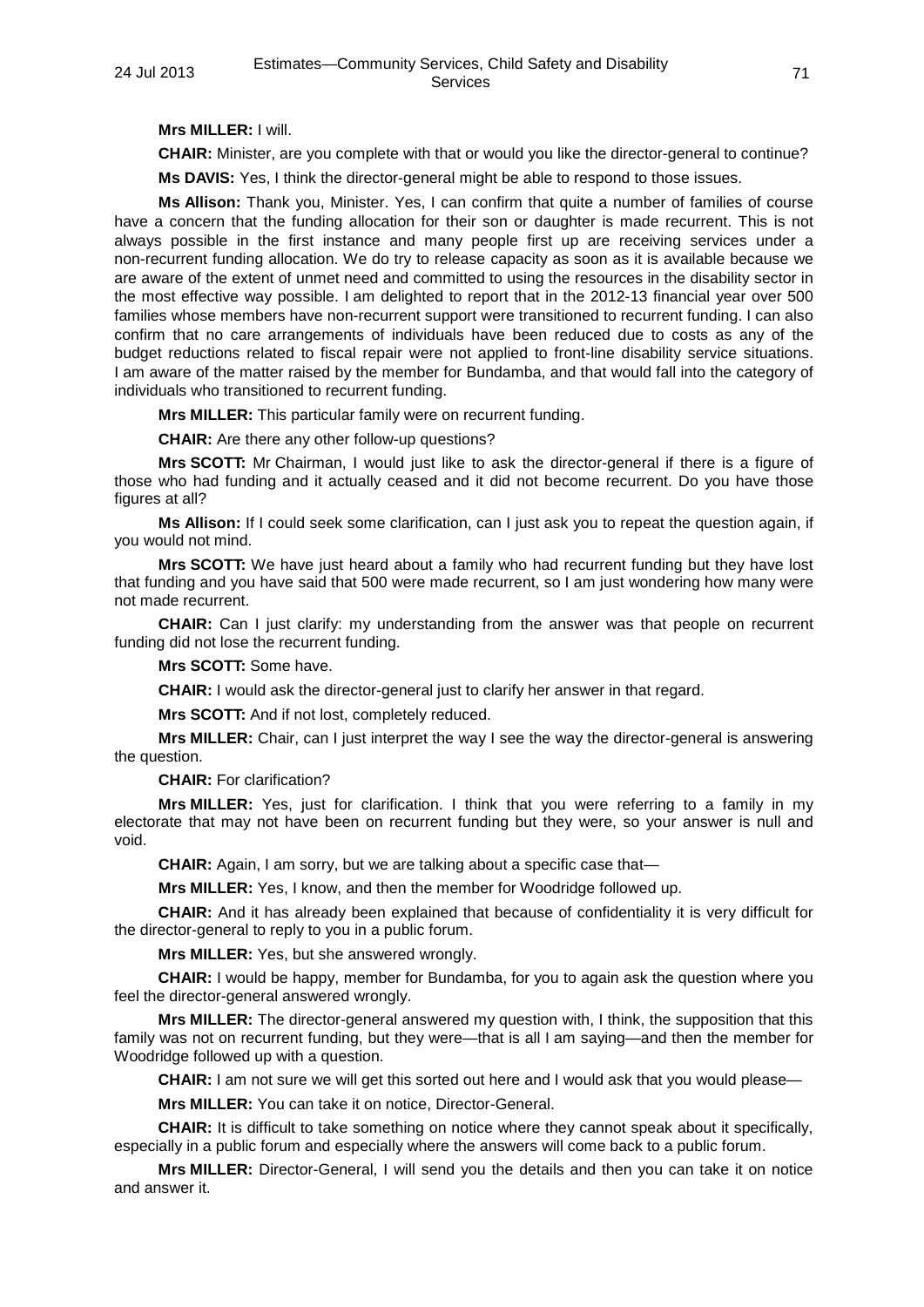**CHAIR:** No, the director-general cannot take it on notice with details because then we are getting into confidentialities. That is improper.

**Mrs MILLER:** I will be broad in the—

**Ms DAVIS:** Mr Chairman, as the member knows, we have an assessment tool that was developed in fact by the former government that is used to determine the level of funding. It is not appropriate—I agree with you—to discuss any matters that may breach confidentiality. I think perhaps it is appropriate if the member wishes to continue the conversation, but it should be done through the normal processes. I do not think it is appropriate at all to table—

**Mrs MILLER:** And I have done it through the normal processes.

**CHAIR:** Unless there is a supplementary, we are going to move to the next question.

**Mr DAVIES:** Minister, I refer to page 7 of the SDS. Minister, how many people with a disability are reliant on different aids and equipment? Can you please outline what your department is doing to provide aids and equipment to people with a disability?

**Ms DAVIS:** I thank the member for the question. Aids and equipment are essential to achieving independence and improving the quality of life for people with a disability. The everyday lives of thousands of Queenslanders with a disability are made easier through the use of special aids and equipment, and these aids and equipment boost their independence and allow them to complete everyday tasks that most of us take for granted. Aids and equipment range from mobility aids such as wheelchairs, aids for daily living like shower chairs and incontinence aids. In Queensland the main aids and equipment program for people with a disability are actually administered by Health's MASS program, the Medical Aids Subsidy Scheme. But my department also provides two schemes—the Community Aids Equipment and Assistive Technologies Initiative and the Vehicle Options Subsidy Scheme, better known as VOSS. These schemes together have funding of more than \$5 million in 2013-14. Health's MASS program provides aids and equipment to assist people to continue living in their home, and people with a disability can benefit from that scheme because it also provides items such as communication aids, as I said, incontinence aids, daily living aids and mobility aids. My department's Community Aids Equipment and Assistive Technologies Initiative provides aids and equipment subsidies for items that are not available through the department of health scheme that help people to participate in general life.

The initiative was commenced in March this year. Under this initiative a number of subsidies are provided, including subsidies to support people with their communication needs up to \$4,500; and mobility up to the same amount, \$4,500; a subsidy of up to \$1,000 for a modified tricycle to support a child with a disability to actively participate with other children out in the community; and subsidies to assist people with a disability to actively participate in sport, for example, subsidising the cost of a modified wheelchair so that someone can play basketball.

Since March 2013 the department has contacted all 2,037 people with an assessed need for aids and equipment and is supporting them to apply for funding through the Community Aids Equipment and Assistive Technologies Initiative. This initiative has actually received in excess of 800 applications, which are currently being processed, and as at 30 June, 87 clients had received 141 subsidies and this is expected to grow very steadily.

My department also provides support for people with a disability to improve vehicle access through the Vehicle Options Subsidy Scheme and this scheme commenced in April 2012. It provides people with a disability greater opportunities to participate in community life and become involved in activities outside their home. Subsidies are available from \$400 for driving lessons up to \$4,500 to assist in the purchase of a vehicle to actually be modified so that those people can get out and about in the community. In 2012-13 the scheme assisted 451 clients and provided 695 subsidies. That is fantastic.

Recently it has come to the attention of the Queensland government that the cost of aids and equipment is sometimes higher in Australia than other overseas locations like the UK and the USA. A quick look at the websites of overseas suppliers shows that prices for similar items are up to 70 per cent lower than they are here in Australia, even with the cost of delivery added onto that. The price disparity is quite significant. I am also concerned that people with a disability may be unable to access certain disability aids and equipment and we want to really tackle these issues, especially with the imminent commencement of the NDIS where the purchase of aids and equipment will be expected to significantly increase. The Attorney-General actually raised it recently at a national level, as has my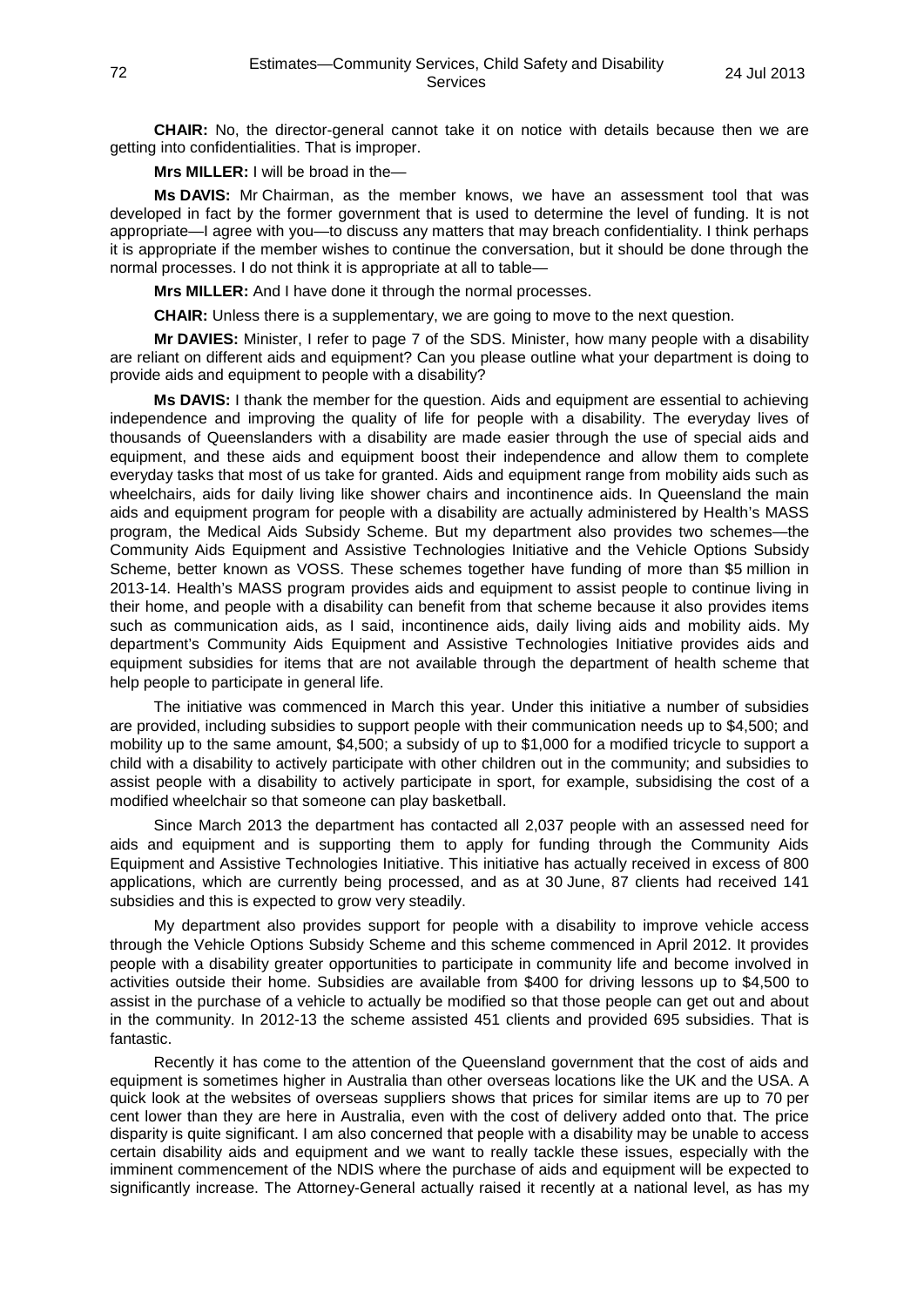department, and we are really committed to providing a contemporary and quality disability service that responds to the needs of Queenslanders with a disability, their families and their carers. We are really committed to fixing a broken system we inherited from the former government.

**CHAIR:** Thank you, Minister. As I indicated at the start, I propose that we shift our focus to questions for Child Safety Services. I acknowledge that non-government members may not be able to. If you want to move in that direction with us it is your prerogative, but we are aiming at moving our question focus towards Child Safety Services. Member for Bundamba?

**Mrs MILLER:** Thank you very much, Mr Chair. My question is to the director-general. Director-General, have there been any directives or communication by you or the department's executive correspondence team to the department, its divisions, its sections, its branches, its units, as to how the minister prefers her briefing material to be produced?

**Ms BATES:** Point of order, Mr Chair.

**Mrs MILLER:** It is page 2 of the SDS.

**Ms BATES:** Point of order under 115. The question shall not ask for an expression or an opinion and that is what is being asked.

**Mrs MILLER:** No, it is have there been any directives given and, for the benefit of the member, page 2 of the SDS says—

Our organisation consists of the following divisions:

Corporate and Executive Services—provides strategic leadership for the department's corporate systems, policies and practices and supports the delivery of services to clients.

**CHAIR:** I am not sure—

**Mrs MILLER:** That is the SDS, and I have asked the director-general a question which says: Director-General, have there been any directives or communication by you or the department's executive correspondence team to the department, its divisions, its sections, its units, in relation to how the minister prefers her briefing material to be produced? It is simple. Have there? Yes or no?

**CHAIR:** Director-General, if you want to answer that go ahead.

**Ms BATES:** Assuming she can read the minister's mind, of course.

**Ms Allison:** Yes.

**Mrs MILLER:** Director-General, I have a follow-up question. In accordance with SDS page 2 that I have just read out for the benefit of other members of the committee, does the minister require her briefing material to be in simple language and easy to read? Yes or no?

**Ms BATES:** Point of order, Mr Chair.

**Mrs MILLER:** It is in relation to page 2 of the SDS.

**CHAIR:** I am truly struggling to understand what this has to do with estimates and budget expenditure.

**Mrs MILLER:** I understand that many people here do not understand the way the Public Service works. Many public servants, as the director-general knows, do drafts of material that are briefs that come up which cost money.

**CHAIR:** Member for Bundamba, I am going to allow a little bit of latitude but this better lead somewhere.

**Mrs MILLER:** It does. I have a third question.

**Ms BATES:** Point of order, Mr Chair.

**CHAIR:** Just a second, there is a point of order. What is your point of order?

**Ms BATES:** I find this question offensive to the minister given that it makes inferences about the minister's character.

**Mrs MILLER:** The Praetorian Guard again. No, it isn't. It's the director-general.

**Ms BATES:** Which has absolutely nothing to do with the SDS.

**Mrs MILLER:** It does.

**Ms BATES:** And it is typical of the types of questions that the member for Bundamba continues to ask and I ask that you rule under 115.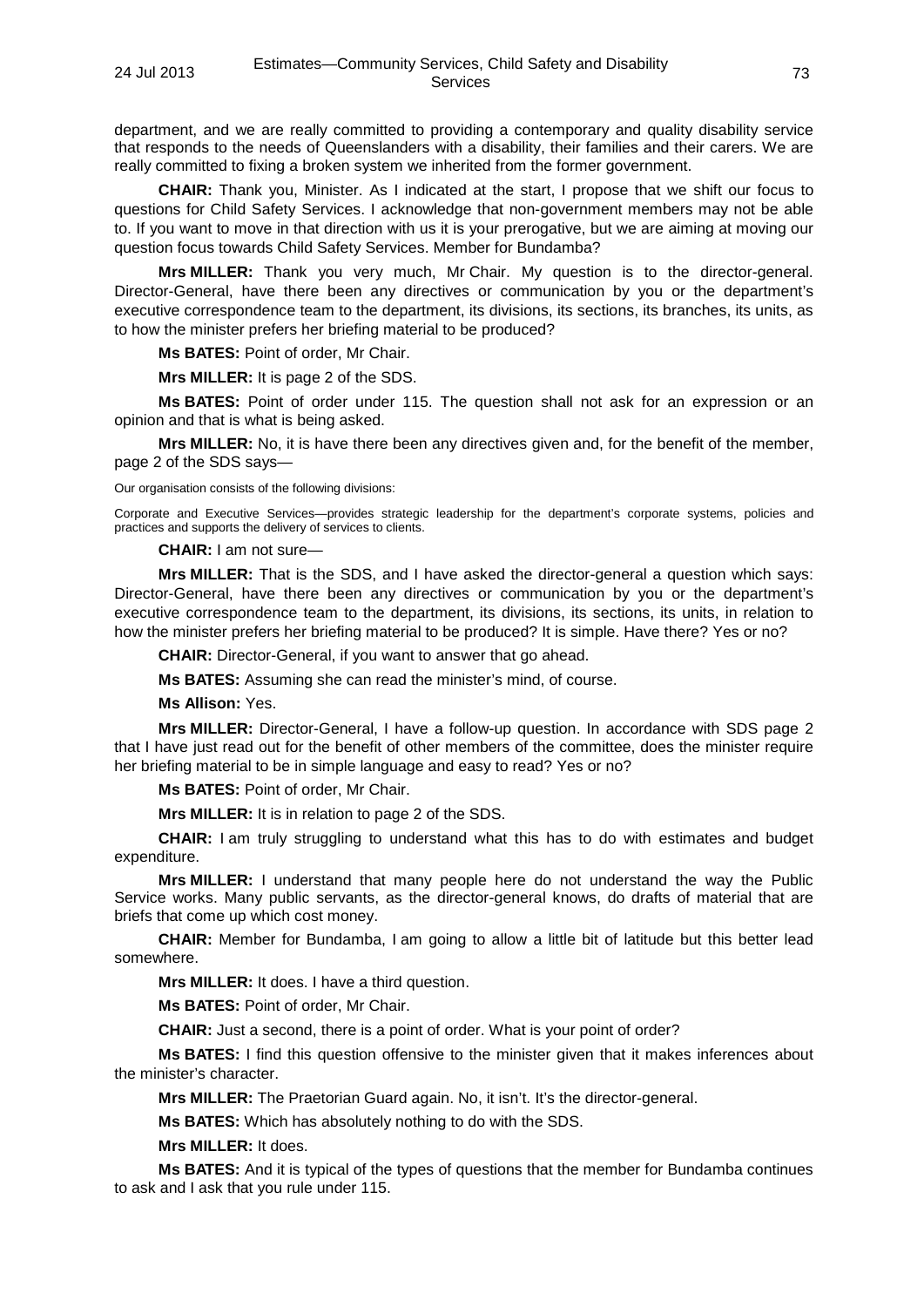**CHAIR:** I am going to allow the question, but it better relate to something, member for Bundamba.

**Mrs MILLER:** It does.

**CHAIR:** Because otherwise you will find that the latitude I am giving you will quickly dry up.

**Mrs MILLER:** Are you threatening me, Mr Chair?

**CHAIR:** Director-General, if you would like to answer that as best you possibly can.

**Mrs MILLER:** I only need a yes or a no answer.

**Mr DAVIES:** She gave you an answer.

**Mrs MILLER:** No. This is a follow-up question. You weren't listening.

**CHAIR:** Member for Bundamba, please! We have asked the director-general for a response. I now expect you to give her the courtesy of answering.

**Ms Allison:** Thank you. In any organisation such as ours, which is primarily a service delivery organisation and which aims to be more customer focused, which is a key priority of this government, we think it is important that any material produced by our department, whether it is in the form of public brochures, of briefing notes, of correspondence to members of the public, publications that the department produces, that all of those are clear and straightforward. Certainly there has been some work that I have undertaken since I have gone to the department to make sure that the style of language used in correspondence is more simply expressed at times, is more straightforward and is more helpful and responsive to the needs of people who write to the minister or department seeking assistance.

**CHAIR:** Thank you. Is there a follow-up?

**Mrs MILLER:** Yes, there is just one final follow-up question. Minister, in relation to SDS on page 2, which I have read out before, I put it to you that a communique was sent right throughout the department for which you are responsible that required your briefing materials to be in simple language and drafted for someone who shops in Coles and not David Jones with a maxed-out credit card.

**Ms BATES:** Point of order, Mr Chair. The question does not relate to the portfolio responsibilities of the minister at all and it is just another cheap shot from the member for Bundamba.

**CHAIR:** I am going to uphold the point of order because the director-general answered your question in regard to why that directive was put out in that fashion. I find the inference in this to be quite blatant. I have given you a fair bit of latitude and I am asking you to re-word your question or withdraw it.

**Mrs MILLER:** I want to take a point of order, too, Mr Chair, just to be fair.

**CHAIR:** What is your point of order?

**Mrs MILLER:** The point of order is that there are many drafts of letters, briefing notes and correspondence within departments. I understand that this communique has been released right throughout the department which basically says—

**Ms BATES:** Point of order, Mr Chair.

**CHAIR:** Just a second. Member for Bundamba, what is your point of order?

**Mrs MILLER:** So it costs money. My point of order is that—

**Ms BATES:** Hypothetical. Produce it.

**Ms DAVIS:** Mr Chairman, if I could see a copy of this communique.

**Mrs MILLER:** The Praetorian Guard over there is getting quite upset.

**CHAIR:** Just a second, please. Member for Bundamba, what is your point of order?

**Mrs MILLER:** The point of order is that it does come within the SDS and the budgetary requirements of the department because it costs money to produce briefing notes and to produce letters.

**CHAIR:** Member for Bundamba, I find this to be a procedural issue that the director-general has already answered and I think you are asking the same question again.

**Mrs MILLER:** But my question was to the minister. I can ask the minister.

**CHAIR:** And I am going to rule the question out of order. Have you got another question?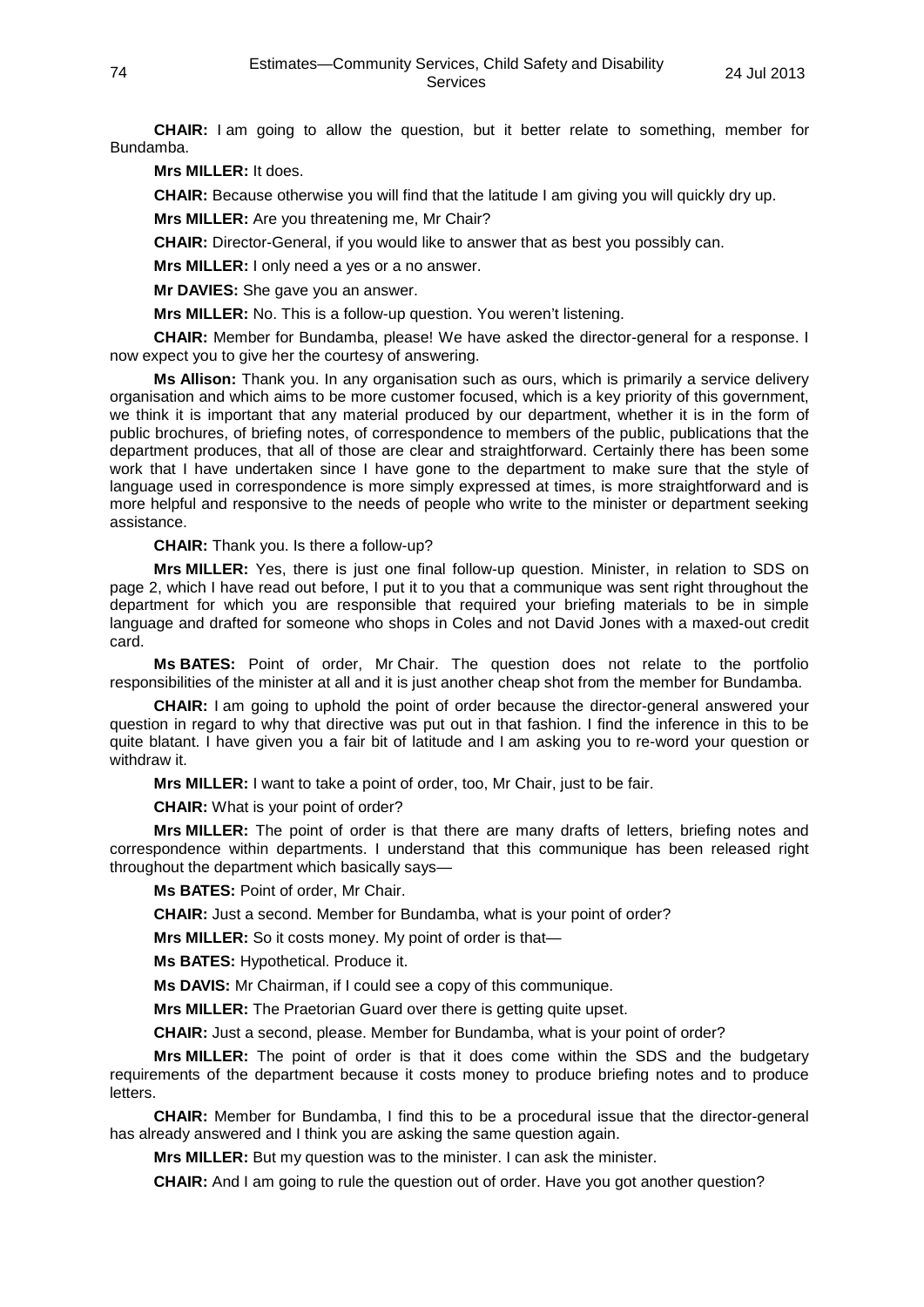**Mrs MILLER:** No, not at the moment. I'll have a few more later.

**Ms DAVIS:** Mr Chairman, I confess that simple language is something that I think is appropriate rather than the gobbledegook which the poor departmental officers were expected to write by the former government to confuse people who received letters. I am happy to receive briefing notes in simple language, but, of course, that would be helpful to the opposition when documents are leaked so they could understand it when they read it.

**Mrs MILLER:** We understand it when they are leaked, let me tell you.

**CHAIR:** I am going to move on. I call the member for Mudgeeraba, please.

**Ms BATES:** Minister, I refer to page 4 of the SDS and note the Child Safety budget has increased by 5.9 per cent from \$774,089,000 in 2012-13 to \$819,824,000 in 2013-14. Can the minister explain the reason for this increase?

**Ms DAVIS:** I thank the member for the question. As the member has noted, the Child Safety budget has increased by \$46 million from 2012-13 to around \$820 million in 2013-14. One of the reasons for the increase has been the transfer of the intensive family support program from social inclusion services to Child Safety Services. We did this because the program funding was better aligned to more intensive prevention and early intervention services in keeping children and families out of the statutory child protection system. So this shifted around about \$47 million across program areas. In addition to this, an additional \$7 million has been provided to address foster care demand pressures and to ensure funding is available for payment of foster and kinship allowances that keeps pace with the current rates of children entering the system. Funding of \$2 million was allocated for Fostering Families, a trial which is an intensive family intervention program, to target childhood neglect and we have allocated \$375,000 for counselling services for victims of child abuse and sexual assault and this includes a 24/7 hotline manned by professional telephone councillors for children from regional and remote areas of Queensland to report abuse and receive support.

**Ms BATES:** I have a supplementary. I reference page 12 of the SDS relating to performance measures of Child Safety. Minister, the figures indicate the disjointed nature of the system and I would appreciate it if you could outline the extent and the nature of the challenges that presents for you and your department in that regard?

**Ms DAVIS:** I thank the member for the supplementary question. Since becoming minister 16 months ago and before that as shadow minister I have met many hundreds of Child Safety staff, I have had many meetings with key stakeholders, including child protection peaks, and talked with lots of individuals about the state of the child protection system here in Queensland. I have listened and I have heard their concerns. What is clear from those conversations is that the child protection system that we inherited is under enormous pressure. Over recent years we have experienced more children coming into care than we have children going out of care. Regrettably this is no surprise given the former Labor government presided over the highest rate of removal of children and young people in Queensland, one that continued to increase at alarming rates following their 2004 CMC inquiry.

Their own internal analysis revealed that if the policy setting remained unchanged and the upward spiral continued as was projected, then the numbers of reports to Child Safety would increase to 108,000 by 2012. During their time in government it was also projected that the number of children in out-of-home care would also increase and reach 9,000 by 2012. Well, sadly, the reality is that we have surpassed the projected reports of harm, reaching almost 125,000 by 31 March this year, and the 9,000 children in out-of-home care is not too far off in fact being realised. As at 31 March we had 8,583 children in out-of-home care who could not live safely at home because of abuse and neglect.

There has been a slight downward trend, a move, in notifications being received from 25,210 at the end of last year to 24,785 for the first quarter of this year. Still they are very alarming figures to deal with. Substantiation of harm rates have remained pretty stable, increasing from 7,765 at the end of last year to 7,783 for the first quarter of this year. Of those substantiations, over 62 per cent were substantiated as child in need of protection, in other words, some form of statutory intervention was required to keep that child safe. Figures for the first quarter of the year show that we have over 11,000 Queensland children subject to some form of ongoing departmental intervention. It is an astonishing figure. It is an astonishing number of children and something that we should all be very concerned about. These are the statistics that challenge my department every day and this is the reason why we absolutely need to have reform.

On the flip side of this, I can report that since our government was elected we have seen fewer children absconding from their placements, a significant increase in children with a current case plan—it was very low for a very long time—fewer matters of concern being raised and more families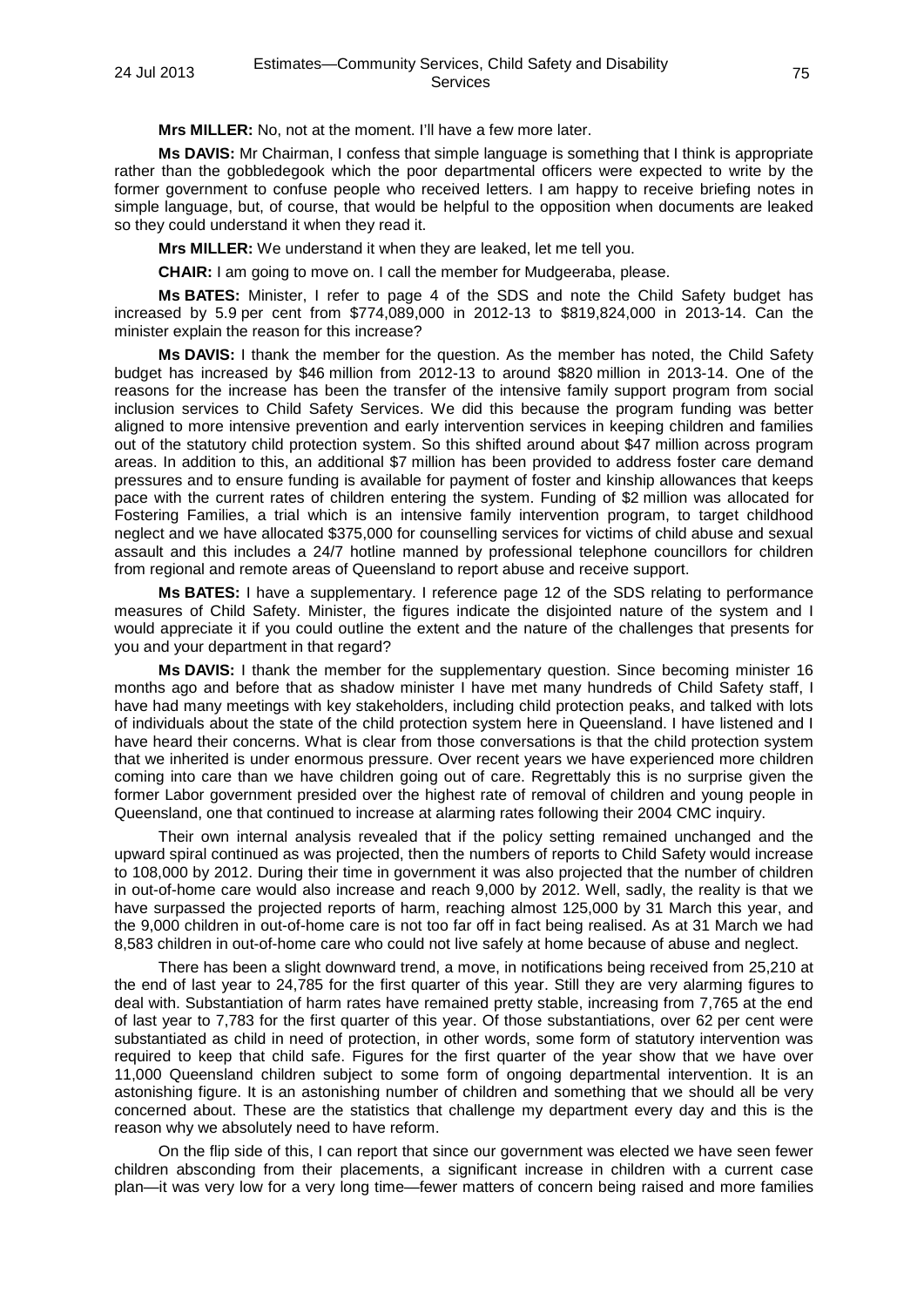being assisted through intervention with parental agreement. We are also seeing more children being placed with kin, including more being cared for by grandparents, than ever before. This is really encouraging. We look forward to improving the system even further as we embark on our 10-year journey of reform. We are absolutely committed, as a government, to having a child protection system in Queensland that ensures the safety, the wellbeing and the best interests of children as well as it should.

**CHAIR:** Member for Woodridge?

**Mrs SCOTT:** My question is to the director-general. Ms Allison, did the department ensure in 2012-13 that every child in out-of-home care was given a comprehensive health and development assessment, that the assessment is completed within three months of placement and that children in care were provided with early access to specialist health services where required?

**Ms Allison:** I thank the honourable member for the question. Clearly, the health and wellbeing of young people who enter care is a priority and we are committed to improving health outcomes for children and young people in care. When a child enters care, they have a child health passport, which is the information so that, for the carer or licensed care service or any other entity that is required to meet the day-to-day needs of the child, all of the information is contained in the same place. Our first reporting of the proportion of children in care with a health passport commenced in June 2012. As at 31 March 2013, 96.4 per cent of children living away from home and subject to a child protection order had a child health passport commenced or recommenced. This is an improved response from the previous year when 94.2 per cent of eligible children had a child health passport commenced or recommenced; however, I do not have the more specific information the member is seeking about whether medical assessments were carried out in three months.

**Mrs SCOTT:** Do they all have Medicare cards when they arrive at a foster family?

**Ms DAVIS:** Could we take that particular question on notice?

**CHAIR:** I am happy for that to occur. Are there any supplementary questions? Member for Ferny Grove?

**Mr SHUTTLEWORTH:** Minister, I refer to page 3 of the SDS and the government's commitment to \$2 million for the Fostering Families trial targeting childhood neglect. Can you please outline how this trial has been implemented and whether there are any early indicators of its success?

**Ms DAVIS:** I thank the member for the question. As we know, the Queensland child protection system in itself is confronted with formidable challenges. It is system that for far too long has been overburdened. It is a system that in its current shape is unsustainable with a grim longer-term outlook for children, young people and their families if nothing is actually done to change it. I do not think there would be anyone in this room today who could argue that the system is not functioning as it should. Before coming into government, we knew that too many children and families were coming back into the system time and time again. The statistics spoke for themselves. Over the past decade, the intake of children into the child protection system has tripled. The number of children in out-of-home care has more than doubled, with the rate of Aboriginal and Torres Strait Islander children having tripled. Despite record amounts of funding injected by the previous government to address these issues, there has been no positive change. This is clearly unsustainable and our most vulnerable children really deserve much better than that.

We wasted no time in addressing the single largest region where reports are made to Child Safety services and that is neglect of children in Queensland. We are very proud of our Fostering Families trial. It is the first time that Queensland has had such a program that targets childhood neglect. Through this trial, we are assisting families by getting to the root cause of neglect and giving them the tools to correct the issues that they have and keep their children safely at home. A sum of \$4 million has been allocated over two years to this trial and I am extremely pleased that this funding will reach out to around 600 families. We have three terrific service providers working with government to deliver this service. Mission Australia has been operating since January in the southern suburbs of Brisbane. Mercy Family Services has also been operating since January in Toowoomba and communities in the Southern Downs. ACT for Kids on the Fraser Coast became operational in late March. They experienced some delays due to the flooding in Maryborough earlier in the year. I can confidently say that this new program has been welcomed by all stakeholders as an important new component of the family support service system.

I think we would all agree that parents are responsible for their children as they are responsible for the choices that they as adults make. We believe that all mums and dads need to understand how important their parenting role is and the importance our communities across Queensland place on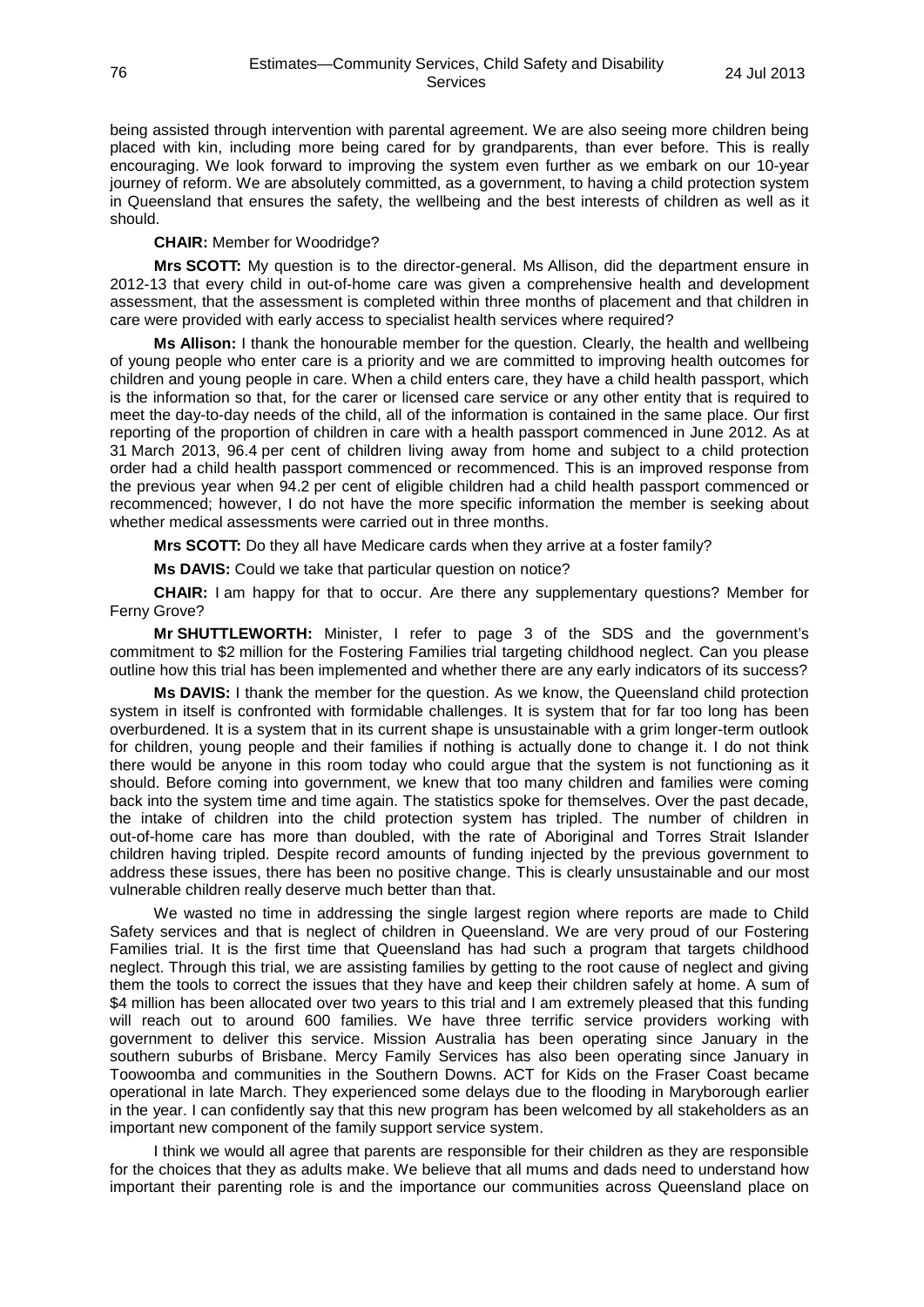what they do. There is no doubting that supportive parents make the right choices for their families and this is the strongest defence against children becoming abused and neglected. Over the past weeks, the Assistant Minister for Child Safety and I have been out visiting some of our Fostering Families trial sites. I very much look forward to going to Maryborough in the near future to speak to the staff there. I know that the member for Maryborough, Anne Maddern, is as excited as I am about the difference that Fostering Families will make to families needing help in her local community.

In terms of the early indicators of the benefits of the program, what we have seen so far is a program helping families to address issues of childhood neglect before a substantial risk of harm develops and their child or children end up in the statutory child protection system. The supports being offered to families include ensuring their children attend school daily, having sufficient food to eat, ensuring that their children are clean and that they are healthy, and that the family is living in appropriate accommodation. For some of those families it is really a matter of taking them back to basics and showing them better ways to care for their children.

At the start of this month, the assistant minister and I sat down with the Fostering Families crew at Mission Australia, which is operating out of Stones Corner and servicing south Brisbane. By all accounts, they are really doing some wonderful work with the families that they are there to assist. To date, over 60 families have been referred to their Fostering Families program. If I could share a little story of one of those families to help you understand how the program is working.

One family was a young mother who was found wandering the streets, visibly distressed, with two young children, both partially dressed, in cold wet weather. Sadly for this family, they were also escaping from a domestic and family violence situation. It was evident that the children had not been properly fed. Mum was behaving quite erratically and appeared to be under the influence of drugs or alcohol. What was found out was that the family was living in a car and mum had not been taking her mental health medication for some time. Given the circumstances that I have just outlined, those children would absolutely be at risk of entering the child protection system. However, with the intervention of Fostering Families, the family is now linked into housing support with temporary accommodation and plans are underway to secure some permanent housing for them. Mum has been linked with some drug and alcohol programs and is now on a prescription medicine program and accessing mental health services regularly. The kids are attending childcare and their extended family are reconnecting with them to provide additional support. They had become disconnected a number of years before. Mum has obtained some information to be referred to a domestic and family violence service that we fund. Mum has been coached by workers around her responsibilities as a parent, assisting her to prepare nutritious meals so that she can get on and do that herself, and getting the kids into a proper routine. I think that is a great outcome for this family. The family is still together and the children are not in the child protection system. The Fostering Families crew will monitor mum over the six months and keep referring her to the agencies that she needs so that she can continue living with her children in a safe environment.

I am very proud of the work that is happening. We are really about trying to keep families together wherever possible. What we are finding is that with a number of families where the primary issue is neglect some early supports to assist those families are really making a difference.

**Mrs SCOTT:** I have another question for the director-general. Referring to page 7 of the SDS, what is the waiting time in a general sense from when a couple might put in an application to become foster parents and going through the process with the department? What sort of time frame are we looking at, just in a general sense?

**Ms Allison:** The time frame varies and, indeed, our capacity to attract foster-carers varies across the state. It is a very challenging role, as you are aware. We have also started to work more intensively with kinship carers over the past number of years to try to keep children connected to their families. This assists us with our supply of foster-carers, but I think it is also an important outcome for children, particularly given the high number of Indigenous children and young people we have in care. In the case of kinship carers, there still needs to be a suitability assessment, but it tends to be able to be done more expeditiously than for foster carers.

I am afraid I do not have any information on the average waiting time. Generally, there might be, for example, an information evening or similar that interested people could come to. Often people respond to a campaign. We have a campaign at the moment for recruitment of foster carers, 'Is there room?', which is about is there room in people's homes. I am very pleased to see that in the government newsletter that has gone to every postbox in Queensland, as I understand it, the fostering initiative is a major component. Generally, then, after they have followed that initial interest, people would consider whether they want to go through the assessment process.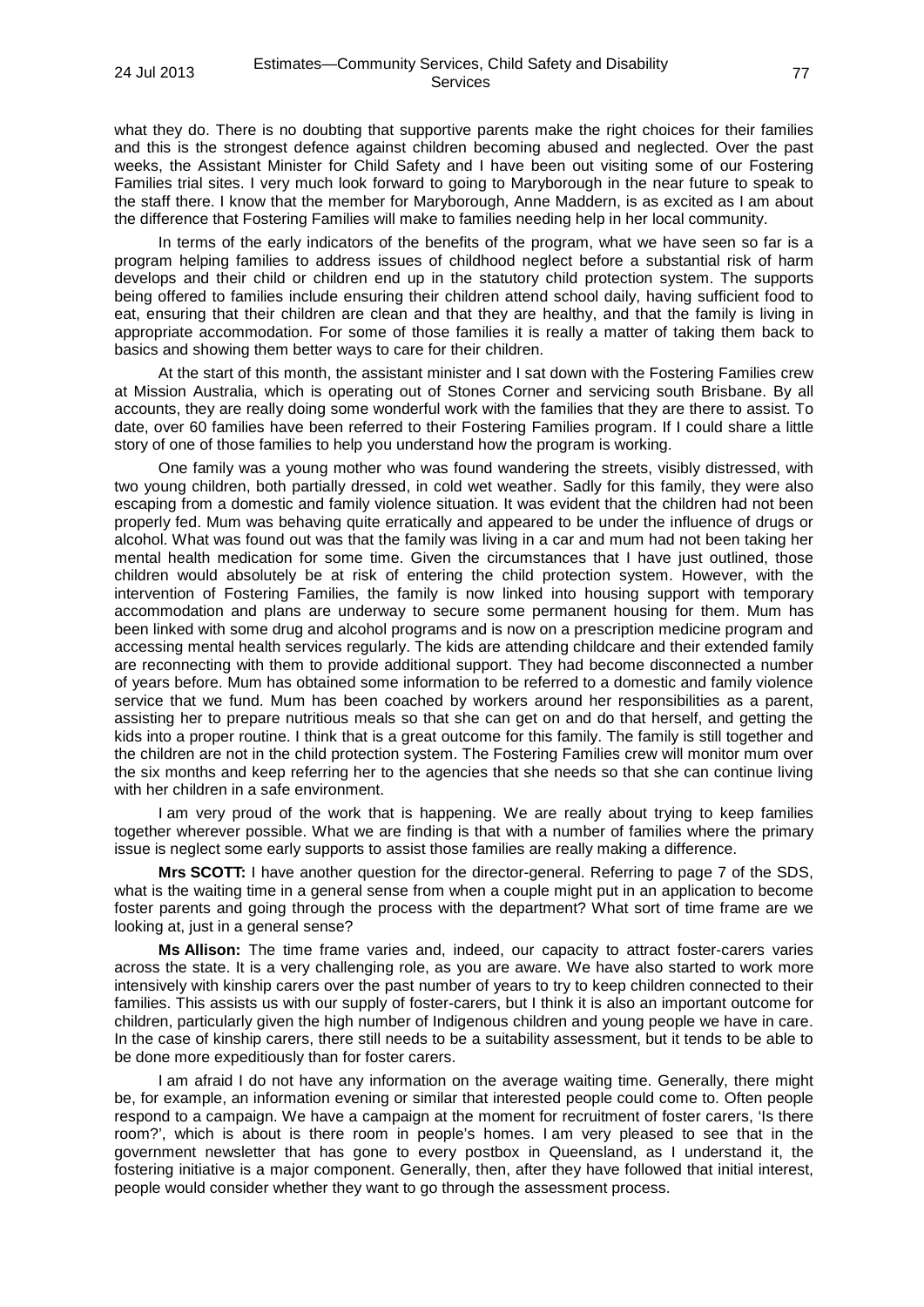**Mrs SCOTT:** How many applications might be there waiting to be processed at the moment?

**Ms DAVIS:** Can we take that on notice. I would like to think that we could process those applications as soon as possible because it is important that those people who selflessly think about being a foster carer, put their hand up and make those connections find out very early whether it is really what they want to do and find out the information they need and if they want to continue down that path that there are few impediments to making that become a reality. It takes time matching children with the appropriate foster care family. There could be a number of reasons there is a time lag.

In the last two weeks—that is since we have been taking figures related to our new foster care campaign—we have had 78 inquiries, which is absolutely fantastic. We are very pleased about that. This is a grassroots campaign which we think is really going to encourage people to come into the system and protect those vulnerable kids.

**Mrs SCOTT:** So they receive a health passport for the child. How soon is a care plan actually put in place for a child? Does that vary depending on whether it is a short placement or a long placement?

**Ms Allison:** I thank the member for the question. I think in a sense you may have answered your own question. It does vary depending on the circumstances of the child. Where we have a child who has come into care under a temporary assessment order it could be as little as two or three days until it goes to court. Primarily, it is once we know the legal status of the child who is entering care we finalise the health passport. However, of course, it is a priority once children even enter the temporary custody of the department that we attend to their immediate health needs.

**Mrs SCOTT:** I am just thinking of a new foster-parent and how much information is given about the child and how much assistance is given in guiding them through that first few months with the child?

**Ms DAVIS:** The director-general can complete the answer. As you would know, not only does the government support foster carers but we have non-government partners that also support them. Part of their role is to assist foster carers through those early stages.

**Mrs SCOTT:** The contact—

**Ms DAVIS:** What there is is appropriate contact, as I understand it. We certainly would like to think that foster carers felt that they could contact the service provider or government if they felt they were not getting the information they needed. Foster carers do such a wonderful job, we certainly want to keep them in the system helping our kids.

**Mrs SCOTT:** What percentage of the 76, for example, would you normally see come through and actually become foster-parents? Is there a high dropout rate?

**Ms DAVIS:** As they come through the process?

**Mrs SCOTT:** Is there a high dropout rate?

**Ms DAVIS:** I do not know that we would have those figures for you today, but it is something we could find out. Some people come to learn about foster caring and might have a particular view of what that means. Children who come into care, particularly once they have reached the age of about five or six, generally understand that they may have come from a home that is dysfunctional, abusive or neglectful. A lot of these children who come in are damaged. Sometimes when families come and investigate the opportunities surrounding becoming a foster family they may find that it is right for them. It really depends on the person as they come through. We would certainly encourage people to continue that process. It does not end with becoming a foster carer. We certainly do try to encourage them.

**CHAIR:** There is a supplementary question from the member for Capalaba.

**Mr DAVIES:** As someone who is actually having the conversation with their wife at the moment about fostering, this is a pretty interesting conversation for me. For her the big problem is giving the baby or child up one day. That would be tough, but I digress. I refer to question on notice No. 19. Will the minister please elaborate further on how the Newman government is encouraging more people to become foster carers, which you have been doing, and what initiatives you have taken to ensure the current cohort of foster carers are well supported?

**Ms DAVIS:** I thank the member for the question. I am delighted that you and your wife are having that conversation at the moment. We certainly need more people to consider this really important role in our community. I hear many times from foster carers that it is a really rewarding experience. Sometimes it can be really challenging. It is really difficult for some people who become attached to a newborn.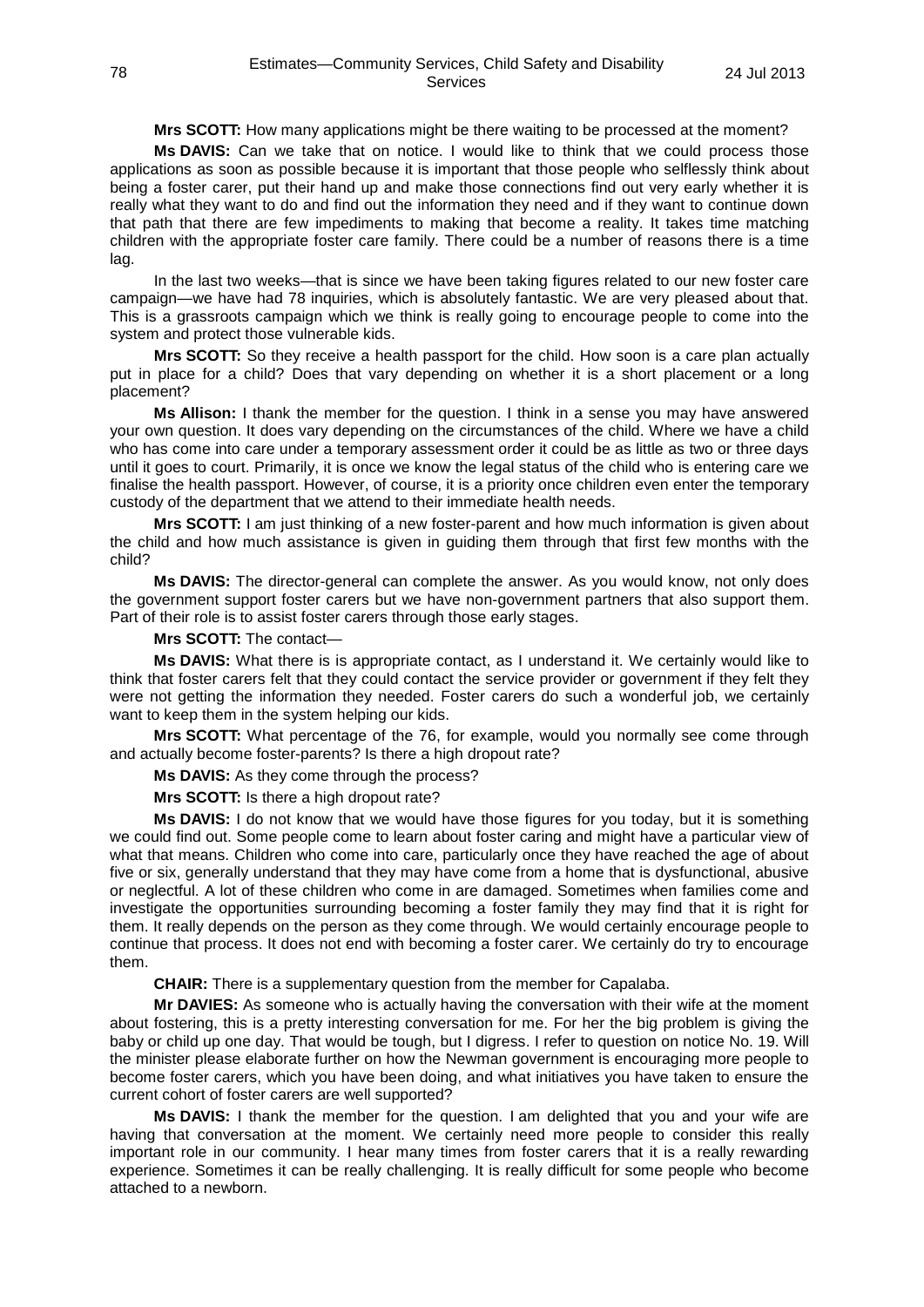People going in know that reunification is the aim. That is not always possible. If it is possible then children are reunified with their family. The one thing that I have learnt from talking with a range of people in the sector is that, irrespective of how awful the family circumstances are—whether there is neglect or whether there is abuse—children would prefer to stay with their families. Unfortunately, if it is not safe to do so we have to look at out-of-home care. But if the family can make the decision to make their home a better place in terms of being able to look after their children in a more appropriate way, then the children would prefer to be back with their family. I acknowledge that not all children will return to their family home.

Your question gives me an opportunity to highlight the wonderful work that carers do out in the community. They open their homes and their hearts to children and young people who cannot live with their parents. As I said, it is a really challenging role at times, but a very rewarding one. Foster carers often get a great sense of accomplishment when that reunification actually occurs.

We know that more carers are needed so we have created the fresh, new look recruitment campaign that the director-general alluded to. It is the 'Is there room' campaign. We are asking people: is there room in your life, is there room in your heart, is there room in your home to take a foster-child? As I said, in the last two weeks we have had 78 people make inquiries about being potential foster carers. We are really encouraged by that.

The recruitment effort is really about promoting the true face of foster care and showing that foster caring takes many forms—not just full-time foster care but also emergency foster care and short-break foster care. We need different levels of support when looking after children in out-of-home care. We also need to support the foster carers. It is nice to be able to give those who take children full time a bit of respite so having a cohort of foster carers who can do the short-break care is really important.

Aboriginal and Torres Strait Islander children are a real focus in this campaign because they are so heavily over-represented in the child protection system. Wherever possible, I think it is appropriate that we keep those children connected to their culture and to their community. It is a grassroots campaign and unlike what we have seen in the past. Previous governments invested millions upon millions of dollars in recruitment drives which yielded few results.

In the last recruitment drive—correct me if I am wrong, director-general—the number of carers increased by about 500 but about 500 carers left the system. It is a net result. It is about trying to keep people in the system and providing foster care or kinship care for our young people who cannot be at home.

I am really pleased that the funded NGOs are starting to use this material for potential foster carers. I invite all members of the committee to go to the department's website and see the fresh, new look campaign. We want to reach as many people as we can. I am pleased that some of our local members are actually out and about promoting foster caring in their electorates. I would like to think that members of the cross benches and the opposition might want to be part of this campaign in their local areas because all of our electorates have children who need support and all of our electorates need foster carers to support those children.

So I am very excited about this. I am really encouraged by the figures. We are seeing increased numbers of carer families across Queensland at the moment. At the end of June the number of carer families reached 4,707. It is the first quarter that we have seen an increase in foster and kinship carer numbers. That is really encouraging.

I commend the website to the committee. I ask members to encourage people in their local communities who might be interested in foster caring to pick up the phone and ring the hotline where our departmental staff will be very happy to have a conversation with them and outline what foster caring is all about, what the rewards are and how it helps young people at the risk who are not able to live at home with their families.

**CHAIR:** Dr Douglas has a supplementary to this question.

**Dr DOUGLAS:** I have a supplementary question and I would not mind taking you back to the original point. I congratulate you on raising the number of serious inquiries about fostering. It is recycling in some ways—new people coming in and some going out. I am not saying that that is a bad thing. You said in your last answer that you have approached government members to raise this issue in their electorates and you are encouraging, I presume, people such as me and probably members of the Labor opposition to do the same. What else have you done that has raised those inquiries? What is it that the department has been doing? Is it advertising? Can you open that up a bit more and tell me a bit more?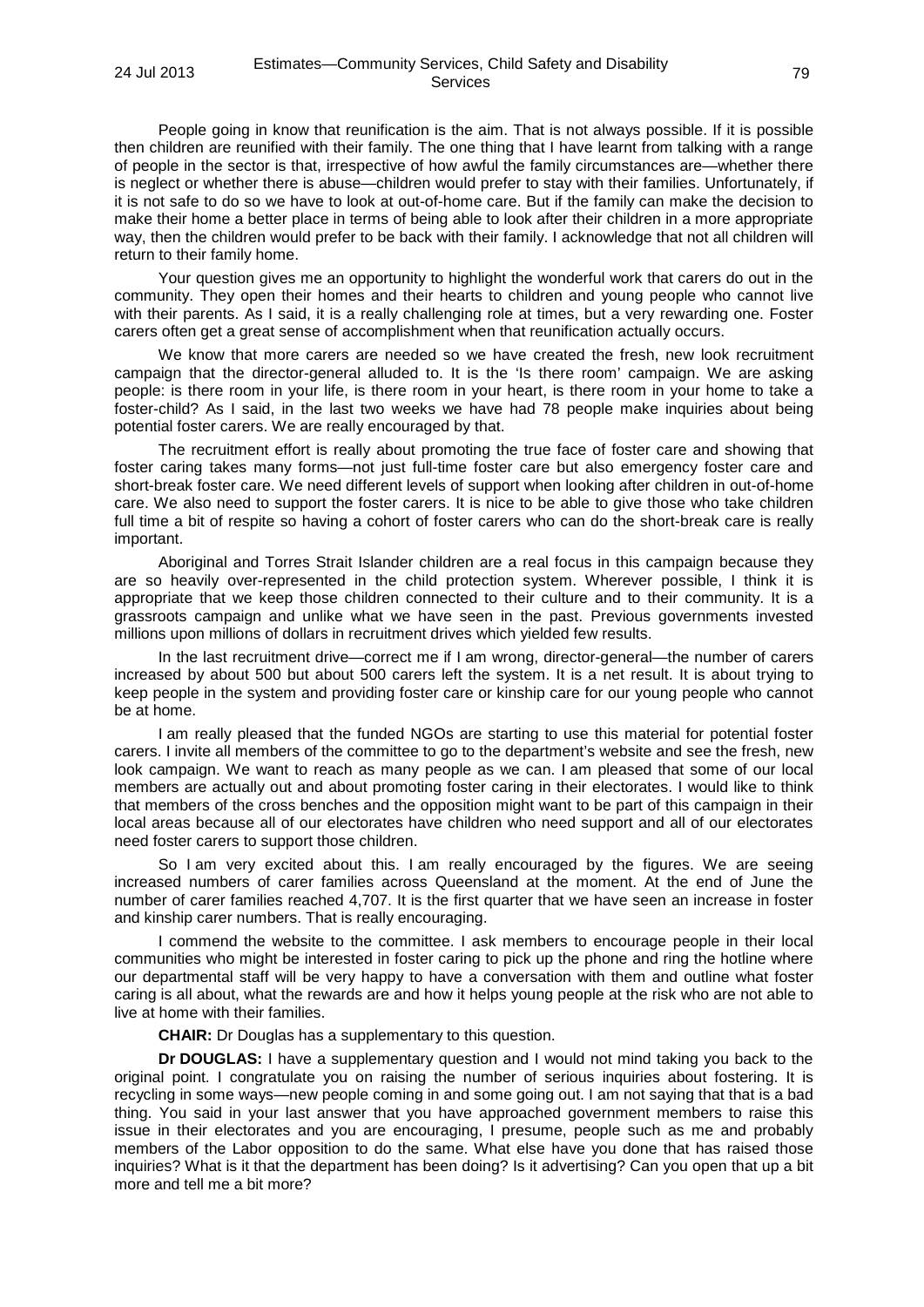**Ms DAVIS:** As I understand it, there has not been—and director-general, please correct me if you have done advertising—any advertising campaign per se on it. This is really a grassroots campaign. This is where we have really started. In terms of getting our numbers up, it is about the way we do business in the department and encouraging people—

**Dr DOUGLAS:** When people say 'grassroots' they all assume everybody is on the same page. When you say 'grassroots' can you say to me what it is at the grassroots that is different and has raised the number of inquiries? What would be the comparison in the last couple of years? Are we looking at half the number, a third of the number? If there has been a significant change, what is it at the grassroots that has changed, straight off the top of your head?

**Ms DAVIS:** I think that certainly since we have come into government there have been a number of issues that had not been dealt with by the previous government that had discouraged people from becoming foster carers, and one of those was around matters of concern. I think, member for Gaven, you would be aware of matters of concern. Part of the issue there was that because the system had become so risk averse, foster carers were being asked to jump enormous hoops and wrap children in cotton wool and really not being given the opportunity to provide a normal environment in some cases for children to be raised. So some foster carers were leaving.

Of course word of mouth is, for those that are interested, that there were some difficulties in terms of the way there were interactions with the department and foster carers. I am really pleased that I have had some feedback from Foster Care Queensland that they are very happy with this. This is about talking to foster carers. Rather than just having a big glossy brochure, it is about actively having the regions out speaking to stakeholder groups who might have connections to people who might be interested in foster care arrangements. It is actually getting out on the ground and doing it and having the conversation and trying to raise awareness.

As you would know, nothing beats having somebody who has experienced the system or is in the system to talk about what being a foster carer is really about. So we are finding that Foster Care Queensland is very keen to get on board in that regard. In the past, as I understand it, it has really been about television campaigns and that sort of thing which has not been down on the ground talking to people. What we are attempting to do here is to work from the ground up by working with the agencies—

**Dr DOUGLAS:** A more positive image; is that what you are saying?

**Ms DAVIS:** A positive image but I think what is really important is that people are absolutely told the realities of being a foster carer. As I said earlier, some children come into the system severely traumatised and it takes a very special type of person to be able to deal long term with the issues that come with young people who have been in very, very unfortunate circumstances. I know we have had conversations in the past about young people. So this is about trying to change a system. It is about being open with potential carers about the really great benefits and the wonderful things that come with being a foster carer but about the realities as well, so they do not go in with a particular expectation.

**Dr DOUGLAS:** That is a good answer and I congratulate you for it. I encourage you to go forward with it. I think the only thing is the risk averse issue. I am a doctor and I can tell you that it has not changed. It is unchanged.

**Ms DAVIS:** I am sorry, member, I did not quite hear.

**Dr DOUGLAS:** You mentioned the risk averse issue. To be fair, on the ground—and we have a lot to do with it—that has not changed a lot. I want to get to the issue of the high needs foster carers. I have corresponded with you fairly recently—at least once and possibly more. Having said that, there are high needs foster carers and there is even a group that represent them, and I think there is more than one. They have raised some concerns—I know we have corresponded about it—where there are reassessments that are done on high needs foster carers and then they are downgraded after they have taken in high needs foster care children. These groups are expressing, or they have expressed to me, that the issue of the reassessments seems very poorly misunderstood by them, for want of a better word.

From their position there seems to be an inordinate number of high needs foster care children moving in with the carers in these groups. Those groups are being asked to take those children and then being reassessed, and then basically the funding is reduced as a result of that. What was indicated to me by the group that came to see me—I subsequently wrote a letter to you; I do not know whether I wrote two—was that we run the risk of not even exhausting them but actually losing them.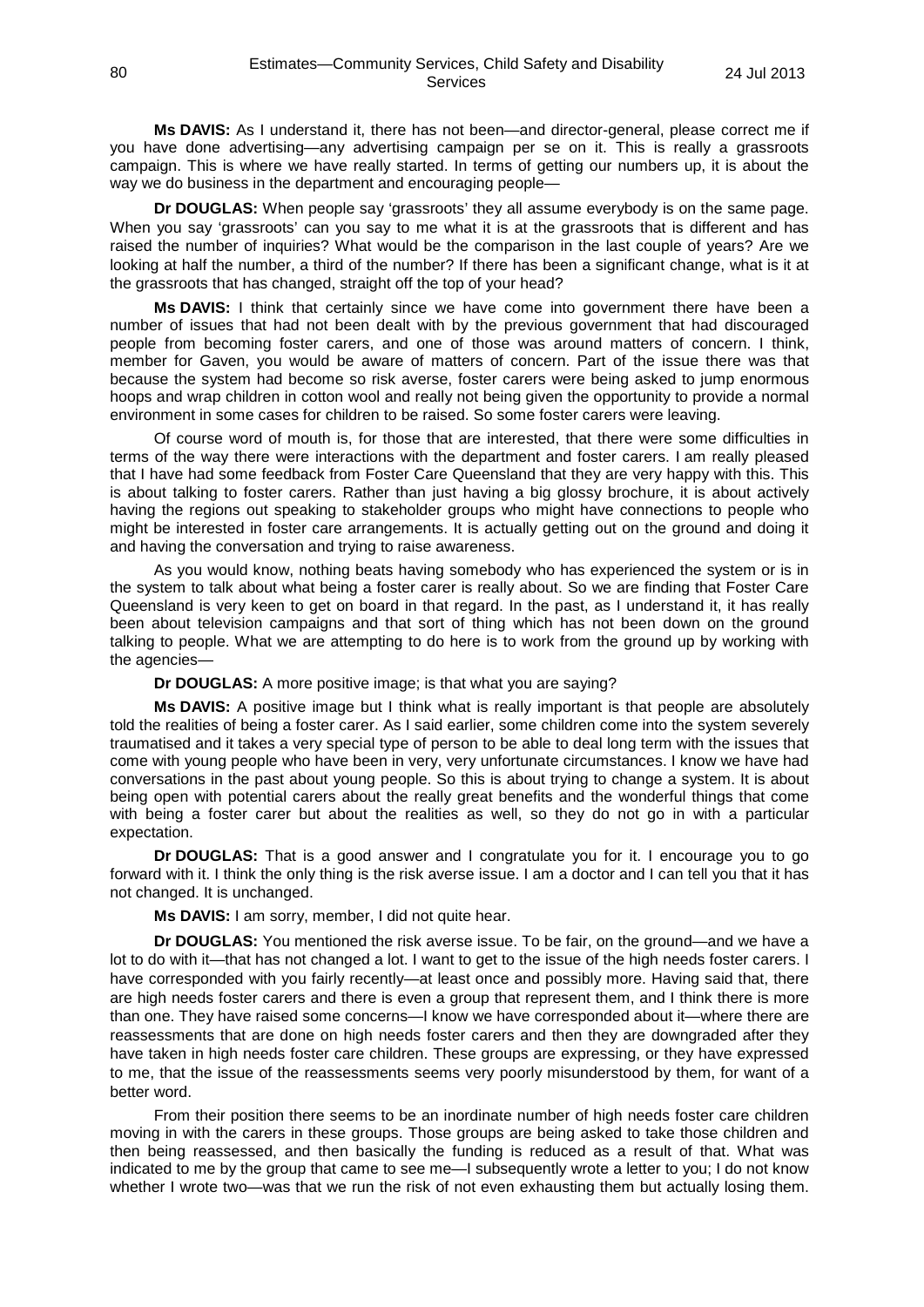There is obviously a fairly high demand for these people. I would like to know roughly in percentage terms how many children are in this group and what the criteria are for the reassessments. Do the people have the ability to challenge those reassessments? That is the question I originally asked; I do not know whether I really got an answer. And are we running the risk of losing those people at a time when we actually need them?

**Ms DAVIS:** I thank the member for his question. I might just pass to the DG if that is okay because you have asked for some figures and they might be available. Do you have those figures, DG?

**Ms Allison:** I can answer some of the questions in relation to families who are paid the high support needs allowance and the complex support needs allowance depending on the needs of the children or young people who are placed with them. Where children with particularly high needs—and they are often related to behavioural issues—are placed with carers, in recognition of the extent of their needs they can be given an allowance which ranges between \$155.37 and \$603.54 per fortnight. At the moment—and I am sorry but I only have this in dollar figures; I do not have it in terms of number of children—we estimate that we will pay for intensive foster care services \$27.407 million in 2013-14. For families who receive the high support needs allowance the funding will be \$7.656 million and for families who receive the complex support needs allowance the funding will be \$9.857 million. I do not have the number of children.

With respect to your question about when those allowances change, sometimes happily because foster carers are very effective in the support they can provide a child, the child may not have high support needs anymore and those allowances can be reviewed. It can be a contentious issue for foster carers who may feel as though they have been penalised for doing a good job because the child no longer has those complex support needs. The department aims to be very flexible in dealing with those families and of course any decision to cease that allowance is reviewable.

**Dr DOUGLAS:** Within what time frame and by whom? That was the question that I think I wrote and asked you, Minister. With respect, you might not even remember it. Having said that, it was a very odd situation. I think I had representations made to me by at least two of the groups that take these people and they had quite a deal of expertise and knowledge of these people. I do not know what percentage of reviews are done of the high needs carers, but they said the reviews appeared to be arbitrary. I think the word was arbitrary. Can you tell me a bit more about the reviews than you have said? I just need a little bit more of an answer. Yes, you review them and, yes, they are challengeable but by whom and how. My understanding from the woman who made the representation to me was that it was non-negotiable.

**Ms Allison:** The process generally would be that for children in care each have a case plan and that case plan is the primary tool for managing ongoing statutory intervention and to provide a holistic response to a child and their family. Importantly, because that is the working document that we are all committed to, whether we are foster carers or departmental workers or other people providing particular services, it is important that that be a current document. So they are reviewed on a regular basis—certainly at least annually but, depending on other circumstances, for example, the length of the order and whether reconciliation is actively happening with the child's family, it could be a lot more often than that. And it would be through one of those reviews that the change in the child's need is identified. So certainly it can be a challenging time but, as all administrative decisions are reviewable, the foster carer is able to contact the manager or the team leader of the child safety service centre where that assessment was undertaken for reconsideration.

**CHAIR:** I call the member for Townsville.

**Mr HATHAWAY:** Minister, I have heard you before talking about the regional telephone counselling hotline, which is also outlined on page 3 of the SDS. Can you please outline how the funding for the additional telephone counselling is helping children in areas that I care about—that is, rural and regional and remote locations throughout Queensland?

**Ms DAVIS:** I thank the member for the question. The Queensland government has met its election commitment to ensure children living in regional and remote areas of Queensland have access to a professional telephone counselling line 24 hours a day, seven days a week. This is a \$500,000 investment over four years. Indicators are that it is a service that is really starting to make a difference which is wonderful. Kids Helpline is delivering the service and, as you know, they are a very well regarded and trusted service provider. So we are very pleased that they are working with government to get supports out to kids by just being a phone call away if they need some help.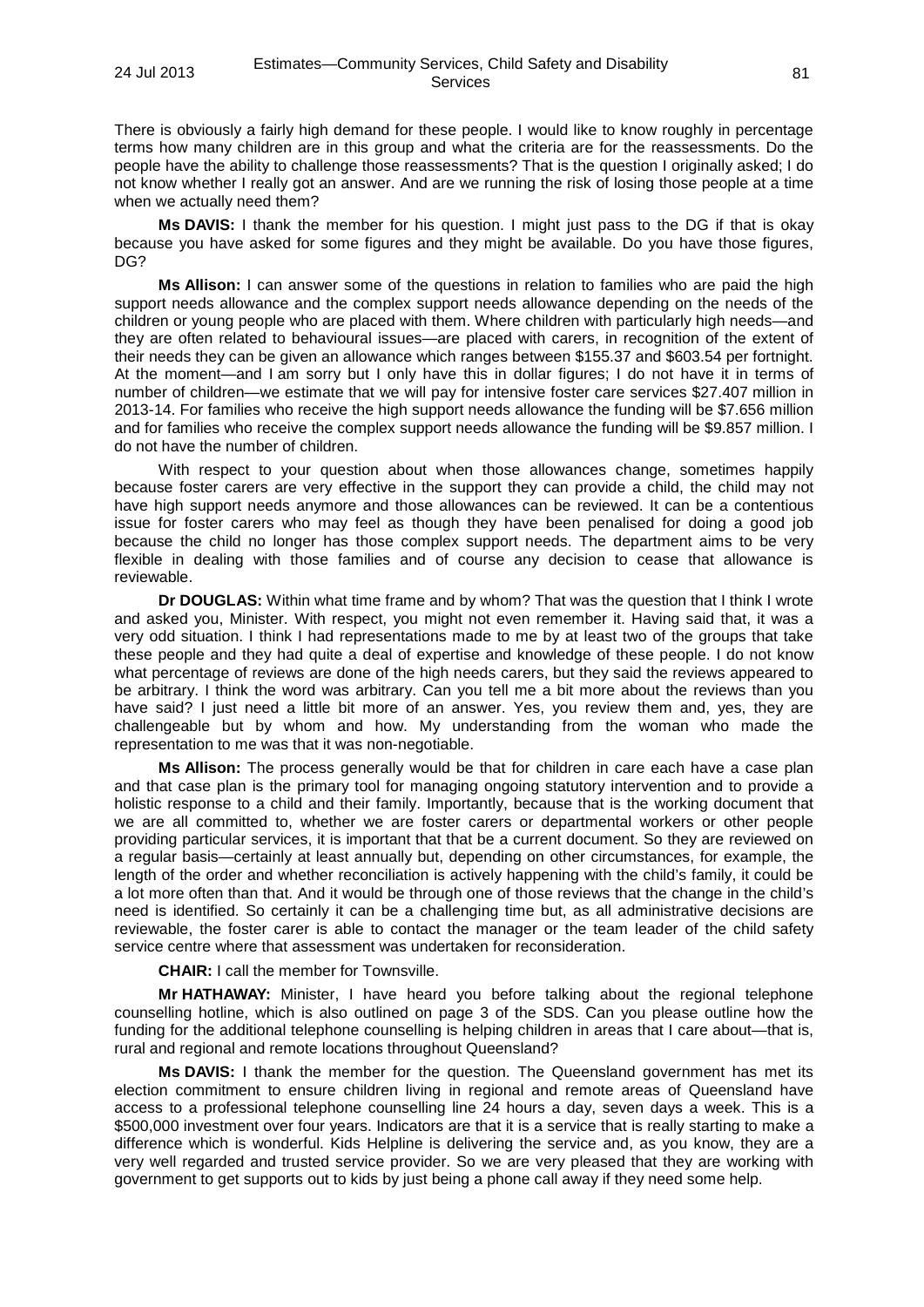What this funding has enabled is the employment of two additional counsellors who have been on board since January this year. Along with increasing the capacity to respond to the demands from regional and remote Queensland, the funding also assists Kids Helpline to promote the services available in those parts of Queensland. So that support includes raising awareness of the telephone hotline to Aboriginal and Torres Strait Islander children and young people in regional and remote communities. Kids Helpline is implementing a range of strategies to get the word out. For example, they are developing a 'Hot Topics' brief specific to Indigenous kids as well as other children living in regional and remote communities. They are also promoting the Kids Helpline through schools and media, and I understand that it is actually now being done through the School of the Air. So it is quite extensive.

The aim is to increase a child or a young person's ability to seek and get help when and where it may be required. Thanks to this initiative, kids can reach out for assistance with the knowledge that someone is going to be there on the other end of the phone to talk to. With the additional counselling positions, Kids Helpline recorded a total of 21,851 telephone calls in Queensland between 1 January to 30 June this year. The new data is telling us that the percentage of callers living in regional Queensland was almost 50 per cent of that total during that time. So this is a real indicator of just how needed this service really is. So I thank you very much for the question. It is a really important initiative and one that is ensuring children living in regional and remote areas in the state can benefit from access to counselling services.

**Mr HATHAWAY:** I have a follow-up question if I may. I note also that there was a commitment to boost sexual abuse counselling for children in care and their families. Could you please update our committee on that initiative, please?

**Ms DAVIS:** Again, I thank you for the supplementary question. Yes, we are certainly implementing some strategies and we have a commitment to enhancing counselling services for people in rural and remote areas. My department is investing \$250,000 this year and for the next two years to continue our new sexual abuse counselling services in Far North Queensland. This service commenced in 2012, and Family Planning Queensland is the provider of those services. They have been working very, very hard since then to make sure that those services get to where they need to be. They are getting out and delivering the valuable sexual abuse counselling services in Atherton, in Cairns, in Innisfail and in Yarrabah. So it is quite a nice spread. These areas have historically not had access to these types of services. It is terrific to be able to put new front-line services on the ground in these parts of Queensland.

What this funding provides is a specialised counselling program for children in the care of the state who have come into care due to experiencing sexual abuse as well as those who present with sexualised behaviour, which is an increasing issue. Our foster carers are also being supported by the service as are the non-offending family members. I was pleased to hear about one case where Family Planning Queensland has been working with a mother concerning protective behaviour, so the way she protects her children. As a result of their intervention, the child has returned home on a permanent basis almost one year ahead of time. That reunification is a great outcome. Family Planning Queensland will continue to provide support to mum during this transitional phase. It is great to see that areas that have not had this type of support in the past are finally getting what they need. In doing so, we are continuing to strengthen families and keeping children safe, because that is ultimately what it is all about.

**Mrs SCOTT:** Minister, I refer to pages 2 and 8 of the SDS and your response to a question without notice in the House on 16 April 2013, where in relation to the Regional Community Association Moreton Bay you stated—

The audit, which is being undertaken by PricewaterhouseCoopers, was engaged by the Minister for Health so the member might like to direct that question to him.

I seek leave to table a copy of *Hansard*. Minister, do you still stand by your comments—yes or no?

**Ms DAVIS:** Certainly Queensland Health—

**CHAIR:** Member for Woodridge, I am just going to caution the minister in her answer, because I am aware that the CMC has asked for papers. I am not aware of what papers, but I am just asking you to be aware that that has occurred. But, minister, answer it according to your discretion.

**Mrs MILLER:** It is not sub judice.

**CHAIR:** No, I am not suggesting it is sub judice. I am simply asking the minister to be cautious.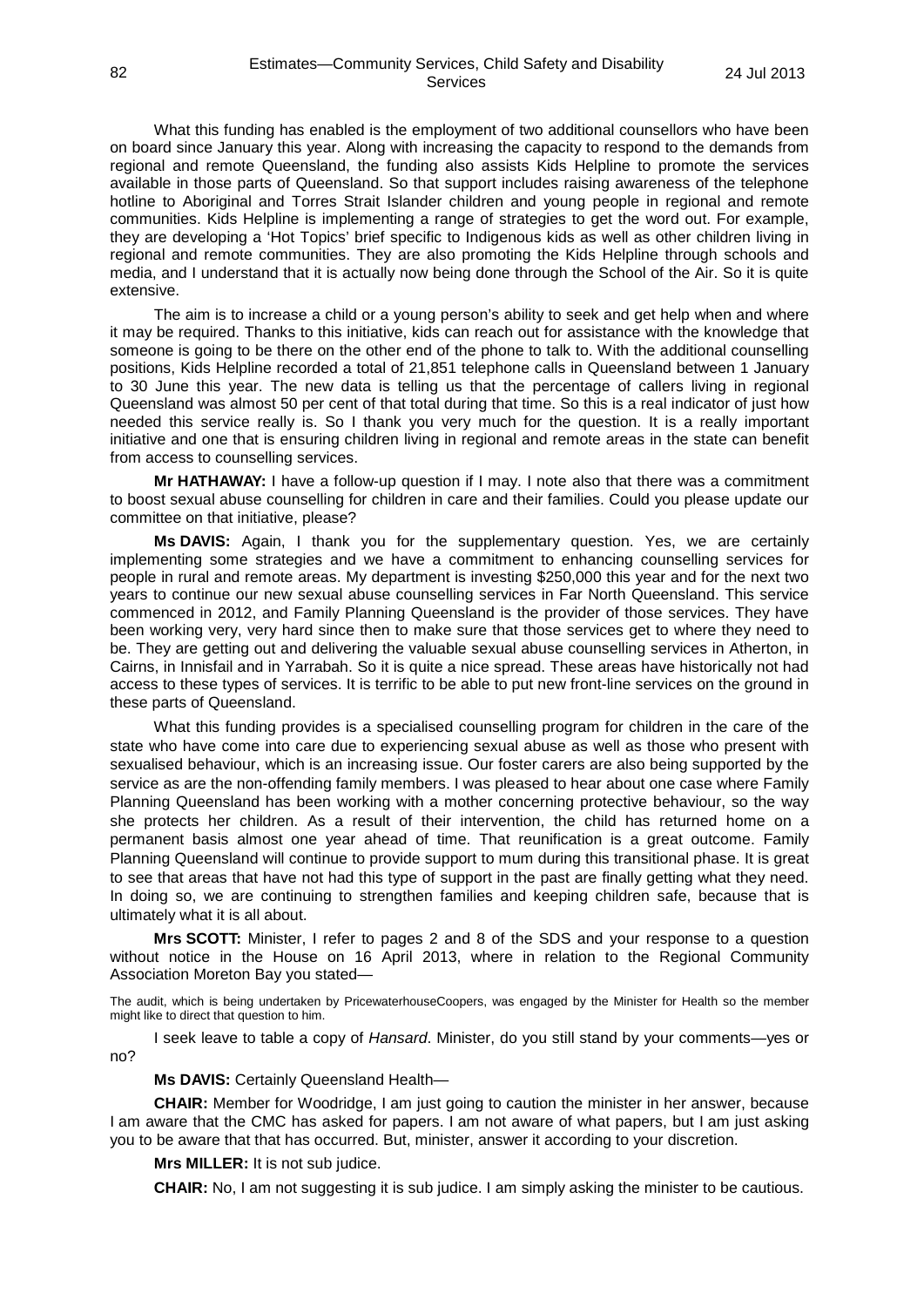**Ms DAVIS:** Health was the principal contractor of the agreement with PWC and we agreed to participate in that.

**CHAIR:** Minister, I was not listening. Member, would you please ask your question again and, Minister, would you please answer the question again?

**Ms DAVIS:** I think that answers your question.

**CHAIR:** Are you satisfied?

**Mrs SCOTT:** You said that the health minister was the major—

**Ms DAVIS:** To clarify, Queensland Health was the principal contractor with PWC for this particular matter, and Communities came on board with that. They were the principal contractor in the arrangement.

**Mrs SCOTT:** So you are saying that the department of communities was involved in that?

**Ms DAVIS:** What I am saying is that Queensland Health was the principal contractor with PWC, and the department of communities came on board as part of that arrangement. The original involvement—

**Mrs SCOTT:** What was the involvement of your department at that stage?

**Ms DAVIS:** Can you be clearer with your question?

**Mrs SCOTT:** Maybe I will follow up, then. Minister, why does a letter signed by the Premier on 8 May 2013 released under RTI state—

On 25 March 2013 the Department of Communities, Child Safety and Disability Services and Queensland Health jointly appointed PricewaterhouseCoopers to undertake an independent financial and governance audit of the organisation.

Minister, could you please outline what your department's role was in appointing an auditor? Did you jointly appoint the auditor with the Minister for Health or not? I seek leave to table the Premier's letter.

**Ms DAVIS:** I think the member is splitting hairs.

**Mrs SCOTT:** Minister, I think we are going back to your answer in the House.

**Ms DAVIS:** No, but I think you are just splitting hairs—

**CHAIR:** Just a second, please. I need to seek leave from the committee to table the document. Is leave granted?

**Mrs MILLER:** No, you don't. She is a member of the committee.

**Mrs SCOTT:** I am a member.

**CHAIR:** I am sorry, the information I have right now is that you are visiting; you are not a substitute. As a consequence, you do need to seek leave. Leave has been granted. Minister, would you be willing to answer the question?

**Ms DAVIS:** I just think the member is splitting hairs. Queensland Health is the primary contractor and we are a party to it. At the end of the day I do not understand where the member is attempting to go with this. It is a matter of public record that PWC was doing this review. Queensland Health happened to do the negotiations and we have come on board. I just do not know where the member is going with this.

**Mrs SCOTT:** Minister, the main point of it is the discrepancy between your answer in the House where you referred—

**Ms DAVIS:** Well, I just think it is really splitting hairs—

**Mrs SCOTT:**—to the Minister for Health and led us to believe that you were not involved.

**Ms DAVIS:** I guess what I am saying is that I fail to understand. It is a matter of record that we, along with Queensland Health, were in an arrangement with PWC. At the end of the day there is an audit. We did not sweep this under the carpet. I just think the member is trying to split hairs on a matter that is pretty straightforward.

**Mrs SCOTT:** Go to the next question?

**CHAIR:** Please.

**Mrs SCOTT:** Minister, I refer you to your answer to estimates question on notice No. 5 where you were asked to provide a list of interactions or meetings regarding your involvement in the Regional Community Association Moreton Bay. However, you declined to answer the question and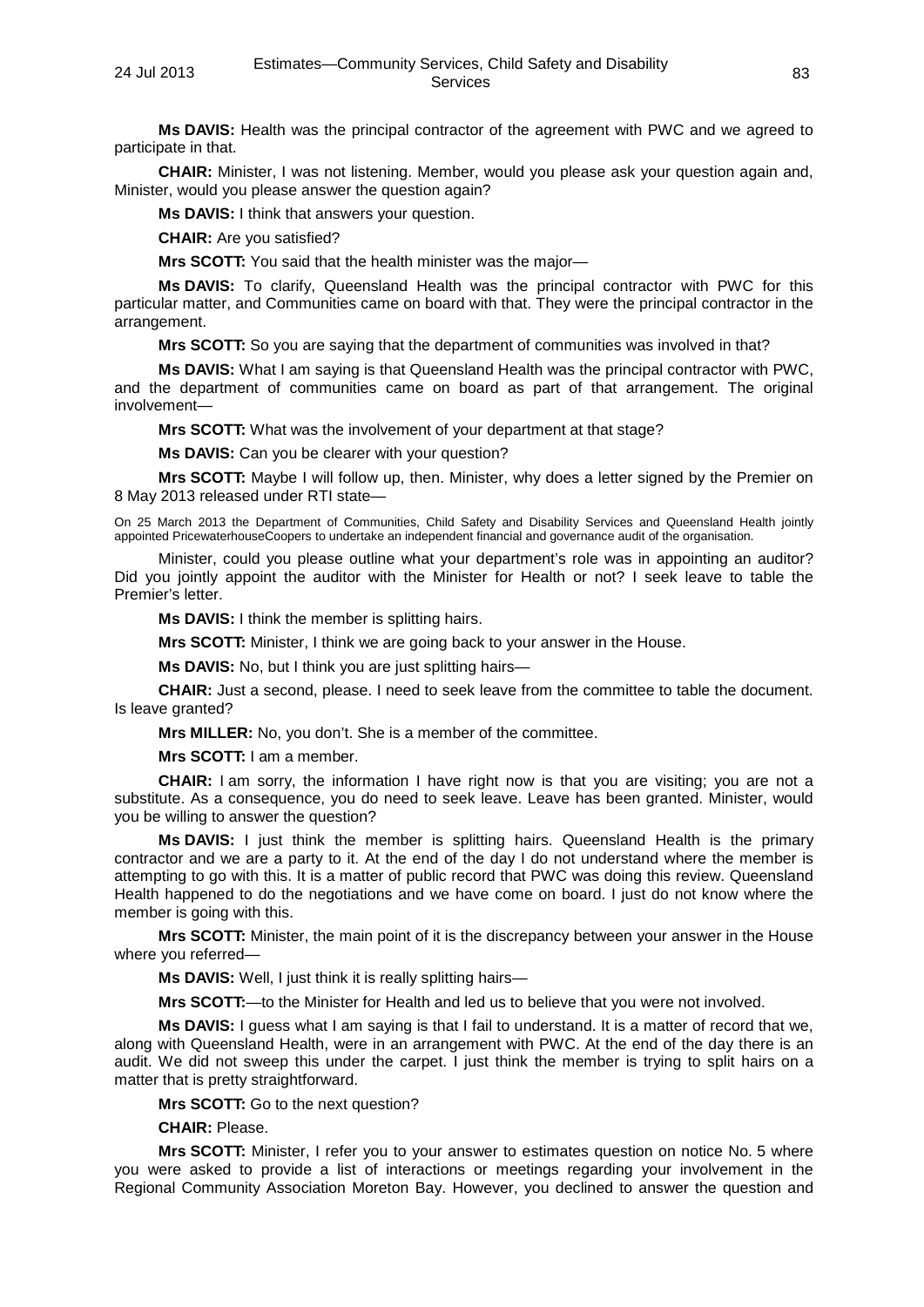responded by reference to the release of your ministerial diary. I seek leave to table your diary since February 2013 this year and note that there does not appear to be a reference to the Regional Community Association Moreton Bay issue. Minister, can you please point out to the committee where in these diaries you have met about this issue, or did you not meet with them at all?

**CHAIR:** Minister, before you answer that, the committee needs to accept the documents. The documents are a matter for public record so it means that these will be published as part of this. I am just asking members if they are okay for this to be tabled?

**Mrs MILLER:** Yes.

**CHAIR:** Leave is granted.

**Mrs SCOTT:** There is the question on notice.

**Ms DAVIS:** In answer to the question whether I met anybody from the regional council, you will see from my diary the answer is that I haven't. However, departmental officers had been dealing with RCAMB, as is appropriate, and they kept me apprised of what was happening as necessary.

**Mrs SCOTT:** I guess the point is that I would have thought this was a serious enough issue for the minister to be personally involved.

**Ms DAVIS:** If I can respond to that, the department was actively involved on my direction to ensure that services continued to be delivered once the organisation advised us that they were unable to continue delivering services. I thank the departmental staff who did that over the long weekend to ensure that the following week services continued to be delivered on the peninsula. I certainly wanted to ensure that services were still available to residents in Redcliffe and those nearby areas that were in the catchment for services delivered by RCAMB. I am delighted that the Pine Rivers Neighbourhood Centre agreed on an interim basis to deliver those services, because it was about ensuring that services continued to be delivered to the people on the peninsula. So I took a very great interest in ensuring that that happened.

**Mrs SCOTT:** Minister, I have another question regarding the Regional Community Association Moreton Bay. On 20 March 2013 you stated in the House—

... our department is working hard with the community centre to ensure its viability.

I seek leave to table a copy of *Hansard*.

**CHAIR:** Is leave granted? Leave is granted.

**Mrs SCOTT:** However, on 28 March in the *Courier-Mail* staff at the centre said they had no contact with anyone from your department and that no-one from your department had visited the centre or inspected its documents. I seek leave to table a copy of the *Courier-Mail* article.

**CHAIR:** Members, is leave granted for the *Courier-Mail* document? Leave is granted.

**Mrs SCOTT:** Can you clarify when you instructed staff to go to RCAMB and when they physically travelled to Redcliffe?

**Ms DAVIS:** I think that needs to be a question to the departmental officers who were doing that. They were liaising—

**Mrs SCOTT:** I would have thought that with the serious matter that it was—

**Ms DAVIS:** We have 8,000 organisations that are funded by the department, member for Woodridge. I do not get involved and I do not micromanage each one of them. My understandingand I will hand to the director-general to speak to this question—was that the department was liaising with RCAMB, and that may have been with the committee, to discuss some issues. When I became aware that the organisation was unable to continue to deliver its services because it thought it was insolvent, we sought immediately to find another organisation to deliver those services to the community. When we were advised, that went into action straightaway.

I am advised that the following week senior regional officers were on the ground at Redcliffe. I think it is really important to note here that we are not the only organisation that funded RCAMB. There were other agencies including FaHCSIA which did not turn up, but we were there to talk to the staff about what we knew about the arrangements and offered assistance where we could. I reject the premise of the question that we were not doing anything to assist. We were doing everything that we could given the information that we had and the appropriateness of acting on that information.

I am really pleased that we have managed to have those services continue to be delivered on the peninsula. What was very pleasing for me to learn was that the staff who had been working at RCAMB and delivering the services that our department funded are now working and delivering those services with the Pine Rivers Neighbourhood Centre. That is what a representative of the Pine Rivers Neighbourhood Centre shared with me a couple of weeks ago.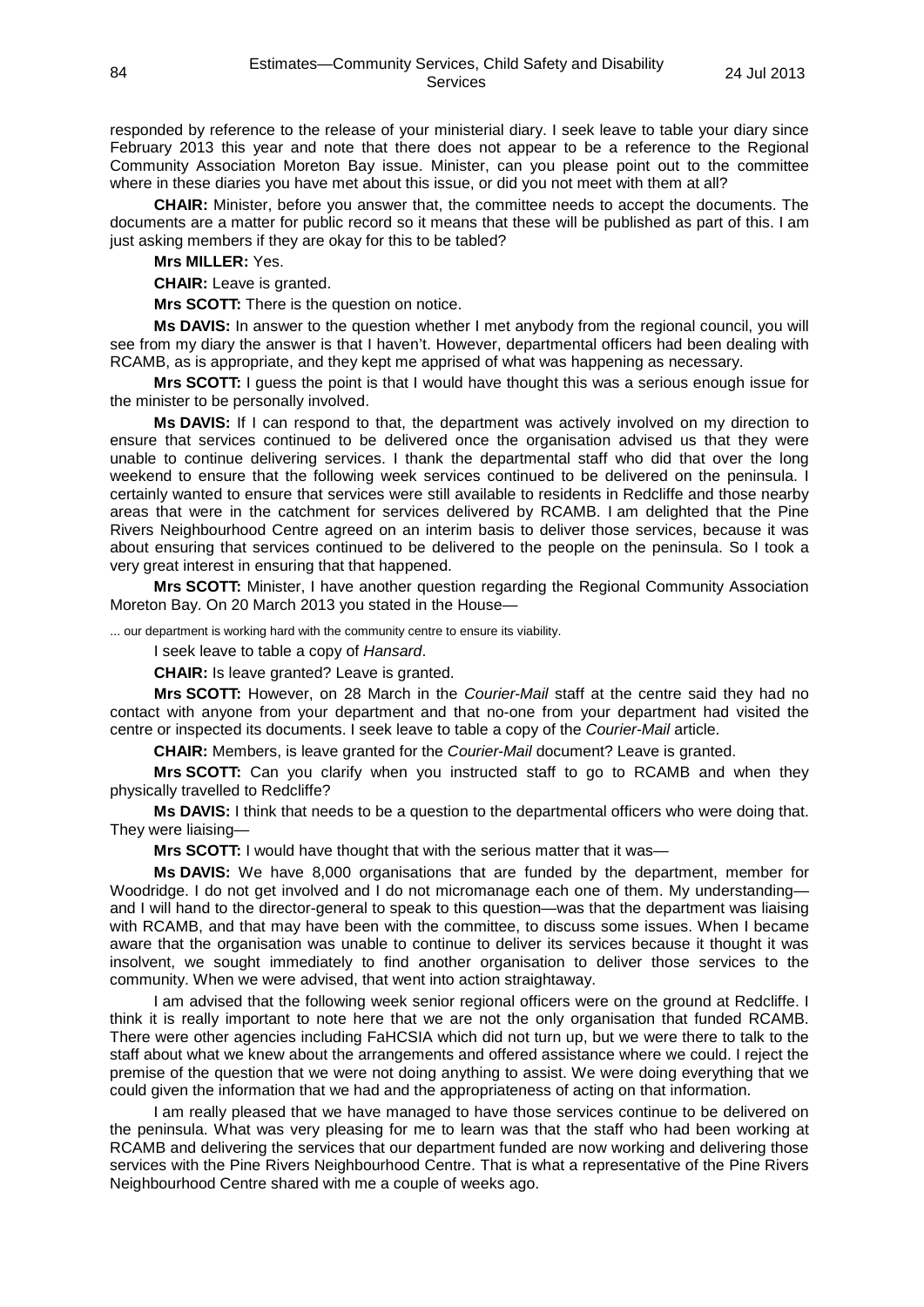### **Mrs SCOTT:** How many staff were affected, Minister?

**Ms DAVIS:** There were a number of staff at RCAMB. We did not fund everybody at RCAMB. RCAMB had a service agreement with the department to deliver a range of services. They were acquitting and indicating that those services were being delivered. As I said, we do not micromanage. Staffing issues are matters between the staff and the committee. That is the way it works. The member knows that is the way it works. But when we found out that those services could not be delivered by RCAMB because they were possibly insolvent—that was the language that was used by the committee member in contacting our department—and could not deliver the services, we did what was appropriate to make sure that those services could continue to be delivered to the Redcliffe peninsula.

**Mrs SCOTT:** Do we know that the staff received their entitlements?

**Ms DAVIS:** That is not a matter for government. We have a service agreement with the organisation to deliver services. Matters of human resources are matters between the committee and the staff. That is not what our department does. It is not what the department did with the previous government. Our job is to ensure that services are being delivered and that happens by the acquittal that comes from the organisations and those acquittals were being received.

**Mrs SCOTT:** It left those loyal staff in a terrible predicament for weeks, really, didn't it, Minister?

**Ms DAVIS:** It was a terrible situation for those staff members, but our department did what it could to continue to deliver those services. As I said, those staff members that were delivering the services that we fund under RCAMB are now delivering those services with the Pine Rivers Neighbourhood Centre. I think your questions need to be directed perhaps to FaHCSIA, or maybe to Yvette D'Ath, who might be able to make a representation given that, of the three government agencies, FaHCSIA was providing the majority of the money.

For you to ask these questions, member for Woodridge, when we have done everything we can to ensure those services continue to be delivered is really disappointing. We have done what we can. It is disappointing for those people, but perhaps they need to contact FaHCSIA or their local federal member to see what can happen with the federal agency.

**Mrs SCOTT:** Is the Pine Rivers service delivering services within the same locality, or do people have to travel to the Pine Rivers centre?

**Ms DAVIS:** They are working out of the same premises—out of the RCAMB premises at Redcliffe.

**CHAIR:** We have about three-quarters of an hour before these particular estimates are over. I propose that we now focus on questions of social inclusion services. Notwithstanding that members on the committee can ask any question, I would like to see if we can focus on social inclusion services questions. I call the member for Capalaba.

**Mr DAVIES:** Minister, with reference to pages 9 and 10 of the Concessions Statement, can you please outline what your department is doing to ease the cost-of-living pressures on our most vulnerable Queenslanders?

**Ms DAVIS:** I thank the honourable member for the question. It is a priority for the government to ease cost-of-living pressures, not only on Queensland families but also on the most vulnerable people in our communities. My department, through Smart Service Queensland, administers a range of concessions and rebate schemes to assist our most vulnerable Queenslanders. These concession schemes assist thousands of pensioners, seniors and veterans to ease their cost-of-living expenses. My department will administer \$223.6 million of the government's \$5.2 billion spend on concessions as part of this year's budget for a range of schemes to assist with cost-of-living pressures. These include various concessions for electricity, gas, water and rates, which I would like to outline for the member.

Firstly, the Electricity Rebate scheme provides a rebate of up to \$282 per year. This reduces the cost of an eligible person's domestic electricity supply and assists approximately 530,000 households. There is also the Electricity Life Support Concession Scheme. This scheme provides a concession of \$144 per quarter for an oxygen concentrator and \$96 per quarter for a kidney dialysis machine. This assists more than 3½ thousand people. We also have the Medical Cooling and Heating Electricity Concession Scheme, which assists more than, 2,900 low-income individuals with specific medical conditions to meet their energy costs. This scheme provides assistance of \$282 a year to individuals whose medical condition requires the use of air conditioning.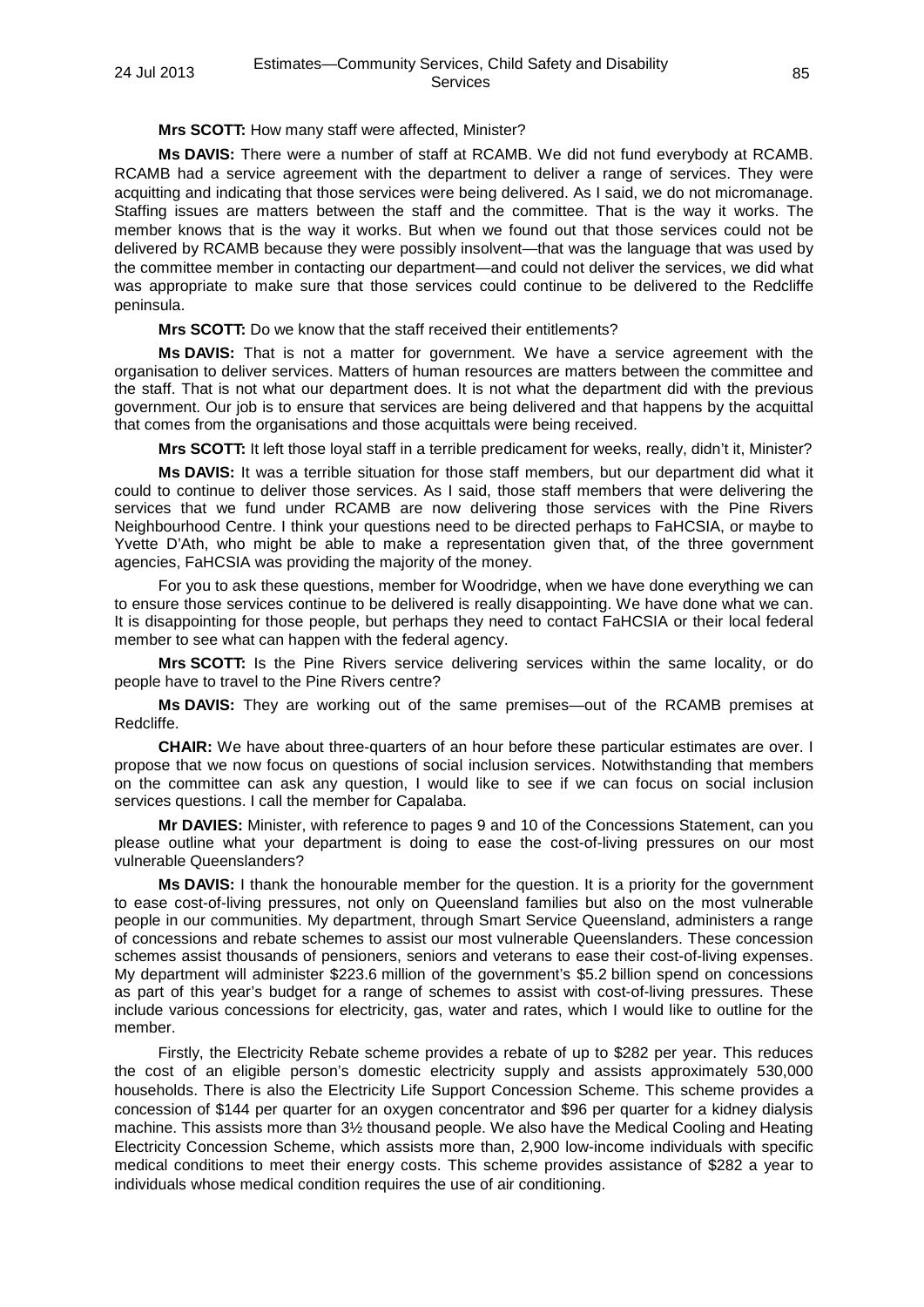There is also the Home Energy Emergency Assistance Scheme, which provides a one-off payment of up to \$720 each 12 months. This scheme is provided for up to two consecutive years to low-income households. It is targeted at those vulnerable Queenslanders who experience an unforeseen circumstance that means they cannot pay their electricity and/or reticulated gas account and are at risk of disconnection. This scheme supports nearly 9,000 people. I am pleased to say that as of July 2013 we increased this concession to \$10 million, to provide more assistance to these low-income families and individuals.

The Reticulated Natural Gas Rebate Scheme assists more than 35,000 households and provides a rebate of up to \$66 off the cost of an eligible person's reticulated natural gas supply. The South East Queensland Pensioner Water Subsidy Scheme provides eligible pensioners—that is, up to 160,000 households—in the South-East Queensland water grid with a rebate of up to \$120 per year. The Pensioner Rates Subsidy Scheme, which provides a subsidy equivalent to 20 per cent, up to a maximum of \$200 a year, of gross rates and charges for freehold properties, assists approximately 260,000 households.

These concessions are providing many benefits and helping ease the cost-of-living pressures on some of our most vulnerable Queenslanders.

**Mrs SCOTT:** Minister, following the Queensland apology to forced adoption mothers in November 2012, ALAS wrote to you requesting you address unfinished business for these women. Minister, can you tell the committee what issues ALAS raised with you? I seek leave to table a copy of the letter from ALAS which outlines the issues. That may assist in refreshing your memory. Minister, what progress, if any, has been made on addressing the issues outlined in the letter?

**Ms DAVIS:** Could I just ask for the reference to the SDS? Sorry, I missed that in the question.

**Mrs SCOTT:** SDS page 7, sorry.

**CHAIR:** I am seeking the leave of the committee for the letter to be tabled. Leave is granted.

**Ms DAVIS:** I thank the member for the question. It was a really historic day, the day the apology was delivered to those men and women who were challenged with those issues around forced adoption. I had the very great opportunity to meet many of those stakeholders, as I know you did, prior to the apology that was delivered by the Premier. It was a great privilege to be able to speak to that motion in the House.

Having understood from my conversations with these very brave women about the challenges that they had faced over a lifetime in not having had the opportunity to raise their child because they had not been provided with the options that are afforded to parents now if they are in fact considering adoption, I think I would ask that the member understand that I have had some private meetings, as have my staff, with ALAS. We are still working our way through those things. We know that there are a number of issues that they have raised that are of importance to them. We will continue to have dialogue with ALAS. They know that my office door is open for those conversations. We very much hope that we can work in a very collegial way to get some results that they are comfortable with.

**Mrs SCOTT:** So, Minister, you would foresee that you can actually bring some or all of these issues to finality for them?

**Ms DAVIS:** As I said, we are working through those. This is not an appropriate forum to identify those but, as I have said, the ladies particularly from ALAS know that the door is open. I know that there have been some conversations recently with my staff about some of those issues and what we might be able to achieve. So that is quite encouraging.

Recently I wrote to the Speaker about a permanent memorial. I know that is of very great interest to those affected by the practices of past forced adoptions. If I could just ask that those conversations continue. These are issues very close to the hearts of these ladies and it is appropriate that they are dealt with in a very compassionate manner.

**Mr SHUTTLEWORTH:** Minister, I begin by thanking you for the support of your department in my communities of Mount Nebo and Mount Glorious during the Australia Day storms. Page 18 of the SDS refers to the reduction of almost \$26 million in supplies and services funding for the department. How are these savings being achieved? In fact, what impact will that have on front-line service delivery?

**Ms DAVIS:** I thank the member for the question. I was very pleased that the department was able to assist the residents in those locations that you spoke of. I know that they felt quite isolated and were very pleased when the department was able to come and give them those connections that they needed. It was our very great pleasure to support your communities.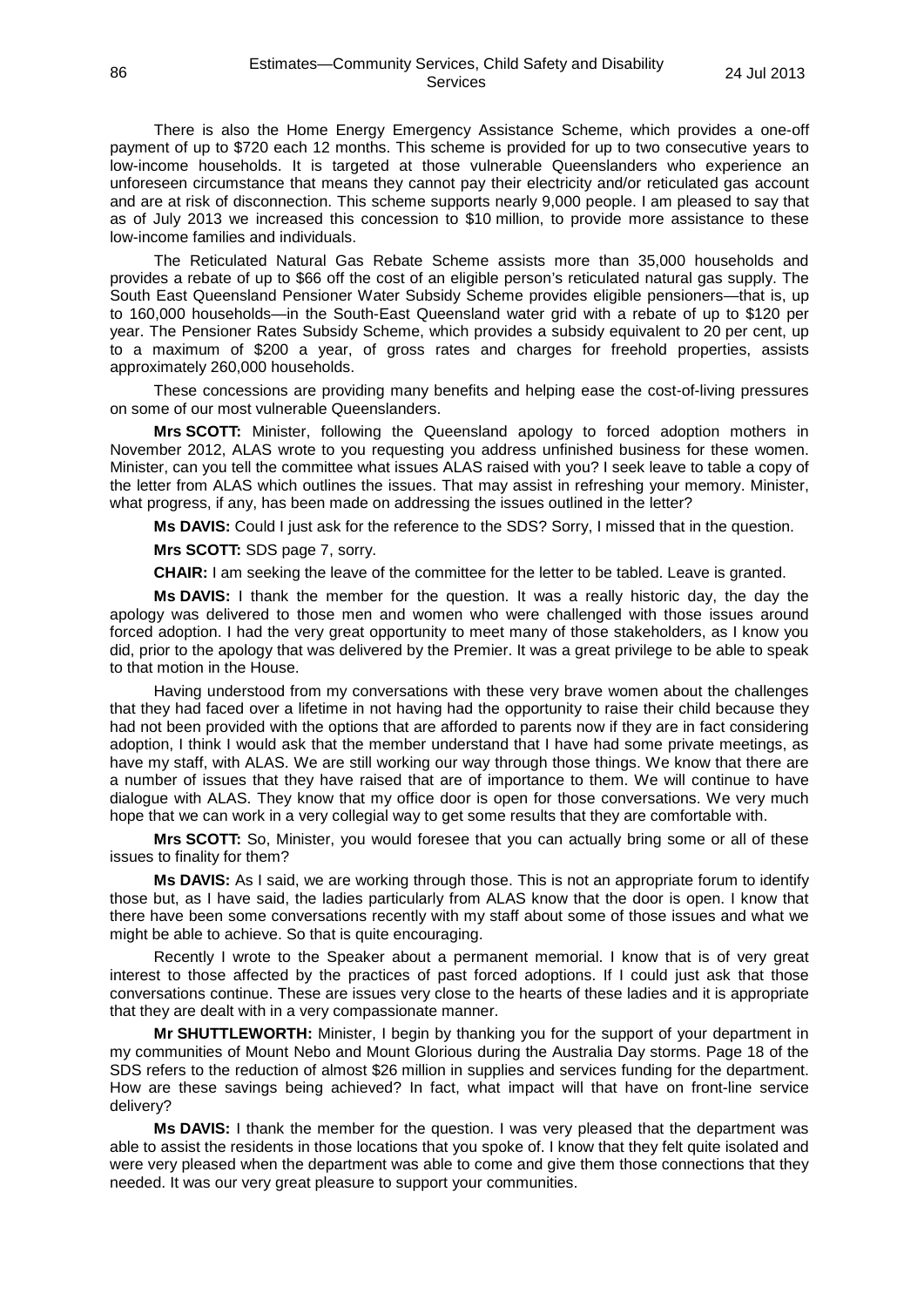Like all government agencies, my department has committed to maximising efficiencies and achieving savings in operating costs as part of our contribution to the fiscal repair task. It is no secret that our government inherited a huge debt from the former Labor government and we are implementing strategies to address that.

The reduction in supply and services expenditure has been achieved without any impact to front-line services, which we are very pleased about. I will hand over to Arthur O'Brien, the CFO. He might be able to break that down for you.

**Mr O'Brien:** As outlined in the income statement on page 18 of the SDS, the department's funding for supplies and services in the 2012-13 published budget totalled some \$174.62 million as compared to estimated expenditure in 2013-14 of \$148.710 million, reflecting a reduction in expenditure against budget of some \$25.91 million.

The department in 2012-13 required that senior executives across the department achieve savings in supplies and services without impacting on front-line service delivery. Funding reductions are mainly due to the reallocation of disability growth funding to grants and subsidies during the 2012-13 financial year, which accounted for some \$17.2 million of the movement between those two budget years. The other major contributor was the full-year effect in 2013-14 of the department's contribution to the fiscal repair plan of the current government—some \$12.847 million.

In the 2012-13 financial year, the published budget population growth for Disability Services was published in supplies and services pending decisions about the application of this funding. Subsequently, this funding was moved to Disability Services grants and subsidies to reflect where that money would be ultimately expended from. The estimated actual expenditure for the 2012-13 financial year reflects a reduction in expenditure in comparison to 2011-12 and represents the efforts of the department's senior executives to contribute to the fiscal repair plan for Queensland.

I would be happy to share with the committee examples of some of these efficiencies achieved in this year-on-year cost reduction. In 2012-13 the department spent approximately \$57.9 million on accommodation leases, while the estimated budget for rent and building services for the 2013-14 financial year is approximately \$56.9 million. In addition to keeping accommodation costs low in 2013-14, we have reviewed our long-term accommodation requirements and commenced a program of reductions to the department's accommodation footprint. It is estimated that reductions in floor space of over 13,000 square metres will be achieved over four years, which could result in further savings to the department's budget of around \$5.3 million.

In 2012-13 the department incurred expenditure of approximately \$4.2 million relating to travel within Australia. This compares well to travel expenditure in 2011-12 of some \$8.9 million. To improve efficiencies in relation to travel, greater planning has been undertaken to ensure staff visit a range of clients and services when visiting locations. Where previously regional staff have travelled to visit one client per day, staff are now encouraged to visit multiple clients in multiple locations, reducing the total days of travel and associated costs.

Greater use of technology is also being made available to meet operational staff supervision needs. For example, the increased usage of high-definition videoconferencing facilities, which are now operational in Mackay and Mount Isa, also reduces the need for travel. The department has also reduced its expenditure on hospitality and entertainment expenses to approximately \$166,000 for the year, as compared to \$1.1 million spent in 2011-12. This represents a saving of about \$950,000 and reflects the fact that departmental staff are taking a more pragmatic approach to catering for internal activities. The department's regular motor vehicle fleet has also been reduced by approximately 9.7 per cent, or 91 vehicles, up to 31 May 2013. Finally, the department has reduced its use of contractors in 2012-13, spending an estimated \$4.6 million for the financial year. That is a significant reduction from 2011-12.

**Dr DOUGLAS:** That was an excellent presentation, Mr O'Brien. Following up on the previous point and actually building on your point, my question is to the minister. The issue of disasters is not new. We have had floods and all sorts of things in Queensland for a very, very long time. The government funded an extensive amount of research after the 1974 floods here in Brisbane and the results were published. John Weston, who was a professor at the university, extensively collected and published data regarding government funding. In relation to efficiency, I would like to know if your department has used the information gained from the hearings into those previous disasters for the programs which you have funded. Are you aware of it?

**Ms DAVIS:** I thank the member for the question. Just so I understand it, you are asking whether the findings or the learnings from that report—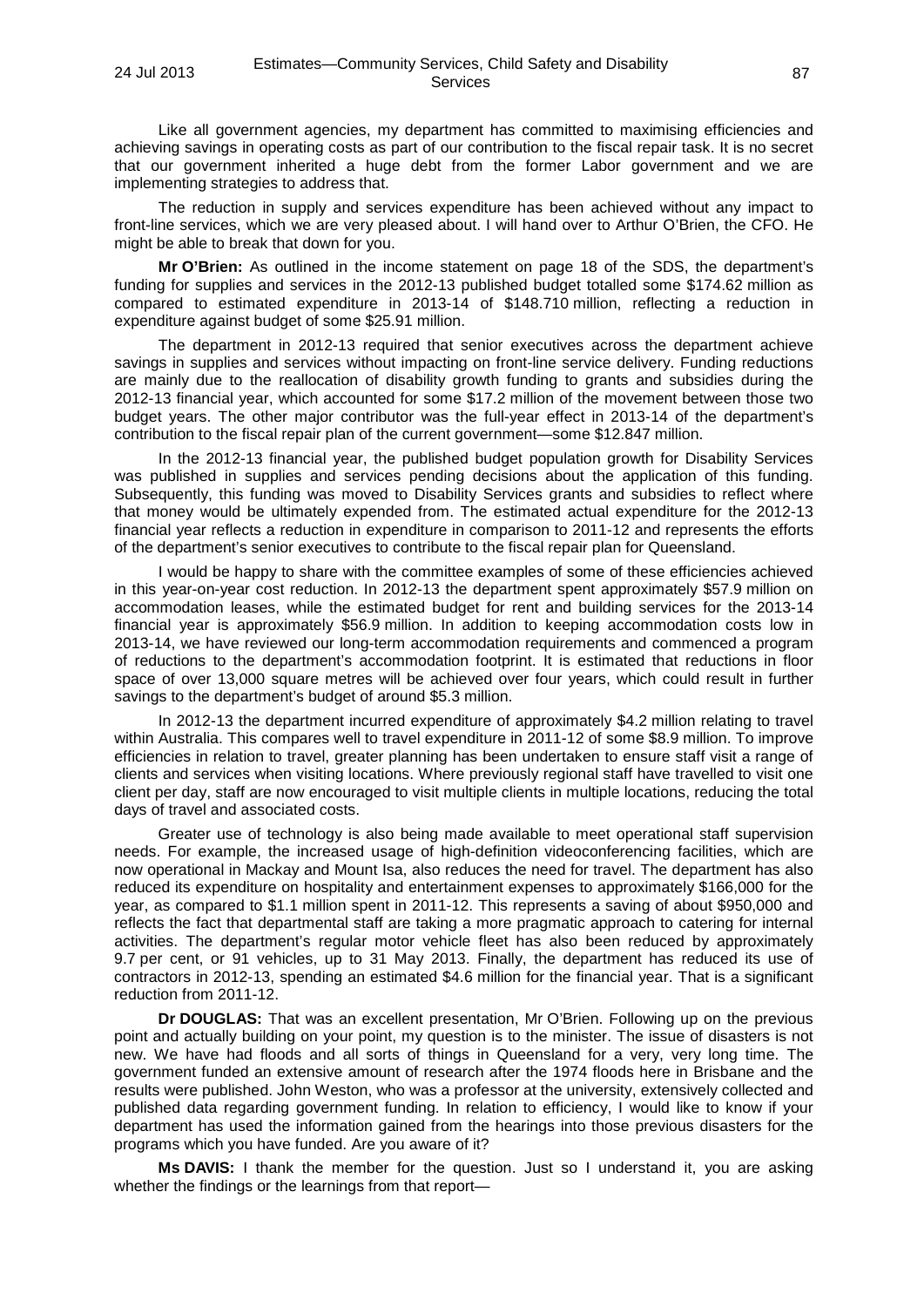# **Dr DOUGLAS:** Yes.

**Ms DAVIS:** I would need to defer that question. The current system that we use has been built and developed from previous governments, so I am not sure how that came about. Certainly I think there is room to review the services from a community recovery perspective, but I could not answer that. We might have to go and find some information on that. I am not sure anyone would—

**Dr DOUGLAS:** These are extensive programs. There is an acknowledgment in the literature of what works and what does not work. So are we funding programs that are known to work or known not to work?

**Ms DAVIS:** All I can talk about are those programs in community recovery. The sorts of programs that we are funding are around building communities after disaster events, because that is what we do. We come in after emergency services come in, as you know, and as the disaster is unfolding. The sorts of services that we fund include counselling. We have just invested \$5 million into the Bundaberg and North Burnett regions around that. I was speaking to the two mayors up there, and they are very pleased that they will be able to put on some community development officers who will be able to be in those areas which suffered the greatest impact. Because they know the people in the area, they will know the people who need to be helped. One of the things about country people is that they do not often put up their hands for help, so having community development officers on the ground to see whether local communities need support is really important. That is the sort of thing that we do. After a disaster is called and disaster areas are declared, our role is to provide some immediate supports to families. But in terms of what the time line is or whether the department in the past has used those findings, I would need to ask the department whether they would know—

**Dr DOUGLAS:** So will you undertake to come back and give me a further response later on?

**Ms DAVIS:** I am certainly able to ask. I can confirm that as the minister I have not done any work that would specifically reference any findings from any report from the 1974 flood. I am not sure whether processes post that used that material in terms of formulating—

**Dr DOUGLAS:** There was extensive published literature in the four to five years following it which was notarised and spoken about in the House. I have spoken about it in the House extensively and other people have spoken about it. The idea is to sort of avoid ad hoc programs and ad hoc spending. Here we are making fairly significant statements. My question is: can you tell me whether we have an organised program for the spending of community recovery programs? Is it based on research which is known to work? This works; this does not work—that sort of stuff. That is what I want to know.

**Ms DAVIS:** What I can say is that we respond to what the local community is telling us that they need. In Bundaberg they were calling for counsellors and community development officers, so that is what we responded with under the NDRRA. I am not in a position to give you a correct or fulsome answer in relation to specific details. I can say that we want the system to be as good as it can possibly be. What we have sadly found from previous disasters is that there have been ineligible people who have accessed grants on multiple occasions. That is certainly something that might be worth looking at. But I would hope that that literature, if it was extensive, was considered by the previous government in relation to where we are today.

**Dr DOUGLAS:** My question originally was about adoption. I take on board what was said earlier on, and I know there has been a response in part to the Carmody report. I take all of that on board. I am a person who was formerly involved in the prisons and I know a fair bit about adoption. Can you tell me what the department is doing with regard to adoption? I take on board all of the things that you have said about the issues that have been raised so far, but it is still a significant issue. There are children still being adopted—not as many as there have been in the past—and there are people that support it. Can you tell me something of what the department's current response is with regard to adoption and what your position is? Can you tell me a little bit more?

**Ms DAVIS:** I do not know that this is a forum in which to be seeking my view—

**Dr DOUGLAS:** No, it is not your view. Maybe I should frame it this way: is the department going to give us some formal response with regard to adoption?

**Ms DAVIS:** Are you speaking in the context of Commissioner Carmody's report?

**Dr DOUGLAS:** Yes.

**Ms DAVIS:** There is work being done in adoption through the department. I acknowledge there were some references to adoption. We are still considering the recommendations. What we have tried to do in the department quite apart from that—because departments still have to keep on going and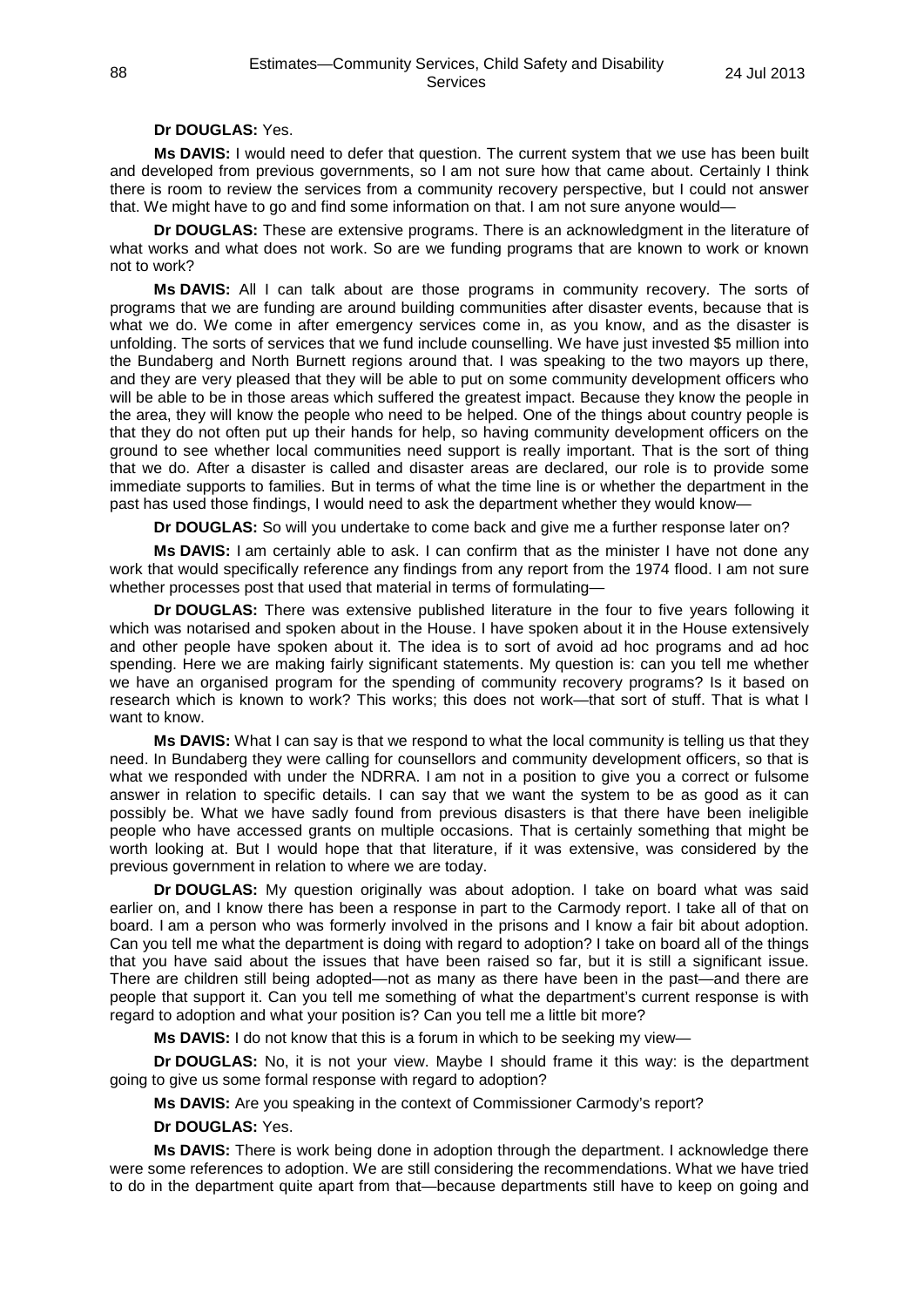service people, even while inquiries are going on—is streamline our services a lot better than they have been. You are correct; the number of adoptions is low. But there are a lot of people who still seek to be adoptive parents, so we need to provide the support and the mechanisms so that, if an adoption is to proceed, the family have been provided with the information, support and services that they need for that to continue.

**Ms BATES:** Minister, I refer to page 8 of your SDS and I ask: will you please advise what the government is doing to reduce red tape? Can you also please advise how these measures will continue to ensure that NGOs remain accountable and that ongoing services continue to provide value for money for Queensland taxpayers?

**Ms DAVIS:** I thank the honourable member for the question. My department makes a significant investment in front-line services through contracting with non-government organisations. I would like to correct a number that I gave earlier in the proceedings. When I said that we purchase services from around 8,000 organisations, it is 800 organisations. But of those 800 organisations, there is an allocation of about \$1.5 billion to support individuals, families and communities. As a government we want to ensure that this investment delivers measurable and sustainable improvements to the quality of life of those who are in most need and to get a greater return on taxpayers' investment for all Queenslanders.

A key way for us to ensure that public investment is directed to front-line services is by delivering redtape reduction strategies which reduce administrative and compliance costs for non-government organisations. The redtape reforms that we are introducing will make a real day-to-day difference to these organisations and to the clients that they service. We have already had some early success through the implementation of the new, simplified Human Services Quality Framework and by streamlining licensing steps for child safety services. From July 2012 we have reduced visits to low-risk services by departmental staff for purely administrative purposes. This is a reduction of over approximately 350 hours per month. To improve coordination the department has also started using an account management approach for large providers who otherwise must deal with many contract managers across the state, and that can be very time consuming for those organisations.

Another one of the department's redtape reduction initiatives is to streamline our service agreements with community organisations. Many organisations have multiple agreements with the department for the different services and programs that they are funded to deliver, so we will significantly reduce the number of agreements and associated red tape with which organisations have to deal. I expect that organisations will start transitioning to new streamlined agreements in 2013-14. What is important to note is that all of these changes are being made without reducing accountability. It is very, very important that these organisations are still accountable to government for the services that they provide. In fact, by targeting our measures in a smarter way we are increasing accountability for the government's investment. So by reducing red tape and increasing accountability, we are ensuring better value for money for the government's investment. The changes mean that community organisations can focus their resources on front-line services, not administration, and reporting to the government will be focused on accountability and not on paperwork.

A significant measure that we have taken has been to commence the process of review and recommission of our investment to priority groups, including young people and women. This is a two-year program of work that aims to deliver greater value for money by guiding investment in services which maximise the achievement of clear and measurable client outcomes. It aims to achieve this by targeting the right clients in the right locations with the right services. Recommissioning is not a new concept; rather, we are seeing it as a global trend as the demand for human services continues to grow in tightening fiscal environments such as this. It is a responsible measure, and it is a very good measure when communities and governments are faced with the responsibility of ensuring that the most effective and efficient solutions for addressing social need are actually implemented.

I want to take a moment to discuss the recent Commission of Audit report. This audit set a strong and clear agenda for reforming the way government makes and manages its investments. It stressed very strongly the need for greater contestability and productivity of services. It also called for government to create better ways of administering funding to get better value for money and outcomes for Queenslanders. The review and recommissioning of key social inclusion services is one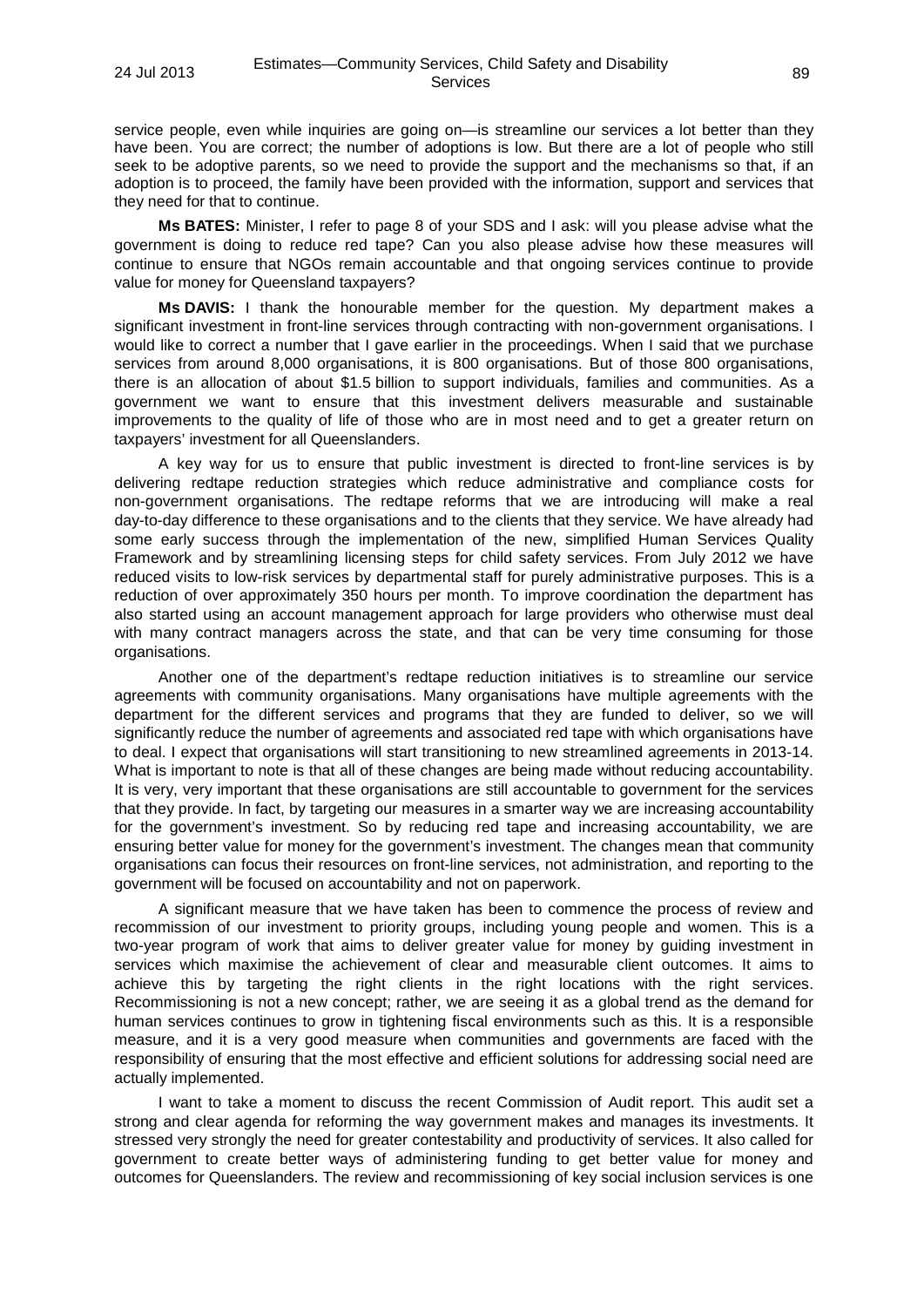of the main ways that my department will deliver on these recommendations. We have commenced with a review and recommissioning of youth program funding, and to date this has focused on modelling current and future alignment between need and service investment and developed a suite of contemporary, evidence based service delivery models for that investment.

**CHAIR:** Thank you, Minister. I call the member for Woodridge.

**Mrs SCOTT:** Minister, I refer to pages 3 and 18 of the SDS. Could I just firstly say that euphemisms such as 'fiscal repair' and 'efficiencies' ignore two things—and that is people in need and essential services. But let me get on with my question. Minister, I note that you have provided funding for counselling services in your budget but have excluded and defunded the vital front-line financial counselling services which provided support for many Queenslanders during the recent floods. Minister, why are you defunding this vital service?

**Ms DAVIS:** I reject the premise of the question. We have not ceased funding of financial counselling services. As the member would know, the arrangements with financial counselling were borne of an NDRRA from the flood events in 2011 and in June this year that funding arrangement ceased. It was an arrangement under the NDRRA that came to a conclusion in June and the financial counselling bodies were aware of that. The fact that the former government, of which you were a member, did not have recurrent funding for financial counsellors is confusing to me given your question seeing that you believe that financial counsellors hold a very important role in the community, and they do with significant events. The Minister for Agriculture has just recently announced money to assist people in rural areas with support who are experiencing financial difficulties, so we are certainly responding as a government in that regard. As I said, I reject the premise of the question. The government continues to provide money to generalist counselling services across Queensland, and I am very pleased that we continue to do so. But the premise of the question that we have cut funding to financial counsellors is completely false.

**Mrs SCOTT:** Minister, if I may, I refer to a media release from Financial Counselling Australia, and I table that.

**CHAIR:** Is leave granted for this document to be tabled? Leave is granted.

**Mrs SCOTT:** Here they indicate their disgust at the Newman LNP government's decision to axe funding to financial counselling programs and making Queensland the only state or territory not to provide funding for financial counselling services. Minister, why are you stripping away these financial counselling support services when the rest of the country is funding these services? I do not think funding to rural industry will help the people in Woodridge, for example.

**Ms DAVIS:** I thank the member for the question and if I could just see that media release please.

**CHAIR:** It is on its way.

**Ms DAVIS:** I thank the member for the question and the manner in which she asked the question using inflammatory words like 'disgust' which I do not see here at all in the media statement. The member well knows that the funding for financial counselling that was referred to in this was under the NDRRA. What we know on coming into government was that funding for counselling services was a mess. We are looking at that now. I am very pleased that the member has once again pointed out one of those other black hole areas that the former government left our government to deal with, but that is unsurprising. If the member had really believed that this money should have been recurrent, perhaps lobbying her minister when in government might have been a good start. We will continue to deliver generalist counselling services across Queensland. I am disappointed that the member for Woodridge seems to think that providing funding to rural and regional people to assist with financial difficulties that they faced as a result of that is absolutely disgraceful—absolutely disgraceful.

**Mrs SCOTT:** I am just saying it will not help the people in Woodridge, that is all.

**CHAIR:** Order!

**Ms DAVIS:** I think it is disgraceful that—

**Mrs MILLER:** So you cannot answer the question?

**Ms DAVIS:** I have answered the question, and that is that the funding expired at the end of June last year under NDRRA arrangements. We continue to provide funding for generalist counselling services across Queensland, and we will continue to do so. I have met with representatives of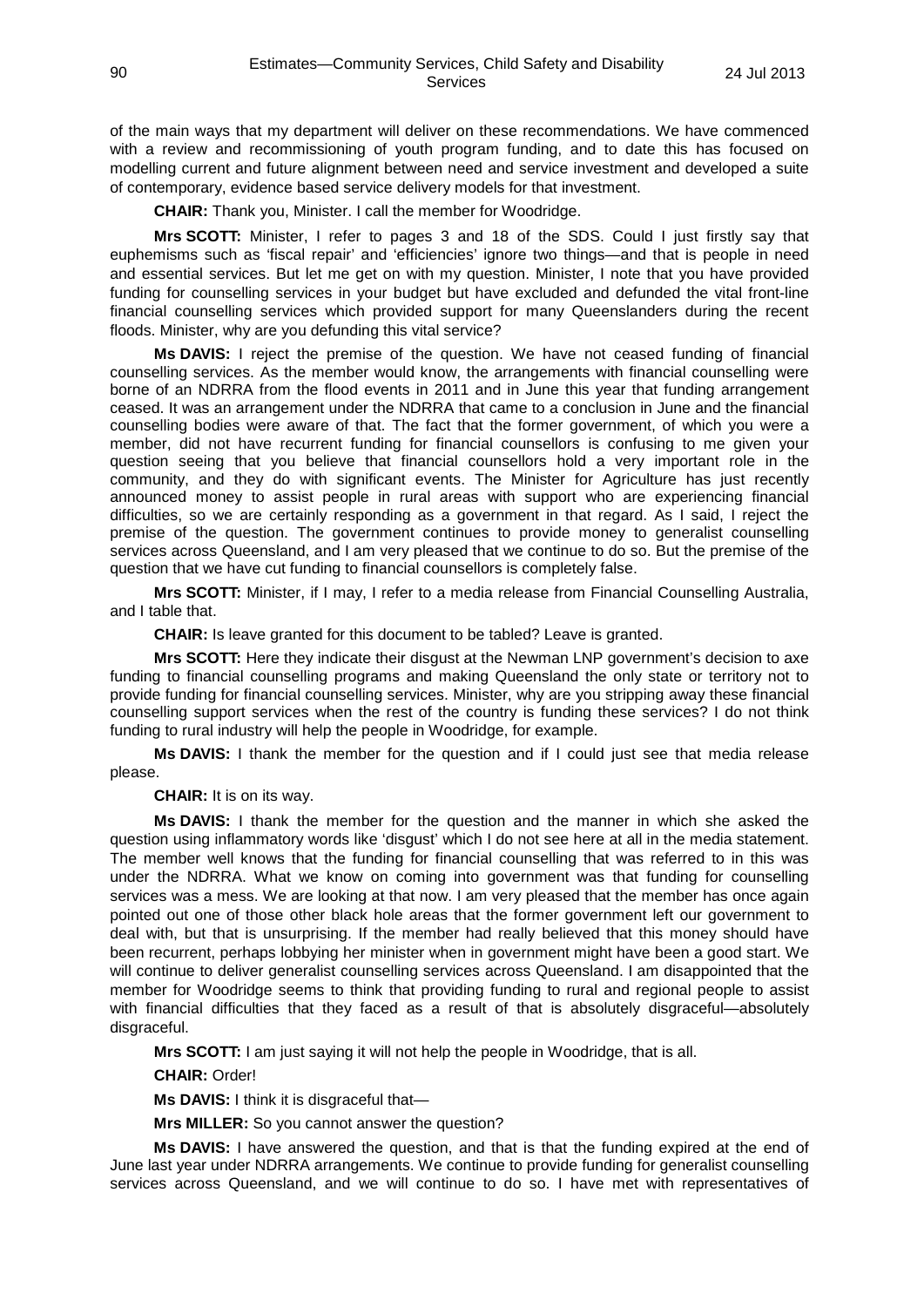financial counsellors and we have had a discussion. It is not appropriate for me to disclose those discussions here but, as I said, we will continue to provide funding for generalist counselling across the state.

**Mrs SCOTT:** Minister, I have to say over the years I have written probably three or four times to ministers seeking additional funding for financial counsellors when people are stretching their dollars further and further and it has never once been refused. I have people coming into my office day after day requesting assistance for all manner of things, but the financial issues that people are faced with at the moment cause domestic violence. They are the root cause of so many, many issues and now we have nowhere to send them. We are just pleading that you reverse this decision and decide to reinstate financial counselling, because counselling is very different to financial counselling. It is a very specific type of counselling that is so much needed in a place like Woodridge.

**Ms DAVIS:** I thank the honourable member for the question and I appreciate your passion for the people in Woodridge. But, as you would know, the money for financial counselling under the NDRRA was for areas that were impacted by disaster events. It was not provided to all communities that may have had the need for financial counselling that were not affected as a result of a natural disaster. So the money that the previous government put into financial counselling through the NDRRA arrangements was for financial counselling—

#### **Mrs SCOTT:** I beg to differ.

**Ms DAVIS:** But, member for Woodridge, what I am explaining to you is the arrangements. If there were financial counsellors that were delivering services outside the remit of the NDRRA arrangements, that is disappointing because the guidelines are very clear. I appreciate very much that members of your community would like to seek particular types of counselling services, including financial counselling.

**Mrs SCOTT:** Minister, Lifeline have a huge financial counselling section which is very substantial in my area, as well as other areas.

**Ms DAVIS:** But the funding was for areas and people affected by the disaster events of 2011.

**Mrs SCOTT:** No. We have had it for years.

**Ms DAVIS:** All I am saying to you is that the amounts that you are speaking about—that you are referring to and this particular media release refers to—are NDRRA funding and I am explaining to you that that funding has come to an end. The fact that other organisations offer that support is a matter for them, but what you are referring to and what the question was based around is this media release and I am advising you that this money relating to this media release is NDRRA money which came to an end at the end of June. It is not recurrent funding. It had an end of life. That was 30 June. Mr Chairman, I think I have answered this question.

**CHAIR:** I agree. I call the member for Townsville. Minister, we only have about three minutes left, so if you would please be very succinct.

**Mr HATHAWAY:** Minister, I refer to page 8 of the SDS and ask what the state government is doing to ensure that Queensland's youth have ongoing access to contemporary, relevant and targeted programs and initiatives.

**Ms DAVIS:** I thank the member for the question. We very much want young people in Queensland to be supported and confident to lead healthy, resilient, responsible and safe lives and we all want to see young people maximise their potential and make the most of what we can offer them. I am very pleased that young Queenslanders will now have fresh ways to find out about learning opportunities, services and support links thanks to our recently released Queensland Youth Strategy, which I had the pleasure of launching at the Redlands PCYC, and the member for Capalaba was there on that day with me. It was a great day. The PCYC were very excited about this document, as were the young people that we had the opportunity to meet at the PCYC. The Queensland Youth Strategy is about connecting young people across the state and is a whole-of-government commitment, and I seek leave to table the document for the benefit of the committee.

**CHAIR:** Is leave granted? Leave is granted.

**Ms DAVIS:** With almost 590 young people aged 12 to 21 living in Queensland, we want to make sure that we are delivering the right services and information in the right locations at the right time to young people. We want our young people to have the support they need to reach their full potential and lead healthy and fulfilling lives. My department is currently undertaking recommissioning on youth program investment, and since late last year the department has been holding a series of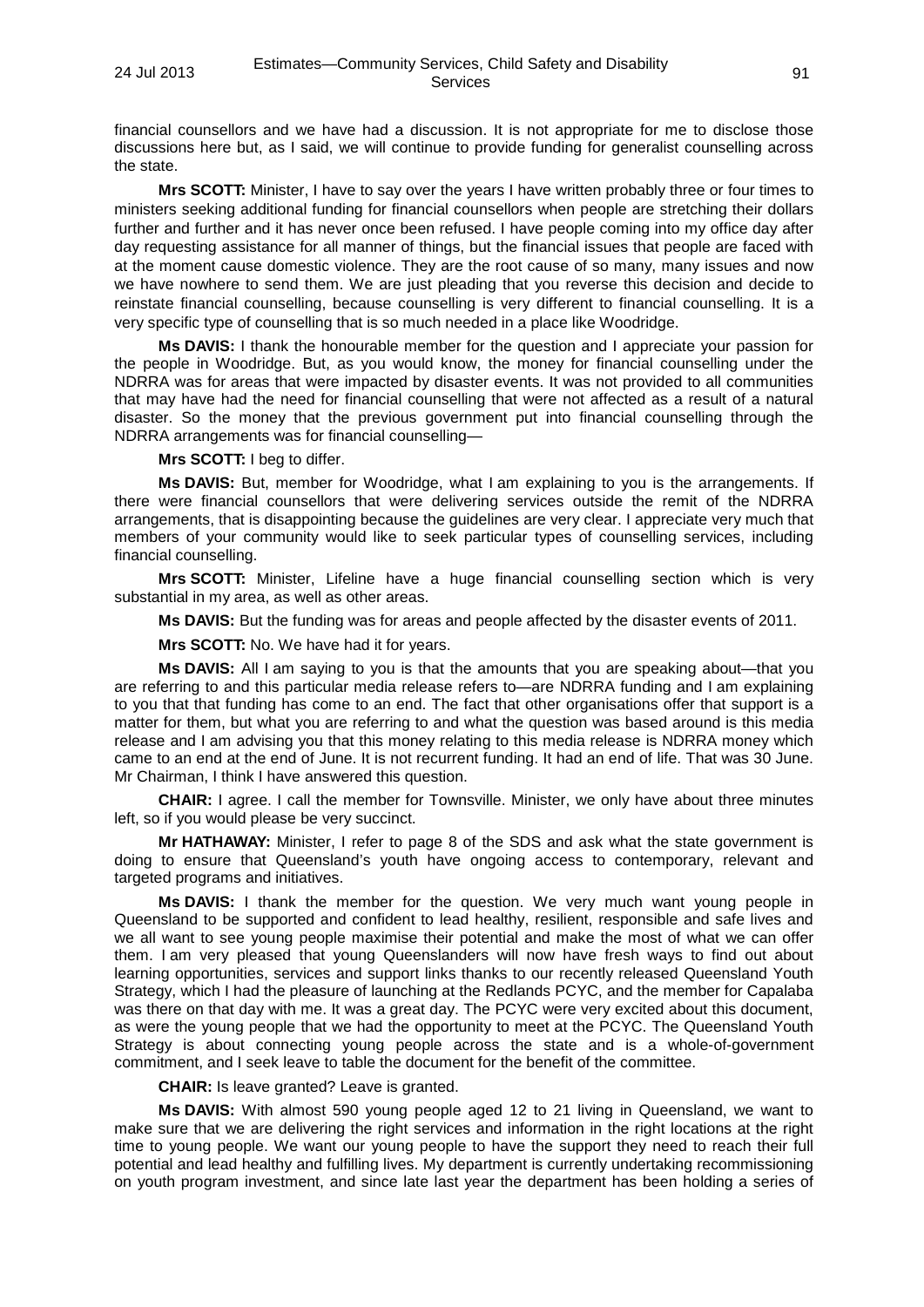regional forums to engage with the youth sector around the recommissioning process. In fact, around 1,000 people representing their respective organisations as well as potential service providers and other key stakeholders have attended these forums. I have attended some of these forums and they have afforded me a really great opportunity to hear from our sector partners about what works for vulnerable young people and how we can improve our responses in the regions.

It is no secret that much of the funding for youth, particularly in the youth support program domain, has historically not been tailored to the changing needs of young people and the changing practice of effective service delivery to those young people. In a nutshell, funding has been a bit ad hoc and largely unstructured. What we have found during the recommissioning project are some glaring service gaps where some areas have received more than the lion's share of funding, with others seriously underfunded and struggling to keep up with demand. The north Brisbane corridor up to Caboolture is one example of this. Essentially, we are taking the best of what works and redesigning our youth service system based on the evidence that we are gathering from these forums.

### **CHAIR:** Minister, we need to wrap up.

**Ms DAVIS:** We just want our responses to young people to be contemporary and support them to stay connected or to reconnect with their families and communities. In the meantime, the department continues to fund non-government organisations to deliver a range of services to young people.

**CHAIR:** Thank you, Minister. The time allocated for the consideration of estimates of expenditure in the portfolio of Communities, Child Safety and Disability Services has expired. On behalf of the committee, I thank the minister, the director-general, the acting commissioner and officials for your attendance. I also thank our Auslan interpreters—Leanne Beer, Ruth Sullivan and Pauline Tanzer—for their assistance today. The transcript of this session of the hearing will be available on the Hansard page of the parliamentary website within approximately two hours. Minister, I remind you that the deadline for questions taken on notice and clarifying material is 2 pm on Friday, 26 July. The committee will now break for dinner for 45 minutes. The hearing will resume at 7.30 pm with the Minister for Aboriginal and Torres Strait Islander and Multicultural Affairs and Minister Assisting the Premier.

### **Proceedings suspended from 6.46 pm to 7.31 pm**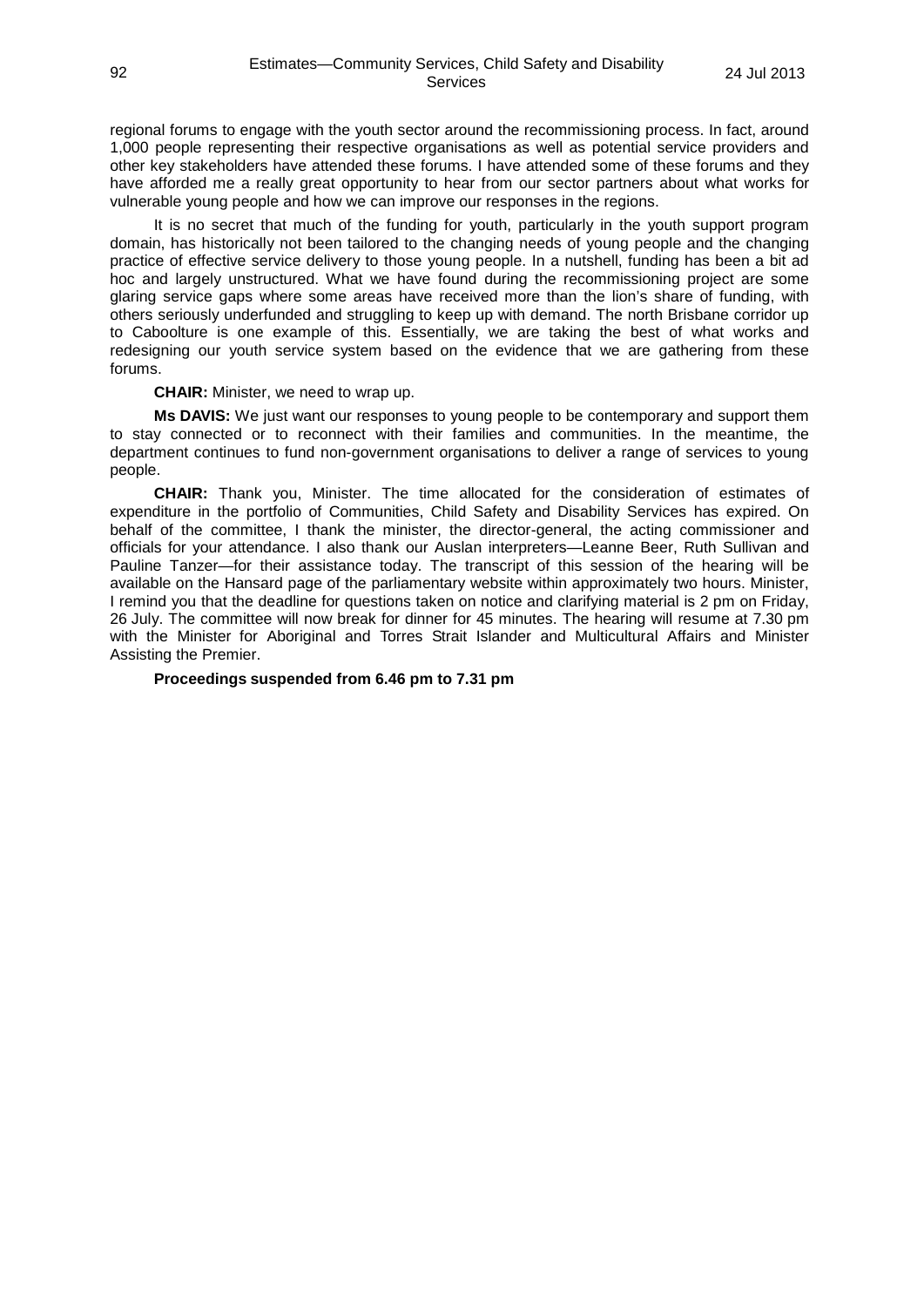# **ESTIMATES—HEALTH AND COMMUNITY SERVICES COMMITTEE— ABORIGINAL AND TORRES STRAIT ISLAND AND MULTICULTURAL AFFAIRS**

### **In Attendance**

Hon. GW Elmes, Minister for Aboriginal and Torres Strait Islander and Multicultural Affairs Mr R Cavallucci, Assistant Minister

**Department of Aboriginal and Torres Strait Islander and Multicultural Affairs**

Ms D Best, Director-General

Mr R Weatherall, Deputy Director-General

Mr M Skoien, Executive Director, Corporate and Client Services

**Family Responsibilities Commission**

Mr D Glasgow, Commissioner

**[CHAIR:](http://www.parliament.qld.gov.au/docs/find.aspx?id=0Mba20130724_193145)** On behalf of the committee I welcome the Minister for Aboriginal and Torres Strait Islander and Multicultural Affairs, the director-general, the Family Responsibilities Commissioner, officials and members of the public to the hearing. My name is Trev Ruthenberg. I am the member for Kallangur and chair of the committee. The other committee members are Mrs Jo-Ann Miller MP, member for Bundamba and deputy chair—the member is not here at this particular hearing at this time; Ms Ros Bates MP, member for Mudgeeraba; Mr Steve Davies MP, member for Capalaba; Dr Alex Douglas MP, member for Gaven; Mr John Hathaway MP, member for Townsville; and Mr Dale Shuttleworth MP, member for Ferny Grove. The committee's conditions for broadcasts and guidelines for camera operators are available from one of the parliamentary attendants in the room. The visiting members at this particular hearing are the member for Mulgrave, Mr Curtis Pitt MP, replacing the member for Bundamba, Mrs Jo-Ann Miller MP. Also visiting members under standing order 181 will be the member for Inala, Ms Annastacia Palaszczuk MP, and the member for Mackay, Mr Tim Mulherin MP.

\_\_\_\_\_\_\_\_\_\_\_\_\_\_\_

The committee will examine the proposed expenditure contained in the Appropriation Bill 2013 for the portfolio of the Minister for Aboriginal and Torres Strait Islander Affairs and Multicultural Affairs from 7.30 pm to 8.25 pm. I remind those present today that these proceedings are similar to parliament and are subject to the standing rules and orders of the parliament. I remind members of the public that under the standing orders the public may be admitted to or excluded from the hearing at the discretion of the committee. It is important that questions and answers remain relevant and succinct. The same rules for questions that apply in parliament apply here. I refer to standing orders 112 and 115. Questions should be brief and relate to one issue and should not contain lengthy or subjective preambles or arguments or opinion.

I will guide proceedings today so that the relevant issues can be explored without imposing artificial time limits and to ensure that there is adequate opportunity to address questions from government and non-government members of the committee. When necessary I will remind ministers and their departmental advisers that their answer to a question should be finalised so that other issues can be examined. For the benefit of Hansard I will ask officials to identify themselves the first time that they answer a question referred to them by the minister or the director-general.

In the time allocated I propose we begin with the examination of the estimates for the Aboriginal and Torres Strait Islander Affairs portfolio, starting with the Family Responsibilities Commissioner at approximately 7.40 pm—after your statement, Minister—until approximately 7.50 pm—so about 10 minutes. I would then like to move to examination of the remainder of the estimates for the Aboriginal and Torres Strait Islander area until approximately 8.10 pm. We will at that time focus on Multicultural Affairs until we break at 8.25 pm. Members are able to ask questions that arise at different times during the session. I now declare the proposed expenditure for the portfolio area for the Minister for Aboriginal and Torres Strait Islander and Multicultural Affairs open for examination. The question before the committee is—

That the proposed expenditure be agreed to.

Minister, would you care to make a brief opening statement? The committee has resolved that ministers may make an opening statement of up to five minutes.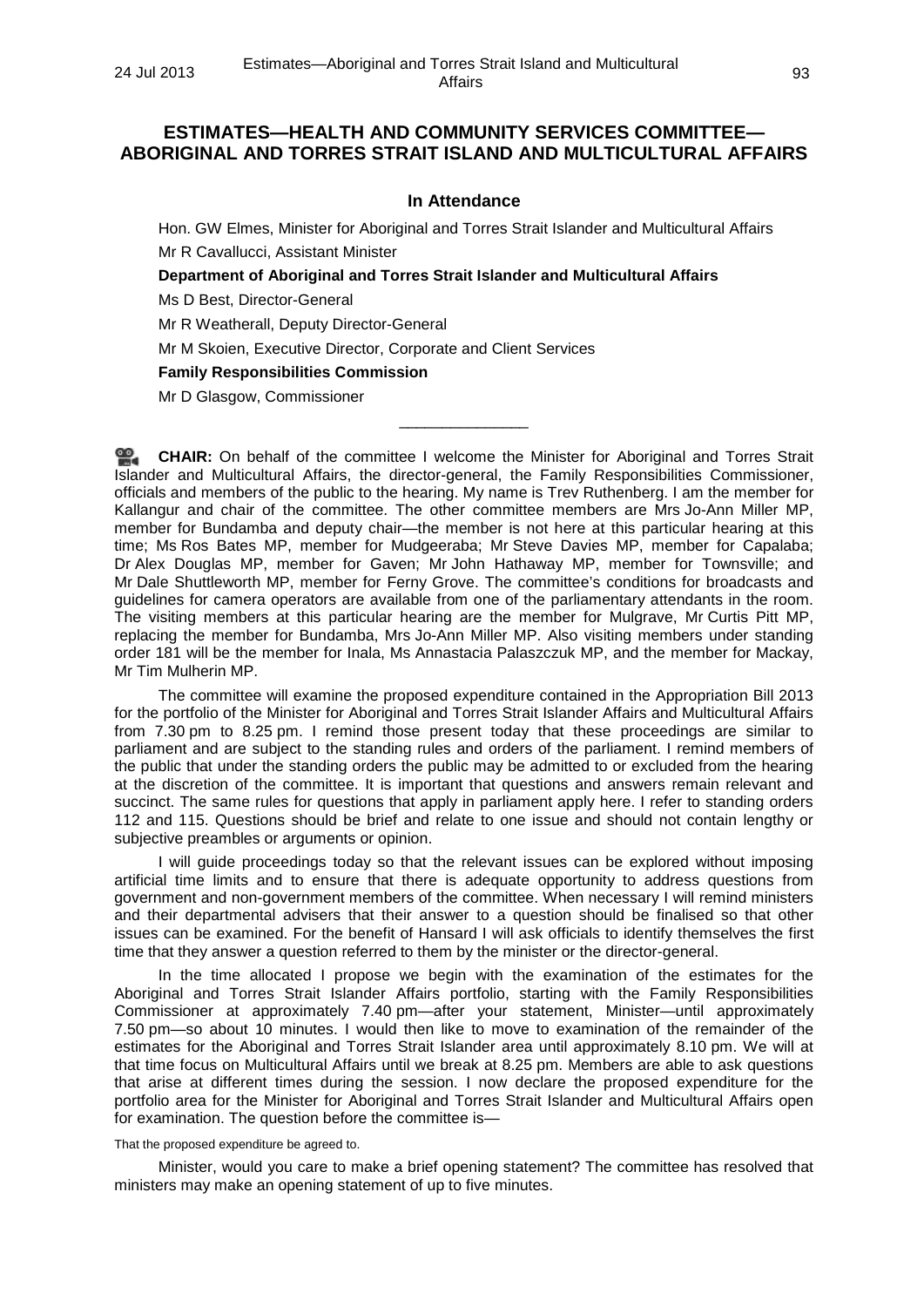**Mr ELMES:** Thank you very much, Mr Chairman, for the opportunity to outline how the Department of Aboriginal and Torres Strait Islander and Multicultural Affairs is providing the best possible services to Queensland in an environment of reduced revenue, geographic and demographic challenges. Could I just at the outset acknowledge the traditional owners of the land on which we meet today and pay my respects to elders both past and present. Could I also acknowledge my director-general, Debbie Best, on my left who unfortunately is retiring in a couple of days after a very distinguished career in the Public Service sector. Also present and available to answer questions is Mr David Glasgow, the Commissioner for the Family Responsibilities Commission which operates as part of the Cape York Welfare Reform Trial. Can I also acknowledge my Assistant Minister for Multicultural Affairs, Robert Cavallucci, who is with us today as well.

This year's budget has maintained a focus on better coordinated services for Aboriginal and Torres Strait Islander Queenslanders and on the provision of programs that cater for established and emerging cultural groups. The 2013-14 state budget includes \$5.7 million to extend the Cape York Welfare Reform Trial for another 12 months to the end of calendar year 2014; \$4.14 million to continue the Cape York Peninsula Tenure Resolution Program transferring state lands to Aboriginal ownership and/or management; a new funding program for multicultural events across the state; and a further \$815,000 to improve retailing facilities in six Indigenous communities. Of course, I expect to expand on these initiatives in responding to questions from the committee.

The Newman government's agenda is focused on lifting the aspirations of Indigenous people and on overcoming disadvantage by providing support and structures which promote better outcomes in health, housing, education, employment and, of course, in other areas as well. The Cape York Welfare Reform Trial is an example of the significant government funding which has gone into Indigenous communities in the past. This government wants to see successful components of the trial extended where possible across discrete Indigenous communities. As part of the 12-month extension we will be looking at further development of successful components, looking at introducing some new initiatives and winding back those that have not shown positive results. Whatever refinements we make for the trial in 2014 will be based on the premise that the ultimate purpose of the trial is to investigate more effective service provision which will ultimately benefit all Indigenous Queenslanders.

The Family Responsibilities Commission continues to be a crucial component of the Queensland government's involvement in the trial which operates in the communities of Hope Vale, Aurukun, Coen and Mossman Gorge. The Newman government is committed to alleviating the disadvantage experienced by Aboriginal and Torres Strait Islander Queenslanders across so many aspects of life. We are committed to doing that in conjunction with Indigenous people and their elected representatives through responsible programs, services and actions.

Queensland has a richly diverse ethnic composition and this government wants to make sure that diversity is recognised and celebrated in appropriate ways across the state. The budget included funding for a Valuing Diversity Grants Program for multicultural community events to be held in 2014. Funding will be available in two categories, signature events and culturally diverse events, providing grants of up to \$20,000 and \$10,000 respectively. The Newman government is committed to supporting the development of strong multicultural communities in all areas of Queensland. We are operating in a tight fiscal environment. We are determined to support events promoting positive community relations that help Queenslanders realise the long-term social and economic benefits of cultural diversity. The government is also cognisant of the changing multicultural profile within Queensland and the need to constantly adapt services we fund to accommodate the needs of emerging communities to help them settle into their new home.

My portfolio budget also includes \$4.14 million to continue the important work of the Cape York Peninsula Tenure Resolution Program which assists the transfer of state lands to Aboriginal ownership and/or management. The program works with traditional owners in the designation of new national parks over areas of high conservation significance under joint management arrangements with Aboriginal people.

A competent budget finds the balance between providing the services people need at a price they can afford to pay. A competent budget recognises that the limits of revenue must be reflected in the range and extent of services which can be provided. A competent budget makes the most of limited funds through more efficient and appropriate service delivery. This, Mr Chairman, is a competent budget for my department.

**CHAIR:** I propose we now examine the Family Responsibilities Commission and ask that Commissioner David Glasgow please come to the table. Welcome, Mr Glasgow.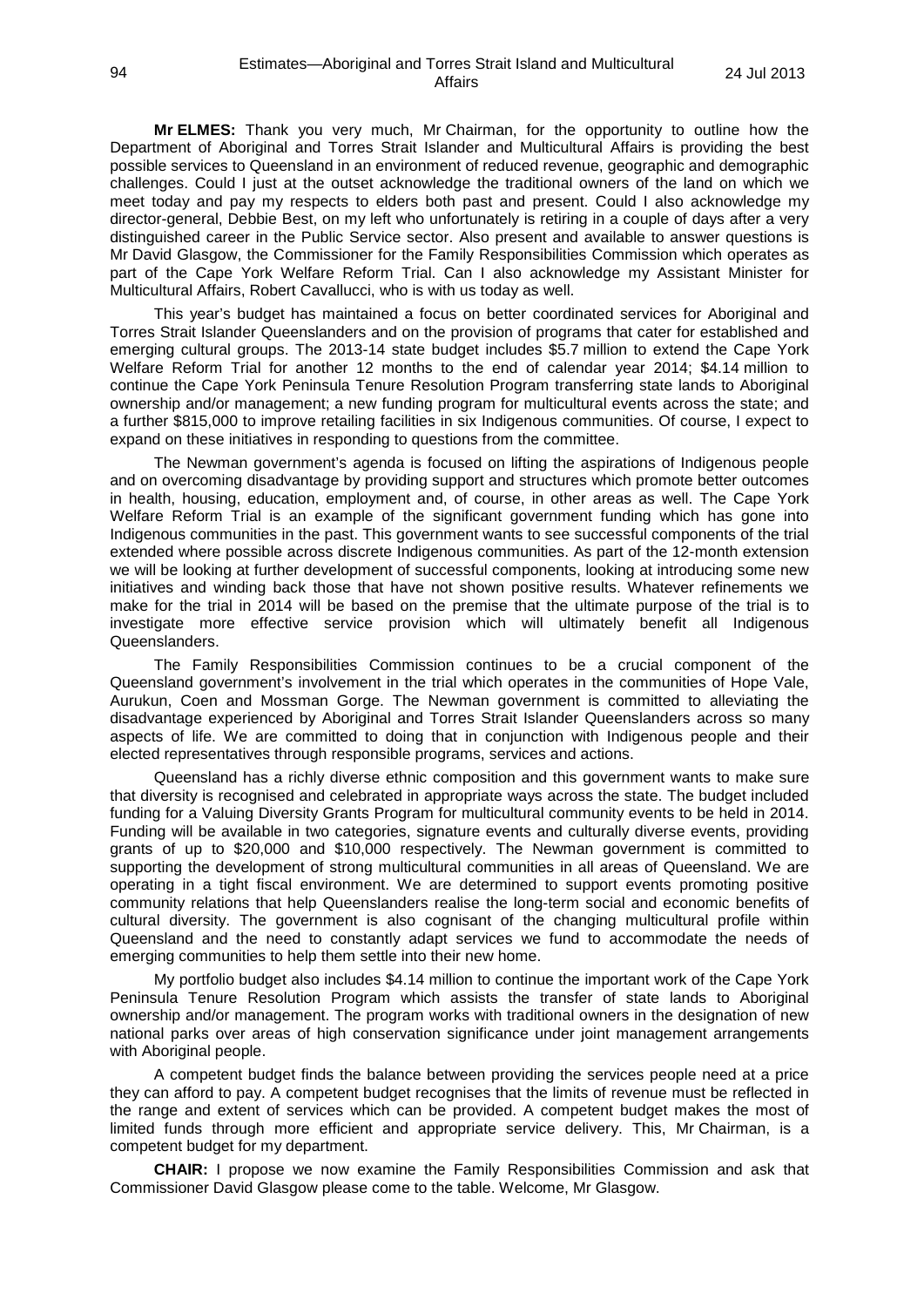**Mr Glasgow:** Good evening, sir.

**CHAIR:** I call on the member for Mulgrave.

**Mr PITT:** Thanks very much, Chair. Thank you, Minister, Commissioner and everyone who is here at today's hearing. My question is to the minister. I refer to page 3 of the SDS regarding the funding of the Cape York Welfare Reform Trial. Minister, I note your press release dated 27 March regarding your decision to end the welfare reform trial at the end of 2013. However, within 24 hours that position had been overturned. My question is: can you outline to the committee why you didn't see the value in seeking further funding for the trial and, rather, decided to defund the program?

**Mr ELMES:** I thank the member for Mulgrave for the question. You got it almost right. If you have a look at the press release that I put out on that particular day you would have noticed that I said that the trial in its present form could not continue. That was the wording in the press release. That is why in recommitting a further \$5.65 million to continue the trial in 2014 we are implementing key changes to the program. These changes respond to outcomes from the trial to date and deliver savings which contribute to fiscal repair. The Cape York Welfare Reform Trial evaluation report found that during the trial period from 2008 to 2012 more progress was made in some areas than others. Economic participation, homeownership and initiatives to support disengaged young people were identified as areas that required further attention.

The state government, as I said, has committed a further \$5.65 million to continue the trial in 2014, but it will not continue in the same form as it has been in previous years. We are planning to implement some key changes to the program based on discussions with our trial partners. The Cape York Welfare Reform Trial evaluation report found that during the trial period from 2008 to 2012 more progress was made in some areas than in others. Economic participation, homeownership and initiatives to support disengaged young people were identified as areas requiring further attention. That is supported by the federal government. In discussions with Noel Pearson from the Cape York Institute he also suggested that nutrition and family reunification should be looked at for incorporation into any trial extension.

As I mentioned previously, we are also planning efficiencies in the way the trial is delivered: a reduction in the annual program operation costs from \$2.5 million to \$800,000 and a reduction in the number of public servants supporting the trial, from 16 in early 2012 to six in the 2013-14 financial year. The trial will continue into 2014. It won't be the same as it was. And please remember that we are talking about calendar years here in terms of the way the trial operates rather than financial years. With your permission, Mr Chairman, I will table the press release that the member referred to. I seek leave to do that.

**CHAIR:** Do I have permission to table the document? Leave is granted, Minister.

**Mr PITT:** Can I continue in that line, Mr Chair?

**CHAIR:** You have a follow-up question?

**Mr PITT:** I do have a follow-up question. I firstly want to say I support the modifications or the changes to the welfare reform trial. I think some of those will add value to it and strengthen the learnings from it further. I just want to take you back to a point you have just mentioned though. You have talked about the fact that the announcement for the funding was there and that was in the subsequent press release which came out the day after that. It was a much shorter press release. Why wasn't the funding in the first press release? If this wasn't a backflip, why wasn't that funding there, because you could have cleared a lot of confusion up by just having all of that upfront. None of that was mentioned.

**Mr ELMES:** For the calendar year that we are talking about now, the 2014 calendar year that you are referring to, the funding from the Queensland government was \$5.65 million. If you look at the 2013 calendar year, the figure was \$5.65 million. The figures are exactly the same. In terms of the money that we fund towards the Families Responsibilities Commission, in the calendar year 2013 it was \$1.6 million; in the calendar year 2014, it was \$1.6 million. The figures are the same as you are rolling through the years. I take your point. I have now lost the media release, which is at the top table.

**Mr PITT:** That is fine. It clearly does not show any funding amount at all in the first press release. In the second one it does. It does not make reference to clarifications as to reasons why. For all intents and purposes, it seems to be a complete backflip. My question is: was the Premier involved in your decision making or was that something that your department decided on its own? Clearly it looks as though it has been a backflip, Minister.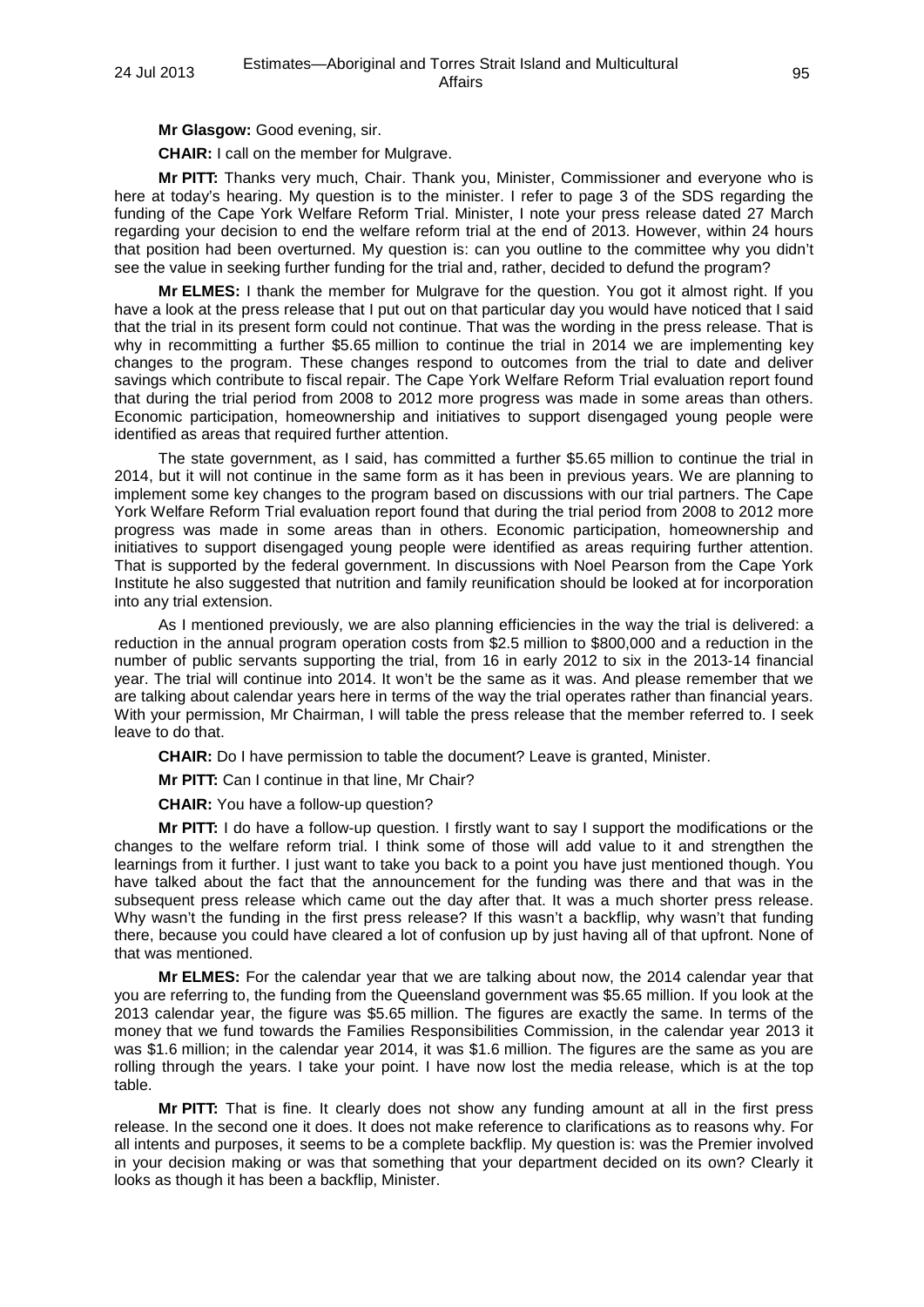**Mr ELMES:** This is the Queensland government. The Premier of the day, regardless of which political party and which government, is involved in most decisions that happen around the place. I take a great deal of notice, obviously, of what the boss tells me to do. Can I say for the benefit of Hansard that he is always right.

We have taken a decision in terms of the 2014 calendar year. Following those announcements, I have met with Noel Pearson now, I think, twice or three times. I think I am down to meet again with Noel in the next week to 10 days, as we come closer to finalising what we are going to be doing in that 2014 calendar year. Generally, when these figures appear in the budget documents that proves once and for all what is happening with a particular project. In this case, we have committed to the 2014 calendar year Cape York welfare reform.

I am not sure whether the member has any other follow-up questions. I am cognisant of the fact that we have only 10 minutes to look at welfare reform. I would like the commissioner to have an opportunity to advise the committee on some of the progress being made over the last 12 months.

**Mr PITT:** I have no more follow ups.

**CHAIR:** Thank you. Commissioner, I would invite that. I would ask you to briefly, toward the end of your response, provide some examples of how the work of the commission is contributing to better life outcomes for people in the four communities in which it operates?

**Mr Glasgow:** The Families Responsibilities Commissioner is a role that I was appointed to in 2008 when the act was passed. I should place on record that we have had the luxury of bipartisan support from governments of the day and oppositions throughout that time, which has helped us greatly. The evaluation of the commission that was prepared by the federal and state governments at some considerable cost, I think approximately \$1.7 million, came in earlier this year. It has given me the opportunity, for the first time really, to talk about it before you need the facts before us to do that.

Of those people in the communities, a considerable number were surveyed. Briefly, if I could just give you some facts about that. Of those people surveyed, 77 per cent felt that things were better because people were willing to put effort into making their community better; 54 per cent of the people felt that their lives were on the way up; 51 per cent felt the FRC had made leadership in the community stronger; 65 per cent of the community members surveyed felt people should go to the FRC if they were not sending their children to school; and 69 per cent of those surveyed felt that if people did not spend their money on reasonable household expenses, they should be given a BasicsCard.

Of the successes, and as the member for Mulgrave was my former minister he would know, of the commissioners their strength and growth have been phenomenal. I have to say that they really conduct the conferences. Of the commissioners in Aurukun, three have been elected to the council with more than 50 per cent of the vote and the partner of one is now the mayor. Of all of my other commissioners, three—and out of respect to the two women I will not mention their ages, but certainly they are over 65—are retired and receive benefits. The remainder of the commissioners are in full-time employment with the exception of the widow of the former mayor of Aurukun, Neville Pootchemunka. They show great strength within the communities. They have been put through great difficulties in the early days. They have been abused and spat upon. Now, to see how they are accepted within the community as groups of leaders within the community is certainly a great consolation to me, because in reality one of my roles has been to assist with the establishment and re-establishment of Indigenous authority within the communities.

School attendance has increased considerably during the period. I do remind the members that when you look at the school attendances for Aurukun, Hope Vale, Coen and Mossman Gorge, the attendance rules are much stricter than those of the state system. For instance, if a person turns up half an hour late in Aurukun, they are marked absent for half a day, whereas as I understand the rules applicable if you turn up by 11 o'clock in the state system you are marked present for the day. Our systems are quite rigidly enforced with the assistance of school case managers.

In relation to those matters to which the honourable minister referred and certainly the changes that are happening, there certainly has been considerable improvement in some areas and there needs to be a realignment, which the minister is taking on board, for some service providers in other areas, particularly those disaffected young people who have missed out on their secondary education into high school and those who have moved beyond that and really have no employment prospects. There are other challenges ahead, but overall I would think, having looked at the evaluation, the charge that we were given back in 2008 has been complied with.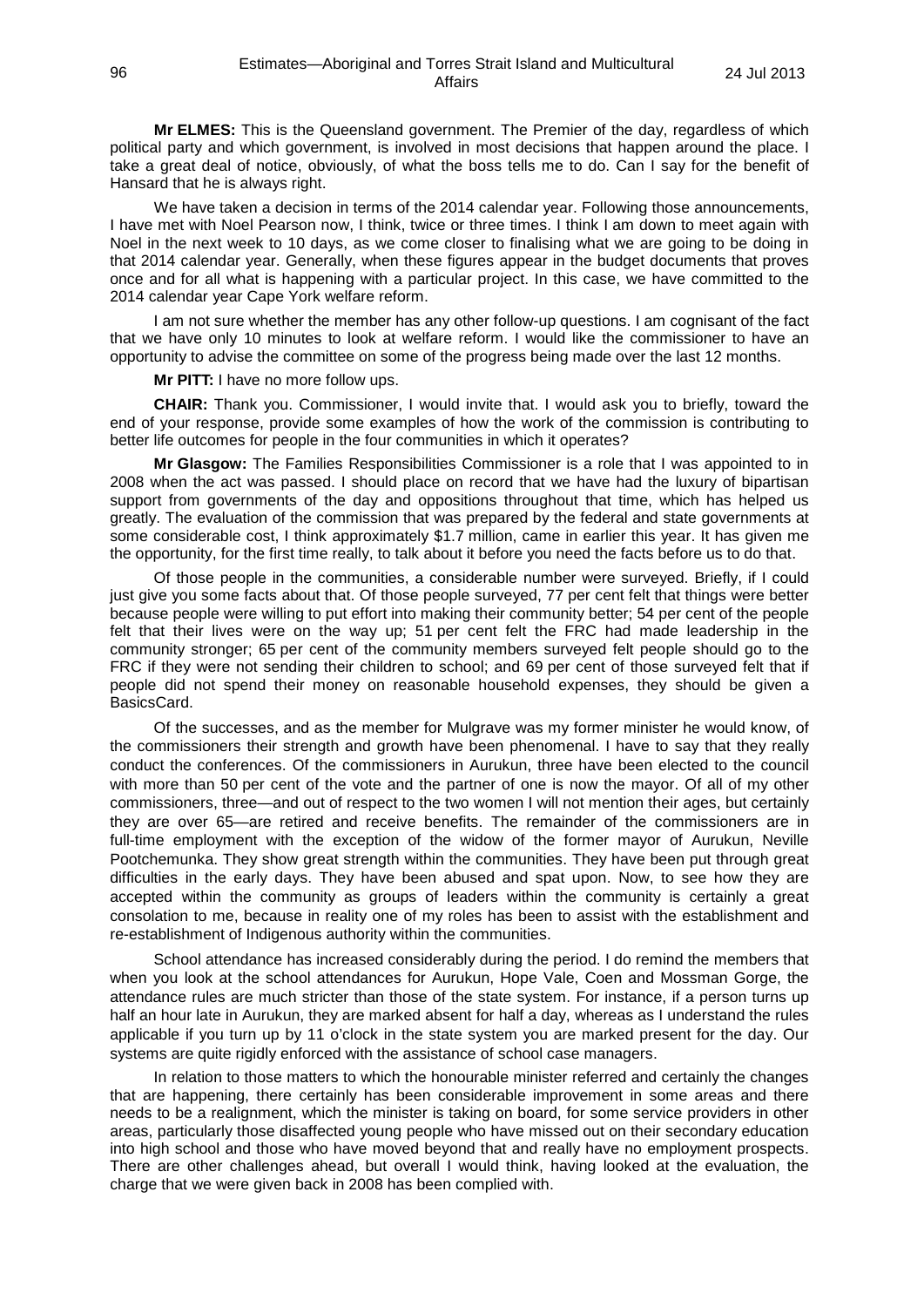**CHAIR:** Thank you, Commissioner. We are hard against the clock here and I thank you. You are excused at this time, but could you please remain available in case there are other questions for you during the rest of the proceedings. I propose we now move to questions about other areas of the Aboriginal and Torres Strait Islander portfolio. Could relevant officials please be ready. I ask the non-government members if they have a question to start; member for Mulgrave?

**Mr PITT:** Thank you, Mr Chair. I refer the minister to pages 3 and 4 of the service delivery statement. In the absence of any reference to the revised whole-of-government Queensland Aboriginal and Torres Strait Islander justice strategy promised on page 4 of last year's SDS, my question to the minister is: as there is an overrepresentation of Indigenous Queenslanders in our criminal justice system and the incarceration rate is 12 times higher than the non-Indigenous population, are not these compelling enough reasons for you to meet your own targets that you set? Last year you promised you were delivering a justice strategy after one had only been announced in December 2011 and it appears that you have not delivered on your commitment. Can you please explain?

**Mr ELMES:** I thank the member for Mulgrave for his question. According to the Australian Bureau of Statistics, at 30 June Queensland had the second lowest rate of adult Indigenous incarceration in Australia. The causes of high-offending rates are complex and interrelated and include poverty, homelessness, unemployment, low education levels, poor health which includes mental health, the impacts of the previous government's policy, alcohol and substance misuse. Evidence suggests that to address the underlying causes of offending, a whole-of-government approach is needed together with community leadership.

**Mr PITT:** With respect, Minister, I asked you a specific question about delivery of a strategy, not what the issues are around Indigenous overrepresentation. This was a specific point you made last year. I would like to have that answered. Why have you not delivered on that? The previous justice agreement, a decade-old agreement, was under the previous government, but a new one was put forward in December 2011, that is, Just Futures, which was delivered under the previous government and discarded by your government, because you said you were going to do a new one.

**CHAIR:** Minister, please continue?

**Mr ELMES:** Thank you, Mr Chair. The state government has committed to improving community safety and reducing Indigenous overrepresentation in the criminal justice system. We are continuing to focus on reducing levels of Indigenous offending by improving education and employment outcomes and addressing alcohol misuse. They are the issues that were focused on in Just Futures. Jobs are the key to reducing levels of Aboriginal and Torres Strait Islander offending and incarceration.

My department is developing a whole-of-government approach to increasing Indigenous economic independence and employment. I am proud of the progress we have made in partnering with Indigenous bodies and major employers to boost Indigenous employment in sectors such as mining, construction, tourism and agriculture. Alcohol misuse and alcohol related violence must also be addressed. The state government cannot improve community safety alone. It requires community leadership and ownership. The AMP review that we are currently doing asks communities to take responsibility for alcohol related harm and violence. This year I approved seed funding for Aboriginal and Torres Strait Islander communities to develop community safety plans. I also say to the member, through you, Mr Chair, that I am pleased that communities have taken a leadership role and developed plans that include practical on-the-ground actions.

The state government is also implementing a wide range of initiatives to reduce overrepresentation. They include initiatives to transition people from jails to jobs, such as the Advance to Work Program. One exciting example is the program run out of the Maryborough Correctional Centre where industry has trained Indigenous prisoners to fit tyres. It was an identified gap in the labour market and that will lead to real jobs once these prisoners are released back into the community. The Department of Community Safety also operates a return home scheme, which supports Indigenous people to return to their home community to reduce the risk of offending.

I am committed to addressing this very serious issue. I will continue to work with my colleagues to ensure effective services targeting the cause of overrepresentation and make sure that they are implemented.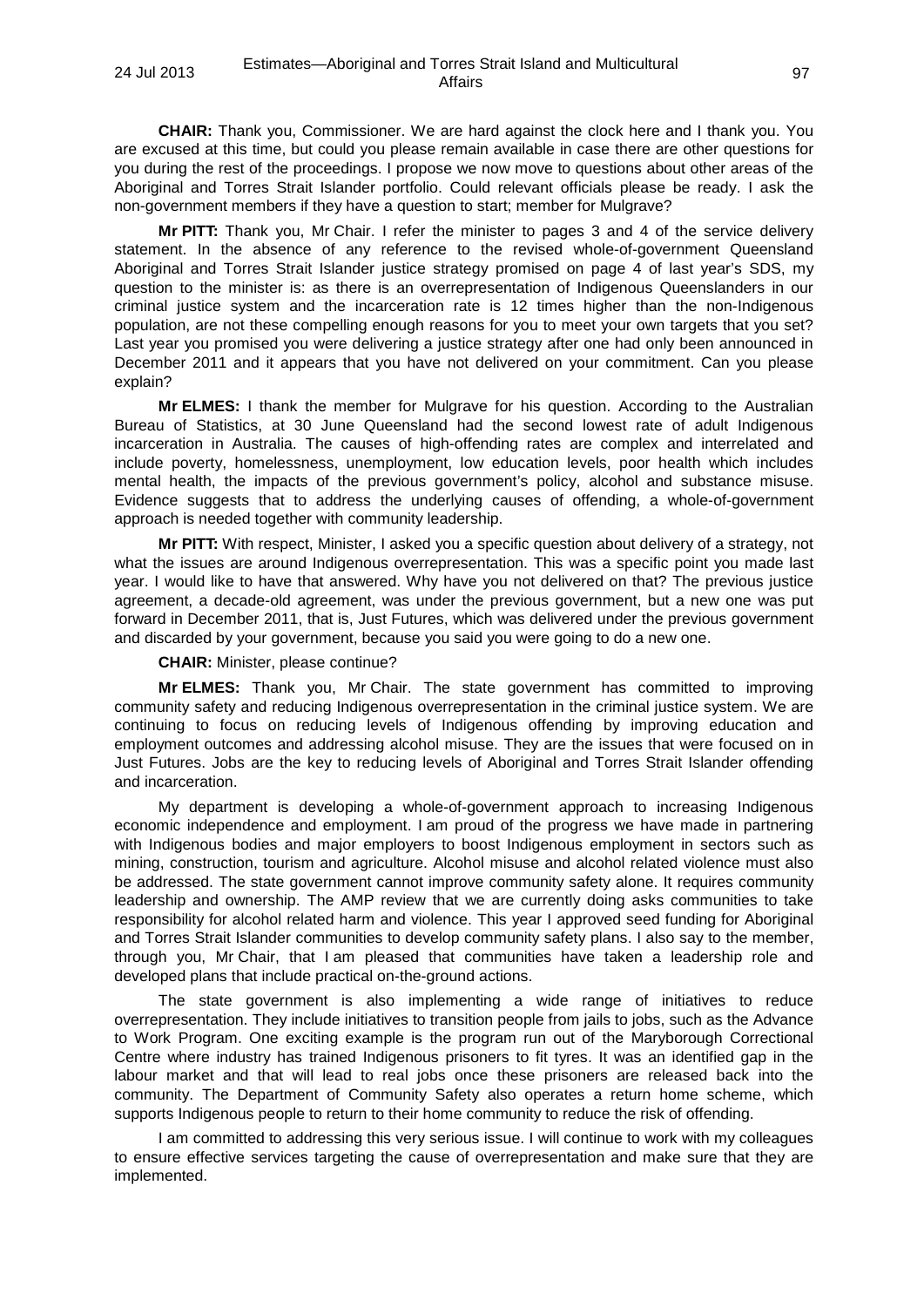**Mr PITT:** It is still no strategy. You had one there. Why didn't you just adopt the previous strategy? Everything that you have described essentially was in the previous strategy. Is it because it was a Labor strategy, Minister, and you wished to change the name? It seems like you are going in circles to reinvent the wheel after a long process was gone through with lots of consultation. I am yet to hear you say you have developed the strategy that you promised you would do this year.

**Mr ELMES:** I thank the member for Mulgrave for the question. We have some more detail that I might ask my director-general to address.

**Ms Best:** As the minister stated in his opening comments, we are leading work across government on an economic participation policy framework. The Department of Justice and Attorney-General will have key outcomes in there that will really reflect on justice initiatives. Rather than having a stand-alone policy document around Just Futures, as the minister has indicated and said publicly there will be a justice policy and that will be part of the broader economic participation policy framework.

**CHAIR:** I am going to call on the member for Ferny Grove to ask a question.

**Mr SHUTTLEWORTH:** Minister, I understand from page 2 of your department's SDS that it has a key role in providing whole-of-government leadership to improve outcomes for Aboriginal and Torres Strait Islander people and people from culturally and linguistically diverse backgrounds. Can you please advise the committee what mechanisms and strategies are in place to support the effective realisation of that goal?

**Mr ELMES:** I thank the member for his question, through you, Mr Chair. One thing that became very clear to me as soon as I took up the position in the Aboriginal and Torres Strait Islander and Multicultural Affairs portfolio is that there was not necessarily a lack of funding or commitment going in to addressing historical disadvantage amongst Queensland's first peoples. The inhibiting factor was a lack of coordination in how the funding and commitment was applied through the services. For too long in Queensland, Aboriginal and Torres Strait Islander policy has been driven by intentions rather than outcomes. Despite the injection of increased funding from both state and federal governments, outcomes have barely improved for Indigenous people in areas such as housing, education, health and employment.

Queensland's Indigenous communities are not looking for charity. They want practical, meaningful assistance which will lead to better economic opportunities, and that is what they are getting from this government. I have been pleased to see, as I have moved around the discrete communities and met with the mayors in group situations, that there is a new breed of Indigenous leaders coming through. I am very proud of them. These are leaders who are prepared to accept responsibility on behalf of their communities. What they seek from us is more appropriate service delivery and greater involvement from them and their communities on the services which are provided and in what form.

The Newman government is committed to driving real and enduring change for Aboriginal and Torres Strait Islander Queenslanders and their communities through effective and efficient service delivery. At a whole-of-government level early on the government identified the need for a specific cross-portfolio arrangement to ensure the coordination of policy programs and services for Aboriginal and Torres Strait Islander Queenslanders. We need a single entity to drive and oversee the implementation of government priorities for Aboriginal and Torres Strait Islander affairs.

Consequently, I led the establishment of a cabinet committee on Aboriginal and Torres Strait Islander affairs to drive the implementation of the government's reform agenda in that particular area. It is the biggest cabinet subcommittee that we have. This brings together ministers with the ability to affect real change and address historically intractable issues in a range of policy areas. It also provides the necessary check to minimise duplication and identify service delivery gaps which can occur if government departments operate in isolation.

There is a core group on our cabinet committee of seven ministers and other ministers attend and are involved in the committee's work on an as-needed basis. The cabinet committee oversees the Queensland government's significant reform agenda to support Aboriginal and Torres Strait Islander Queenslanders living in discrete Indigenous communities with economic opportunities, opportunities to own their own homes and opportunities to improve life outcomes. The reform agenda includes removing barriers to homeownership, supporting economic development and opportunities, reviewing the alcohol management plan, identifying opportunities for freehold and resolving land tenure issues to support economic development and homeownership and building the capacity of Indigenous local councils. It might seem simplistic, but before we can begin to identify duplication and service shortfall, we need to know exactly what funding and services are being provided.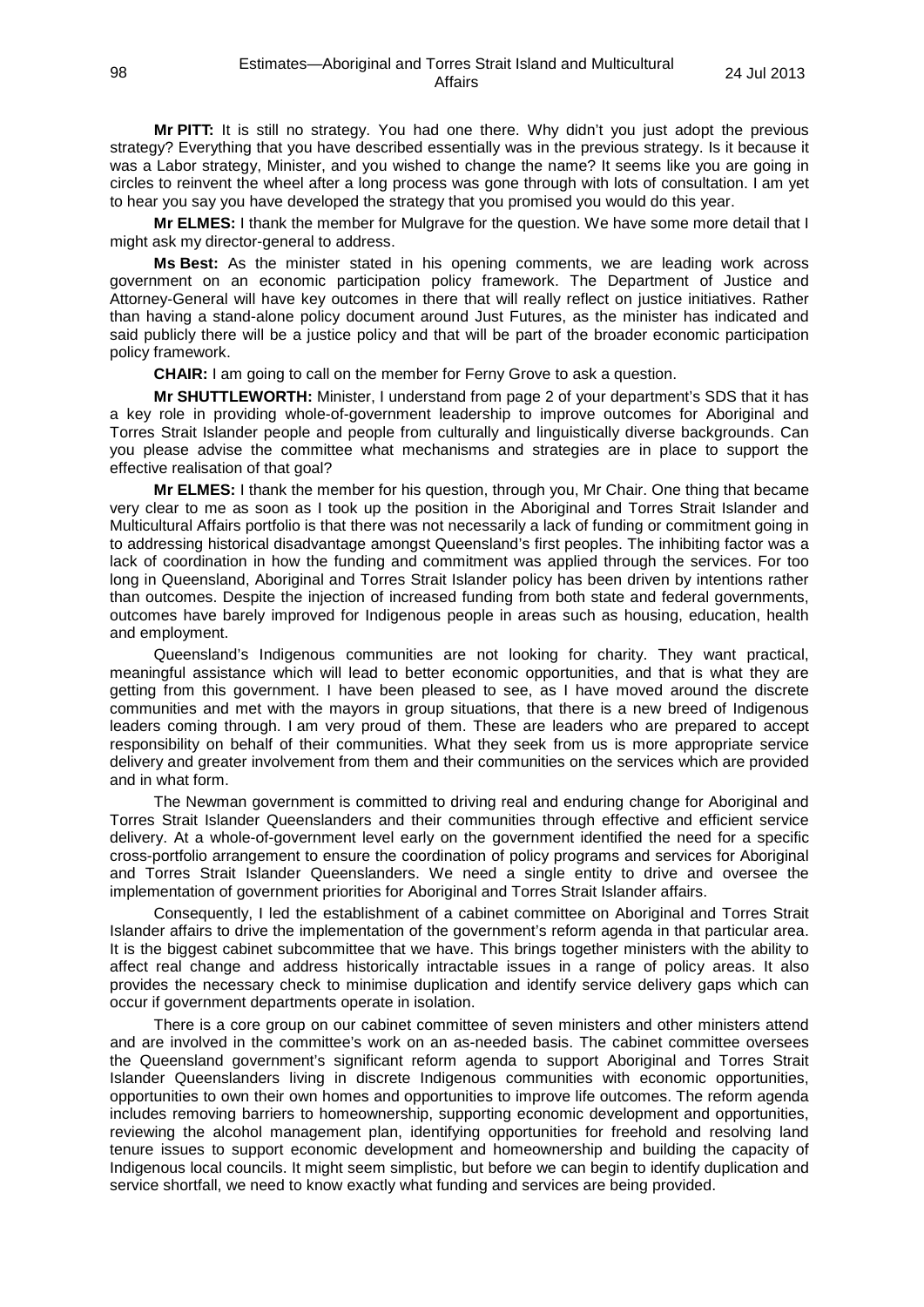The cabinet committee has commenced a process of mapping state government services and expenditure for 2013-14 which will guide this work. Service and expenditure mapping enables the government to identify areas of unmet need, identify opportunities to collaborate on key government priorities, such as increasing employment, and redirect funds from services that are less effective to those which are more likely to result in positive outcomes. The mapping will also try to identify the amount and purpose of federal funding going into communities to minimise double-up and similar services being provided by two levels of government.

The work of the cabinet committee is greatly assisted by staff in my department's regional offices. These staff who are on the ground and in regular contact with the communities and their leaders act as an important liaison with the committee.

**CHAIR:** I call the member for Gaven.

**Dr DOUGLAS:** Minister, you might need some assistance from your DG or staffers for this. What is currently being done to secure fresh water supplies in Torres Strait island communities?

**Mr ELMES:** Thank you very much to the member for Gaven for the question. I appreciate the intent of the question because it is something that is of concern, but can I say to the member that the provision of water in the Torres Strait is not within my portfolio. It is Minister McArdle's portfolio. I am not sure whether he has been to estimates and had his time in the sun, so to speak.

# **Mr PITT:** He has.

**Mr ELMES:** In that case, can I suggest to the member for Gaven that perhaps a question without notice or on notice to the minister when parliament resumes would be in order.

**Dr DOUGLAS:** Do you have no responsibility at all for fresh water in Torres Strait communities?

**Mr ELMES:** No, I do not.

**Dr DOUGLAS:** None at all?

**Mr ELMES:** No.

**Dr DOUGLAS:** My second question relates to freight costs and freight subsidies for food. The biggest cost for communities up there is the cost of food and freight. The freight costs went up several years ago. It is a fixed charge. Is the department doing anything about that at all? Food is a very expensive item. The lesser quality foods unfortunately seem to have a lower freight cost?

**Mr ELMES:** I thank the member for his question. That question is within my area of responsibility and I am delighted to answer it. My department runs six retail stores at Doomadgee, Kowanyama, Pormpuraaw, Lockhart River, Palm Island and Woorabinda. They do more than provide access to a quality range of food, drinks and a variety of other products, with fresh foods being available all year round. They are front-line community hubs giving local residents access to better food choices as well as promoting increased local employment, education, skills and training opportunities, support for cross-government agency programs and community nutrition and health initiatives. They are run as a government business with no operating support from the government's budget.

They trade on a not-for-profit basis, with all profits reinvested within the retail stores themselves. The recent streamlining and consolidation of processes, such as freight arrangements, has achieved greater efficiencies and increased product quality. We recognise the challenges that are involved in providing this essential retail service and the recommendations of the Commission of Audit about testing whether government should be in the business of transactional services like these. Therefore, we have recently engaged an independent expert to assess all feasible options for the future of our retail stores. The government's highest priority is ensuring that these communities continue to access reasonably priced, quality food and other products all year round.

There are a number of IBIS stores that operate in the Torres Strait. They are even further away so there are barging costs to get into there. We have a policy through our retail stores and the IBIS stores have a similar policy where fresh fruit, vegetables, meat product are sold on a non-profit basis. There is no add-on. Items like cigarettes, full strength soft drinks and those kinds of things attract an extra levy. One counters the other. We have been very careful with our freight arrangements. We reviewed the freight arrangements only very recently to do what we could in that area.

I will give the member some additional information. We went through a full, open tender process in 2012. The implementation of a new road freight contract and the centralisation of freight arrangements not only ensured greater value for money but also increased flexibility to respond to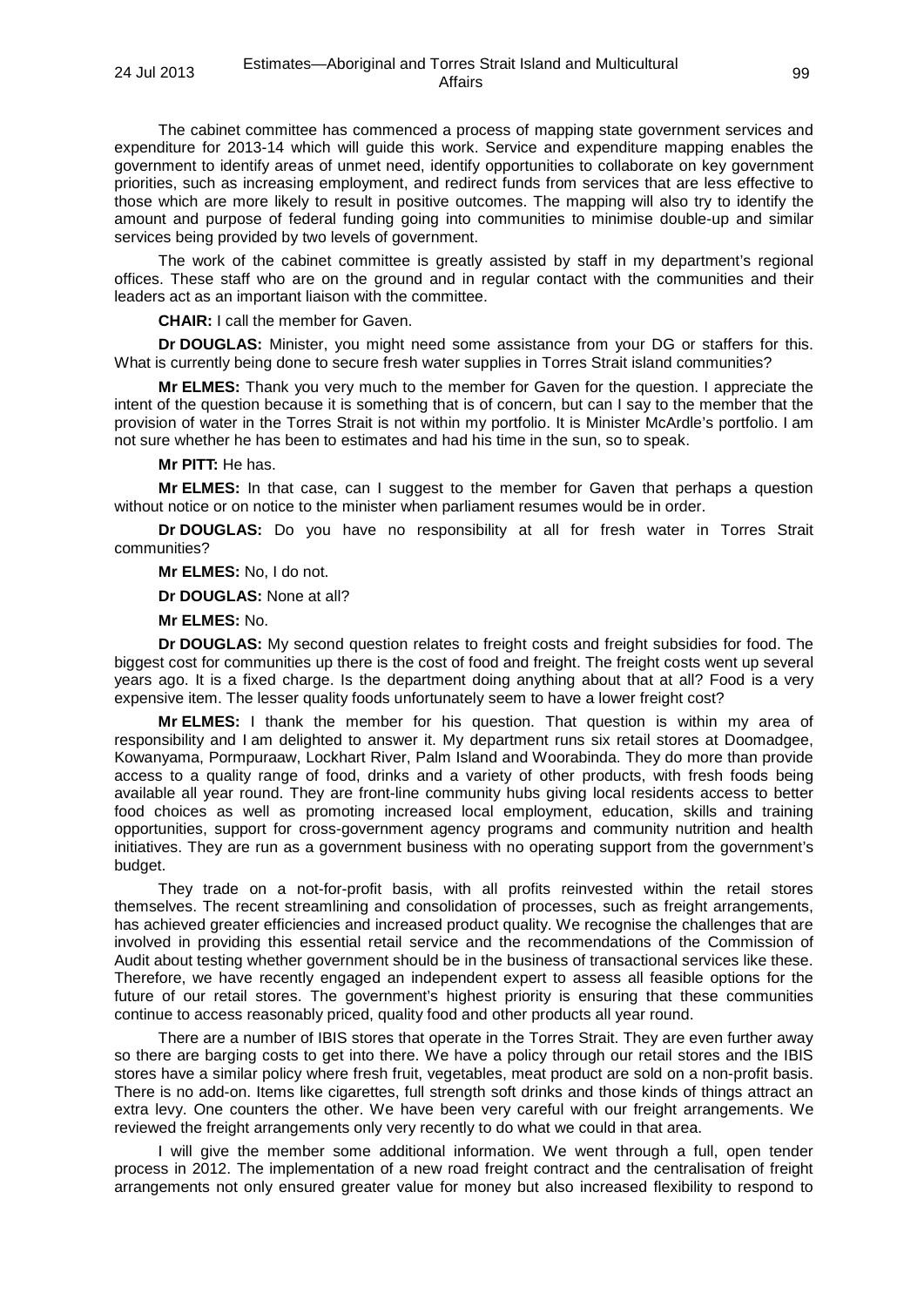varying weather conditions affecting road transportation to and from the stores, increasing the ability to deliver products to the stores and their customers. For the six communities this is of vital importance as the stores are their primary locally accessible supplier and they are significantly dependent on us in that regard.

During the dry season trucks go direct from Brisbane to the stores nonstop, replacing a journey from Brisbane to a regional location with an additional provider undertaking the final leg to the stores based on a weekly departure from a regional location. Streamlining these operations has enabled retail stores to purchase fruit and vegetables from the Brisbane Rocklea markets, supplying cheaper and better quality fresh fruit and vegetables to customers and their families. Under these new arrangements we are now getting fresh fruit and vegetables into those stores. I am speaking particularly about our six stores. There are other operators like Island & Cape that operate in the gulf. We are getting those products into the stores quicker than was the case before. We are supplying them on a non-profit basis.

Whenever I am in any of the discrete communities one of the places I visit is the local store, be it ours or one belonging to someone else, to make sure that the fresh produce is there. I have even had a conversation in the last couple of weeks with Coca-Cola Amatil. They are doing some good work in our stores in terms of the way things are displayed. Water, low calorie soft drinks and those kinds of things are at the front of the stores so they are there for people to see. The full strength coke and other soft drinks and so forth are at the rear of the store. Not only are the people who are running our six stores but also the board of IBIS I believe are doing as good a job as is possible to do.

The reason we are doing this review with our six stores is that I am very conscious of shopping habits particularly via the internet and so on that are marching on. We have to make sure that our stores are viable. They run very close to the wind, I have to tell you, as do the IBIS stores. We have to make sure that those stores in the cape, in the Torres Strait and in places like Cherbourg and Woorabinda have a good solid future for the provision of food supplies.

**Dr DOUGLAS:** We talked about the welfare reform trial and the issues being considered by the cabinet committee. As minister do you have whole-of-government responsibility for ATSI policy because fresh water, desal plants and mobile plants are an integral part of it? Is that somehow separated out?

**Mr ELMES:** In terms of water in communities, first and foremost the provision of fresh water in the community is the council's responsibility.

**Dr DOUGLAS:** It was, but then there was a problem, was there not? I do not want to go into that. Is fresh water excluded from the whole-of-government responsibility?

**Mr ELMES:** Water is the responsibility of Mark McArdle. He is the minister responsible.

**Dr DOUGLAS:** You are the chair of that committee.

**Mr ELMES:** Mark McArdle is not a permanent member of that committee. If we were to have a particular question or problem or concern Minister McArdle would be invited to present at that particular meeting. I know Minister McArdle is in the process of putting a 30-year water strategy together. I think perhaps the DG might have some more information. She might be able to give you some more information.

**Dr DOUGLAS:** Are we talking about fresh water? Are we talking about the same thing—apples with apples?

**Ms Best:** We are actively working with the Department of Energy and Water in terms of inputting into their 30-year water. That 30-year water strategy does cover the drinking water supply as well as other water supplies. We are also working with the Department of Local Government on water infrastructure in Indigenous communities and ensuring the capacity of the councils to provide fresh drinking water. So we are actively working with those departments that have those responsibilities to make sure the interests of the Aboriginal and Torres Strait Islander people are considered.

**Dr DOUGLAS:** So they have or you have the lead?

**Ms Best:** They have the lead, but we work actively with them to make sure the interests of those communities are actively considered.

**CHAIR:** I propose that we move to questions on the estimates for the Multicultural Affairs portfolio. If non-government members continue a line of questioning around ATSI then that is their prerogative. I call the member for Mudgeeraba to ask a question.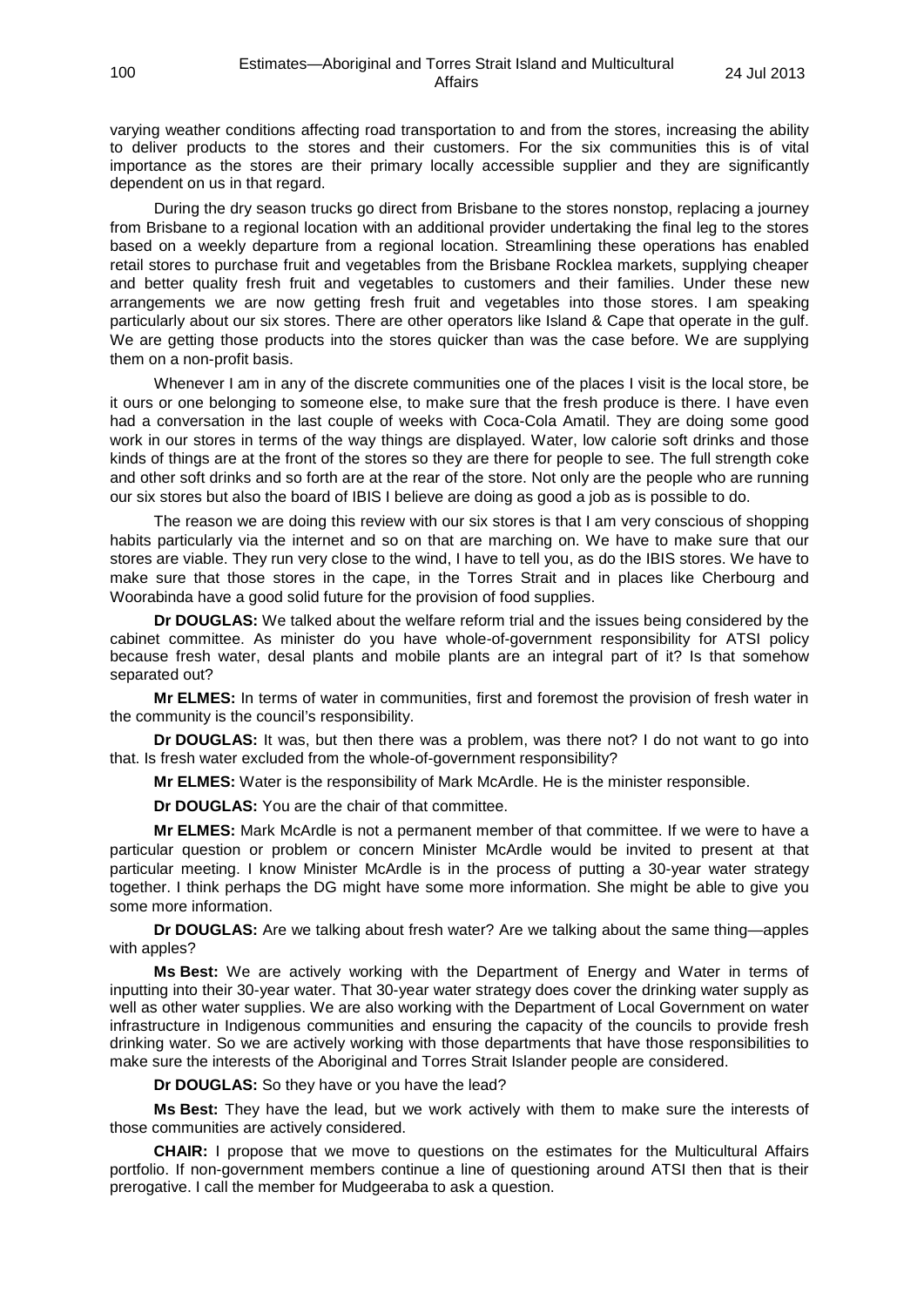**Ms BATES:** The cultural mix of people living in Queensland has changed considerably over recent decades. Can you please outline to the committee how that mix has changed and what that change means for the way in which government programs and services are delivered to meet the needs of migrants?

**Mr ELMES:** I thank the member for Mudgeeraba for her question. Queensland is a culturally diverse state and it is becoming more so year by year. Our great state is home to more than 200 different cultures. They speak more than 220 different languages. They worship around 100 different religious or belief systems. In the 2011 census almost 890,000 Queenslanders identified as being born overseas. That represents 20.5 per cent of the population compared to just 17.9 per cent in the census prior.

A significant part of Queensland's culture derives from our long history of migration. Our culture and lifestyle are made all the richer by the contribution of migrants who have chosen to call Queensland home. This year Queenslanders will be able to take part in and celebrate our cultural diversity through a new funding program for multicultural events across the state. Grants of up to \$20,000 are available under the Valuing Diversity Grants Program for multicultural community events held during 2014.

Funding for events under the Valuing Diversity Grants Program will be available in two categories. The first one is signature events and then there are culturally diverse events, providing grants of up to \$20,000 and \$10,000 respectively. Signature events are typically those that are established major multicultural events held throughout the state. Culturally diverse events will be focused on events which promote broader acceptance and understanding of the culture and heritage of small and emerging cultural communities, and we have many of those in Queensland today. Nominations for the grants closed last week, and I am pleased to announce that we received 195 applications across the two categories.

While we are operating in a tight fiscal environment, we are determined to support events promoting positive community relations to help Queenslanders realise the long-term social and economic benefits of cultural diversity. The multicultural grants program ensures Queenslanders have the opportunity to celebrate the wealth of cultural diversity through a variety of great events. Queenslanders this year will celebrate their inaugural Queensland Multicultural Week from Saturday, 31 August to Sunday, 8 September 2013. In addition to 22 community events across the state, funded through the 2012-13 grants round, the program of events will also feature a regional concert series, the Queensland Multicultural Awards ceremony and the first citizenship ceremony that is to be held at the Queensland Multicultural Centre.

A highlight of Multicultural Week will be the presentation of the 2013 Queensland Multicultural Awards. The awards will recognise contributions and achievements of individuals and organisations which support strong, diverse communities across the state, and it is very important. One of the things we wanted to do with this was to make sure that it was not South-East Queensland centric. The overwhelming majority of awards have a winner from the south-east corner and they have a regional winner as well. In addition, the Australian South Sea Islander category this year acknowledges the 150th anniversary of the arrival of the first South Sea Islanders in Australia. This is a significant milestone for all Queenslanders.

As I have already mentioned, Queensland is a proudly diverse state and we are supporting that cultural diversity in many ways other than events and awards. Later this year I expect to release a new Queensland cultural diversity policy. The policy will reinforce the work being done to support established migrant communities and importantly will ensure that we have effective support in place for new migrants and refugees in Queensland. The new policy will align with a new funding model that will ensure that the Queensland government investment is targeted at achieving real outcomes for Queensland's culturally diverse communities.

The Queensland government has committed \$67,000 to help Surf Life Saving Queensland improve water safety outcomes for culturally diverse Queenslanders and overseas visitors. The program will promote the 'swim between the flags' message, which has been around for a while, and the multilingual version of Surf Life Saving Australia's 'beach smart' smart phone app, which will be launched in the spring. I am really excited. This is going to be something that will go down very, very well.

The Ethnic Communities Council of Queensland's core funding of more than \$132,000 was provided to the Ethnic Communities Council of Queensland as the peak ethnic organisation. The funding supports ECCQ to lead in responses to issues facing culturally and linguistically diverse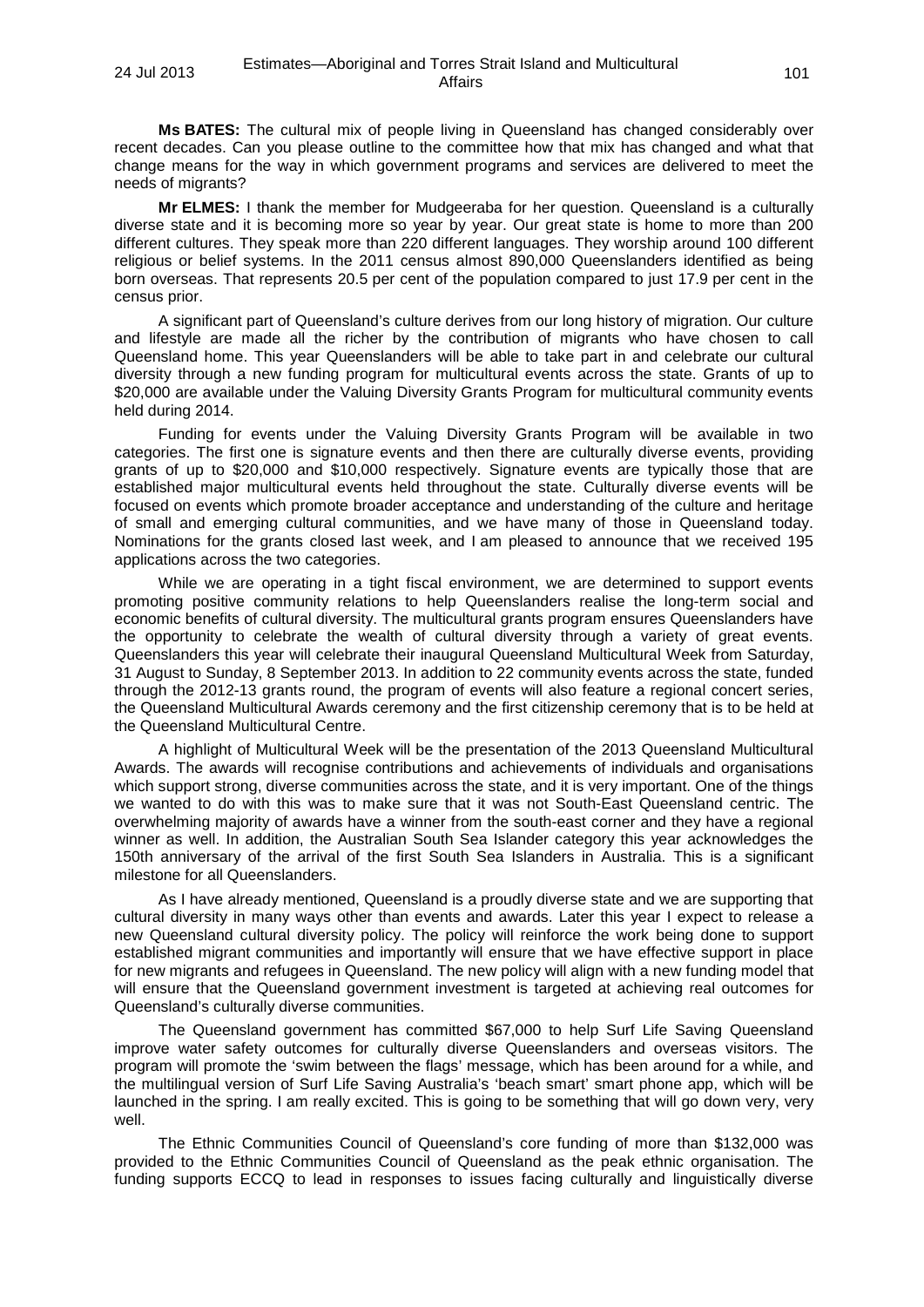Queenslanders and promote inclusive government and non-government policies and services. Additional funding of \$30,000 was provided to ECCQ for the Multicultural Summit that was held at the State Library in October 2012.

The Queensland Settlement Committee was established in 2012 as a forum to identify, analyse and respond to high priority issues regarding the settlement of migrants and refugees in Queensland. Multicultural Affairs Queensland has been participating in a process led by the Commonwealth government to develop a national settlement framework which seeks to improve settlement outcomes for new arrivals across Australia. Immigration policy and the delivery of settlement services for new arrivals is the core responsibility of the Commonwealth government, but the Newman government is keen to do what it can to assist migrants settle in as quickly as possible into their new home.

**CHAIR:** Thank you, Minister. I call the member for Mulgrave.

**Mr PITT:** The chair has given me permission to ask questions back in the ATSI space while we are in this area, so I thank him for that. I refer to page 3 of the SDS in relation to alcohol management plans. I want to put on the record that the Queensland opposition supports the review into AMPs. We of course want to make sure that the binding decision comes down to ensuring that women and children and the elderly and other vulnerable community members are always paramount in that process. Minister, earlier on I think you said—and I do not want to quote you directly—that you wanted it recorded on *Hansard* that the Premier is always right or the boss is always right.

**Mr ELMES:** It is always a safe position to take.

**Mr PITT:** I table an article from the *Townsville Bulletin* on 6 February this year. It states in relation to AMPs—

Mr Newman said they had not worked to reduce alcohol-related violence.

Later in the article the minister was quoted as saying—

... Glen Elmes later said there were signs the plans had been effective in reducing crime and boosting school attendance.

Going from your earlier comments, who is right—you or the Premier?

**Mr ELMES:** I thank the member for Mulgrave for his question. I am not aware of the particular article that appeared in the *Townsville Bulletin*.

**Mr PITT:** I am happy for it to be provided to you.

**Mr ELMES:** But I take you back to everything that the Premier was saying during the course of the election campaign itself when he was talking about Indigenous people having the same rights as anyone else. I think the line went that they should be able to go to work during the course of the day and come home in the afternoon, sit on their front veranda and have a beer in the same way as any other Queenslander.

**Mr PITT:** That is misleading in itself though given that there are some communities with a zero carriage limit and the rest are able to have a beer at the end of a hard day's work. Is he right there as well?

**Mr ELMES:** Which is precisely why we have started the review. We are going down this track with the review. One of the concerns—and you would be as aware of it as I am—is that even in the communities like Aurukun that have a complete prohibition on alcohol you have a sly-grog problem. Places like Mornington Island that have the same prohibition have a problem with people brewing their own home-brew. Can I say to you that the communities have responded differently to the AMPs, with some showing greater improvements than others. From 2002-03 to 2011-12 the communities of Kowanyama, Napranum and Pormpuraaw have shown decreasing trends in both the reported offences against the person and rates so far as hospital admissions are concerned.

**Mr PITT:** Minister, I have certainly seen the statistics and I am an advocate of alcohol management plans. My question is: are the Premier's comments correct or are you correct? Because they are at odds and this is a very important issue. This is an issue on which I would expect to have a greater responsibility taken by the leader of our state.

**Mr ELMES:** If this were a widespread disagreement between the Premier and me, it would have been reported a little more widely than the *Townsville Bulletin*.

**Mr PITT:** Doesn't it show that he shoots from the hip though?

**Mr ELMES:** What I can tell you is that it was the policy going into the election that we would review alcohol management plans. The review of alcohol management plans, if my memory serves me correct, is in my charter letter. My department has been working comprehensively on that review. I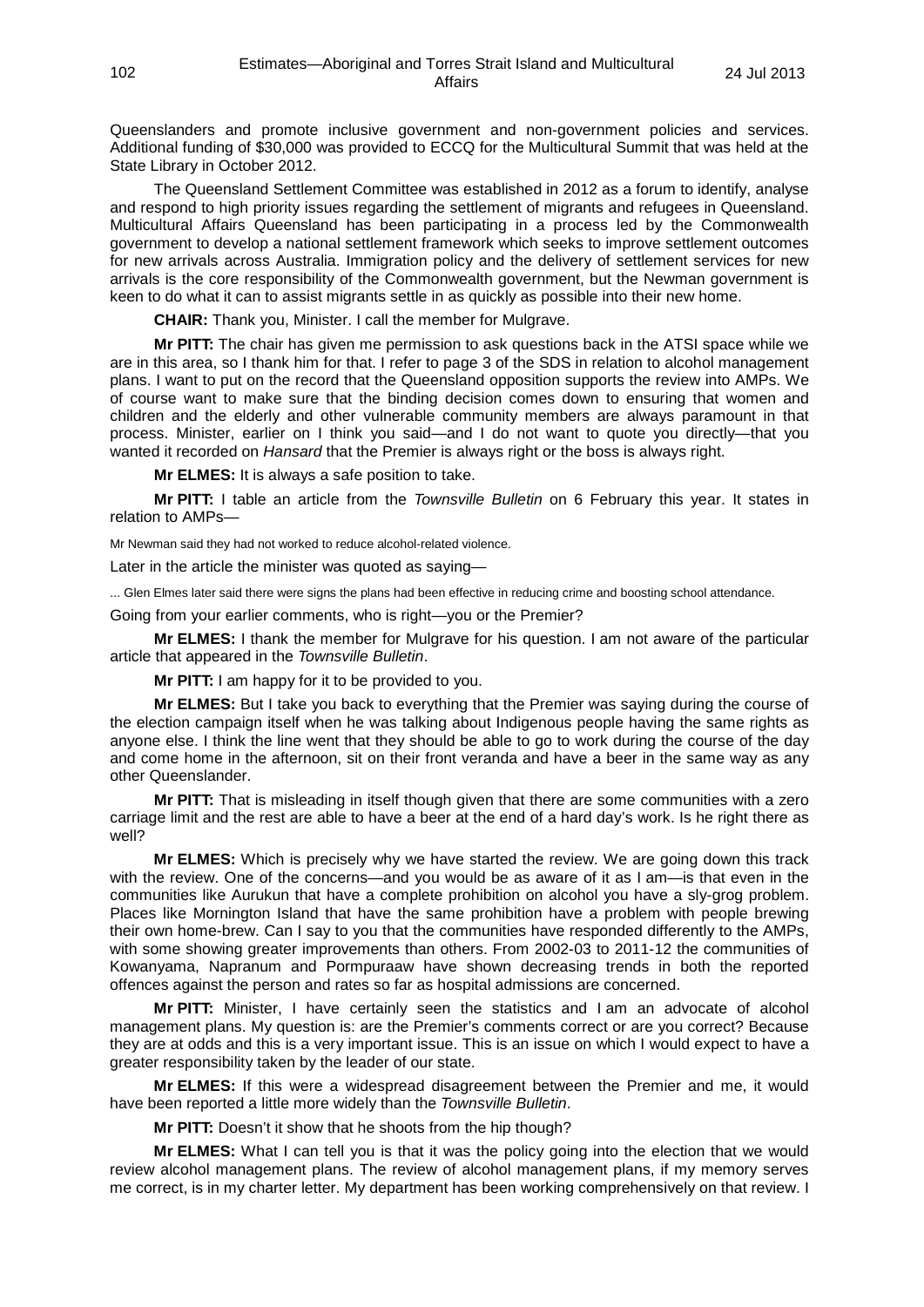understand that 13 of the communities have commenced their review on alcohol management plans. We do not have any in our hand at the moment, but there are a couple that have been getting very close.

**CHAIR:** Minister, if you can wrap up please. We have about 20 seconds.

**Mr ELMES:** The most important thing here is that the Premier and I are on exactly the same page. Nothing is going to change unless women and children are protected during the course of the process.

**CHAIR:** Thank you. The time allocated for considering the estimates in the portfolio area of Aboriginal and Torres Strait Islander and Multicultural Affairs has expired. On behalf of the committee, Minister, I thank you.

**Mr ELMES:** Can I just very briefly thank the committee members for their attendance this evening. I would also like to thank my ministerial and departmental staff for the effort and professionalism that has gone into preparing for tonight's hearing. I would like to thank Hansard for the painstaking work that they do to ensure that all of this evening's interaction is preserved. I look forward to the presentation of the committee's report to parliament.

I would just like to correct one thing. I think I said when we were talking about the six retail stores that Cherbourg has a store. It does not. So I just wanted to correct the record. But I would like to thank you for your indulgence.

**CHAIR:** On behalf of the committee, I thank you, Minister, the director-general, the commissioner and officials for your attendance. Transcripts of this session of the hearing will be available on the Hansard page of the parliament website within approximately two hours. The committee will now take a short break and the hearing will resume at 8.35 pm with the Minister for National Parks, Recreation, Sport and Racing.

### **Proceedings suspended from 8.26 pm to 8.33 pm**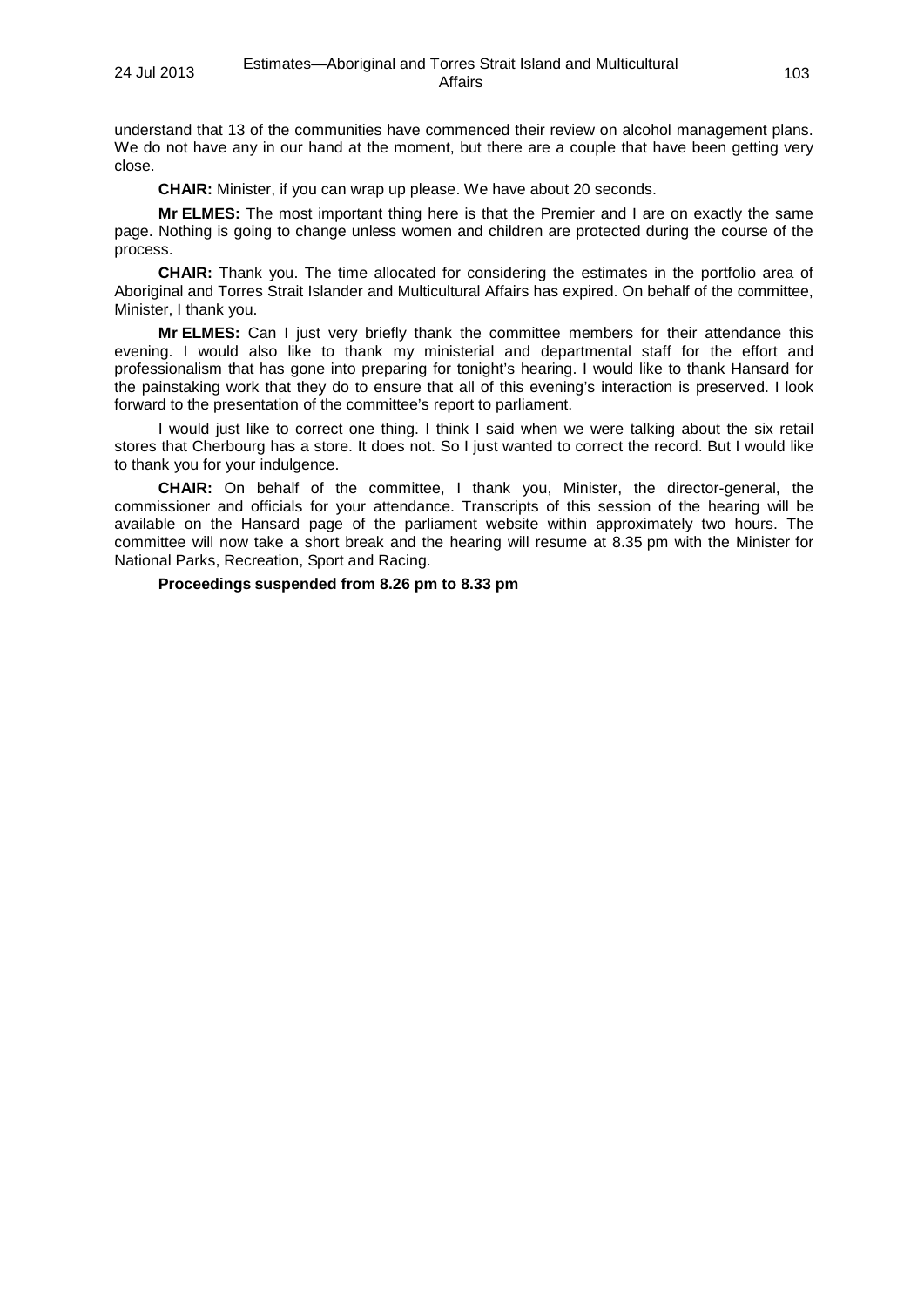# **ESTIMATES—HEALTH AND COMMUNITY SERVICES COMMITTEE—NATIONAL PARKS, RECREATION, SPORTS AND RACING**

# **In Attendance**

Hon. SL Dickson, Minister for National Parks, Recreation, Sport and Racing

Ms J de Winter, Chief of Staff

Mr J van Groningen, Senior Police Adviser

Ms L Myers, Policy Adviser

# **Department of National Parks, Recreation, Sport and Racing**

Dr J Glaister, Director-General

Mr B Klaassen, Deputy Director-General, Queensland Parks and Wildlife Service

Mr R Watson, Deputy Director-General, Sport and Recreation Services

Mr C Cook, Executive Director (Acting), Office of Racing

Ms J O'Neil, Officer

### **Stadiums Queensland**

Mr K Yearbury, Chief Executive Officer

# **Racing Queensland**

Mr A Carter, Chief Executive Officer (Acting)

**[CHAIR:](http://www.parliament.qld.gov.au/docs/find.aspx?id=0Mba20130724_203423)** On behalf of the committee, I welcome the Minister for National Parks, Recreation, Sport and Racing. I also welcome the director-general, Mr Kevin Yearbury; is that correct?

\_\_\_\_\_\_\_\_\_\_\_\_\_\_\_

**Dr Glaister:** John Glaister. I am the DG.

**CHAIR:** Please excuse me. My notes are incorrect. I welcome the director-general, Mr John Glaister; from Stadiums Queensland Mr Adam Carter—

**Mr DICKSON:** No. I will call them out if you like?

**CHAIR:** Minister, can you introduce your team when we get going?

**Mr DICKSON:** I would love to do that.

**CHAIR:** Welcome to all of you and your officials. My name is Trevor Ruthenberg, the member for Kallangur and chair of the committee. It has been a long day and we have a little bit more to go yet. Other members of the committee are Mrs Jo-Ann Miller MP, member for Bundamba, who is not present this evening; Mrs Ros Bates MP, member for Mudgeeraba; Mr Steve Davies MP, member for Capalaba; Dr Alex Douglas MP, member for Gaven; Mr John Hathaway MP, member for Townsville; and Mr Dale Shuttleworth MP, member for Ferny Grove.

The committee's conditions for broadcast and guidelines for camera operators are available from parliamentary attendants in this room. Visiting members present are the member for Rockhampton, Mr Bill Byrne MP, who will shortly join us at the table and who is replacing Mrs Jo-Ann Miller MP; the member for Inala, Annastacia Palaszczuk; the member for Mulgrave, Mr Curtis Pitt MP; and the member for Mackay, Mr Tim Mulherin MP.

The committee will examine the proposed expenditure contained in the Appropriation Bill 2013 for the portfolio areas of the Minister for National Parks, Recreation, Sport and Racing until 9.30 pm. I remind those present today that these proceedings are similar to the parliament and are subject to the standing rules and orders of the parliament. I remind members of the public that under the standing orders the public may be admitted to or excluded from the hearings at the discretion of the committee, although the gallery seems empty. It is important that questions and answers remain relevant and succinct. The same rules for questions that apply in parliament apply here, and I refer to standing orders 112 and 115. Questions should be brief and relate to one issue, and should not contain lengthy or subjective preambles or arguments or opinions. I will guide proceedings today so that relevant issues can be explored without imposing artificial time limits and to ensure there is adequate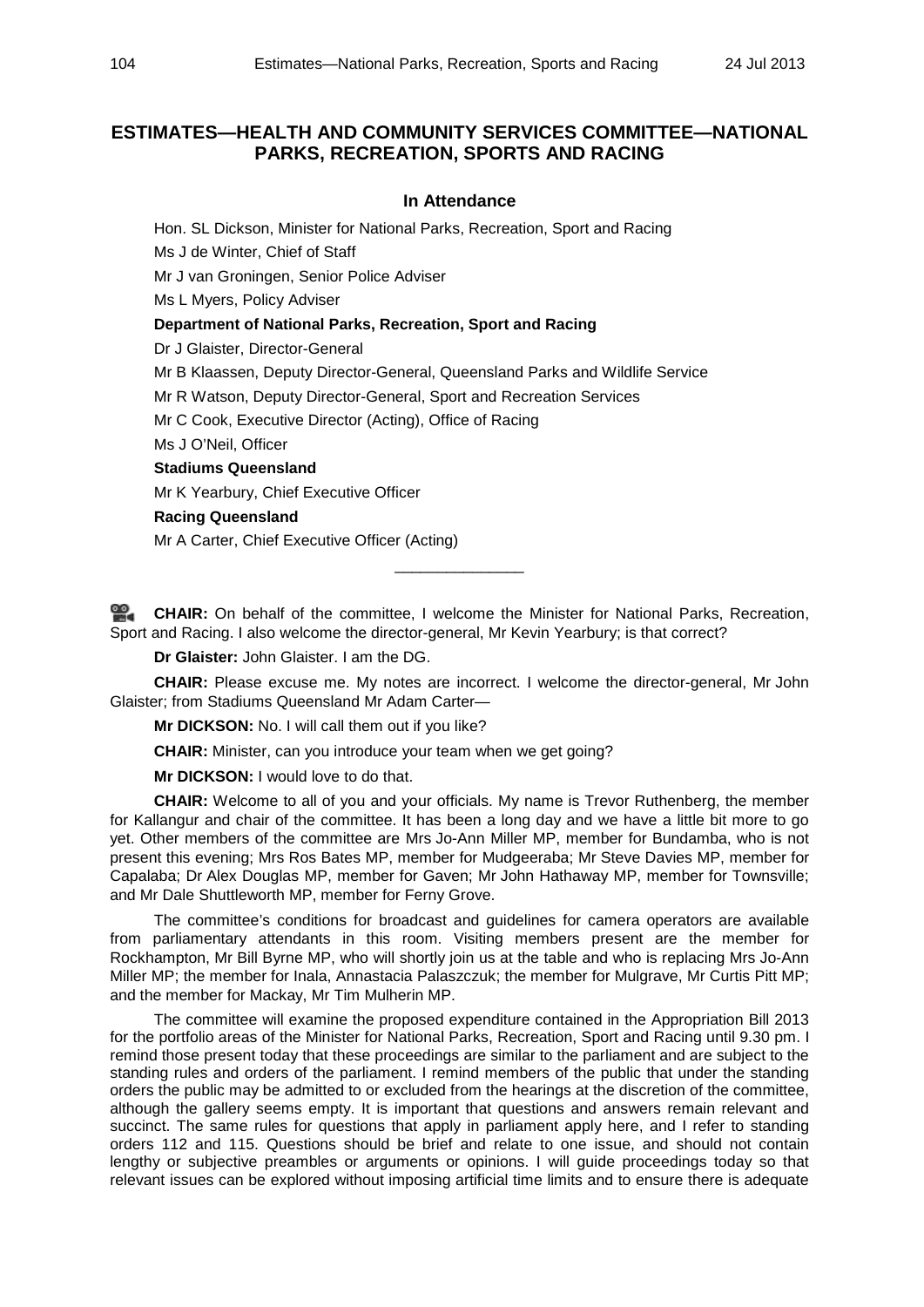opportunity to address questions from government and non-government members of the committee. Where necessary, I will remind ministers and their departmental advisers that their answers to a question should be finalised so other issues can be examined.

For the benefit of Hansard, I ask officials to identify themselves the first time they answer a question referred to them by the minister or the director-general. I now declare the proposed expenditure for the portfolio areas of the Minister for National Parks, Recreation, Sport and Racing open for examination. The question before the committee is—

That the proposed expenditure be agreed to.

Minister, would you care to introduce your team and then make a short opening statement?

**Mr DICKSON:** Thank you, Mr Chairman. I would like to introduce members of my staff and department present this evening to assist the committee's hearings. To my left is John Glaister, the Director-General of the Department of National Parks, Recreation, Sport and Racing; Ben Klaassen, the Deputy Director-General of the Queensland Parks and Wildlife Service; Clive Cook, the Acting Executive Director of the Office of Racing; and Genene O'Neill, an officer of the director-general. To my right is my chief of staff, Johanna de Winter; Jeff van Groningen, my senior policy adviser; Richard Watson, the Deputy Director-General of Sport and Recreation Services; Kevin Yearbury, the CEO of Stadiums Queensland; Adam Carter, the Acting CEO of Racing Queensland; and Lisa Myers, my policy adviser from my office.

Thank you, Mr Chairman, and committee members for the opportunity to provide some opening comments at tonight's estimates hearing and for the opportunity to brief members about this year's budget for my department. The Queensland government is committed to restoring accountability and integrity in the racing industry, which employs 30,000 people in the state of Queensland. In response to serious allegations regarding the integrity and conduct of those once entrusted to run racing in our state, the government has established a racing commission of inquiry that will investigate and report on a range of issues.

We have delivered on our election promises to build accountability and effective governance structures for Queensland Racing. Changes to the Racing Act established three code-specific control boards—thoroughbred, harness and greyhound racing. These boards are comprised of members who know their industry best, increasing representation and communication for all these three codes. The changes also established the All Codes Racing Industry Board to oversee the three code-specific boards.

The government has also delivered on its commitment to rejuvenate country racing by providing \$1 million to showcase country racing series that will enable an additional 20 country racing meetings to be held each year. In 2013-14, \$2.5 million will be provided to the Queensland Thoroughbred Investment Scheme. This will be the second instalment of a \$5 million election commitment to be provided over two years. Major racing industry infrastructure projects including the redevelopment of the Gold Coast Turf Club and a new racing surface at the Toowoomba Turf Club will also be progressed as part of the refocused \$110 million Racing Industry Capital Development Scheme.

Last year the Newman government increased its commitment to Get in the Game initiatives to \$47.8 million over three years. This initiative comprises three programs—Get Started, Get Playing and Get Going. Get Started directly cut the cost of living for Queensland families by assisting with the payments of club membership and other participation costs for children and young people throughout the state. Over 20 per cent of round 1 Get Started vouchers were issued to children who had never been involved in organised team sport before. Get Playing and Get Going fund better equipment and infrastructure for grassroots sport and recreation clubs. The overwhelming response to these programs will see the government provide \$23.1 million to this initiative during the 2013-14 financial year.

Almost \$3.9 million in funding was also provided to assist the flood recovery of 226 sporting and recreation clubs that were affected by Tropical Cyclone Oswald early this year. Clubs were provided with one-off grants of up to \$25,000 under the Sport and Recreation Disaster Recovery Program to replace much needed equipment and to repair clubhouses and grounds.

Queensland is blessed with over 12½ million hectares of national parks, marine parks and other reserves protecting a unique and diverse array of landscapes, species and ecotourism systems, our rich Indigenous culture and heritage, and five World Heritage listed areas—more than any other state or territory. For this reason, it is the vision of this government to make our state a world-leading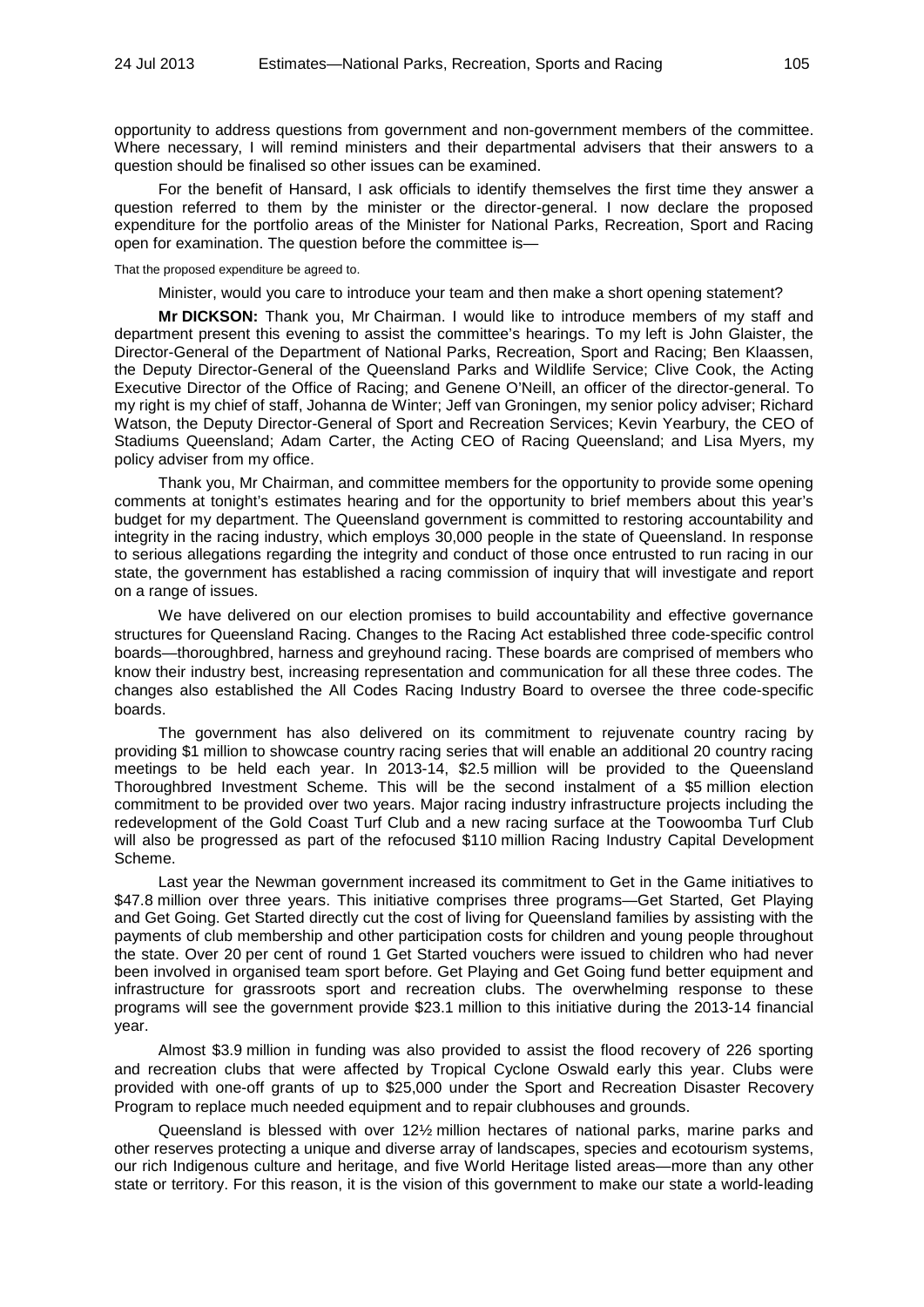ecotourism destination by 2020. In June together with my colleague the Hon. Jann Stuckey, Minister for Tourism, I called for expressions of interest for a new and innovative ecotourism concept to showcase Queensland's national parks and grow a four-pillar economy. Red-tape reduction and increasing recreation and ecotourism in parks will remain a priority for my department during the 2012-13 and 2013-14 financial years. I thank the chairman for the opportunity to make these opening statements, and I look forward to taking questions from the committee.

**CHAIR:** While the times are not rigid, the committee will consider the estimates for racing including the All Codes Racing Industry Board first until approximately 8.55. We will then examine the estimates for recreation and sports including Stadiums Queensland. Then at 9.10 we will consider national parks until the close of hearings at 9.30. We will start with questions from the member for Mulgrave.

**Mr PITT:** I welcome the minister and all at the front table. Thanks for being here in front of the committee this evening. I have spoken to the chair and this is a question related to the Sport portfolio which I would like to ask first. Page 2 of the SDS deals with the increased participation of Queenslanders in sport. I refer to the Entertainment Centre at Boondall and the impact of a direction to turn the focus of the sports complex area into a corporate catering area rather than focusing on grassroots sport like basketball or netball. How does reducing the number of days that around 1,500 sports participants can use the Boondall facilities help increase participation in sport?

**Mr DICKSON:** I thank the member very much for that question. We are dead serious about assisting sport in the state of Queensland, be it at the Boondall Entertainment Centre, QSAC or any of our sports stadiums throughout the state of Queensland. We are making sure that they are run effectively and efficiently and that we deliver good value for every cent that Queensland spends on our sporting stadiums. Last year we spent \$37 million keeping our Queensland stadiums running. This year we are going to spend roughly \$32 million keeping our Queensland sports stadiums running. This is a way of making sure we deliver good product on the ground. I will pass over to Kevin Yearbury for clarification on that point to give you a more direct answer.

**Mr Yearbury:** The sports hall is a part of the Brisbane Entertainment Centre. For the most part it is used for community sports. It is actually used up to seven days a week and on some occasions 12 hours a day for community sports. Being an entertainment centre, there are occasions when, due to events that are in the main arena, there is a need to use the sports hall to support the events in the main arena. There are arrangements in place whereby the operator of the arena talks with those who use the sports hall and explains that there will be times when they cannot have access to that. That is done with as much notice as possible. So there are occasions when that sports hall is used to support the events in the main arena.

**Mr PITT:** Minister, when does the current contract at the entertainment centre expire? Has there been any consideration given to protecting families on the north side who are involved in sport by having a focus on catering by separating the management of the sports complex from the management of the concert business? They seem to be often competing. Is there a suggestion that that may happen with a revised contract?

**Mr DICKSON:** I thank you for the question. We are currently doing a review of all of our stadiums in Queensland to make sure, as I said earlier, we get good value for every cent that is spent here in Queensland, particularly relating to our stadiums—be that at the Brisbane Entertainment Centre or wherever. We will make sure that food is delivered at value for money to be given to those who are visiting those particular sports centres and that we get maximum use out of all of our facilities—very much like the Gabba is utilised by the Brisbane Lions and also by cricket. It is underused and we need to be using all of our sporting facilities a whole lot more than we are at this point in time. That is the future of Queensland. That is the path we are going down. I look forward to having our facilities used much more into the future.

**Mr PITT:** Will there be some ability for those grassroots sporting organisations to have a say or be more widely consulted on the future use of that? It seems that that has not been the case to date.

**Mr DICKSON:** To continue my answer to the member, we are looking to get the most use we can. If I can get 24/7 use out of all of our sporting facilities, that is the path we will go down. It is a process we are going through, and I will not second-guess the outcomes of the investigation we are doing at the moment, because we want to make the right decision the first time. I concur with your statement: we want to deliver as many potential users as we can to all of those sporting areas. In the Brisbane Entertainment Centre at the moment we have 27 users. If we could double that, that would be fantastic. I think all of us in this room believe in one thing—that is, getting more young people involved in sport and having a fitter, healthier Queensland.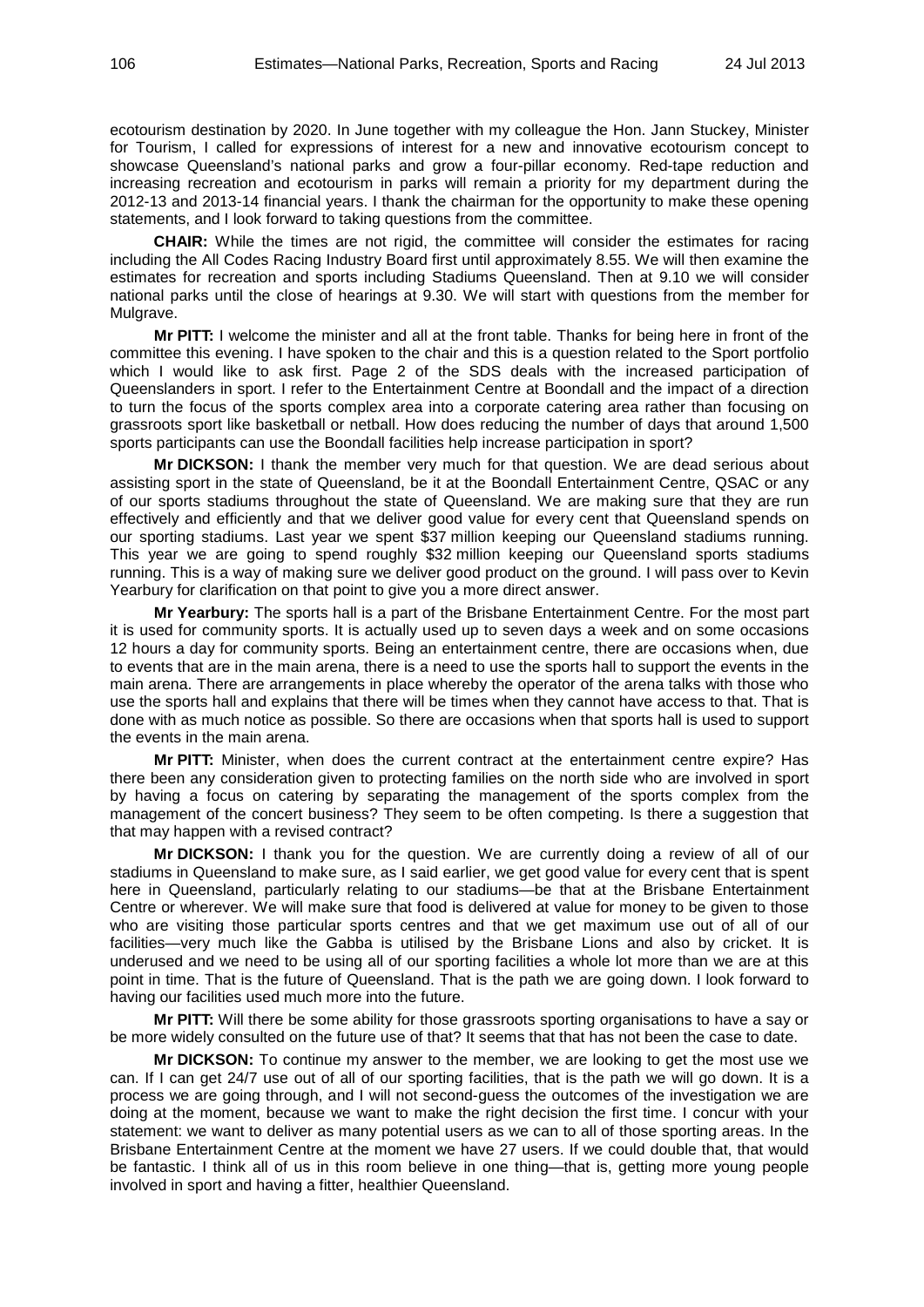**CHAIR:** I propose that we now consider the estimates for Racing, including the all-codes racing board. Could the relevant officials please be ready. I call the member for Capalaba.

**Mr DAVIES:** Minister, I want to commend you on the great work that is going on with racing. It is very exciting. I refer to the department's Service Delivery Statement. Can you please outline how providing \$1 million to fund country race meetings will rejuvenate the country race meeting scene?

**Mr DICKSON:** I also thank you very much for the question. This government is rejuvenating country racing by allocating \$4 million to country racing over the next four years, beginning in 2012-13. This year is the second year of that commitment. The success of these programs is already evident after the first year. I have been to a number of highly successful country racing days and have heard reports from many others that the reinvigoration of country racing has attracted numerous racegoers, the likes of which has not been seen for many years.

The funding has been allocated to support three highly successful country racing programs the Showcase Country Series, the Celebrate Country Series and the Sustain Country Series. Funding for these country racing programs, in addition to that which is already guaranteed by the Racing Act 2002, represents the best deal country racing has received anywhere in Australia. In 2012-13, the Showcase Country Series featured 10 race meetings which were broadcast on Sky Racing and covered by TAB. Each meeting has a feature race branded The Showcase, worth a minimum of \$20,000.

The Celebrate Country Series featured seven extra race meetings which included the reinstatement of the Alpha Jockey Club to a non-TAB schedule. The series granted an additional race meeting to seven country race clubs and included an additional race worth \$10,000, named The Celebration.

The Sustain Country Series is the third program and in 2012-13 was made up of three additional country race meetings. These race meetings were conducted at the recommendation of the Country Racing Committee and were allocated based on community charity events or community achievements and took into account disrupted race schedules due to weather or other unpredictable reasons. Racing Queensland recently announced another country race series for the 2013-14 season, further strengthening racing in the regions and providing even more clubs with the opportunity in the Showcase racing series.

I went out west to a couple of races. I must admit, I enjoy going to them to see how racing has been invigorated and how much the people are coming from all the different towns. I will use St George as an example. There was a gentlemen there who had been going to the races for 75 years, and he said, 'This is the biggest race meeting I have been to in my life.' I think that is a great endorsement of what is going on in country Queensland.

**Mr MULHERIN:** My question is directed to the Acting CEO of Racing Queensland, Mr Adam Carter. I refer to page 2 of the SDS, 'Developing a competitive and sustainable racing industry.' Mr Carter, how much did TattsBet pay under the exclusive wagering agreement for 2011-12?

**Mr Carter:** In 2012 it was \$130 million they paid Racing Queensland through Queensland Race Product Co.

**Mr MULHERIN:** When does the exclusive wagering agreement expire?

**Mr Carter:** In June 2014.

**Mr MULHERIN:** I take it you would be negotiating at the moment around a new agreement. If the agreement negotiated is less, how will Racing Queensland manage the shortfall in revenue without reducing prize money or race meetings or closing race tracks?

**CHAIR:** Member for Mackay, that is a hypothetical question.

**Mr DICKSON:** I was about to say that myself. I am very happy to take the questions on board if you would like to ask me.

**Mr MULHERIN:** I think it is pretty relevant to racing. If there is a shortfall in revenue, who is going to make up the shortfall? Is it going to come out of consolidated revenue or will there be a reduction in prize money, a reduction in race meetings or the closure of race tracks? It is pretty simple maths.

**Mr DICKSON:** I think this is a great question that is being asked, because for so long the Queensland racing industry has suffered and for so long New South Wales and Victoria have been enjoying the fruits of racing in their great states. Under the previous government there was a really bad deal put into place, and we have not done that well through the programs that were put in place.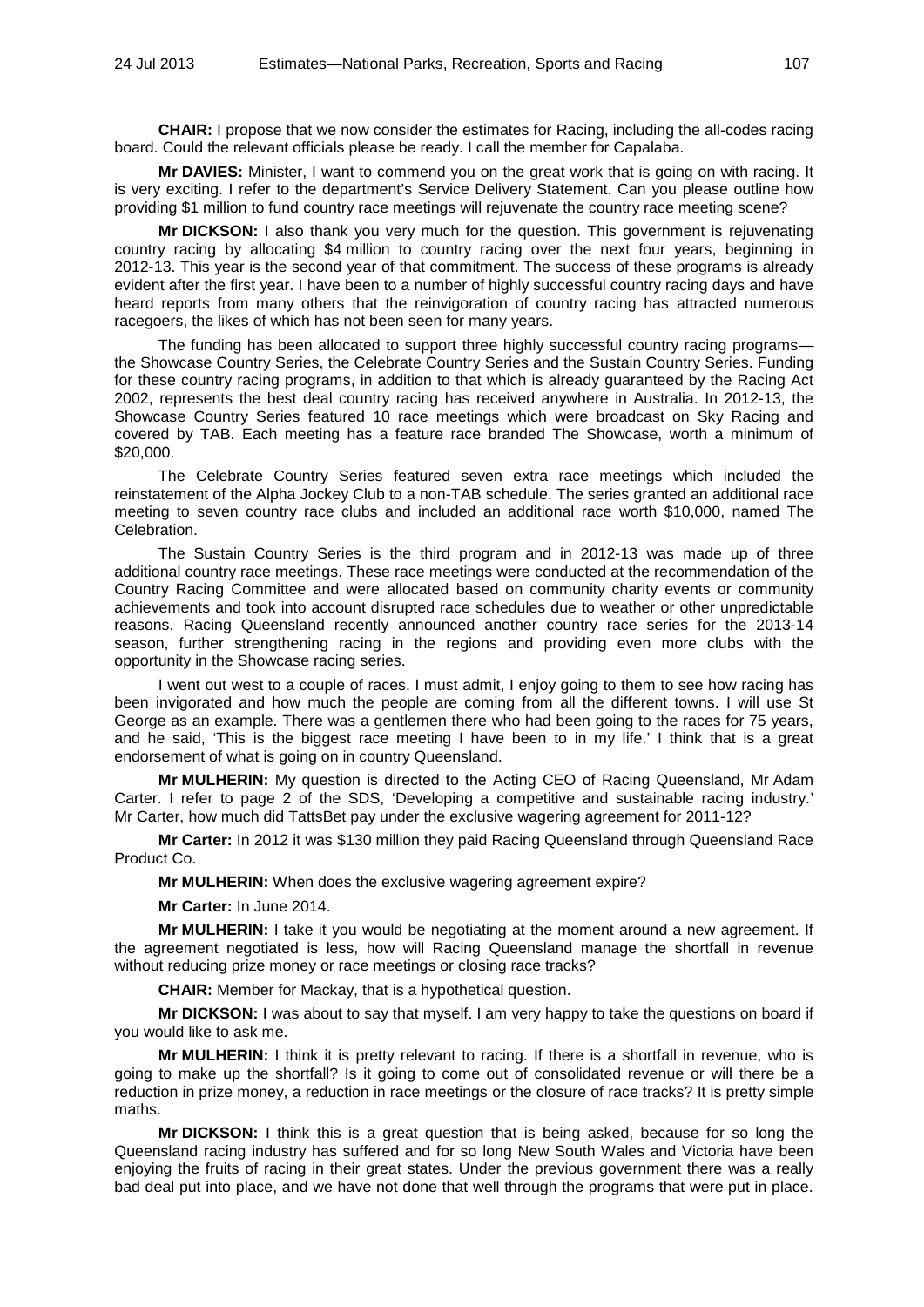The point I make very clearly—we are yet to get to that point because we are talking about June 2014—is that we are looking to negotiate the best possible outcome. There should be no problem doing that, because we know that most of these betting agencies are dealing with New South Wales and Victoria, and they seem to have done quite well. I could never understand why the Queensland government did not do that well.

**Mr MULHERIN:** So, Minister, you guarantee it will be as good as or even better than the current arrangement around exclusivity of wagering?

**Mr DICKSON:** I am very pleased to commit that I will do the very best I can—

**Mr MULHERIN:** Do better or the same?

**Mr DICKSON:** I will do the very best I can in negotiating with those people, but I am not about to second-guess what the outcome will be. We on this side of politics do not do that. We make plans and we deliver outcomes. I am a very difficult negotiator, I can tell you that right now. And I do not like to lose.

**Mr MULHERIN:** So you are going to be personally engaged in the negotiations, Minister?

**Mr DICKSON:** The Queensland government, at the end of the day, will sign off on whatever is put forward. I do look forward to a robust discussion with all agencies. I am sure that the outcome will be good for Queensland, as it has been for New South Wales and Victoria.

**Mr MULHERIN:** So you will lead the negotiations?

**Mr DICKSON:** Mr Chairman, I think the word 'you' should not really be used. It is a parliamentary term.

**Mr MULHERIN:** Will the minister lead the negotiations?

**Mr DICKSON:** The point I am making—through you, Mr Chairman, to the member again—is: we will do the best we humanly can to deliver a great outcome for Queensland racing.

**Mr MULHERIN:** The royal 'we'. Who is 'we'?

**Mr DICKSON:** I am the Minister for Racing in Queensland—as you were the minister under the previous government.

**CHAIR:** Member for Mackay, I think the minister has pretty much given the answer he can give at this time, given that you are pursuing a hypothetical question. Unless you have another question, I will move on.

**Mr MULHERIN:** The question is—I know it is hypothetical, but it is a concern the whole of the racing industry has—if the negotiations around the agreement are less than—

**Mr HATHAWAY:** Point of order.

**CHAIR:** What is your point of order?

**Mr HATHAWAY:** Standing order 115 specifically says not to consider hypothetical matters. The member for Mackay has indicated that the question is hypothetical. Can we move on?

**CHAIR:** I am going to uphold the point of order. I am sorry, member for Mackay. You have had a pretty good shot at this and we are going to move on. I ask the member for Townsville to ask a question.

**Mr HATHAWAY:** I have a question for the minister, and it is not hypothetical. I refer you to your department's SDS, specifically the \$2.5 million to support thoroughbred racing. Could you please detail the benefits of these initiatives to the committee?

**Mr DICKSON:** I thank the member very much for the question. The \$2.5 million to support thoroughbred racing fulfils the Newman government's election commitment to providing \$5 million over two years towards the Queensland Thoroughbred Investment Scheme, QTIS. QTIS supports the Queensland racing and breeding industry and provides an incentive to all levels of racing by providing additional prize money to the Queensland bred horses it identified in QTIS races.

With the injection of \$2.5 million per year over two years into QTIS, Queensland racing has been able to free up its industry fund for priority spending across all three codes including prize money. On the back of this commitment, in June last year Racing Queensland announced an additional \$3.5 million in prize money across the three codes of racing. More recently, Queensland Racing also provided further prize money increases during this year's winter carnival, including an additional \$360,000 to make the winners cheque for the Stradbroke Handicap \$1 million. The better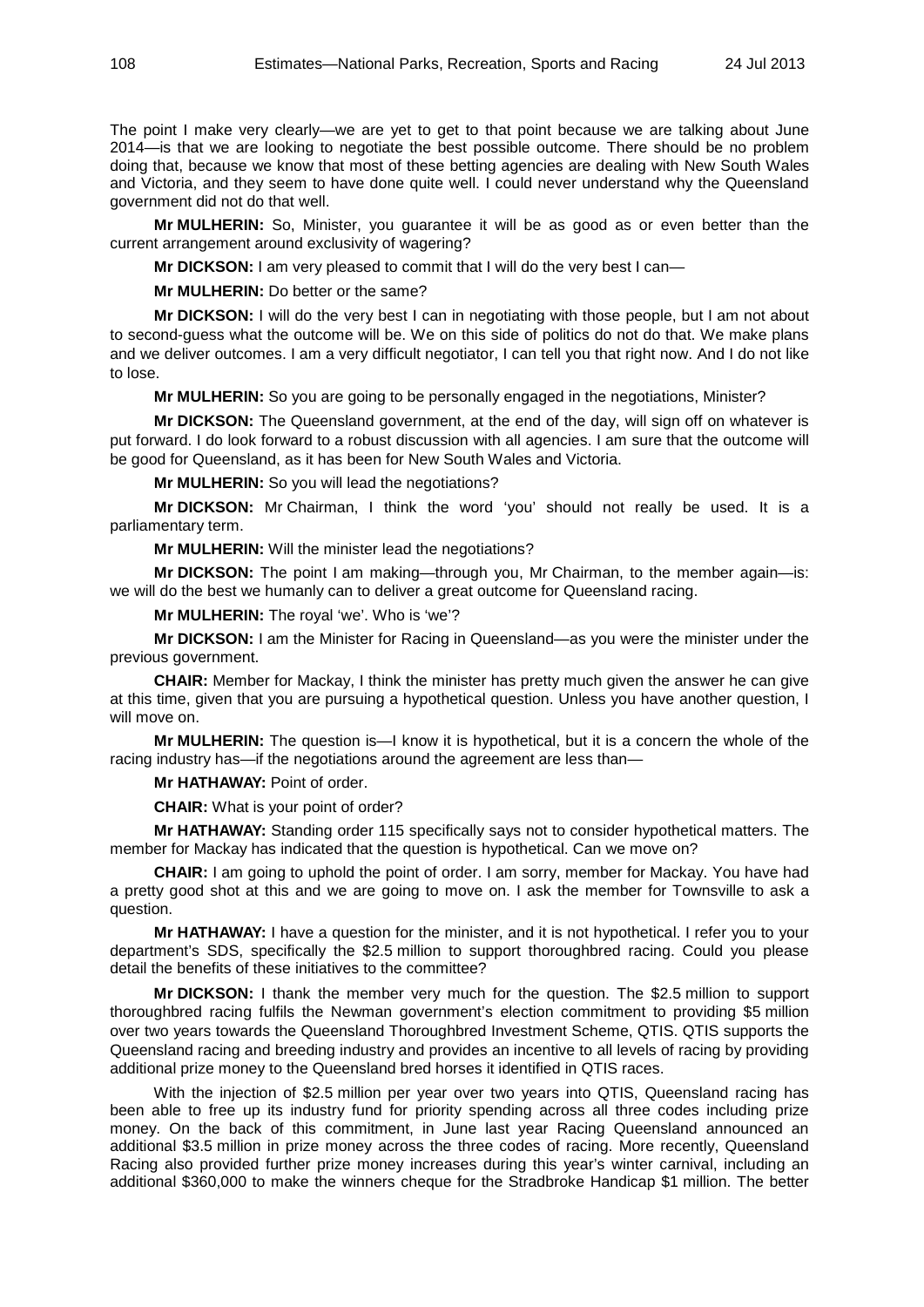prize money has direct flow-on benefits for the industry as a whole. Strappers, trainers, jockeys and owners will all benefit. The Queensland racing industry employs approximately 30,000 people in full-time, part-time or casual employment, and this government will continue its support of the industry to ensure it gets back on track and thrives into the future. This is a great state with great opportunities.

**CHAIR:** I propose that the committee move to consider the estimates for Recreation and Sport including Stadiums Queensland. Could the relevant officials be ready? I acknowledge that the non-government members may ask questions outside of that. I would ask the member for Gaven if he would ask a question.

**Dr DOUGLAS:** I would like to follow up on the earlier question about racing. Maybe it can be phrased differently. What proposals does the department have of an urgent nature that you are considering to prevent an even faster movement of bloodstock or trainers to the southern states? It is occurring at this time—right now.

**Mr DICKSON:** Member for Gaven, I think you have touched on a very important point, as the member for Mackay touched on earlier. Prize money is very important in Queensland. That is why we have lost so many trainers and breeders and they are moving their racehorses out of this state. These are great failures that occurred under the previous government. It has been a very sad time for racing in this great state. But we are looking to move forward. We are looking to march forward and deliver better outcomes, as I spoke about earlier. We are inspiring country racing so we get the trainers back on board. We are renewing the synthetic track in Toowoomba. We are relaying the turf and they are going to start to come back. We have lost 23 per cent in productivity—around that number—in Toowoomba itself.

You have actually hit the nail on the head. Racing has been devastated by the previous government. We are looking to march forward. We are looking for a positive future, and I would love nothing better than to see those trainers, breeders and owners come back here to this great state, because this is a great state with a great opportunity here for all people in the racing industry.

**Dr DOUGLAS:** Just to follow up, we actually have an immediate problem at the moment in racing because our major trainers are fielding across the border every Saturday, major trainers are setting up in Melbourne and the horses are moving there. We are spending \$7 million in Toowoomba and \$30 million at the coast. Minister, have you not considered slowing the spending and diverting it into payments to retaining that? You may not be able to save this; are you aware of that?

**Mr DICKSON:** I do thank you very much for the question. As the member is very, very well aware, we have an infrastructure program of \$110 million through which we are delivering good value for money right throughout the state. Every program that we are looking at is well costed, well executed and it will be well delivered. I think the people of Queensland would not have a great deal of respect for the Queensland government if we decided to go out there and say that we are going to put a whole lot into prize money.

Negotiations will be held before next June 2014 to deliver an outcome which I hope will be a whole lot better than the outcomes derived under the previous Labor government. We are in a situation where we are down roughly \$30 million every year. Those are funds that we should have, but we do not. As I said earlier, New South Wales and Victoria are doing extremely well, and it would beg the question: why is Queensland not in the same position? When the rivers of gold were running and the economy was on fire, Racing Queensland went backward under the previous minister. The world has moved on. We have a new government in place. We have committed to putting money where it should be spent: supporting the industry and getting the industry to grow. We make no apologies for doing that.

**Dr DOUGLAS:** Racing is a gambling activity that is conducted in real time. History is not really very significant in regards to it. We have an immediate problem: we have a \$30 million racing deficit. Are you saying that you will not put aside \$30 million to maintain payments for prize money?

**CHAIR:** Member for Gaven, I think the minister has answered the question. Unless you have another question, we will move on.

## **Dr DOUGLAS:** No.

**Ms BATES:** Minister, I refer to your comments regarding getting women involved in sport. Can the minister explain what actions he is taking to increase the participation of girls and women in sport?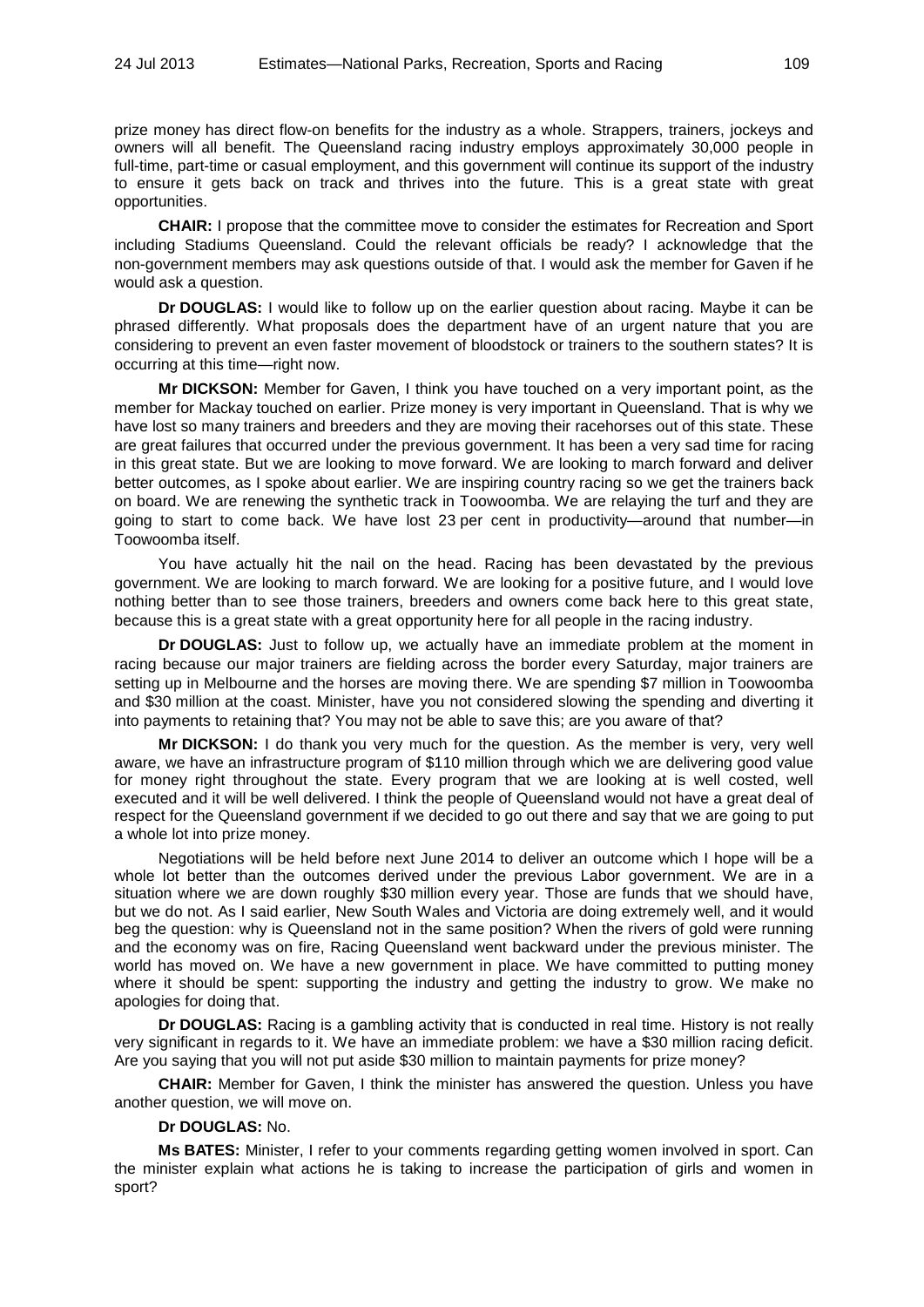**Mr DICKSON:** I do thank you very much for the question, because this is something that really needed to be touched upon many years ago, and this is a path that we are going down. The Newman government has prioritised helping women and girls across Queensland to become more involved in physical activity and recreation. We are committed to ensuring that participation in these beneficial activities reaches the highest possible level. With these objectives in mind, I established the Ministerial Advisory Committee on Women and Girls in Sport and Recreation on 6 March 2013. The ministerial advisory committee is comprised of five experts with experience in elite competition, academia and sports administration. The committee is chaired by Professor Doune Macdonald, head of the University of Queensland's School of Human Movement. Professor Macdonald is supported by four other committee members: Natalie Cook, five times beach volleyball Olympian; Sue Nisbit, Softball Queensland's general manager; Dr Sue Hooper, Olympian and director of the Centre of Excellence for Applied Sport Science Research, Queensland Academy of Sport; and David Keating, former president of the Queensland Council for Health, Physical Education and Recreation.

The key focus of this advisory committee is to provide advice and recommendations on how the government can improve women's and girls' lifelong participation in sport and active recreation. The committee is due to provide its recommendations to me by the end of September 2013. The Ministerial Advisory Committee on Women and Girls in Sport and Recreation is another tangible example of the Newman government's commitment to lifting participation in sport and recreation. The enormous health and social benefits that will follow are great for Queenslanders—in this case, in particular for women and young girls—and I do look forward to the outcomes of those findings because we have to do something it about it. I think everybody in this room knows about the disparity between the involvement of men and women in sport. We need young girls to become involved in sport for a long time so that they can stay healthy and so that they will not impact on our health system. This is a challenge for us all, and I think that we should all go away from here and do what we can to make a difference.

**Mr BYRNE:** I think it was Joan Sheldon who actually negotiated that agreement you were referring to earlier in terms of not-so-good outcomes, but I would be happy to take someone else with more knowledge who would be able to tell me otherwise.

**Mr DICKSON:** Is that the question?

**Mr BYRNE:** No, it is just a point of history to correct the record. I am referring to page 2 of the SDS and the strategic direction of the department, which includes providing integrity related services to the Queensland racing industry. After an inquiry from one of my constituents, the opposition office was advised that once GoPrint was sold, no-one was authorised to print greyhound or harness racing betting tickets in accordance with the rules. It was felt that we needed to pursue the matter to have it rectified. Why was your office responding to our inquiries by saying that thoroughbred racing rules apply to all codes of racing and that there was no issue? This is not correct, is it, Minister?

**Mr DICKSON:** If you could repeat that question again? I am sorry, I missed part of it.

**Mr BYRNE:** I will get to the point of the oversight of integrity. I had one of the racing identities in my community, a constituent, approach me about betting tickets and the problems involving them. I had the opposition office pursue the matter with your office. We were advised that once GoPrint was sold, no-one had been authorised to print greyhound or harness racing betting tickets in accordance with the rules. We felt that that was a matter that we needed to pursue, and we want to know why your office responded to those inquiries by saying that thoroughbred racing rules apply to all codes of racing and that there was no issue, when in fact we believe there is. There is an issue there; is that not the case?

**Mr DICKSON:** I do thank you very much for the question. I would love to say that I have knowledge of all things relating to the racing industry, but I will defer that question to the CEO of Racing Queensland, Mr Adam Carter.

**Mr Carter:** The rules are actually different across the three codes, as confirmed with our chief steward.

**Mr BYRNE:** So the issue of the tickets for—

**Mr Carter:** We are currently resolving that with the printers. They have contacted us directly.

**Mr BYRNE:** You are resolving it with which printers? Who is an appropriate printer?

**Mr Carter:** There is a—

**Mr DICKSON:** Point of order, Mr Chairman. I do not think the question of who printers are or who they may not be is relevant to the Racing Queensland CEO.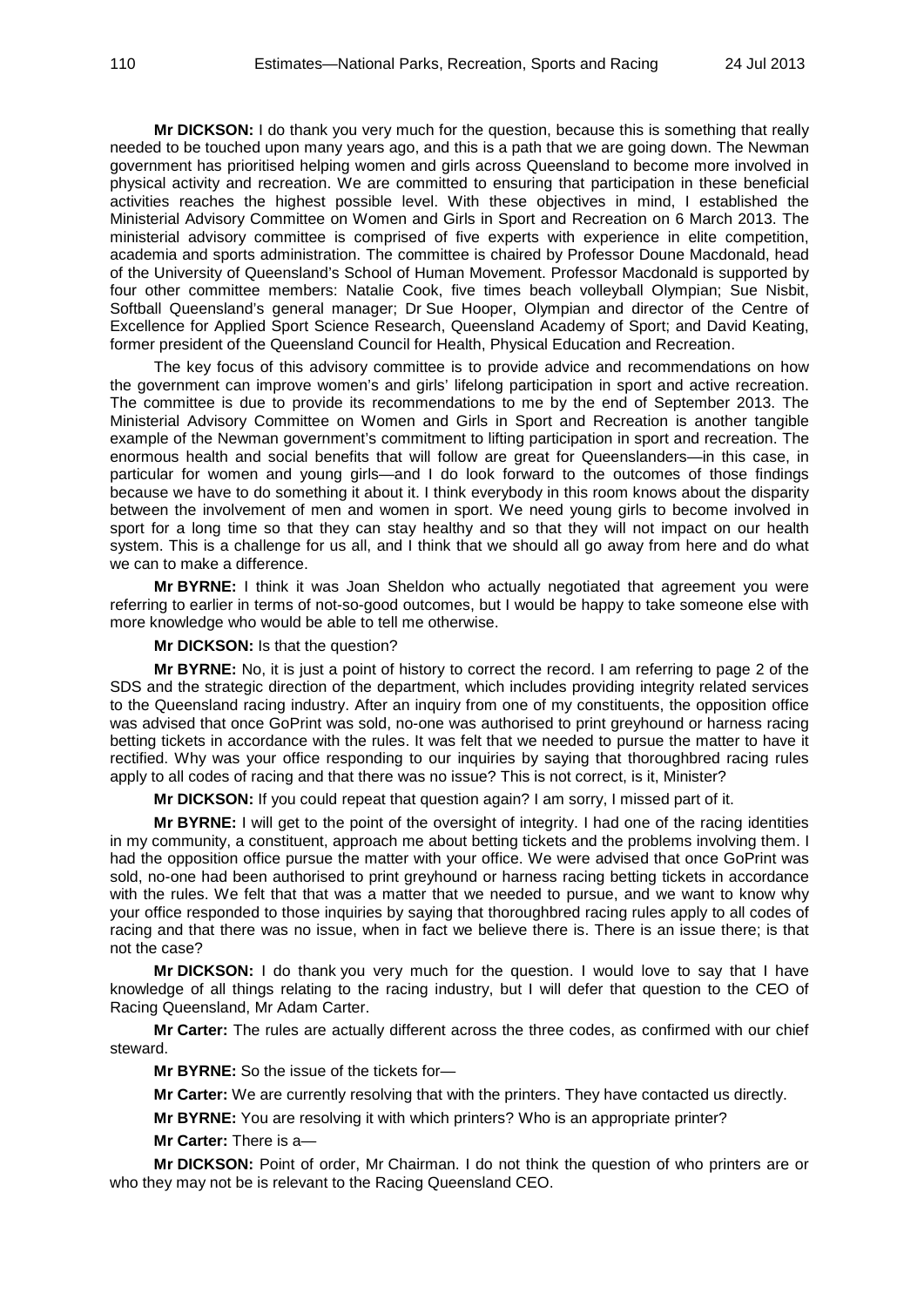**Mr BYRNE:** It is because it has to do with the integrity of the process. There is a reason there is a secure form of printing for those tickets. It has to be a matter for racing pundits on either side of the integrity of the process.

**Mr DICKSON:** I think that the CEO has answered the matter very clearly. They are handling this matter and it is being looked after already, so we are progressing. We are moving forward. If that does not answer your question, I am happy to get that clarified.

**Mr BYRNE:** At least you are aware of the issue now. It is an issue and you are aware of it?

**Mr Carter:** We are addressing it.

**Mr RUTHENBERG:** That is enough on racing.

**Mr SHUTTLEWORTH:** Minister, can you please outline the performance of the Get in the Game program after its first year of operation and perhaps outline when the next round of funding will become available, who would be eligible for that funding and how it contributes to our state's growing four-pillar economy?

**Mr DICKSON:** I thank you very much for the question. Get in the Game is a three-year government initiative introduced by the Newman government which is designed to support active participation in grassroots sport and recreation clubs. The initiative consists of three programs: Get Started, Get Going and Get Playing. The program is focused on community participation and particularly on assisting families that are struggling with the cost of living and getting clubs the help they need to attract more members. In 2012-13, due to high demand for funding from the first round of the three programs, the government tripled the funding from \$16 million to \$47.8 million over the three years. There were 928 applications requesting over \$6.8 million from the Get Going program. Of these applications, 475 sporting and recreation organisations ranging from cricket and AFL through to tennis and dirt bike clubs were approved for funding of up to \$10,000 for equipment, training and activities to increase and sustain membership.

There were 243 applications requesting \$18.57 million for the Get Playing program. Of these applications, grants of up to \$100,000 were approved for 83 sporting and recreation organisations ranging from rugby league and hockey through to BMX and pony club to improve their facilities. The initial allocation of 6,000 vouchers under the Get Started program was exhausted in the first six days. This led to an increase in the budget for the first round of \$1.8 million so that an additional 6,000 children and young people could be supported by this program. Over 12,000 vouchers up to \$150 each were issued to help young people who could least afford—but would otherwise benefit from getting involved in sport and recreation activities with the cost of membership and participation fees at registered clubs. Twenty-three per cent of these vouchers were issued to children and young people who reported that they had never participated in organised sport before. I do look forward to seeing the great work that the Get in the Game program has achieved so far in continuing to get more children and young people involved in sport and recreation.

It has just come to my attention that there have been 6,244 vouchers in the first 10 days since the opening on 15 July this year, so I think that is a ringing endorsement of success that I am hearing relating to Get in the Game, and I will use this as an advertising tool. I would like everybody in this room to go away and let all of the sporting clubs know to get involved in Get in the Game. It is a great opportunity to keep kids healthy and fit and keep them out of our health system.

**CHAIR:** I propose that the committee move to questions about the estimates for national parks. Could the relevant officials please be ready. I call the member for Rockhampton.

**Mr BYRNE:** Minister, with reference to page 3 of the SDS and the minister's responsibility for encouraging ecotourism developments within Queensland national parks, are there any circumstances in which you would consider degazetting sections of our national park estate and transitioning them towards a different type of tenure in order to facilitate ecotourism development?

**Mr DICKSON:** I thank you very much for the question. Around 12½ million hectares of land come under my portfolio. My department is conducting a scientific review that has been gazetted since 2012. Some of this land includes sporting ovals such as the one at Springbrook, where children need a permit to play. That is why we are undertaking a scientific review: to ensure that Queensland's unique natural places are protected and managed effectively and that our community goals are available for perusal by the community. The scientific review will determine the best possible future for these lands. The ecotourism that we have spoken about is going to build on the four pillars of our economy. I am very pleased that you have asked that question, because we are also out there at the moment—and I will use this opportunity to advertise—looking for ecotourism development to happen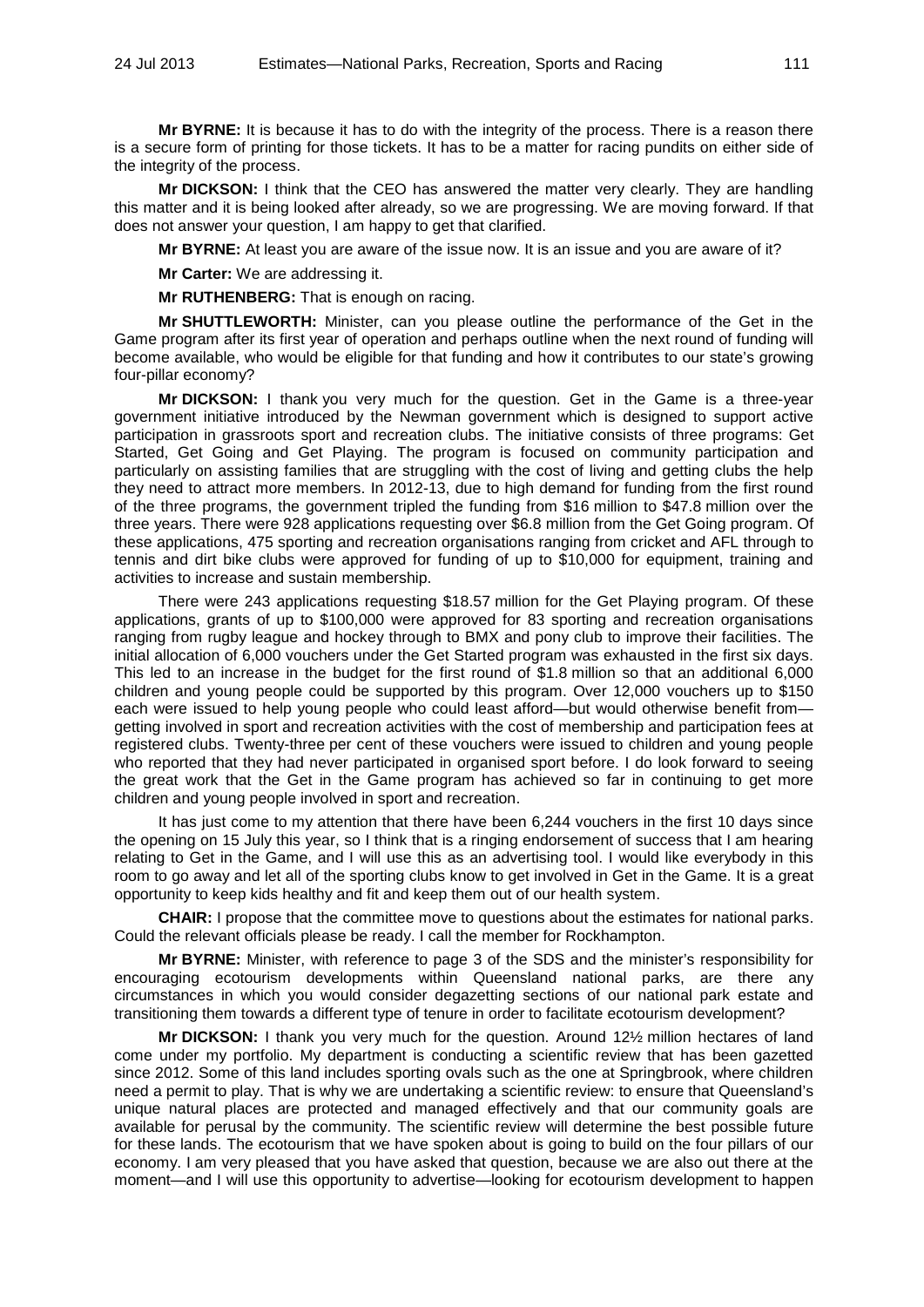within our national parks. We want people to come from all over the world and all over Australia to see what we have to offer, and we want to go into partnership with our tourism industry to deliver something that the previous Labor government tried to and never did: we are going to succeed and ensure that Queensland is the premier spot in the world for ecotourism by 2020. It is not like it is a new principle. It is been operating at Cradle Mountain in Tasmania for over 25 years.

It has the tick of success and why should Queensland not take up that opportunity to create a livelihood for people within our tourism industry and demonstrate how wonderful our national parks are to the rest of the world? But I do thank you for the question.

**Mr BYRNE:** Minister, I asked whether you were under any circumstances considering changing the tenure of the national park estate. While I accept what you have said, you have not answered the question. I am well aware of the review that is underway. So I suppose I ask that question again. When will that review be published?

**Mr DICKSON:** I am not going to second-guess what the review is going to deliver. As I have said earlier in answer to numerous questions that I have been asked tonight, we do things methodically. We go through a process. We make sure we get value for money, and in this particular instance we are not going to let the environment down. I can tell you that people are going to look back at this government in 20 or 30 years time and see it as the greenest government that this state and this country have ever seen, because this is a great state with great opportunities.

**Mr BYRNE:** You say that with a straight face. So you can say that you are not ruling out changing land tenure in national parks?

**Mr DICKSON:** It is a hypothetical question for a start. As I said in my extremely clear statement, we are going through a process. I will not second-guess that process before it has come to its conclusion.

**Mr BYRNE:** It is not hypothetical in that a right to information application and a briefing note for the DestinationQ tourism conference showed at least consideration was being given to degazetting parts of national park estate, so clearly it is on the options list that you are considering and you must have formed an opinion at this point as to what your intentions are. Do you have any intentions?

**Mr DICKSON:** We have already passed legislation—you were in parliament when this occurred—to allow ecotourism to happen within national parks. I hope everybody in the world knows about it, because we are doing an expression of interest process at the moment. As I said earlier, this is a great opportunity to let people know that we are out there doing that. We are doing the review, and it is a scientific review. I will wait until that review has been completed and I will not second-guess any review, as the Labor Party has done in the past. We do not do that. We wait for the outcomes and we will make decisions when those outcomes have been presented to myself as the minister and then I will go through the process of cabinet, and we all know where that may end up. But I do thank you for the question.

**CHAIR:** I call the member for Mudgeeraba.

**Ms BATES:** My question is to the minister. Can the minister please outline the cardinal principles of national park management and will the minister commit to retaining it?

**Mr DICKSON:** I thank the member very much for the question. The cardinal principle, which the member is referring to, is contained in section 17(1)(a) of the Nature Conservation Act 1992. Generally, section 17 outlines the management principles of national park tenure created by the act. Subsection (1)(a) states—

A national park is to be managed to—

(a) provide, to the greatest possible extent, for the permanent preservation of the area's natural condition and the protection of the area's cultural resources and values;

Subsection (2) of section 17 states that this is the cardinal principle of national park management. This principle will be retained. Section 17 further outlines the management principle of national parks in that subsections (1)(b) and (c) state—

- (b) present the area's cultural and natural resources and their values; and
- (c) ensure that the only use of the area is nature-based and ecologically sustainable.

The government's commitment to these management principles is demonstrated by our recent amendment to the Nature Conservation Act to allow ecotourism investment initiatives on our national parks. These provisions contained in sections 35 and 42AE(1)(c) of the act echo the management principles of national parks and in particular the cardinal principle. The government is committed to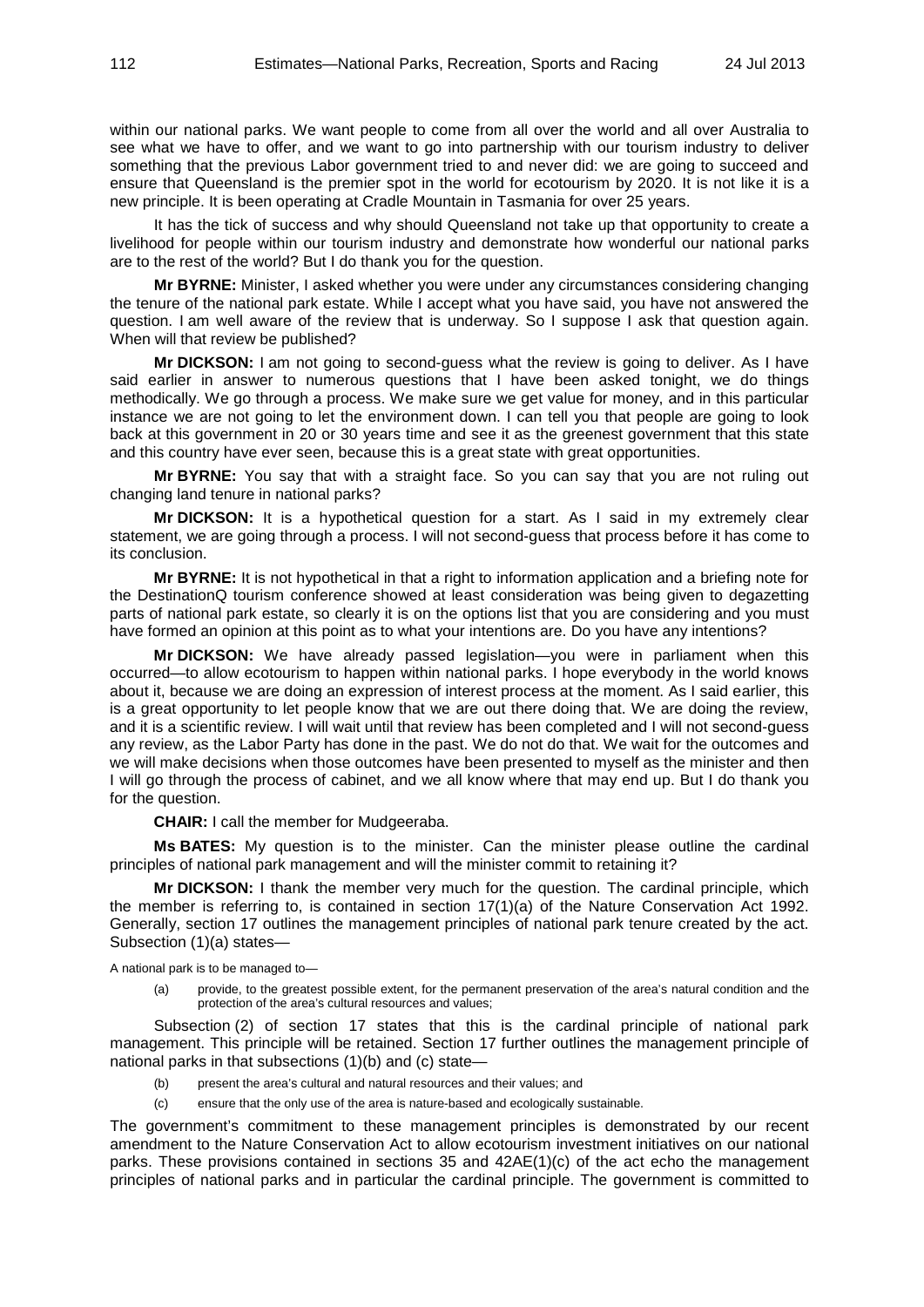not only making our national parks available to be enjoyed by all Queenslanders and visitors alike but also ensuring that they are effectively managed so they are available for future generations to enjoy. I thank you very much for that question.

**CHAIR:** I call the member for Gaven.

**Dr DOUGLAS:** I refer to the SDS at page 8 with regard to feral animals, and in particular I am interested in your response to the issue of deer that are a major problem now throughout the state. I am aware that most of the coastal electorates now have a significant problem. We have a significant problem on the Gold Coast and I know there is a significant problem at the back of Brisbane and to the north of Brisbane and in the Burdekin. What is the department doing with regard to the problem of feral pests? For example, I now have class 1 feral pests and class 3s. I have cross-breed rusa and sambar deer. Cross-breeds are an absolute anathema. I have major problems with herds building up. I get completely ignored by the department when I make these statements. They are causing major car accidents on the Gold Coast and I see from reports in the Brisbane papers and certainly in the northern papers that it is an ongoing problem. What is the department doing or intending to do about this problem?

**Mr DICKSON:** I thank the member very much for the question. I bring to the attention of the House the point that the member has talked about, particularly deer. I think it is quite incredible that when we look up at our coat of arms in the House there is a deer on it. Queen Victoria gave us seven of them—

**Mr MULHERIN:** It is a legacy.

**Dr DOUGLAS:** It is a red deer though, Minister.

**Mr DICKSON:** Queen Victoria gave us seven deer and now we have 30,000 rampaging through our forests and national parks. The Queensland Parks and Wildlife Service has a feral deer management plan in place to manage deer in the Nerang National Park. The Queensland Parks and Wildlife Service is working closely with the Gold Coast City Council animal control officers in a collaborative management effort to control deer across the Nerang area. Deer are highly transient animals, with their preferred habitat determined by the availability of shelter, food and water. Rangers estimate that there are currently fewer than 30 deer within the Nerang National Park. However, groups of deer are regularly seen adjoining private rural residential properties. While they are on these private lands, the deer are outside the Queensland Parks and Wildlife jurisdiction. Rangers are therefore unable to take action, other than to remind property owners that the deer are declared pests under the Land Protection (Pest and Stock Route Management) Act 2002 and that they as landholders are obliged to manage deer according to this act. For assistance I encourage the affected landholders to contact the Gold Coast City Council or Biosecurity Queensland in the Department of Agriculture, Fisheries and Forestry, which is the lead agency.

I also remind members here that Minister McVeigh recently held a pest summit in Toowoomba. To take that point a little bit further, it is about time we all got an understanding of how bad the impact is of pests and weed species within our national parks and forests and the impact on this whole country. Just recently it has come to my attention that we have roughly 12 million wild cats in Australia, and in Queensland two million alone. Recently some of my rangers have gone out and culled some of these wild cats, 200 in one night weighing up to 15 kilos each. They tell me that when you shine a light down some of the creek beds you are looking at Luna Park. These species are knocking off six animals a night. Do the sums: two million multiplied by six, that is a whole lot of species that have big problems. We are doing what we can and we are going to do more about this. Watch this space. We have recognised a problem. Where was the previous Labor government when all these pests and weed species were attacking our national parks? Where were they when they were decimating our wildlife? We realise that it is a problem and we are going to do something about it. I thank you very much for the question.

**Dr DOUGLAS:** With respect, Minister, I did not ask about Nerang; I was talking about the widespread problem through the national parks. I was looking for specific strategies and I raised the issue of car accidents. If you are not aware, in North America this has become a major problem. Do we wait for serious road trauma? Is that what we are waiting for?

**Mr DICKSON:** I am pleased to take that question a little bit further. As I said a moment ago, the Newman government realises that there is a problem throughout Queensland with these pests and weed species and we are doing something about it. But there are certain areas that I look after in Queensland—that is, 12½ million hectares of land that encompasses national parks, forests and our protected areas. I do not look after the whole of the state and I think it is a matter that we all need to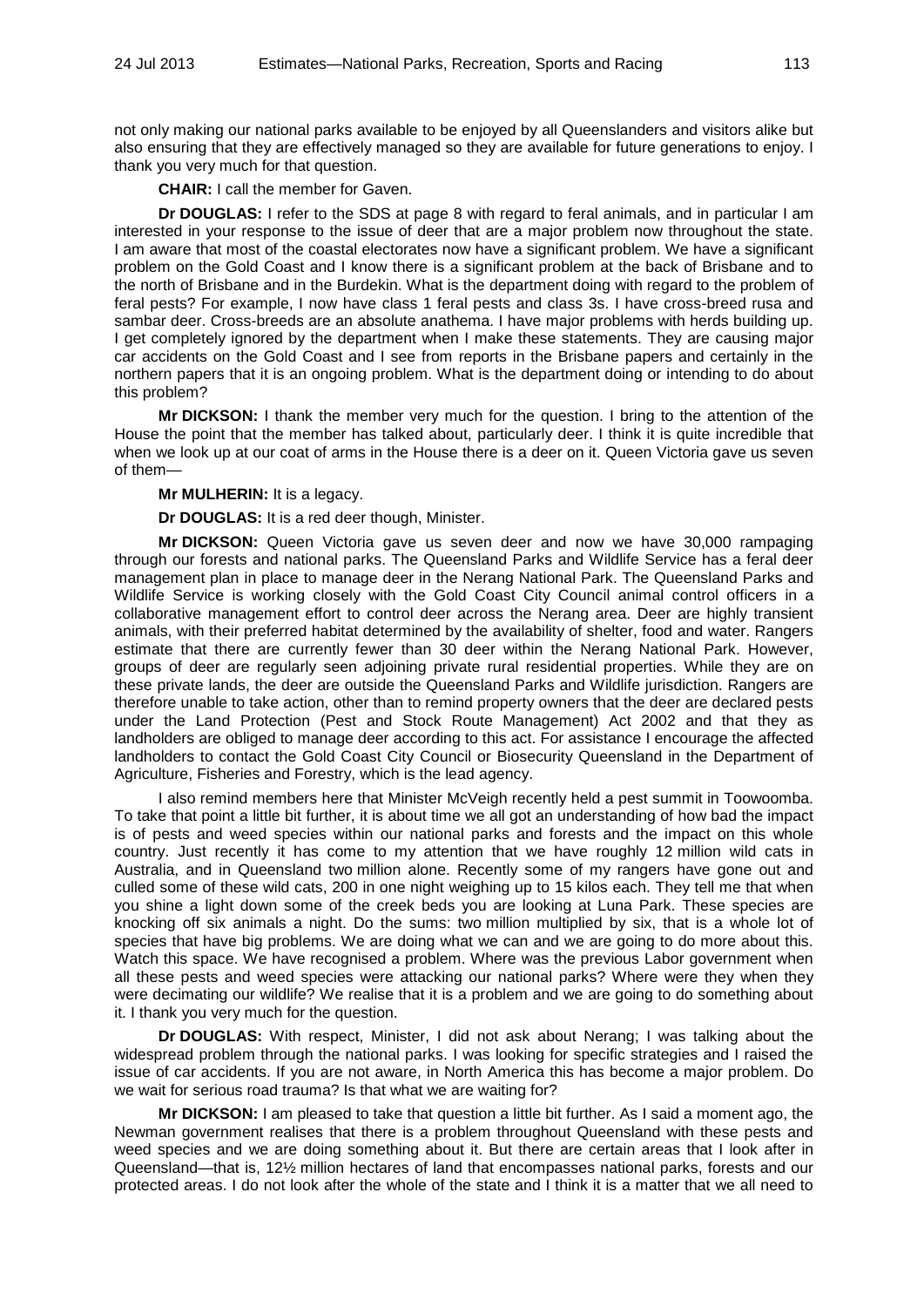pursue jointly as a state and as a country, because these are problems and we have to face up to them and we have to do something about them. But they did not start yesterday or the month before. This has been going on for a long time, but we commit to do something about it.

**CHAIR:** Thank you, Minister. I call the member for Townsville.

**Mr HATHAWAY:** Can the minister please outline how the 2013-14 parks and wildlife capital budget will contribute to growing a four-pillar economy in Queensland?

**Mr DICKSON:** I thank you very much for your question. My department is proud of its contribution to Queensland's four-pillar economy. Capital works for tourism and recreation infrastructure will allow our protected areas to grow in ecotourism potential and make Queensland a world-leading ecotourism destination by 2020. In addition, our capital works program to maintain roads, fences and other management infrastructure is also contributing to the construction sector, with significant proportions of this expenditure being invested into local contractors and local communities. The Queensland Parks and Wildlife Service maintains a wide variety of visitor infrastructure and other built assets valued at nearly \$1 billion in parks and forests right across Queensland. These include more than 2,000 kilometres of walking tracks, 470 camping grounds, 200 visitor day-use facilities, 30,000 kilometres of fire control lines, 340 administrative buildings and 150 work bases. The replacement cost of these assets exceeds \$2 billion. These built assets support Queensland's protected areas in hosting an estimated 58 million visitors, including 7.9 million international tourist visitors to Queensland each year.

The \$25.76 million Queensland Parks and Wildlife Service capital works program in 2013-14 will deliver \$6.3 million towards better facilities and improved visitor access in the Conondale Range, Fraser Island, Lake Tinaroo, the Daintree, Cape York, Magnetic Island in the member for Townsville's electorate, Kroombit Tops, Chillagoe Caves, Green Mountains near Canungra, the Atherton Tablelands, North Stradbroke Island and the boardwalk at Wynnum; \$4.5 million to complete the building of the replacement vessel for the *Kerra Lyn*, which undertakes patrol and research activities on the Great Barrier Reef Marine Park under the joint Commonwealth-state field management program; \$3.4 million to replace various amenity blocks and upgrade waste treatment systems, including those on Moreton Island, Eli Creek, Middle Rock on Fraser Island, Jollys Lookout, Mount French in the south-east and the Upper Stony Creek near Byfield; \$2.2 million towards visitor centre upgrades at Mon Repos, Carnarvon, Fleay's Wildlife Park and the D'Aguilar park headquarters; \$1.5 million in the replacement of the ageing plant and equipment necessary to manage the estates, including maintaining roads and fire lines, constructing new fire lines, undertaking front-line firefighting and performing other site works for capital works projects; \$5.6 million in fencing, communication and information technology system upgrades and other works.

The department will continue to undertake works to improve the management of our new estates on North Stradbroke Island by investing \$1.3 million in the replacement and the upgrade of the visitor facilities. I am sure that Queensland's tourism economy and the construction industry, as well as all visitors to our outstanding protected areas, will appreciate the benefits of these particular capital works programs, because it is the only way we will continue to move our state forward to make sure we continue to maintain and upkeep our assets. I do thank you for the question.

**CHAIR:** Thank you, Minister. I am going to allow one more, but, Minister, please know we have a minute left. I call the member for Rockhampton.

**Mr BYRNE:** I will be very quick then. We have talked about feral animals. How much disease testing is undertaken in order to sample potential reservoirs within national park feral populations? Is Biosecurity Queensland involved? What diseases are considered to be problematic and are being actively searched for or screened for?

**Mr DICKSON:** I am very sorry, but if you could just quickly say that again. I am happy to stay as long as I need to.

**CHAIR:** Member for Rockhampton, can I suggest that this question be put on notice?

**Mr BYRNE:** Sure. I am happy to put it on notice. It is not actually an ambush. It is not an ambush; it is actually a real question.

**Mr DICKSON:** Mr Chairman, I do need to make a clarification. I made a statement earlier that there are 12 million cats Australia-wide. I have been told there are four million cats Australia-wide, so please forgive me.

**Mr BYRNE:** I am happy to table the question.